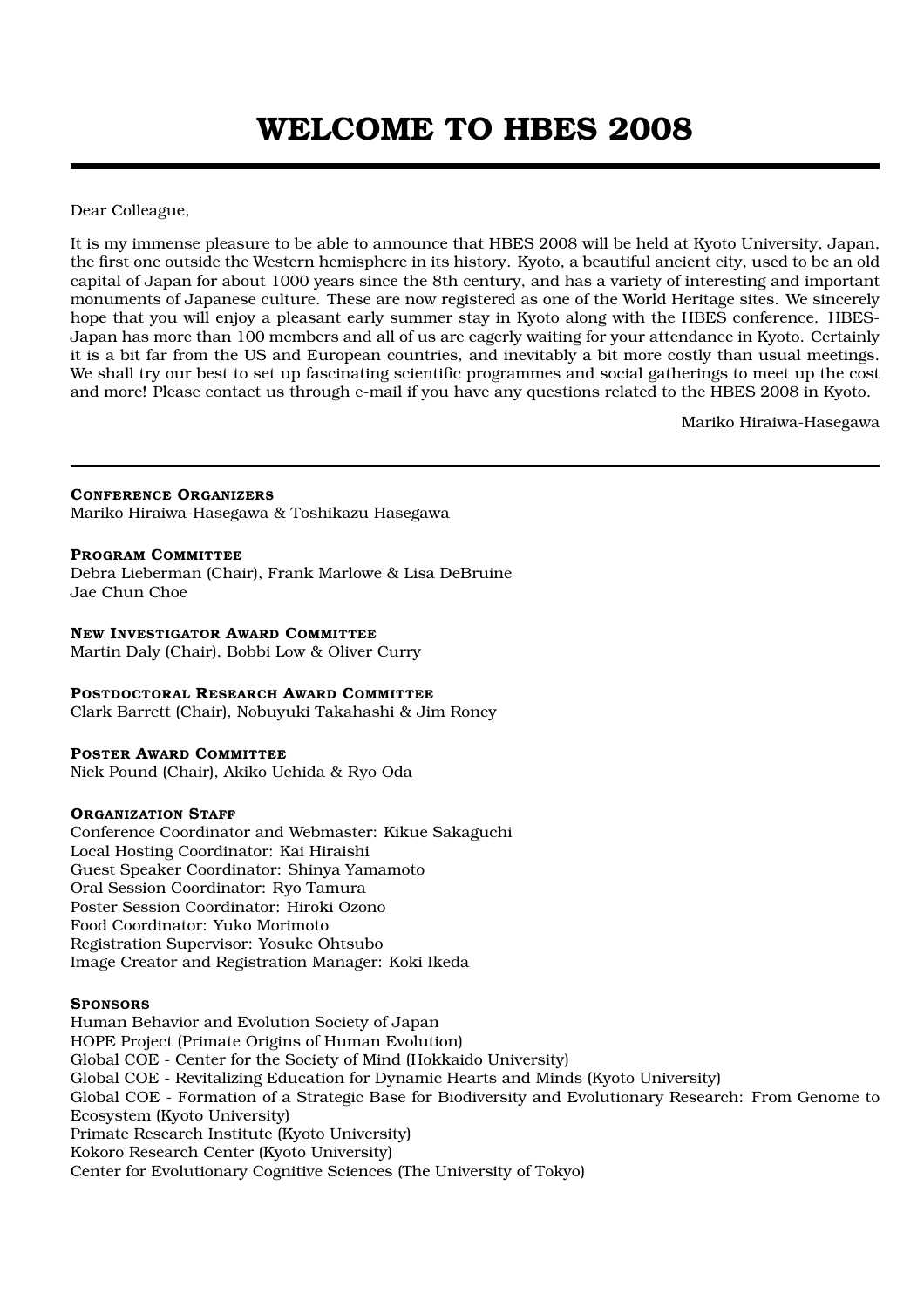# **Contents**

| 3                                                                                                                             |
|-------------------------------------------------------------------------------------------------------------------------------|
| 3                                                                                                                             |
| 3                                                                                                                             |
| $\overline{7}$                                                                                                                |
| 11                                                                                                                            |
| 15                                                                                                                            |
| 17                                                                                                                            |
| 20                                                                                                                            |
| 25                                                                                                                            |
| 25                                                                                                                            |
| Thursday Afternoon Sessions (B1-B4) $\ldots \ldots \ldots \ldots \ldots \ldots \ldots \ldots \ldots \ldots \ldots$<br>32      |
| 38<br>Thursday Evening Sessions (C1-C4) $\ldots \ldots \ldots \ldots \ldots \ldots \ldots \ldots \ldots \ldots \ldots \ldots$ |
| 45                                                                                                                            |
| 52                                                                                                                            |
| 58                                                                                                                            |
| 64                                                                                                                            |
| 71                                                                                                                            |
| 72                                                                                                                            |
| 73                                                                                                                            |
| 79                                                                                                                            |
| 88                                                                                                                            |
| 119                                                                                                                           |
| 125                                                                                                                           |
| 127                                                                                                                           |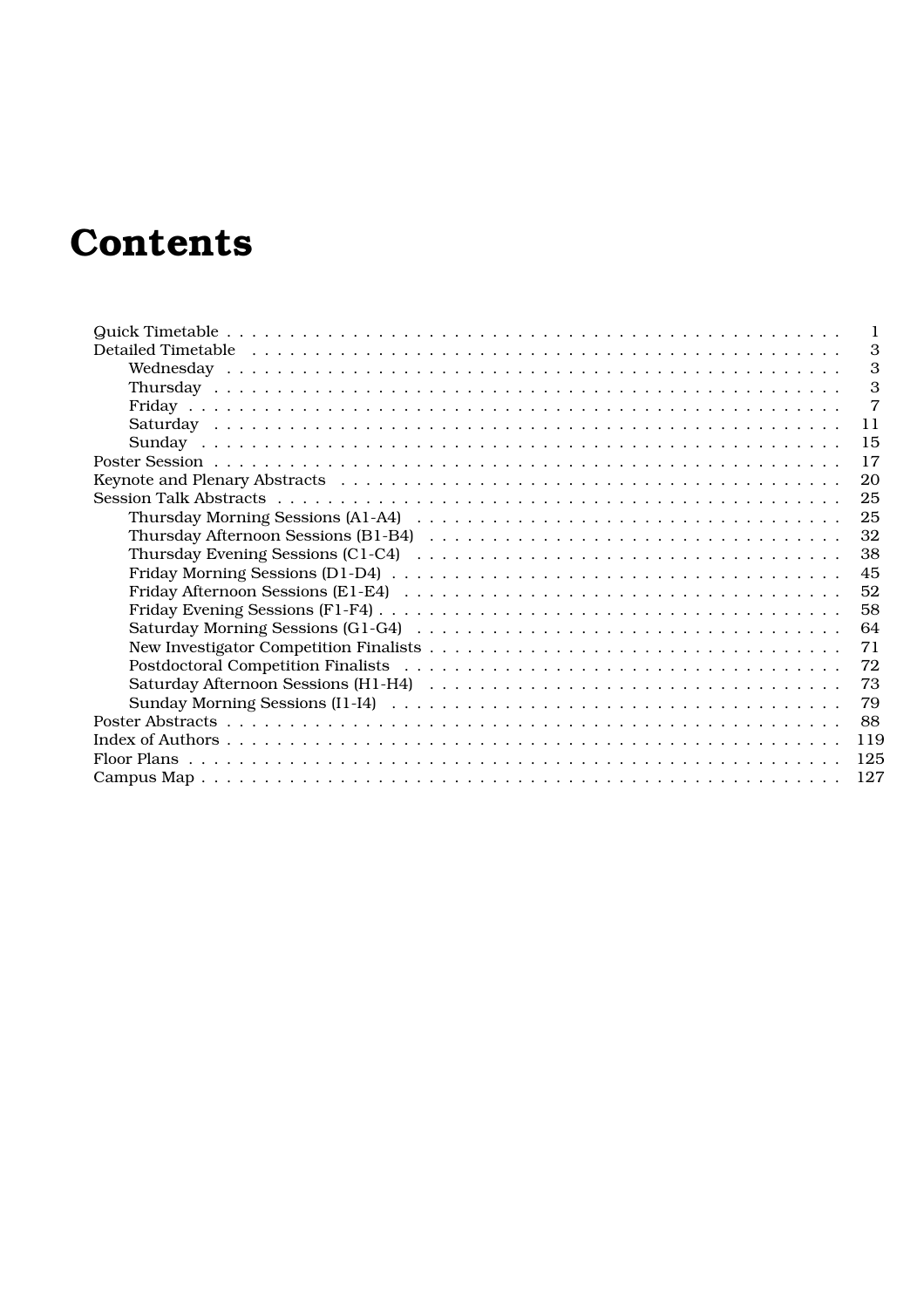### **Wednesday, June 4**

**13:00-21:00** : *Registration* — Foyer (Centennial Hall 1F Hall) **19:00-21:00** : *Welcome Reception* — Yoshida Cafeteria

## **Thursday, June 5**

**09:00-09:15** : *Coffee* **09:00-17:00** : *Registration* — Foyer (1F Hall) **09:15-09:30** : *Announcement & Welcome* — Centennial Hall **09:30-10:30** : *Morning Plenary by Tetsuro Matsuzawa* — Centennial Hall **10:30-10:50** : *break* **10:50-12:30** : *Morning Sessions (A1-A4)* **12:30-13:40** : *Lunch Break* **12:30-13:40** : *HBES Executive Council Meeting* — Restaurant La Tour **13:40-14:40** : *Afternoon Plenary by Carel van Schaik* — Centennial Hall **14:40-15:00** : *Break* **15:00-16:40** : *Afternoon Sessions (B1-B4)* **16:40-17:00** : *Break* **17:00-18:40** : *Evening Sessions (C1-C4)*

## **Friday, June 6**

**09:00-09:30** : *Coffee* **09:00-17:00** : *Registration* — Foyer (1F Hall) **09:30-10:30** : *Morning Plenary by Andrew Whiten* — Centennial Hall **10:30-10:50** : *Break* **10:50-12:30** : *Morning Sessions (D1-D4)* **12:30-13:40** : *Lunch Break* **12:30-13:40** : *HBES Publications Committee Meeting* — Conference Room I **13:40-14:40** : *Afternoon Plenary by Wayne Potts* — Centennial Hall **14:40-15:00** : *Break* **15:00-16:40** : *Afternoon Sessions (E1-E4)* **16:40-17:00** : *Break* **17:00-18:20** : *Evening Sessions (F1-F4)* **18:20-20:20** : *Poster Session* — Intl. Conf. Hall III

## **Saturday, June 7**

**09:00-09:30** : *Coffee* **09:00-17:00** : *Registration* — Foyer (1F Hall) **09:30-10:30** : *Morning Plenary by Nicholas Humphrey* — Centennial Hall **10:30-10:50** : *Break* **10:50-12:10** : *Morning Sessions (G1-G4)* **12:10-13:20** : *Lunch Break* **12:15-13:15** : *Student Bento Box Discussion* — Intl. Conf. Hall I **13:20-14:20** : *New Investigator Competition Finalists* — Centennial Hall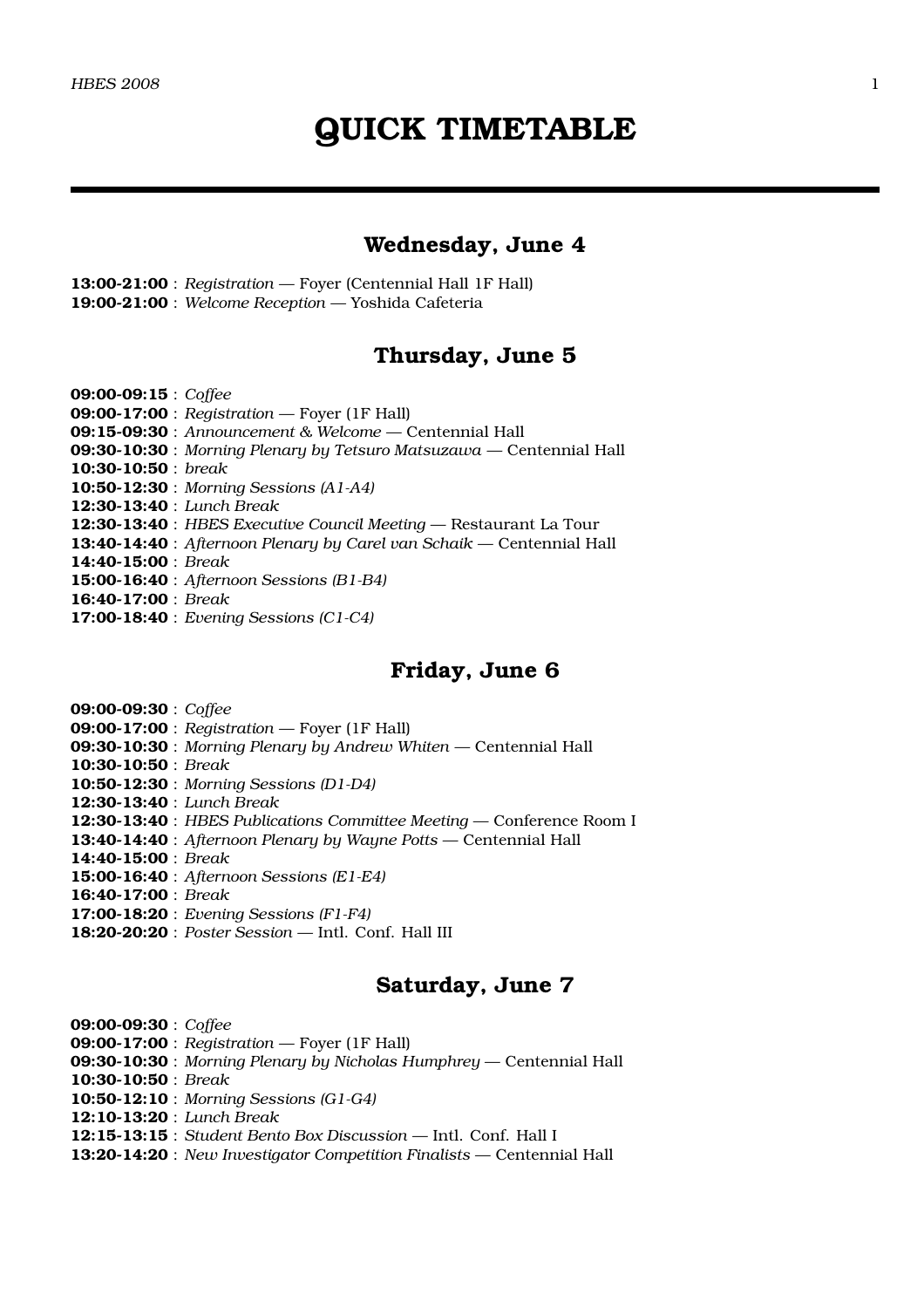**14:20-15:20** : *Postdoctoral Competition Finalists* — Centennial Hall **15:20-15:40** : *Break* **15:40-17:20** : *Afternoon Sessions (H1-H4)* **17:20-18:35** : *Keynote Address by Richard D. Alexander* — Centennial Hall **18:35-19:25** : *Transfer by Bus* **19:25-21:25** : *Banquet* — Tokasaikan

## **Sunday, June 8**

**09:00-09:30** : *Coffee* **09:00-13:10** : *Registration* — Foyer (1F Hall) **09:30-10:30** : *Morning Plenary by Toshio Yamagishi* — Centennial Hall **10:30-10:50** : *Break* **10:50-12:50** : *Morning Sessions (I1-I4)*

> *Book Exhibition* — Conference Room IV *Coffee* — Conference Room II, IV *Headquarter* — Conference Room I *Wireless LAN available* — Second Floor

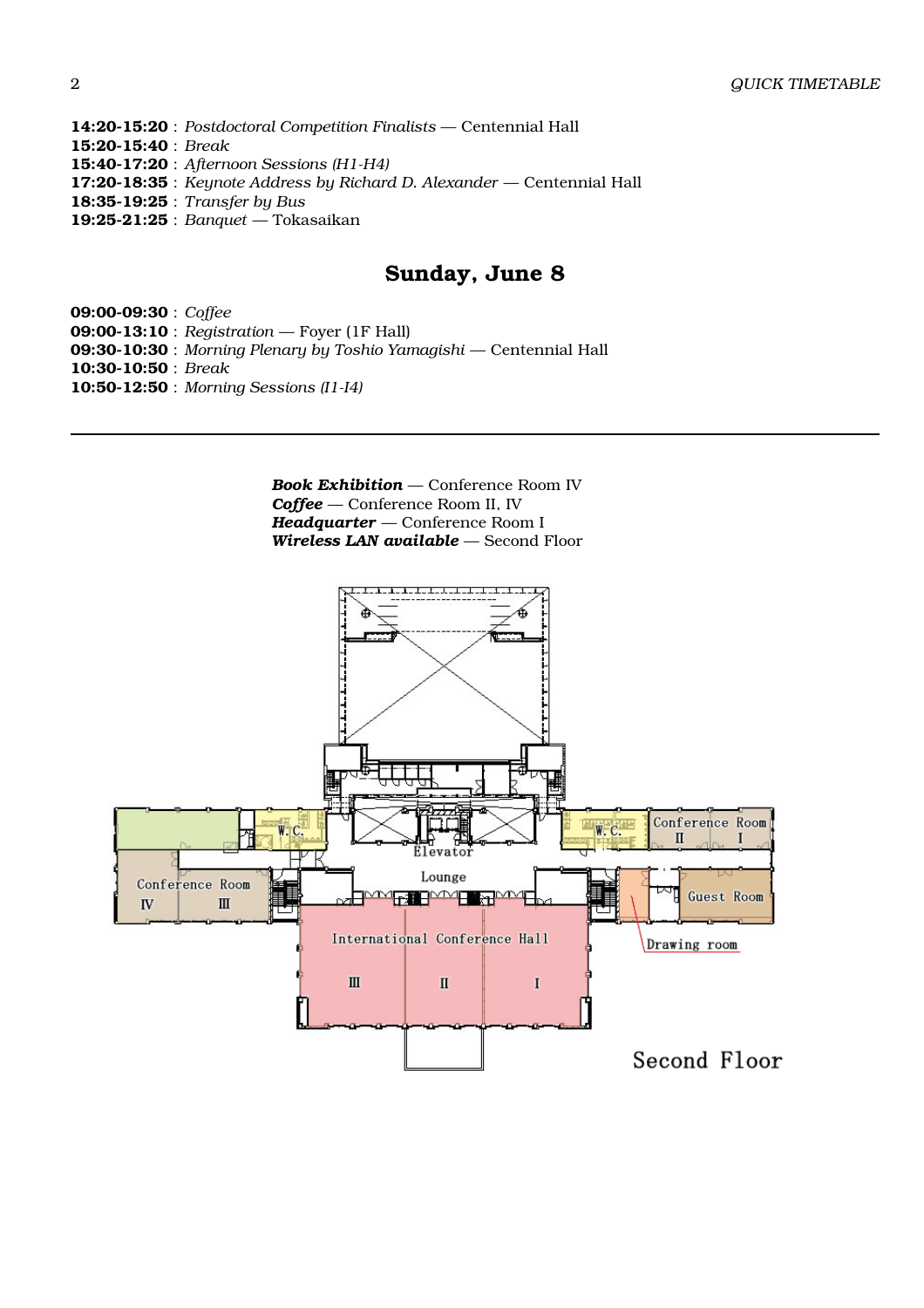# **DETAILED TIMETABLE**

# **Wednesday, June 4**

**1:00-9:00 PM Registration Clock Tower Foyer 7:00-9:00 PM Welcome Reception Yoshida Cafeteria**

# **Thursday, June 5**

| $9:00-9:15$ AM Coffee |                                                                                                                |                        |
|-----------------------|----------------------------------------------------------------------------------------------------------------|------------------------|
|                       | 9:15-9:30 AM Announcement & Welcome                                                                            | <b>Centennial Hall</b> |
|                       | 9:30-10:30 AM Morning Plenary by Tetsuro Matsuzawa<br>Chimpanzee Mind: Studies in the Field and the Laboratory | <b>Centennial Hall</b> |
| 10:30-10:50 AM        | <b>Break</b>                                                                                                   |                        |

# **Thursday Morning Sessions**

#### Session A-1: **Emotions** Intl. Conf. Hall I

Chair: Debra Lieberman

| $\overline{TH}$ 10:50 $\overline{1}$ | Different domains of disgust mediate stigmatization of different groups                               |
|--------------------------------------|-------------------------------------------------------------------------------------------------------|
|                                      | Debra Lieberman, Josh Tybur                                                                           |
|                                      | TH 11:10   What does domestication of the silver fox have to do with the evolution of theory of mind? |
|                                      | James Chisholm                                                                                        |
|                                      | TH 11:30   Facial mimicry in understanding other person's emotional states                            |
|                                      | Hisamichi Saito, Tatsuya Kameda                                                                       |
| TH 11:50                             | Associations among components of evolved emotion mechanisms                                           |
|                                      | Achim Schuetzwohl                                                                                     |

Session A-2: **Kinship I** Intl. Conf. Hall II

Chair: Heidi Colleran

| TH 10:50 | Reproductive strategizing in a natural fertility population in Poland: a human behavioural    |
|----------|-----------------------------------------------------------------------------------------------|
|          | ecology approach                                                                              |
|          | Heidi Colleran, Ruth Mace                                                                     |
| TH 11:10 | Proximal mediators of kin-based altruism and prosocial behavior: Why objective social con-    |
|          | tact is more important than subjective closeness                                              |
|          | Gregory Webster, Courtney Rocheleau, Angela Hendricks, Angela Bryan                           |
| TH 11:30 | Parental resemblance of the newborn: Do newborns actually resemble their father?              |
|          | Sevgi Kocaman, Hakan Cetinkaya, Sonia Amado                                                   |
| TH 11:50 | Trade-offs in modern parenting: a longitudinal study of sibling competition for parental care |
|          | David W. Lawson, Ruth Mace                                                                    |
| TH 12:10 | Grandparents give more childcare to their daughters' children                                 |
|          | Ralf Kaptijn                                                                                  |
|          |                                                                                               |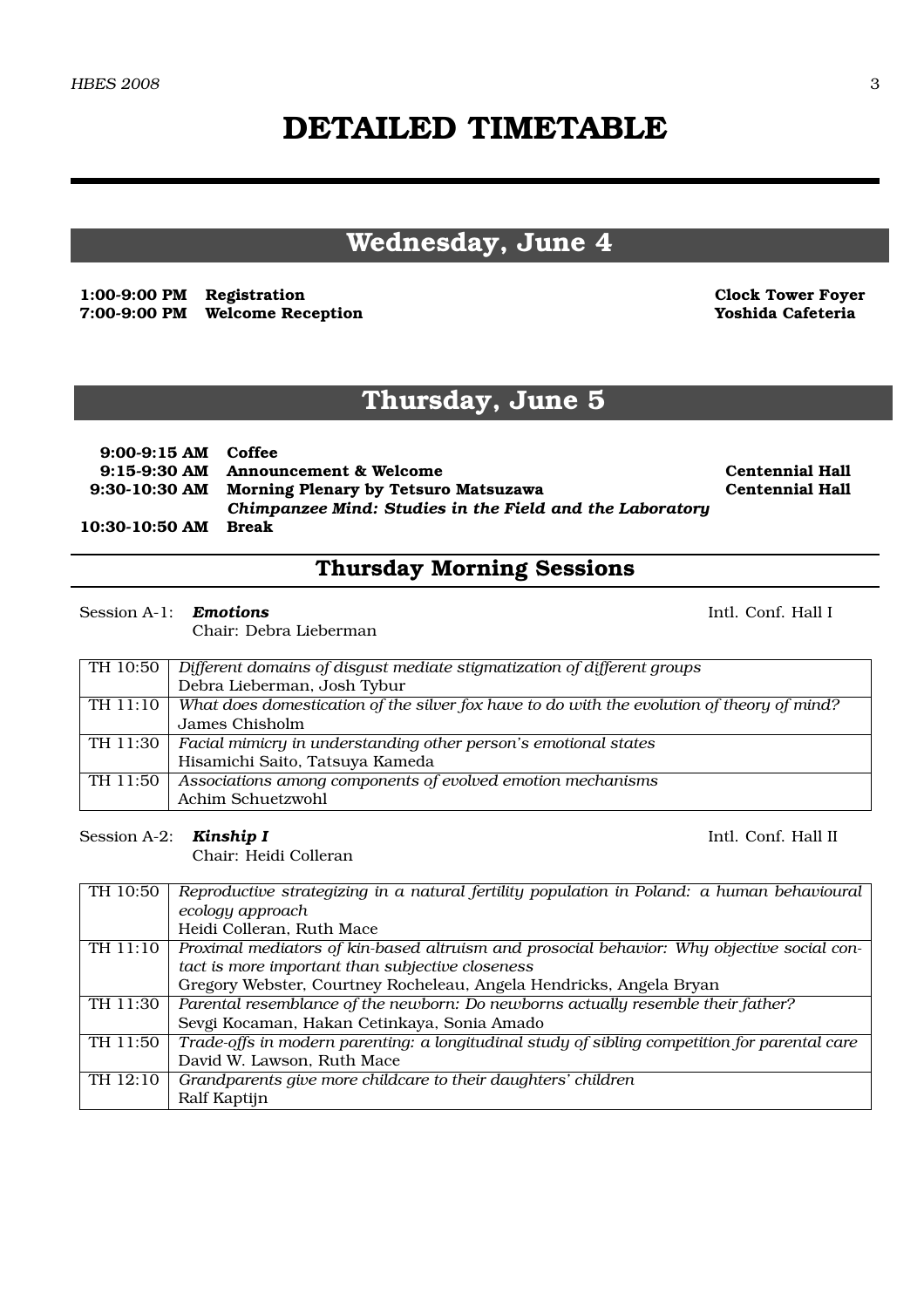## Session A-3: **Symposium: Precursors of Morality Conference Room III**

Chair: Farah Focquaert & Katinka Quintelier

| TH 10:50 | Lacking empathy: psychopathological or at the edge of the male empathy distribution? |
|----------|--------------------------------------------------------------------------------------|
|          | Farah Focquaert                                                                      |
| TH 11:10 | How much of our cooperative behaviour is human?                                      |
|          | Brian Hare                                                                           |
| TH 11:30 | Sex differences in nepotism                                                          |
|          | Katinka Quintelier                                                                   |
| TH 11:50 | Two roads from empathy to morality                                                   |
|          | Jelle De Schrijver                                                                   |
| TH 12:10 | Imitation, pretence, deception, and altruism in chimpanzees                          |
|          | Tetsuro Matsuzawa                                                                    |

#### Session A-4: *Vocal Attractiveness* Centennial Hall

Chair: Benedict Jones

| TH 10:50 | Integrating cues of social interest and voice pitch in men's preferences for women's voices |
|----------|---------------------------------------------------------------------------------------------|
|          | Benedict Jones, David Feinberg, Lisa DeBruine, Anthony Little, Jovana Vukovic               |
| TH 11:10 | Self-rated attractiveness influences women's preferences for masculine men's voices         |
|          | Jovana Vukovic, David Feinberg, Benedict Jones, Lisa DeBruine, Lisa Welling, Anthony        |
|          | Little, Finlay Smith                                                                        |
| TH 11:30 | How and when do women enhance their vocal attractiveness?                                   |
|          | Greg Bryant, Martie Haselton, Elizabeth Pillsworth                                          |
| TH 11:50 | Facial and vocal attractiveness, masculinity-femininity and sexual orientation in males     |
|          | Jaroslava Valentová, Jan Havlíček                                                           |
| TH 12:10 | Hormonal contraceptive use and correlated preferences for vocal and facial masculinity      |
|          | David Feinberg, Lisa DeBruine, Benedict Jones, Anthony Little                               |

#### **12:30-1:40 PM Lunch Break**

**12:30-1:40 PM HBES Executive Council Meeting The Security Restaurant La Tour Restaurant La Tour** 1:40-2:40 PM Afternoon Plenary by Carel van Schaik **Centennial Hall** 1:40-2:40 PM Afternoon Plenary by Carel van Schaik

*Alone Among Apes: Cooperative Breeding and Human Cognitive Evolution*

**2:40-3:00 PM Break**

# **Thursday Afternoon Sessions**

Session B-1: **Cooperation I** Intl. Conf. Hall I

Chair: Frank Marlowe

| TH 3:00 | From Rousseau to Hobbes: more "altruistic" punishment in larger societies                   |
|---------|---------------------------------------------------------------------------------------------|
|         | Frank Marlowe, Colette Berbesque, Abigail Barr, Clark Barrett, Alex Bolyanatz, Juan Camilo  |
|         | Cardenas, Jean Ensminger, Michael Gurven                                                    |
| TH 3:20 | Prosocial emotions, conflict and cooperation. A cross-cultural study on shaming-punishments |
|         | in historical societies                                                                     |
|         | Joerg Wettlaufer                                                                            |
| TH 3:40 | Evolution of social contracts in the laboratory                                             |
|         | Pontus Strimling, Kimmo Eriksson                                                            |
| TH 4:00 | Revisiting "the evolution of reciprocity in sizable groups."                                |
|         | Masanori Takezawa, Michael Price                                                            |
| TH 4:20 | Stability-dependent cooperation, status, and "upping the threat level"                      |
|         | Pat Barclay, Stephen Benard                                                                 |
|         |                                                                                             |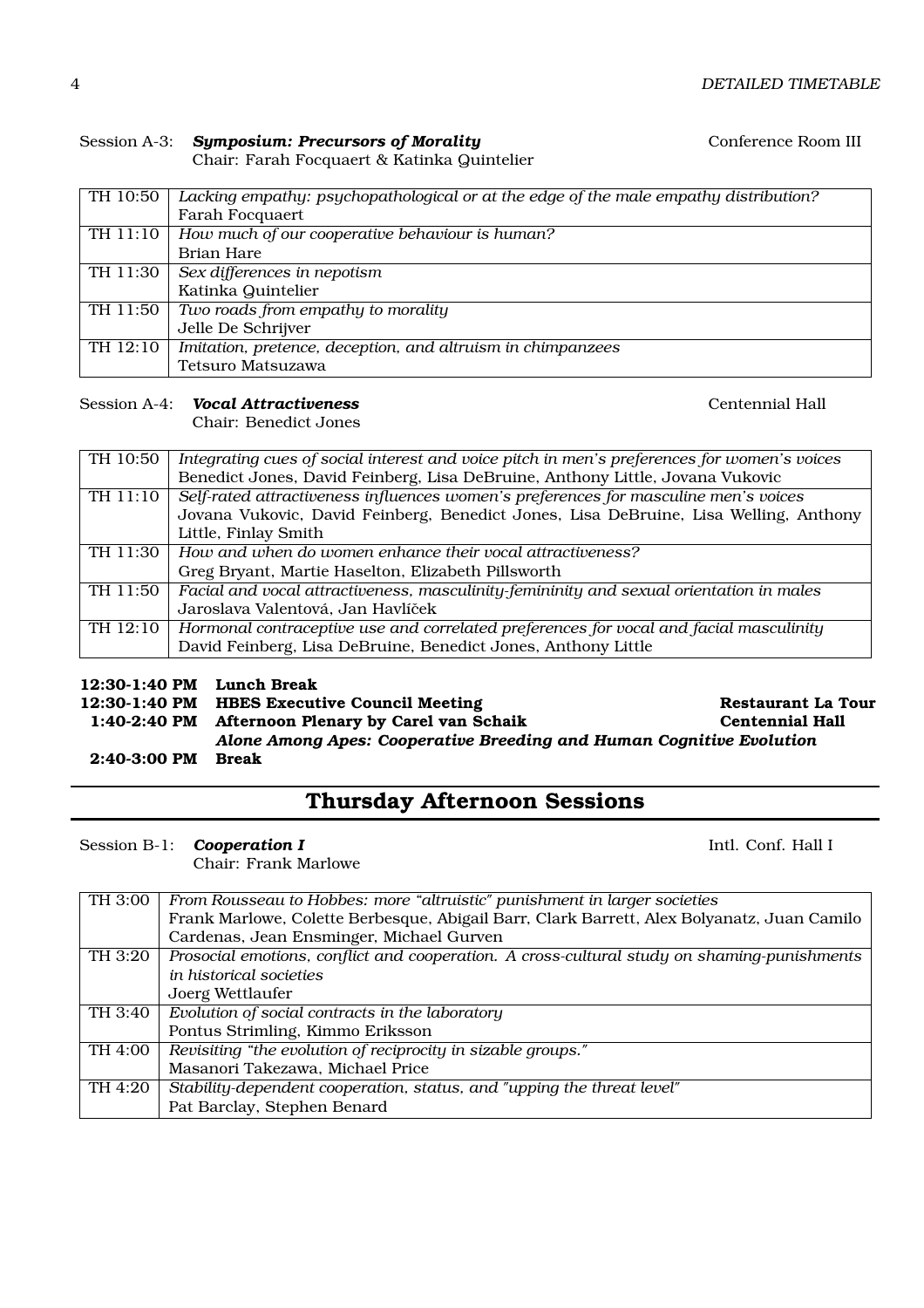### Session B-2: **Cognition I Intl. Conf. Hall II**

Chair: Thomas Suddendorf

| TH 3:00 | The evolution of mental time travel                                                       |
|---------|-------------------------------------------------------------------------------------------|
|         | Thomas Suddendorf                                                                         |
| TH 3:20 | Extensive allomaternal care and cognitive evolution                                       |
|         | Judith Burkart, Carel van Schaik                                                          |
| TH 3:40 | Does man's mind interpret woman's and man's mindset in a different way?                   |
|         | Evrim Gulbetekin, Hakan Cetinkaya, Seda Dural, Alp Giray Kaya                             |
| TH 4:00 | Developmental and evolutionary origins of cognition: the case of number                   |
|         | Claudia Uller                                                                             |
| TH 4:20 | The Male Warrior Hypothesis: evolution, gender, and the psychology of intergroup conflict |
|         | Mark Van Vugt, Dominic Johnson, Rick O'Gorman                                             |

## Session B-3: *Physiology & Neurosciences* Conference Room III

Chair: Roger Sullivan

| TH 3:00              | Revealing the paradox of drug reward in human evolution                                    |
|----------------------|--------------------------------------------------------------------------------------------|
|                      | Roger Sullivan, Edward Hagen, Peter Hammerstein                                            |
| $\overline{TH}3:20$  | Human counter-exploitation of plant neurotoxins: towards resolving the paradox of drug re- |
|                      | ward                                                                                       |
|                      | Edward Hagen, Roger Sullivan, Peter Hammerstein                                            |
| $\overline{TH}$ 3:40 | Neuroeconomics of temporal and probability discounting                                     |
|                      | Taiki Takahashi                                                                            |
| TH 4:00              | Primate brain architecture and selection in relation to sex                                |
|                      | Patrik Lindenfors, Charles Nunn, Robert Barton                                             |
| TH 4:20              | Novel proportionate skeletal sexual dimorphisms in Homo sapiens                            |
|                      | Jeremy Atkinson                                                                            |

#### Session B-4: *Mating I* Centennial Hall

Chair: Lisa Welling

| TH 3:00 | Sex drive is positively associated with women's preferences for sexual dimorphism in men's    |
|---------|-----------------------------------------------------------------------------------------------|
|         | and women's faces                                                                             |
|         | Lisa Welling, Benedict Jones, Lisa DeBruine                                                   |
| TH 3:20 | Quality and choice: context-dependent preferences for facial dimorphism in a rural Malaysian  |
|         | population                                                                                    |
|         | Isabel Scott, Viren Swami, Steven Josephson, Ian Penton-Voak                                  |
| TH 3:40 | Carving nature a new joint: intersexual mate competition in humans                            |
|         | Doug VanderLaan, Paul Vasey                                                                   |
| TH 4:00 | Costly mate choice traits should be fairly rare and particularly attractive to members of the |
|         | opposite sex                                                                                  |
|         | Ned Kock                                                                                      |
| TH 4:20 | Decisions about sexual behavior are affected by the health of recently seen faces             |
|         | Lisa DeBruine, Benedict Jones, Falko Sniehotta                                                |

**4:40-5:00 PM Break**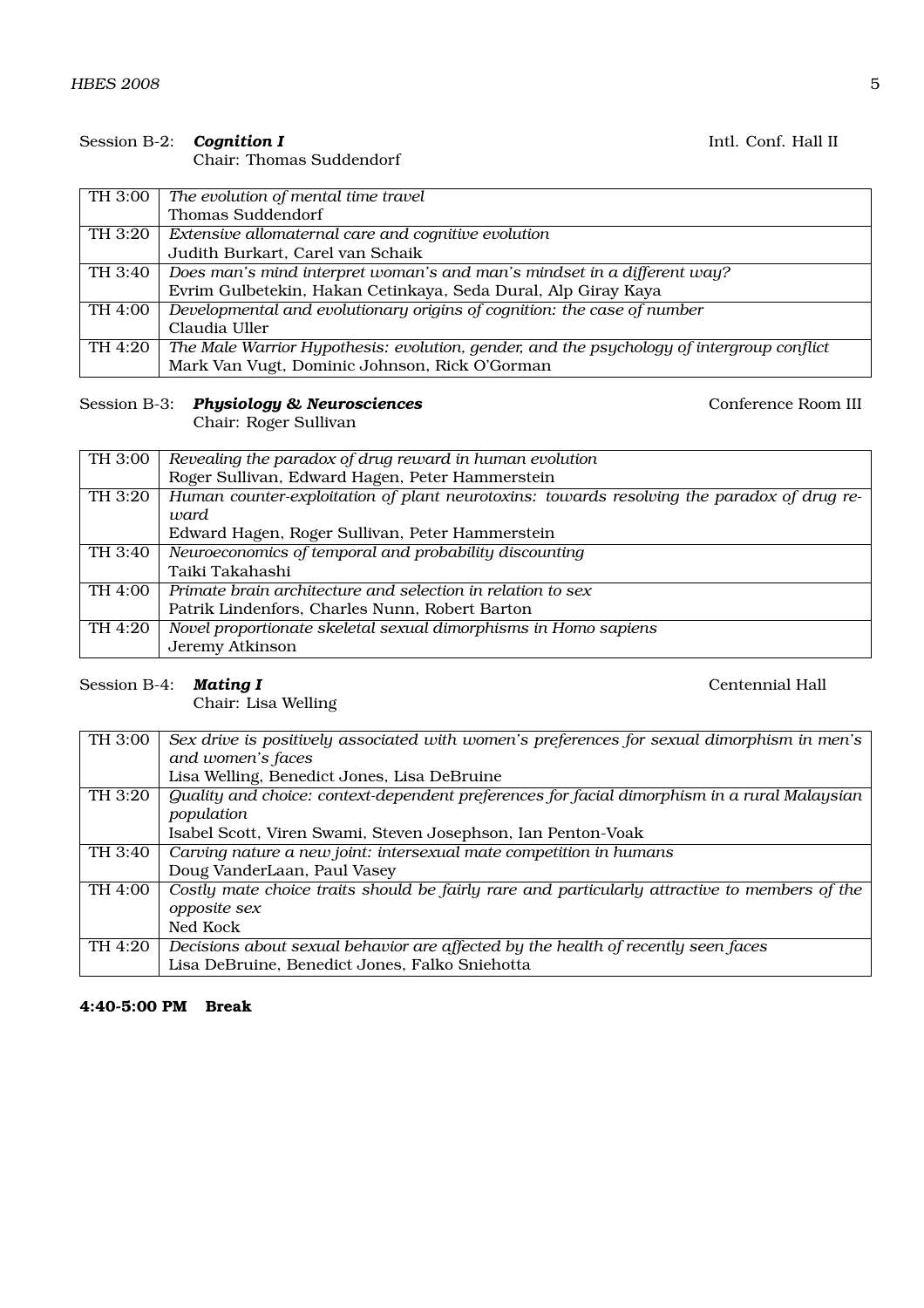# **Thursday Evening Sessions**

#### Session C-1: **Kinship II** Intl. Conf. Hall I

Chair: Tih-Fen Ting

| TH 5:00 | Fertility preferences in revolutionary China                                                       |
|---------|----------------------------------------------------------------------------------------------------|
|         | Tih-Fen Ting                                                                                       |
| TH 5:20 | Individual variation in the cradling bias: a longitudinal observation of mothers in the first four |
|         | months after delivery                                                                              |
|         | Brenda Todd                                                                                        |
| TH 5:40 | Evolution of human social monogamy by maximization of inclusive fitness                            |
|         | Laura Fortunato, Marco Archetti                                                                    |
| TH 6:00 | Within-family conflict in age-structured populations                                               |
|         | Joonghwan Jeon                                                                                     |
| TH 6:20 | Human beings as evolved nepotists: exceptions to the rule and effects of cost of help              |
|         | <b>Steve Stewart-Williams</b>                                                                      |

#### Session C-2: **Life History Intl. Conf. Hall II**

Chair: Catherine Salmon

| TH 5:00 | Life history strategy and disordered eating behavior                                          |
|---------|-----------------------------------------------------------------------------------------------|
|         | Catherine Salmon, Lindsey Woodburn, Aurelio José Figueredo                                    |
| TH 5:20 | Cross-validation of life history model using quasi-populations                                |
|         | Barbara Brumbach, Aurelio Jose Figueredo                                                      |
| TH 5:40 | Culture across the lifespan: the ontogeny of essential Tsimane' skills and abilities          |
|         | Eric Schniter                                                                                 |
| TH 6:00 | A life history model for the evolution of human occupational behavior                         |
|         | Mark Hudson, Mami Aoyama                                                                      |
| TH 6:20 | When fecundity does not equal fitness: evidence of an offspring quantity vs. quality tradeoff |
|         | in pre-industrial humans                                                                      |
|         | Duncan Gillespie, Andrew Russell, Virpi Lummaa                                                |

Session C-3: *Aggression & Conflict I* Conference Room III

Chair: Leif Edward Ottesen Kennair

| TH 5:00              | Conflicting Tastes: mothers' and daughter's ratings of daughter's ideal long term partner      |
|----------------------|------------------------------------------------------------------------------------------------|
|                      | Leif Edward Ottesen Kennair, Robert Biegler                                                    |
| TH 5:20              | Sexual conflict over spousal obligations revealed through audience effects                     |
|                      | Bria Dunham, Lee Cronk, Shannon Steadman                                                       |
| $\overline{TH}$ 5:40 | Applying evolutionary theory to the crime drop: Variation in crime rates as variation in risk- |
|                      | taking                                                                                         |
|                      | Sandeep Mishra, Lalumière Martin                                                               |
| $\overline{TH}$ 6:00 | Sociosexual orientation and sexual harassment: a study of risk factors in male and female      |
|                      | upper secondary school students                                                                |
|                      | Mons Bendixen, Leif Edward Ottesen Kennair                                                     |
| TH 6:20              | On the urgency and possibility of an integrated theory of rape causation                       |
|                      | Griet Vandermassen                                                                             |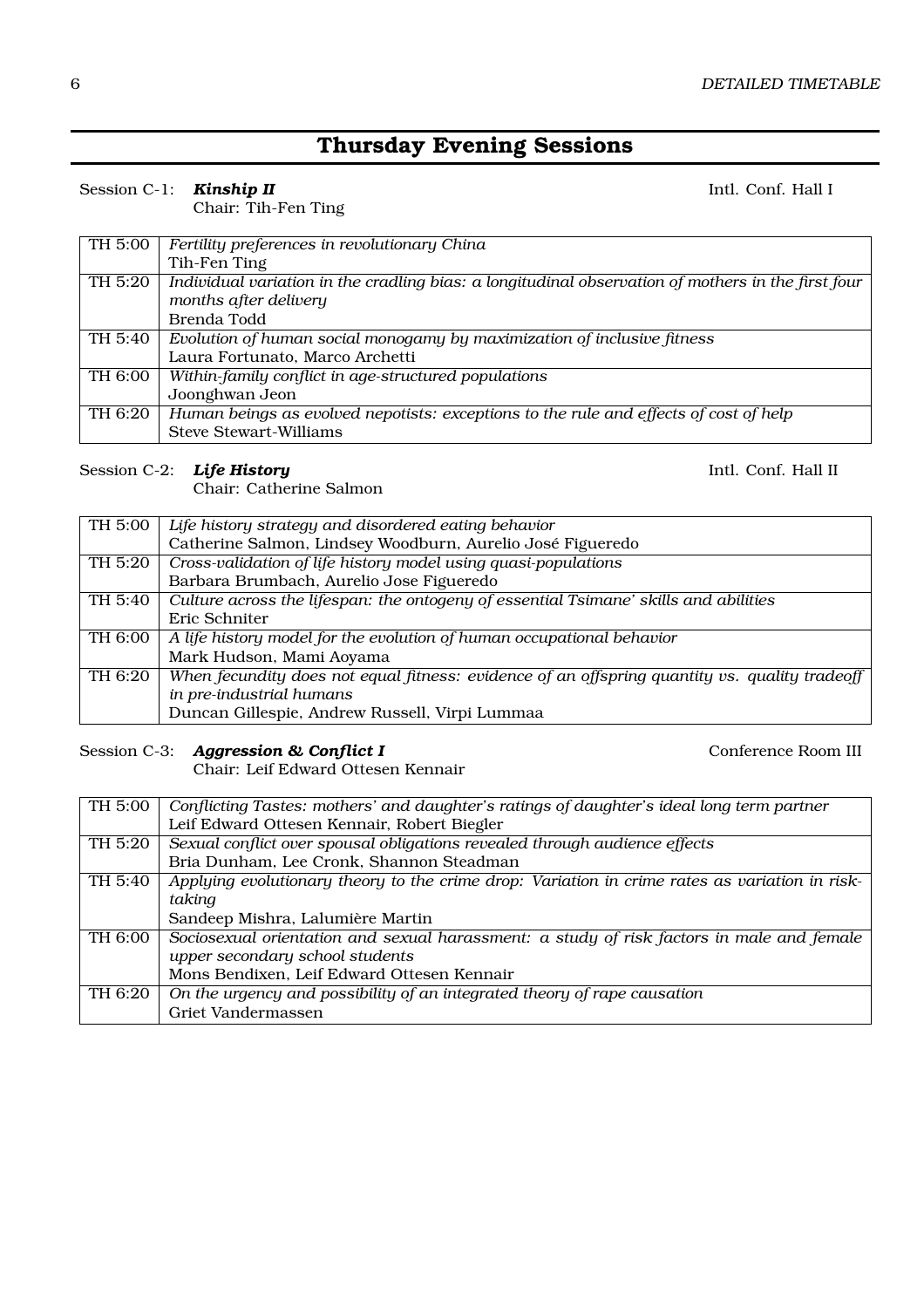#### Session C-4: **Mating II** Centennial Hall

Chair: Boguslaw Pawlowski

| TH 5:00 | Men's attraction to women's bodies changes seasonally                                      |
|---------|--------------------------------------------------------------------------------------------|
|         | Boguslaw Pawlowski, Piotr Sorokowski                                                       |
| TH 5:20 | Parental influence on sexual preferences: the case of attraction to smoking                |
|         | Hanna Aronsson, Stefano Ghirlanda, Magnus Enquist                                          |
| TH 5:40 | The implications of parental control of mate choice: an emphasis on women's chastity and   |
|         | possessive jealousy                                                                        |
|         | Abraham Buunk, Justin Park                                                                 |
| TH 6:00 | Who is worth remembering: Does recalling the romantic rival depend on the jealousy evoking |
|         | characteristics                                                                            |
|         | Mert Tekozel, Aysun Yilmaz                                                                 |
| TH 6:20 | Male dominance and female facial attractiveness modulate male behaviours in trust games    |
|         | Michael Stirrat, David Perrett                                                             |

# **Friday, June 6**

| 9:00-9:30 AM Coffee |                                                                |                        |
|---------------------|----------------------------------------------------------------|------------------------|
|                     | 9:30-10:30 AM Morning Plenary by Andrew Whiten                 | <b>Centennial Hall</b> |
|                     | The Scope of Culture in Chimpanzees, Humans and Ancestral Apes |                        |
| 10:30-10:50 AM      | Break                                                          |                        |

# **Friday Morning Sessions**

### Session D-1: **Cooperation II Intl. Conf. Hall I**

Chair: Jude Higgins

| FR 10:50 | One-Shot Dictator Game & Altruism at One World Café: a unique population or a unique             |
|----------|--------------------------------------------------------------------------------------------------|
|          | atmosphere?                                                                                      |
|          | Jude Higgins, Mercedes Ward, Scott Martin                                                        |
| FR 11:10 | Does intention matter? A comparison between Public Good and Common Resource Dilemma              |
|          | Games with positive and negative sanctions in one-shot interactions                              |
|          | Toko Kiyonari, Carolyn Declerck, Christophe Boone, Thomas Pollet                                 |
| FR 11:30 | Return of the lost letter: Experimental framing does not enhance altruism in an everyday         |
|          | <i>context</i>                                                                                   |
|          | Daniel Fessler                                                                                   |
| FR 11:50 | Multi-game approach: evolution of linked game strategies in social and prisoners' dilemmas       |
|          | Motoki Watabe, Yoshiyuki Ueda, Gen Masumoto, Koh Hashimoto                                       |
| FR 12:10 | A theoretical study on the evolution of reciprocity with gossip-based image-scoring: the effects |
|          | of delay and variation in information                                                            |
|          | Motohide Seki, Mayuko Nakamaru                                                                   |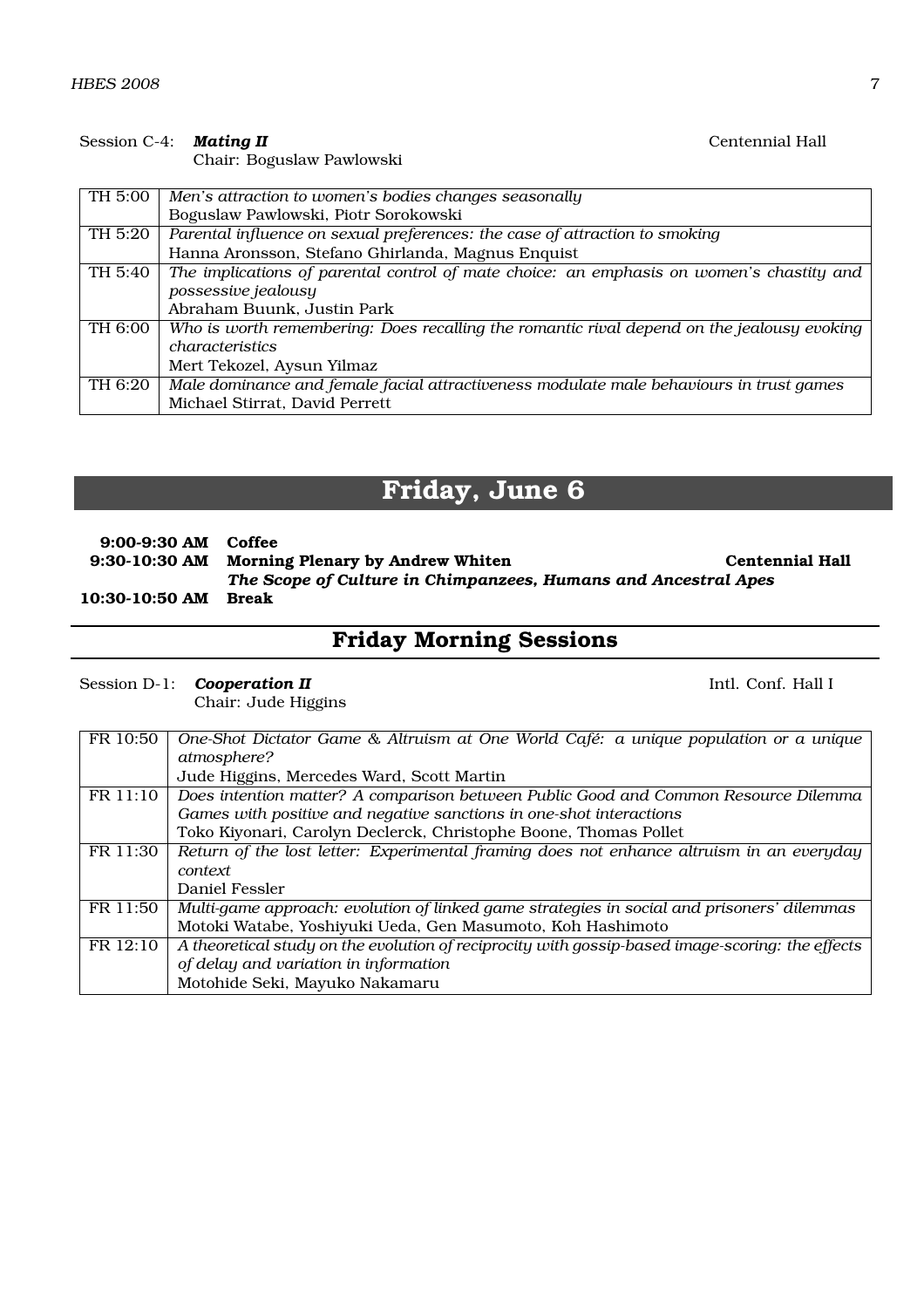#### Session D-2: *Groups I* Intl. Conf. Hall II

Chair: Theresa Robertson

| FR 10:50 | Making the best of a bad situation: recalibrational adaptations for social exclusion     |
|----------|------------------------------------------------------------------------------------------|
|          | Theresa Robertson, Andrew Delton                                                         |
| FR 11:10 | The role of gender in the persistence of learned fear to a social outgroup               |
|          | Carlos David Navarrete, Andreas Olsson                                                   |
| FR 11:30 | Magnetic personalities: Ostracism and disease concerns produce attractive and repulsive, |
|          | functionally biased first impressions                                                    |
|          | Chad Mortensen, Vaughn Becker, Joshua Ackerman, Steven Neuberg, Douglas Kenrick          |
| FR 11:50 | Can race be erased in politics? The psychology of political coalitions                   |
|          | Oliver Curry, David Pietraszewski                                                        |
| FR 12:10 | Humor, social networks and interpersonal evaluation in rural Brazil                      |
|          | Thomas Flamson                                                                           |

#### Session D-3: **Personality & Individual Differences** Conference Room III Chair: Chris von Rueden

| FR 10:50 | The effects of male social status on reproductive success and health: evidence from the Tsi- |
|----------|----------------------------------------------------------------------------------------------|
|          | mane of Bolivia                                                                              |
|          | Chris von Rueden, Michael Gurven                                                             |
| FR 11:10 | Gender and attachment style influences on jealousy arousal and response                      |
|          | Vera Roquemore, Thomas Robinson                                                              |
| FR 11:30 | Mating strategies: possible niches resulting in the extraversion continuum                   |
|          | Naomi Pike                                                                                   |
| FR 11:50 | An adaptive individual difference perspective on the Dark Triad                              |
|          | Peter Jonason, Norman Li, Gregory Webster, David Schmitt                                     |
| FR 12:10 | The "Dark Triad" of personality across 57 nations: The evolution of sex differences and cul- |
|          | tural variations in anti-sociality                                                           |
|          | David Schmitt                                                                                |

#### Session D-4: **Attractiveness I** Centennial Hall

Chair: Claire Conway

FR 10:50 *Evidence for adaptive design in human gaze preference* Claire Conway, Benedict Jones, Lisa DeBruine, Anthony Little FR 11:10 *Perception of gaze direction is influenced by characteristics of the observed face* Robbie Cooper, Charlotte Tye, Chris Benton, Ian Penton-Voak FR 11:30 *Effect of manipulating sexual dimorphism on attractiveness in dynamic faces* Edward Morrison, Andrew Clark, Bernard Tiddeman, Ian Penton-Voak FR 11:50 *Smiling the wrong way: It only matters to men* Andrew Clark, Fiona Reeve, Ian Penton-Voak FR 12:10 *The impact of attractiveness on competitor derogation* Maryanne Fisher, Anthony Cox

### **12:30-1:40 PM Lunch Break**

|              | 12:30-1:40 PM HBES Publications Committee Meeting  | <b>Conference Room I</b> |
|--------------|----------------------------------------------------|--------------------------|
|              | 1:40-2:40 PM Afternoon Plenary by Wayne Potts      | <b>Centennial Hall</b>   |
|              | Mate Choice Influenced by Histocompatibility Genes |                          |
| 2:40-3:00 PM | Break                                              |                          |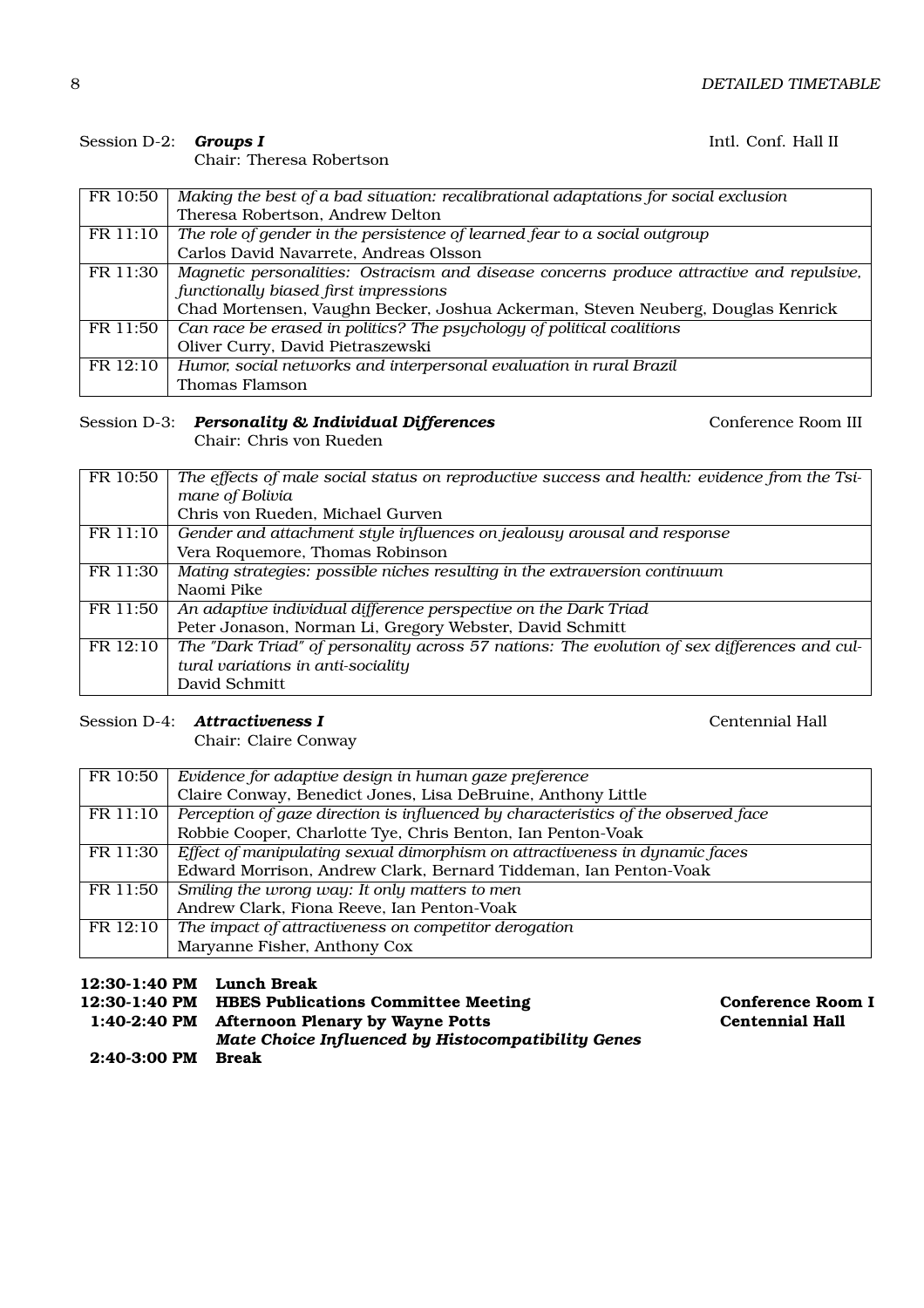# **Friday Afternoon Sessions**

#### Session E-1: **Cooperation & Punishment III Intl. Conf. Hall I** Intl. Conf. Hall I Chair: Rick Goldberg

| FR 3:00 | The enigmatic relationship between cooperation and competition explained by Costly Signaling    |
|---------|-------------------------------------------------------------------------------------------------|
|         | Theory                                                                                          |
|         | Rick Goldberg                                                                                   |
| FR 3:20 | The effect of the heterogeneous lattice-structured population on the coevolution of cooperation |
|         | and punishment                                                                                  |
|         | Takuya Sekiguchi, Mayuko Nakamaru                                                               |
| FR 3:40 | Punishment and reward to linguistic and facial signals                                          |
|         | Hiroki Ozono, Motoki Watabe, Sakiko Yoshikawa                                                   |
| FR 4:00 | Strict-and-severe punishment promotes the evolution of cooperation level in the spatial game    |
|         | Mayuko Nakamaru, Ulf Dieckmann                                                                  |
| FR 4:20 | The rise of behavioural modernity                                                               |
|         | Nathalie Gontier                                                                                |

### Session E-2: **Mating III Intl. Conf. Hall II**

Chair: Lynne Honey

| FR 3:00 | Interactive effects of female dominance and physical attractiveness for mate choice          |
|---------|----------------------------------------------------------------------------------------------|
|         | Lynne Honey, Cassie Preston, Krista Alyn, Deanna Forrester                                   |
| FR 3:20 | Male sexual preferences for female breast morphology in Papua New Guinea, Samoa and New      |
|         | <b>Zealand</b>                                                                               |
|         | Barnaby Dixson, Katayo Segata                                                                |
| FR 3:40 | Copying and contrast in human mate preference                                                |
|         | Anthony Little, Robert Burriss, Lisa DeBruine, Benedict Jones, David Feinberg, Christine     |
|         | Caldwell                                                                                     |
| FR 4:00 | Sex difference in preference for similar speech patterns in humans and its adaptive function |
|         | Gen Sakurai, Kazuhide Hashiya                                                                |
| FR 4:20 | Astrology does not predict marital or evolutionary success                                   |
|         | Virpi Lummaa, Ian Rickard, Rachel Dexter-Spooncer                                            |
|         |                                                                                              |

#### Session E-3: **Game Theory Conference Room III**

Chair: Shinsuke Suzuki

| FR 3:00 | Why do people prefer mutual cooperation?                                                   |
|---------|--------------------------------------------------------------------------------------------|
|         | Shinsuke Suzuki                                                                            |
| FR 3:20 | Reproductive discount of the future: effects of sexual arousal                             |
|         | Hakan Cetinkaya, Seda Dural, Osman Iyilikci, Evrim Gülbetekin, Sonia Amado                 |
| FR 3:40 | Test of the induced value theory                                                           |
|         | Ryohei Haitani, Sobei Oda                                                                  |
| FR 4:00 | Culture or genes: identifying the most plausible inheritance mechanism in group selection  |
|         | Adrian Bell, Peter Richerson, Richard McElreath                                            |
| FR 4:20 | Signaling in risk communication: priority and consistency of vocal, facial and verbal cues |
|         | X.T. Wang, M.L. Yang                                                                       |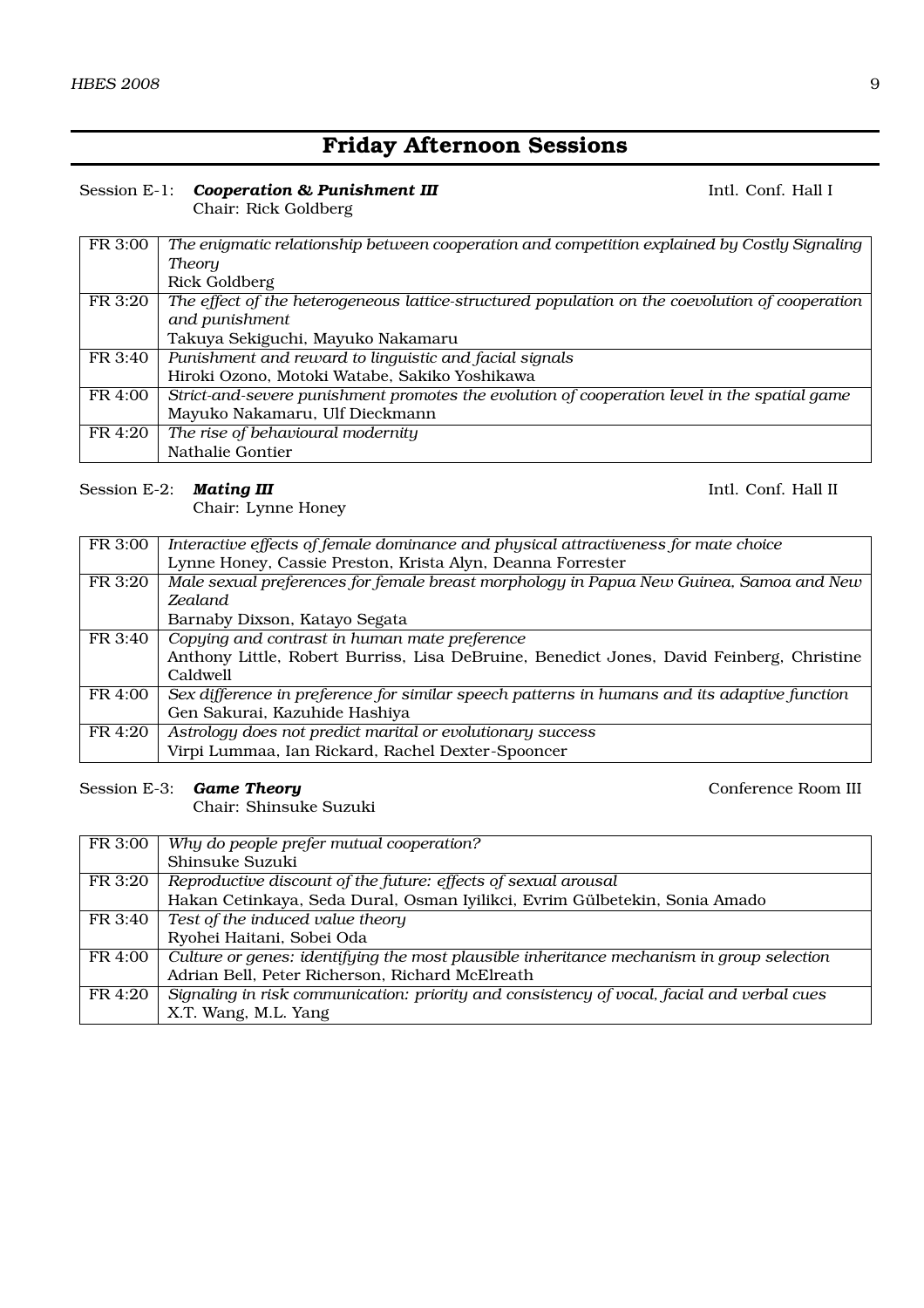### Session E-4: **Cognition II** Centennial Hall

Chair: Jessica Pass

| FR 3:00 | All you need is love: Is the sociometer especially sensitive to one's value as a mate?         |
|---------|------------------------------------------------------------------------------------------------|
|         | Jessica Pass, Justin Park, Siegwart Lindenberg                                                 |
| FR 3:20 | Evolutionizing the study of conceptual knowledge                                               |
|         | Max Krasnow, Danielle Truxaw, Leda Cosmides, John Tooby                                        |
| FR 3:40 | Pricing closeness                                                                              |
|         | Margo Wilson, Sandra Thomson, Martin Daly                                                      |
| FR 4:00 | Adaptations for computing personality traits: co-evolved functions of episodic recall and sum- |
|         | mary representations                                                                           |
|         | Leda Cosmides, Stanley Klein, John Tooby                                                       |
| FR 4:20 | The hot hand phenomenon $\overline{as}$ a cognitive adaptation to clumped resources            |
|         | Clark Barrett, Andreas Wilke                                                                   |

### **4:40-5:00 PM Break**

# **Friday Evening Sessions**

#### Session F-1: *Symposium: Cross-Cultural Differences and Similarities: Cultural and Evolutional Perspectives* Intl. Conf. Hall I

Chair: Kai Hiraishi

| FR 5:00 | The perceived immorality of infidelity: cross-cultural investigations                   |
|---------|-----------------------------------------------------------------------------------------|
|         | Laurence Fiddick, Francis (Kum Chew) Chan, Eileen (Hiang Khim) Tan                      |
| FR 5:20 | Culture, self, and friendship: reciprocity monitoring in Japanese and American contexts |
|         | Yukiko Uchida, Shinobu Kitayama, Batja Mesquita                                         |
| FR 5:40 | Hindsight bias and a dual process model: a cross-cultural study                         |
|         | Hiroshi Yama, Ken Manktelow, Mercier Hugo, Jean-Baptiste Van der Henst, Kyung Soo Do,   |
|         | Yayoi Kawasaki, Kuniko Adachi                                                           |
| FR 6:00 | Control and ambiguity on probability judgments: cross-cultural study                    |
|         | Kuniko Adachi, Hiroshi Yama, Jean-Baptiste Van der Henst, Hugo Mercier, Minoru Kara-    |
|         | sawa, Yayoi Kawasaki                                                                    |

# Session F-2: **Foraging & Physiology Intl. Conf. Hall II**

Chair: Steven Gaulin

| FR 5:00 | Sex differences in the influence of dietary fatty acids on cognition in children             |
|---------|----------------------------------------------------------------------------------------------|
|         | William Lassek, Steven Gaulin                                                                |
| FR 5:20 | Food preferences of the Hadza hunter-gatherers                                               |
|         | Julia Berbesque, Frank Marlowe                                                               |
| FR 5:40 | Subsistence choice as long-term parental investment                                          |
|         | Steven Josephson                                                                             |
| FR 6:00 | Life history, body morphology and health in a natural fertility population: implications for |
|         | attractiveness assessment psychology                                                         |
|         | Lawrence Sugiyama, Aaron Blackwell                                                           |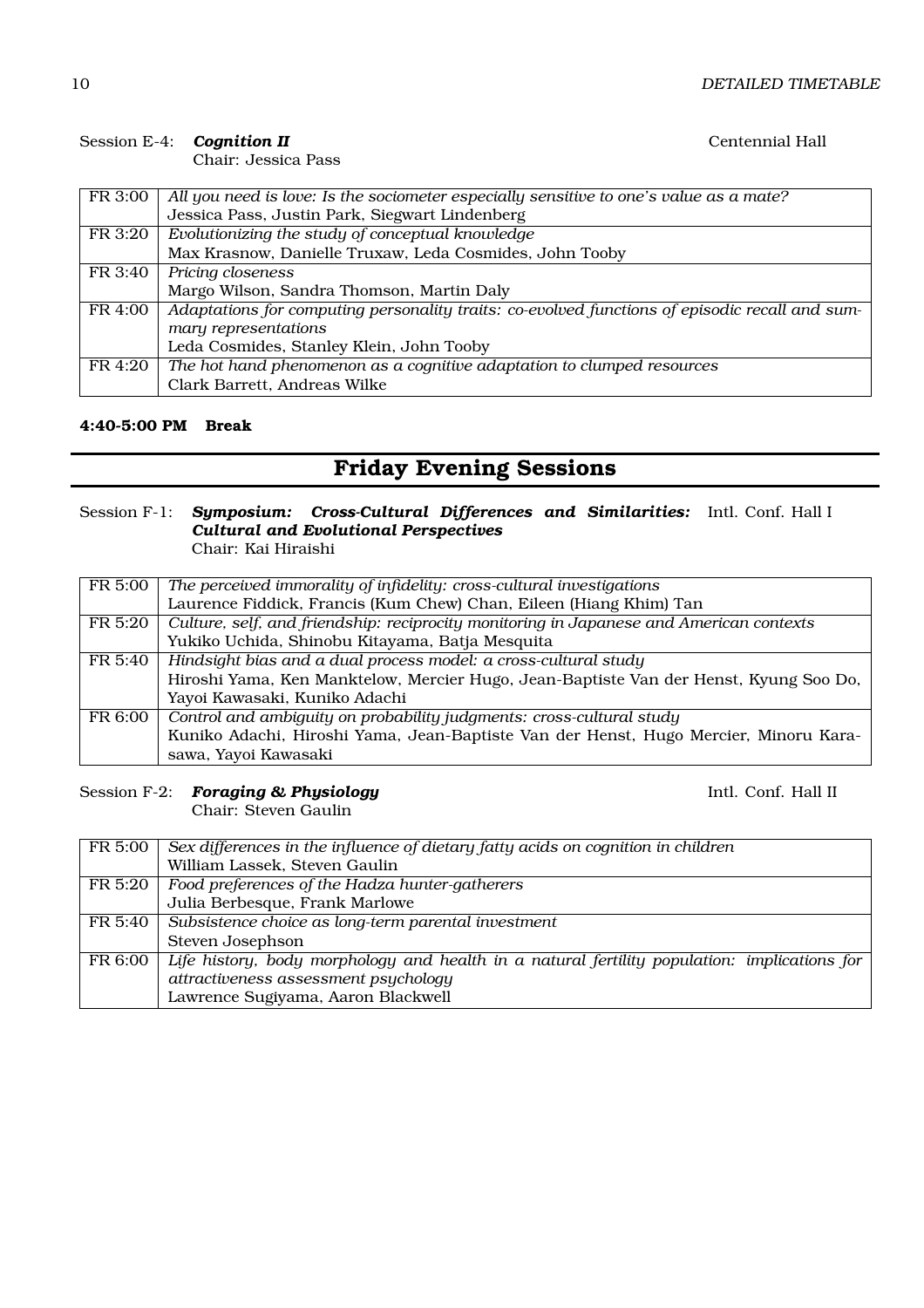#### Session F-3: **Teaching & Methods** Conference Room III

Chair: Seda Can

| FR 5:00 | An investigation of sex bias in the Self-Perceived Mating Success (SPMS) Scale by application |
|---------|-----------------------------------------------------------------------------------------------|
|         | of Differential Item Functioning (DIF)                                                        |
|         | Seda Can, Seda Dural, Hakan Cetinkaya, Alp Giray Kaya                                         |
| FR 5:20 | An integrated model for theory development and evaluation in the behavioral sciences          |
|         | Gary Brase                                                                                    |
| FR 5:40 | Does human behavioral ecology need the phenotypic gambit?                                     |
|         | Hisashi Nakao                                                                                 |
| FR 6:00 | 19 tools for teaching evolutionary psychology                                                 |
|         | David Buss                                                                                    |

#### Session F-4: **Kinship III & Development** Centennial Hall

Chair: Huijing Lu

| FR 5:00 | The uselessness of men: towards explaining male longevity in humans                            |
|---------|------------------------------------------------------------------------------------------------|
|         | Andrew Russell, Mirkka Lahdenperä, Virpi Lummaa                                                |
| FR 5:20 | Kinship effect on subjective temporal distance of autobiographical memory                      |
|         | Huijing Lu, Lei Chang, Maolin Ye                                                               |
| FR 5:40 | What do twin siblings teach each other in early childhood? :considerations for an evolutionary |
|         | basis of education                                                                             |
|         | Juko Ando                                                                                      |
| FR 6:00 | Infants' sound production as a playing behavior                                                |
|         | Yohko Shimada, Shoji Itakura                                                                   |

#### **6:20-8:20 PM Poster Session Intl. Conf. Hall III**

# **Saturday, June 7**

| $9:00-9:30$ AM Coffee |                                                                                        |                        |
|-----------------------|----------------------------------------------------------------------------------------|------------------------|
|                       | 9:30-10:30 AM Morning Plenary by Nicholas Humphrey                                     | <b>Centennial Hall</b> |
|                       | The Necessity of Consciousness: Why Human Zombies<br>Would Be an Evolutionary Dead End |                        |
| 10:30-10:50 AM Break  |                                                                                        |                        |

# **Saturday Morning Sessions**

Session G-1: *Symposium: Cultural Phylogenetics: Cultural Evolution* Intl. Conf. Hall I *Branches Out (Part 1)* Chair: Thomas Currie

| SA 10:50 | Pacific settlement and Austronesian language phylogenies                                   |
|----------|--------------------------------------------------------------------------------------------|
|          | Simon Greenhill, Russell Gray                                                              |
| SA 11:10 | The Uto-Aztecans: foragers from the North or farmers from the South?                       |
|          | Robert Ross, Russell Gray, Lyle Campbell                                                   |
| SA 11:30 | "The Social Lives Of The Ancestors": Phylogenetic methods can reconstruct the kinship sys- |
|          | tems of Proto-Austronesian society                                                         |
|          | Fiona Jordan, Ruth Mace                                                                    |
| SA 11:50 | The Evolution of Political Complexity: Investigating a major trend in human history        |
|          | Thomas Currie                                                                              |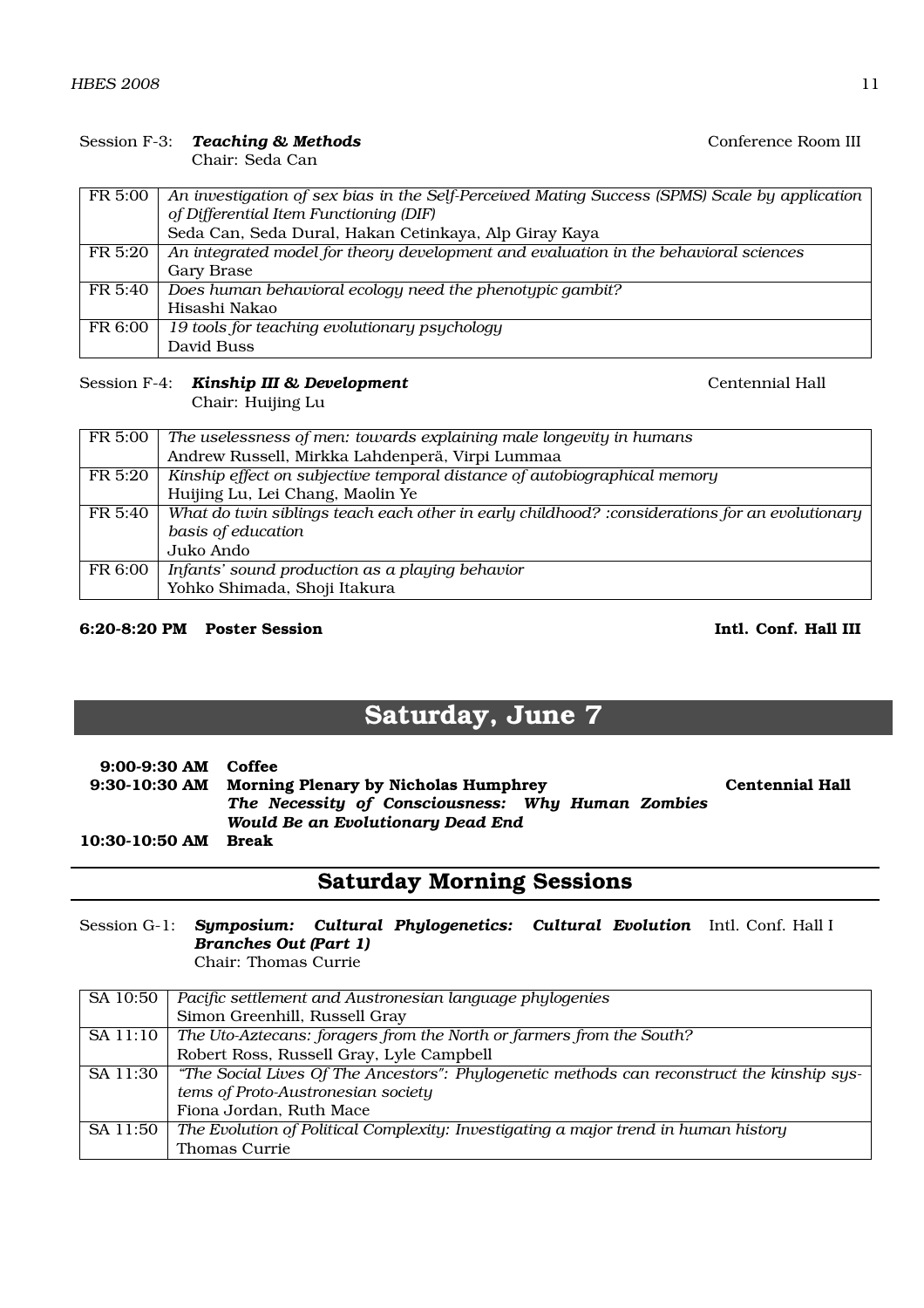#### Session G-2: *Symposium: Half a Century of Research on the Behavior &* Intl. Conf. Hall II *Evolution of the Arashiyama Macaques* Chair: Paul Vasey

| SA 10:50 | Female homosexual behaviour in the Japanese macaques at Arashiyama: implications for      |
|----------|-------------------------------------------------------------------------------------------|
|          | the evolution of non-conceptive sex in humans                                             |
|          | Paul Vasey                                                                                |
| SA 11:10 | A historical perspective on Arashiyama's role in primatological research                  |
|          | Michael Huffman                                                                           |
| SA 11:30 | Paternity and female mate choice in Japanese macaques                                     |
|          | Eiji Inoue                                                                                |
| SA 11:50 | Thirty years of stone handling tradition in Japanese macaques at Arashiyama: implications |
|          | for stone-tool use evolution                                                              |
|          | Jean-Baptiste Leca, Michael Huffman                                                       |

#### Session G-3: *Symposium: The Evolutionary Dynamics of Kinship and* Conference Room III *Parental Investment*

Chair: Siobhan Mattison

| SA 10:50 | Correlates of divergence from matrilineal norms among the Na of Southwest China             |
|----------|---------------------------------------------------------------------------------------------|
|          | Siobhan Mattison                                                                            |
| SA 11:10 | Breastfeeding strategies in the context of differing kinship ecologies in N.E. India        |
|          | Donna Leonetti                                                                              |
| SA 11:30 | Parental investment decisions in rural Malawi: a comparison of matrilineal and patrilineal  |
|          | populations                                                                                 |
|          | Rebecca Sear                                                                                |
| SA 11:50 | Does investment in the sexes differ when fathers are absent? The impact of fathers & mater- |
|          | nal kin on child survival & growth in a patrilineal Ethiopian population                    |
|          | Mhairi Gibson                                                                               |

#### Session G-4: **Symposium: Adaptations for Welfare Tradeoffs** Centennial Hall Chair: Andrew Delton

| SA 10:50 | The welfare tradeoff system as an adaptation for integrated allocational decision-making |
|----------|------------------------------------------------------------------------------------------|
|          | John Tooby, Leda Cosmides, Aaron Sell, Andrew Delton, Daniel Sznycer, Julian Lim,        |
|          | Theresa Robertson                                                                        |
| SA 11:10 | An evolved internal regulatory variable for making welfare tradeoffs                     |
|          | Andrew Delton, Theresa Robertson, Daniel Sznycer, Julian Lim, Leda Cosmides, John        |
|          | Tooby                                                                                    |
| SA 11:30 | Emotions and the recalibration of welfare tradeoff ratios: gratitude as a case study     |
|          | Julian Lim, Daniel Sznycer, Andrew Delton, Theresa Robertson, Leda Cosmides, John        |
|          | Tooby                                                                                    |
| SA 11:50 | Humans accurately estimate others' welfare tradeoff ratios                               |
|          | Daniel Sznycer, Julian Lim, Andrew Delton, Theresa Robertson, John Tooby, Leda Cos-      |
|          | mides                                                                                    |

#### **12:10-1:20 PM Lunch Break 12:15-1:15 PM Student Bento Box Lunch Discussion Intl. Conf. Hall I**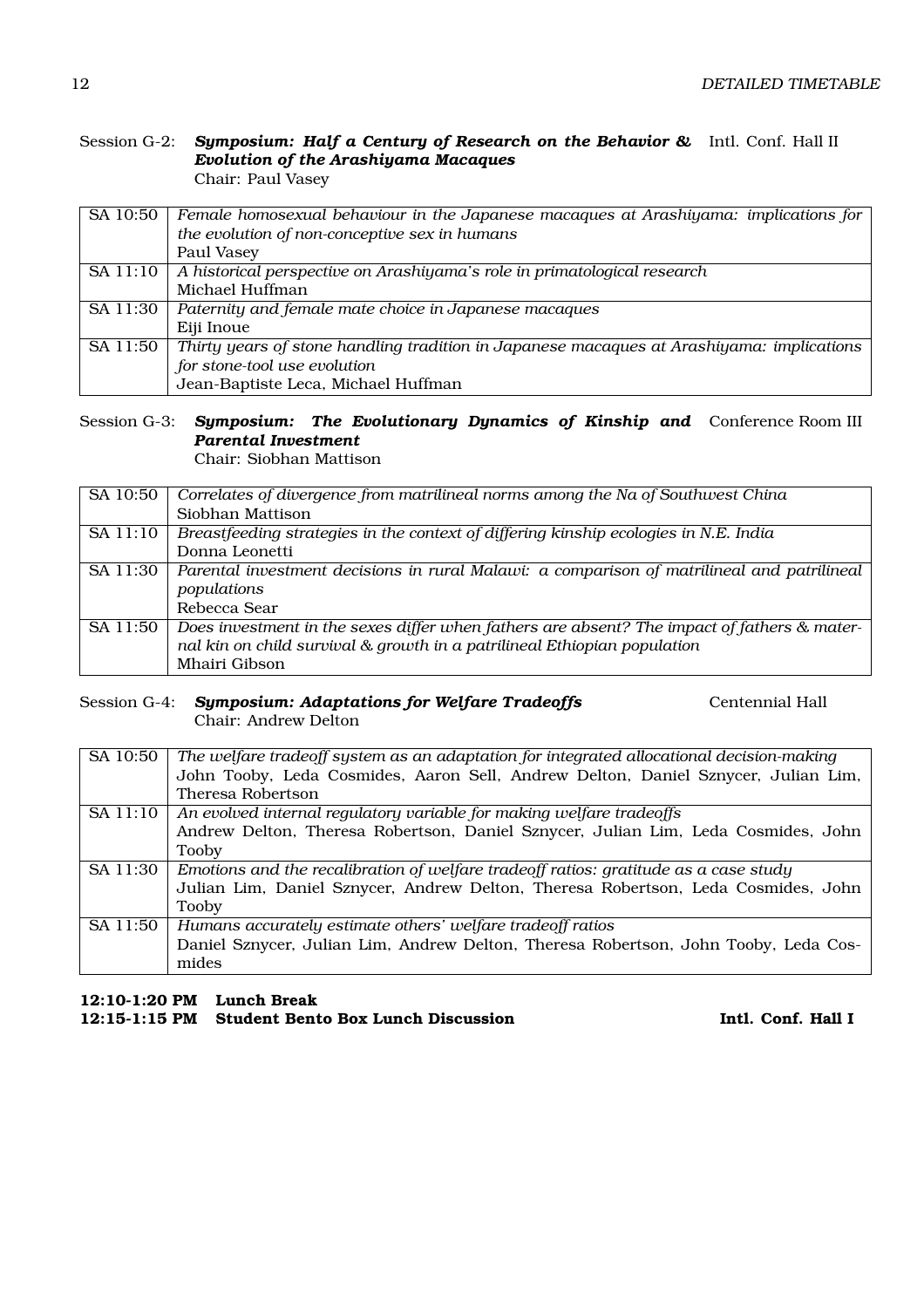### Session **New Investigator Competition Finalists Centennial Hall**

| SA 1:20 | Genetic diversity predicts attractiveness of male and female faces                             |
|---------|------------------------------------------------------------------------------------------------|
|         | Hanne Lie, Gillian Rhodes, Leigh Simmons                                                       |
| SA 1:40 | Producing sons reduces lifetime reproductive success of subsequent offspring in pre-industrial |
|         | <b>Finns</b>                                                                                   |
|         | Ian Rickard, Andrew Russell, Virpi Lummaa                                                      |
| SA 2:00 | Microbes, mating, and morality: individual differences in three functional domains of disgust  |
|         | Josh Tybur, Debra Lieberman, Vladas Griskevicius                                               |

#### Session **Postdoctoral Competition Finalists Centennial Hall**

| SA 2:20 | Interpersonal threats generate motivation-specific encoding benefits             |
|---------|----------------------------------------------------------------------------------|
|         |                                                                                  |
|         | Vaughn Becker, Steven Neuberg, Jon Maner, Jenessa Shapiro, Joshua Ackerman, Mark |
|         | Schaller, Douglas Kenrick                                                        |
| SA 2:40 | Evolved distance perception mechanisms                                           |
|         | Russell Jackson, Lawrence Cormack                                                |
| SA 3:00 | Chimpanzees are rational maximizers in an ultimatum game                         |
|         | Keith Jensen, Josep Call, Michael Tomasello                                      |

#### **3:20-3:40 PM Break**

# **Saturday Afternoon Sessions**

#### Session H-1: **Attractiveness II** Intl. Conf. Hall I

Chair: Ian Stephen

| SA 3:40 | Skin pigment colouration signals health in human faces                                         |
|---------|------------------------------------------------------------------------------------------------|
|         | Ian Stephen, David Perrett                                                                     |
| SA 4:00 | Visual attention to variation in female facial skin colour distribution                        |
|         | Bernhard Fink, Paul Matts                                                                      |
| SA 4:20 | The influence of body shape on perceptions of age, sex, social status, health, and attractive- |
|         | ness: a morphometrics analysis of an ecologically valid range of stimuli                       |
|         | Aaron Blackwell, Lawrence Sugiyama                                                             |
| SA 4:40 | Beauty may be in the right hemisphere of the beholder                                          |
|         | Seda Dural, Hakan Çetinkaya, Seda Can, Evrim Gülbetekin                                        |
| SA 5:00 | The effect of axillary hair shaving on odor attractiveness                                     |
|         | Jan Havlicek, Dagmar Kohoutova, Anna Kotrcova                                                  |

## Session H-2: *Symposium: Cultural Phylogenetics: Cultural Evolution* Intl. Conf. Hall II *Branches Out (Part 2)*

Chair: Ruth Mace

| SA 3:40 | Horizontal transmission and phylogenetic cross-cultural comparative methods                       |
|---------|---------------------------------------------------------------------------------------------------|
|         | Ruth Mace                                                                                         |
| SA 4:00 | On the shape and fabric of human history                                                          |
|         | Russell Gray                                                                                      |
| SA 4:20 | Language phylogeny trumps geography in lexical semantic variation                                 |
|         | Michael Dunn, Asifa Majid                                                                         |
| SA 4:40 | Using phylogenetic methods to arrive at more accurate patterns of cultural history on the Pacific |
|         | Northwest Coast                                                                                   |
|         | Sean O'Neill                                                                                      |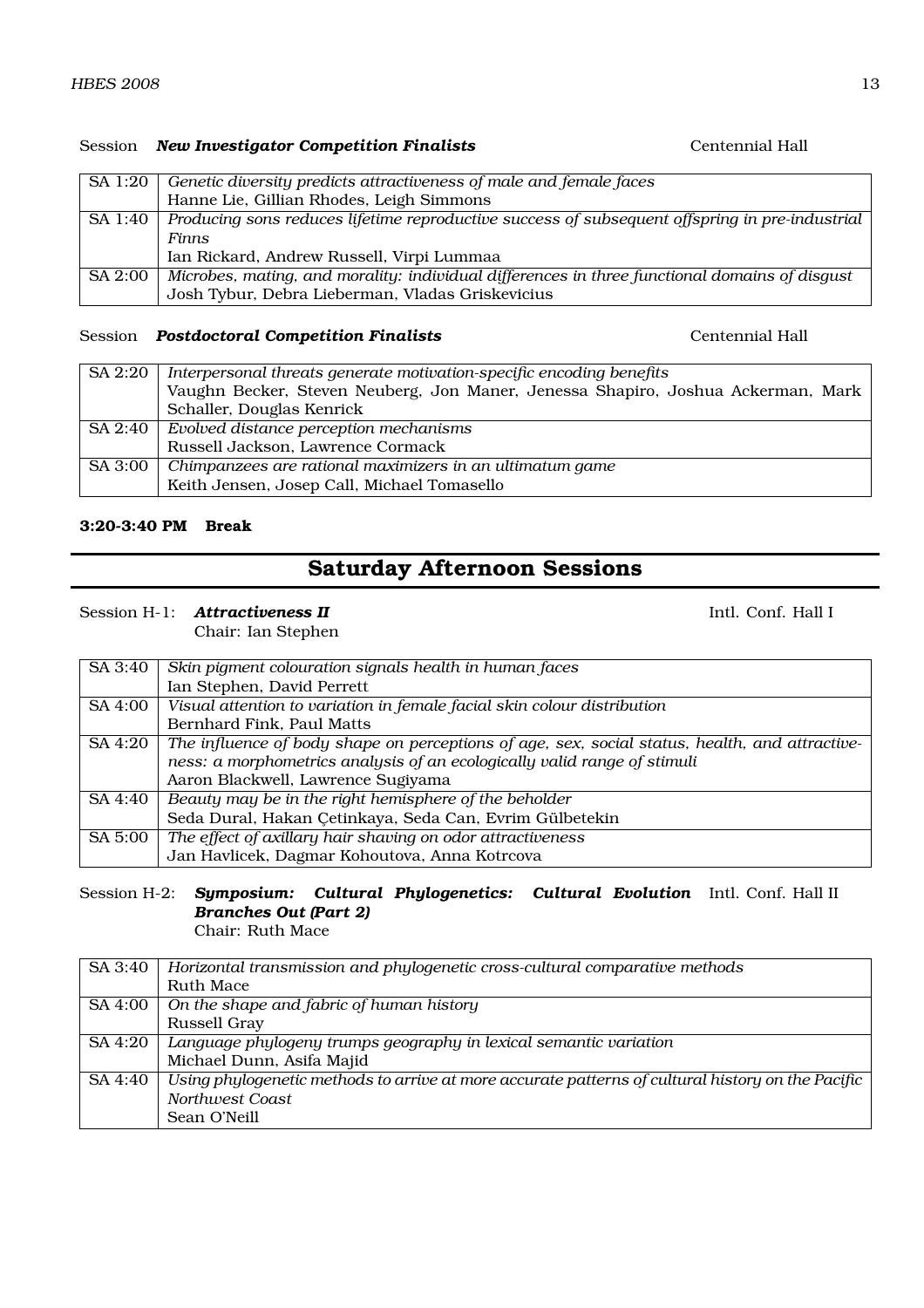| SA 3:40 | Microeconomics and evolutionary psychology: similarities, differences, and implications |
|---------|-----------------------------------------------------------------------------------------|
|         | Pete Welch                                                                              |
| SA 4:00 | Why do humans not understand the economy?                                               |
|         | Detlef Fetchenhauer, Alexandra Haferkamp                                                |
| SA 4:20 | The evolutionary psychology of consumer shopping experiences                            |
|         | Daniel Kruger, Maryanne Fisher, Anthony Cox, Dreyson Byker                              |
| SA 4:40 | When less is more—on the intuitive perceptibility of leadership qualities               |
|         | Mareike Hoffmann, Detlef Fetchenhauer                                                   |
| SA 5:00 | Size effects in the Life-Death Decision Hypothesis                                      |
|         | Kazumi Shimizu, Daisuke Udagawa                                                         |

#### Session H-3: *Applied Evolutionary Psychology* Conference Room III Chair: Pete Welch

Session H-4: **Cooperation IV** 

Chair: Julia Pradel

| SA 3:40 | Are Love and Friendship blind or accurate? The perception of altruism in close relationships |  |  |
|---------|----------------------------------------------------------------------------------------------|--|--|
|         | Julia Pradel, Detlef Fetchenhauer                                                            |  |  |
| SA 4:00 | Can cooperation overcome ethnic boundaries? A case study from Tamil Nadu, India              |  |  |
|         | <b>Timothy Waring</b>                                                                        |  |  |
| SA 4:20 | Cultural group selection and the evolution of collective action                              |  |  |
|         | Ruud Koopmans, Susanne Rebers                                                                |  |  |
| SA 4:40 | The evolution of human cooperation: ecological and intra-cultural variation in normative be- |  |  |
|         | haviour                                                                                      |  |  |
|         | Shakti Lamba                                                                                 |  |  |
|         |                                                                                              |  |  |

| 5:20-6:35 PM Keynote Address by Richard D. Alexander |
|------------------------------------------------------|
| <b>Evolution and Human Society</b>                   |
|                                                      |

**5:20-6:35 PM Keynote Address by Richard D. Alexander Centennial Hall**

**6:35-7:25 PM Transfer by bus**

**7:25-9:25 AM Banquet Tokasaikan**

**(Chinese Restaurant)**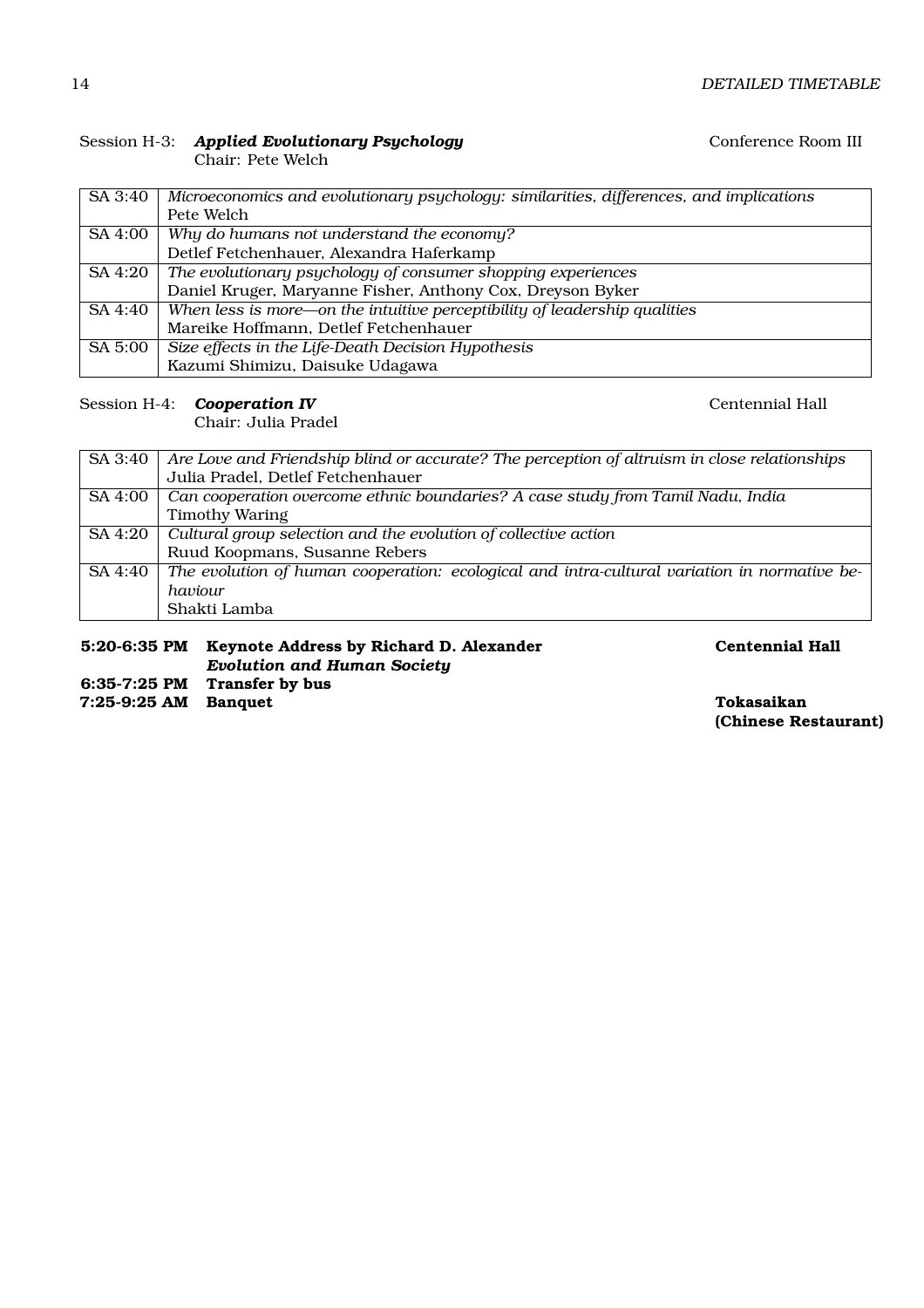# **Sunday, June 8**

#### **9:00-9:30 AM Coffee Morning Plenary by Toshio Yamagishi Centennial Hall** *Social preference and strategy in in-group love and out-group hatred* **10:30-10:50 AM Break**

# **Sunday Morning Sessions**

#### Session I-1: **Culture** Intl. Conf. Hall I

Chair: Christine Caldwell

| SU 10:50 | Experimental models for testing hypotheses about cumulative cultural evolution               |  |
|----------|----------------------------------------------------------------------------------------------|--|
|          | Christine Caldwell, Ailsa Millen                                                             |  |
| SU 11:10 | Ecological versus evolutionary explanations for cultural differences: How do "developed" and |  |
|          | "developing" countries differ?                                                               |  |
|          | Lesley Newson, Peter Richerson                                                               |  |
| SU 11:30 | Social learning in the laboratory: roles of payoff information and spatial heterogeneity     |  |
|          | Peter Richerson, Richard McElreath, Mark Lubell, Adrian Bell, Vicken Hillis                  |  |
| SU 11:50 | Horizontal and vertical transmission in adoption: a data-driven compartmental model ap-      |  |
|          | proach                                                                                       |  |
|          | Megan Carney                                                                                 |  |
| SU 12:10 | Spread of costly status-seeking behavior by social learning: mathematical models             |  |
|          | Yasuo Ihara                                                                                  |  |
| SU 12:30 | A cultural evolutionary theory of normativity                                                |  |
|          | Theodore Seto                                                                                |  |

#### Session I-2: *Mating IV* Intl. Conf. Hall II

Chair: Susan Brown

| SU 10:50 | Sexual behavior and orientation: relations to IgA and cortisol levels                     |  |
|----------|-------------------------------------------------------------------------------------------|--|
|          | Susan Brown                                                                               |  |
| SU 11:10 | Perceptions of current and former romantic partners conceptualized as adaptive mating-    |  |
|          | relevant biases                                                                           |  |
|          | Glenn Geher, Ryan Bloodworth, Joseph Mason, Christopher Stoaks, Heather Downey,           |  |
|          | Kristin Renstrom, Juan Romero                                                             |  |
| SU 11:30 | Genes predisposing to homosexuality increase mating success in heterosexuals              |  |
|          | Brendan Zietsch, Katherine Morley, Sri Shekar, Karin Verweij, Matthew Keller, Stuart Mac- |  |
|          | gregor, Margaret Wright, Nicholas Martin                                                  |  |

#### Session I-2: *Groups II* Intl. Conf. Hall II

Chair: Kingsley Browne

| $\mid$ SU 11:50 $\mid$ Trust and cohesion: integration of women into military combat units |  |
|--------------------------------------------------------------------------------------------|--|
| <b>Kingsley Browne</b>                                                                     |  |
| $\vert$ SU 12:10 $\vert$ Chinese golden monkey and its multi-level societies               |  |
| Peng Zhang, Kunio Watanabe                                                                 |  |
| SU 12:30 Documenting the online expression of universal behaviours                         |  |
| Anthony Cox, Chantel Burkitt, Maryanne Fisher                                              |  |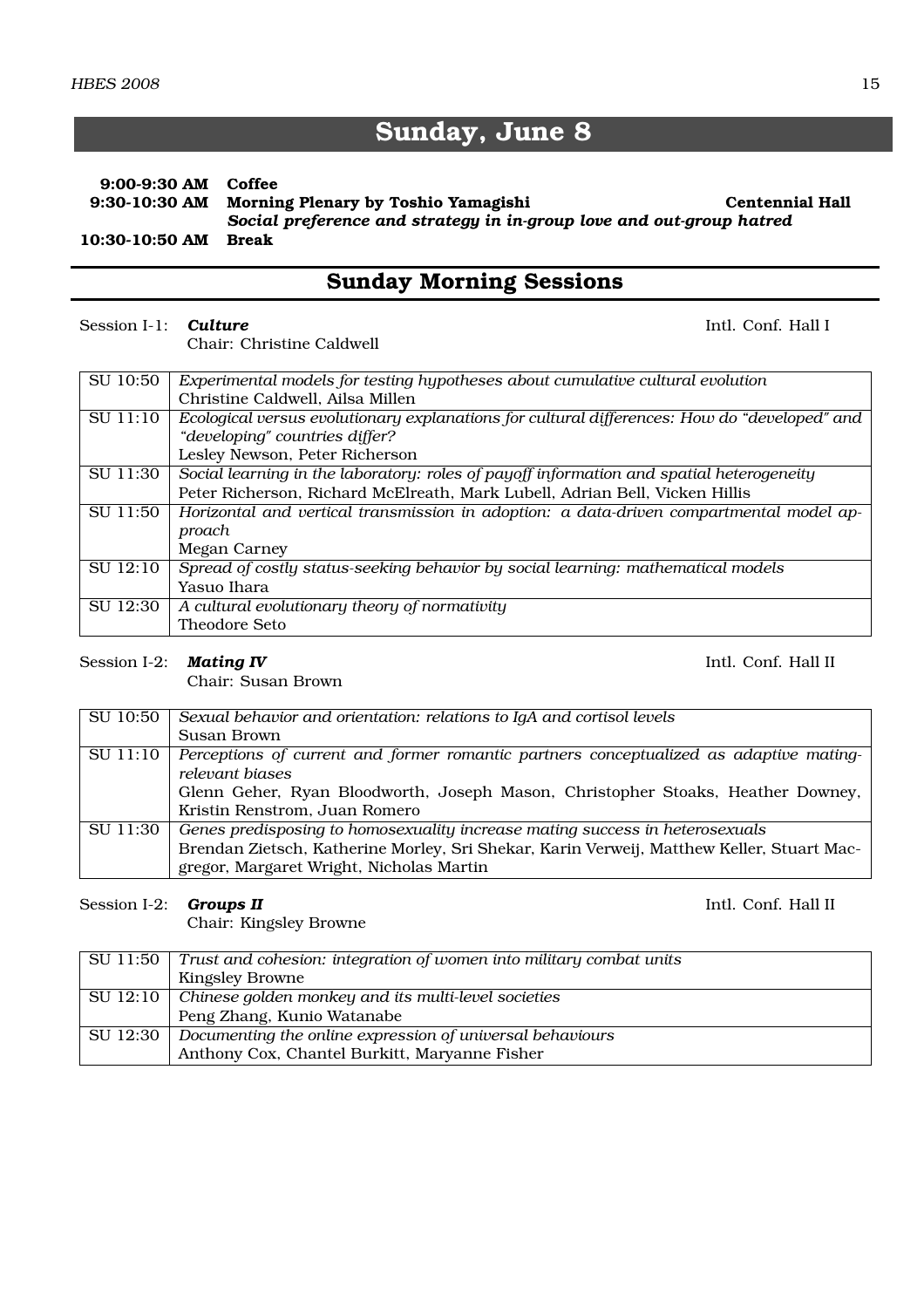| Conference Room III |  |  |
|---------------------|--|--|
|---------------------|--|--|

#### Session I-3: **Religion**

### Chair: Stephen Sanderson

|          | SU 10:50   Adaptation, evolution, and religion                                            |  |
|----------|-------------------------------------------------------------------------------------------|--|
|          | Stephen Sanderson                                                                         |  |
| SU 11:10 | Japan's cultural inoculation—A Darwinian account of the radiation and retreat of firearms |  |
|          | and Christianity, 1543-1700                                                               |  |
|          | Bret Beheim                                                                               |  |

# Session I-3: *Symposium: The Nature of Narrative* \_\_\_\_\_\_\_\_\_\_\_\_\_\_\_\_\_\_\_\_\_\_\_\_\_\_Conference Room III

Chair: Marcus Nordlund

| SU 11:50 | Romantic love: a folk tale project and its implications                                           |  |
|----------|---------------------------------------------------------------------------------------------------|--|
|          | Marcus Nordlund                                                                                   |  |
|          | SU 12:10   How do we get from here to there? Anthropomorphized topography, spatial cognition, and |  |
|          | verbal information processing                                                                     |  |
|          | Michelle Scalise Sugiyama, Lawrence Sugiyama                                                      |  |
| SU 12:30 | Fictional meaning: evolution and implication                                                      |  |
|          | Brian Boyd                                                                                        |  |

## Session I-4: *Hormones* Centennial Hall

Chair: Mark Flinn

| SU 10:50 | Sex steroid hormones, environmental stressors and adolescent adjustment                         |  |
|----------|-------------------------------------------------------------------------------------------------|--|
|          | Hans Vermeersch, Guy T'Sjoen, Jean-Marc Kaufman, John Vincke                                    |  |
| SU 11:10 | Is father-child resemblance variability associated to a mixed reproductive strategy in fathers? |  |
|          | Alexandra Alvergne, Charlotte Faurie, Michel Raymond                                            |  |
| SU 11:30 | Trust, preferences, and social dilemmas: does the hormone Oxytocin interact with gender         |  |
|          | and social value orientation to affect cooperation?                                             |  |
|          | Carolyn Declerck, Toko Kiyonari, Christophe Boone                                               |  |
| SU 11:50 | Testosterone is associated with mating success but not attractiveness or masculinity in hu-     |  |
|          | man males                                                                                       |  |
|          | Marianne Peters, Leigh Simmons, Gillian Rhodes                                                  |  |
| SU 12:10 | Testosterone in romantically involved men                                                       |  |
|          | Steven Gangestad, Randy Thornhill, Christine Garver-Apgar                                       |  |
| SU 12:30 | Do cortisol profiles respond adaptively to social events during child development?              |  |
|          | Mark Flinn                                                                                      |  |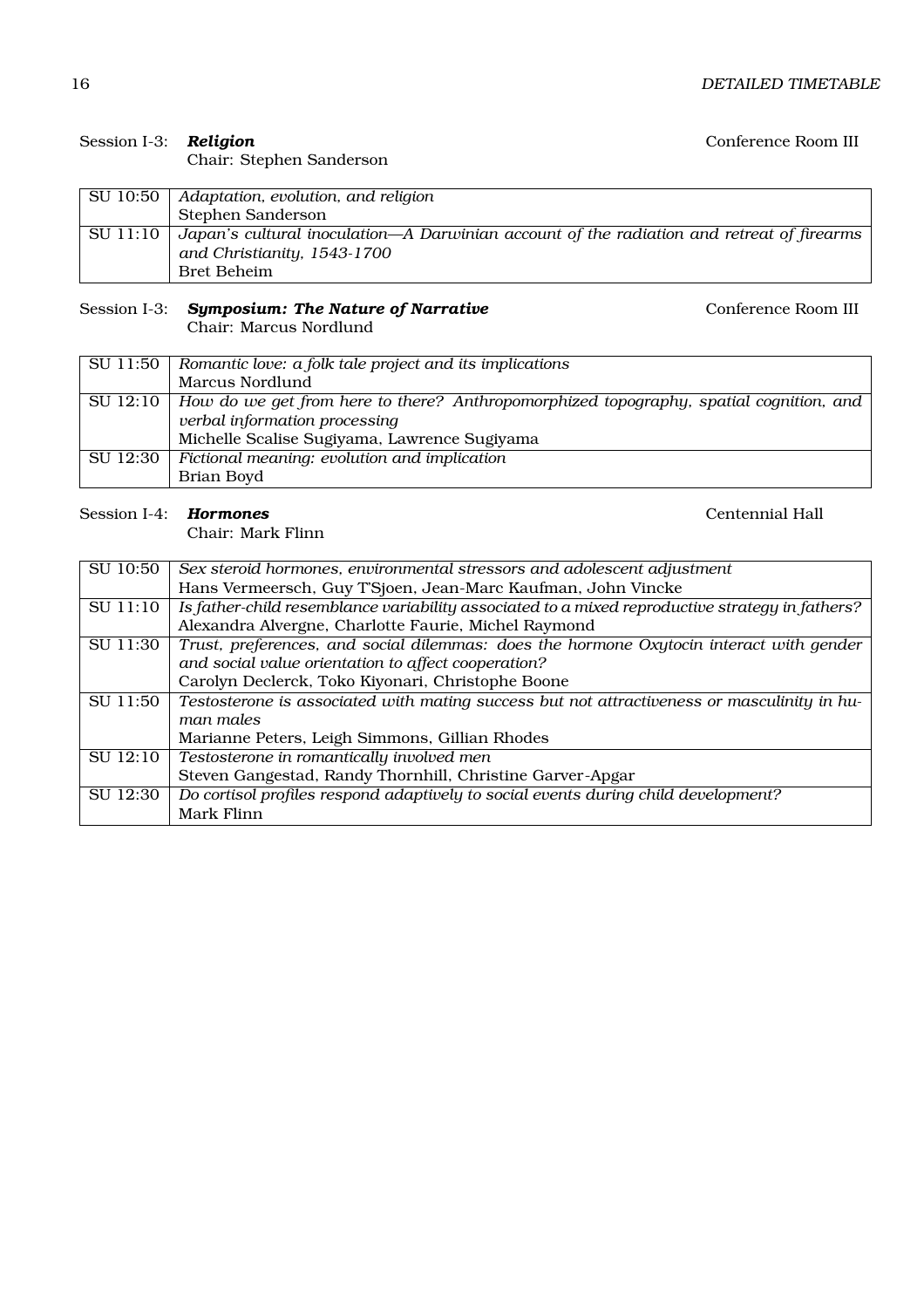# **POSTER SESSION**

*Posters will be displayed continuously from Thursday in the* **International Conference Hall III** *until the end of the conference. Poster authors will be present for discussion from 6:20-8:20PM on Friday.*

| 1<br>$\bf{2}$ | Bishop et al.<br>Gladstone et al. | Differential cousin contact as a function of paternity uncertainty<br>Status as social responsibility or strategic advantage: social values within                  |
|---------------|-----------------------------------|---------------------------------------------------------------------------------------------------------------------------------------------------------------------|
|               |                                   | status hierarchies                                                                                                                                                  |
| 3             | André                             | The evolution of reciprocity. A situationist view                                                                                                                   |
| 4             | Masudab et al.                    | Third party punishment on deception                                                                                                                                 |
| 5             | Oda et al.                        | Does the altruism level of perceivers affect their detection of altruism?                                                                                           |
| 6             | Hromatko et al.                   | Can humans be divided in "Doves" and "Hawks"? An evolutionary medicine<br>perspective                                                                               |
| 7             | Schug et al.                      | Self-disclosure as a costly signal of commitment: the effects of culture, so-<br>cial structure, and domain                                                         |
| 8             | Nakashima et al.                  | When we remember faces of other people: Defectors are memorable when<br>they are rare; altruists when they are NOT                                                  |
| 9             | Horita and Yamagishi              | Group-based reciprocity as an adaptive strategy for generalized exchange                                                                                            |
| 10            | Mashima and Takahashi             | How do we treat givers to free-riders in indirect reciprocity settings?: an<br>experimental study to examine strategies in indirect reciprocity settings            |
| 11            | Tanida et al.                     | Cooperators tend to see human faces in abstract figures                                                                                                             |
| 12            | Kruger                            | Young adults attempt exchanges in reproductively relevant currencies                                                                                                |
| 13            | Ichinose and Arita                | Punishment in the spatial ultimatum game                                                                                                                            |
| 14            | Shinada et al.                    | Are there nonverbal cues to cooperation? An experimental study using a<br>prisoner's dilemma game                                                                   |
| 15            | Moya                              | Perceptions of social categories' ingroup homogeneity                                                                                                               |
| 16            | Yokota and Yuki                   | Does the existence of the outgroup mean contamination to females but an                                                                                             |
|               |                                   | obstacle to males?: sex differences in the perception of intergroup threat                                                                                          |
| 17            | Mifune and Yamagishi              | Sex difference of ingroup bias in minimal groups                                                                                                                    |
| 18            | <b>Stirrat and Perrett</b>        | Dominance and dinner dates: Who pays the bill?                                                                                                                      |
| 19            | Maia                              | MPI predicting family conflicts in matrilieal and patrilineal societies                                                                                             |
| 20            | <b>Blake and McCullough</b>       | Religion and self-control: empirical findings                                                                                                                       |
| 21            | Nomura et al.                     | Mind reading and cultural identity                                                                                                                                  |
| 22            | Yamamoto et al.                   | Tool sharing in chimpanzees: helping behavior with non-food objects                                                                                                 |
| 23            | <b>Bryson</b>                     | Imitation is not consummation: the role of bias and modularity in cultural<br>inheritance                                                                           |
| 24            | Shikishima et al.                 | Familial transmission of authoritarian conservatism: genetic inheritance or<br>cultural transmission?                                                               |
| 25            | Sato et al.                       | The 'evoked culture' approach to cultural variations in the importance of<br>self-esteem (1): a cross-national comparison                                           |
| 26            | Takemura and Yuki                 | The 'evoked culture' approach to cultural variations in the importance of<br>self-esteem (2): a secondary data analysis                                             |
| 27            | Siriattakul                       | Development of a causal relationship model for sense of coherence of under-<br>graduate students: an application of the multiple group structural equation<br>model |
| 28            | Lohmann                           | Why Johnny drops out of higher education and Jill fails to excel in science:<br>the evolutionary social psychology of universities and scientific networks          |
| 29            | Ye et al.                         | Female crimes in view of evolutionary psychology                                                                                                                    |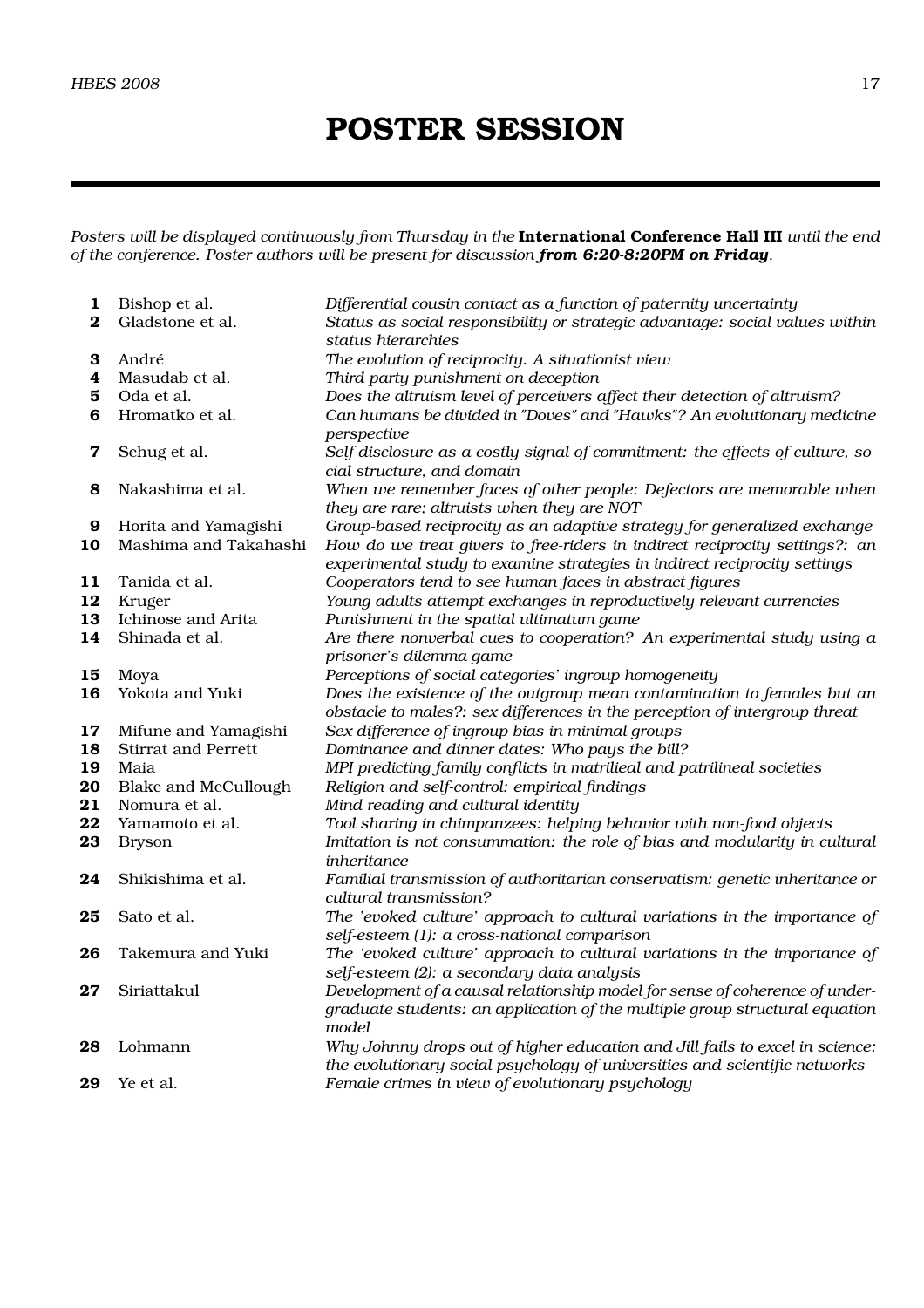| 30             | Wu et al.                                                       | The association between teasing experiences and health among junior<br>high school students in Taiwan                                                                                                              |
|----------------|-----------------------------------------------------------------|--------------------------------------------------------------------------------------------------------------------------------------------------------------------------------------------------------------------|
| 31<br>32       | Mori and Yukihiro<br>Inoue et al.                               | Bargaining behavior in children with autistic spectrum disorders<br>Deficiency of theory of mind in 'revolving-door' patients with schizophre-                                                                     |
| 33<br>34<br>35 | Miyakoshi et al.<br>Zacher and Niemitz<br>Hashiya and Kobayashi | nia<br>ERP study on the right-hemisphere dominance in self-relevant recognition<br><b>Guantitative evaluation of motor milestones</b><br>Typical development in the response to being imitated by others in child- |
| 36             | Schechter                                                       | hood -A way to find "others' intention"-<br>Life history theory, expected lifespan and attitudes towards risk behav-                                                                                               |
| 37             | Nishiyama                                                       | iors and future life events<br>Women's perspectives on their life stories in maternal kinship: using the                                                                                                           |
| 38             | Turmel                                                          | images drawing method<br>Climate, seasons and evolution of the human body, mind and behavior                                                                                                                       |
| 39             | <b>Boutros</b>                                                  | Environmental variability and the evolution of the capacity for culture                                                                                                                                            |
| 40             | Tamura                                                          | "Smile" as "honest signal": measuring handgrip while expressing smile                                                                                                                                              |
| 41             | Ozawa                                                           | Comparative study of facial expressions of laughter appearing in remake<br>movies using automatic smile-detection software                                                                                         |
| 42             | Blackwell et al.                                                | Gender is not perceptually separable from displays of anger and happi-<br>ness                                                                                                                                     |
| 43             | Ikeda and Hasegawa                                              | Electrophysiological responses towards untrustworthy face                                                                                                                                                          |
| 44             | Yıldırım et al.                                                 | Gender differences in the change detection Of facial expression                                                                                                                                                    |
| 45             | Komatsu and Hakoda                                              | Interference between facial expression and identity in face recognition:<br>the effect of happy faces                                                                                                              |
| 46             | Smith et al.                                                    | Individual differences in the effect of relationship context on women's<br>preferences for sexual dimorphism in male face shape                                                                                    |
| 47             | Yamaguchi and Aoki                                              | Preference for women with fair skin                                                                                                                                                                                |
| 48             | Sorokowski and Pawlowski                                        | Cross-cultural study on preferences for relative leg length in a potential<br>partner                                                                                                                              |
| 49             | Stephen et al.                                                  | Carotenoids, skin colour and health                                                                                                                                                                                |
| 50             | Forrester et al.                                                | Friends and rivals: effects female dominance and physical attractive-                                                                                                                                              |
|                |                                                                 | ness for female-female competition                                                                                                                                                                                 |
| 51             | Nojo et al.                                                     | Parental influence on mate choice                                                                                                                                                                                  |
| 52             | Oishi                                                           | Mate preferences of the Baka hunter-gatherers and adjacent Bantu farm-                                                                                                                                             |
|                |                                                                 | ers in South-East Cameroon                                                                                                                                                                                         |
| 53             | Lassek and Gaulin                                               | Costs and benefits of fat-free muscle mass in men: relationship to mating<br>success, dietary requirements, and natural immunity                                                                                   |
| 54             | Hrgovic                                                         | Children of war: testing sex ratios before, during, and after the homeland<br>war in Croatia                                                                                                                       |
| 55             | Sykora                                                          | The Nike swoosh logo shape of age-specific abortion ratios in modern<br>Slovakia                                                                                                                                   |
| 56             | Khan and Todd                                                   | Increasing stress reduces the left cradling bias in males holding a "cry-<br>ing" doll                                                                                                                             |
| 57             | Takahashi et al.                                                | BIS/BAS as hypothesized risk factors to anxiety and depressive symp-<br>toms                                                                                                                                       |
| 58             | Harter and Leonetti                                             | Costs and possible benefits of delayed weaning in Northeast India                                                                                                                                                  |
| 59             | Serin and Sullivan                                              | Perceptions of natural in the domains of food and medicine                                                                                                                                                         |
| 60             | Sakurai                                                         | Derivations of preferences and changes of preferences by computer sim-<br>ulations from a Darwinian view point                                                                                                     |
| 61             | Tsuyuki and Aoki                                                | Evaluation of moral wrongness on third-party sibling incestuous behavior<br>among Japanese colloge students                                                                                                        |
| 62             | Ioelu et al.                                                    | The evolution of male androphilia in Samoan fa'afafine                                                                                                                                                             |
| 63             | Kaya et al.                                                     | Sex differences in responses to homosexual and heterosexual infidelity                                                                                                                                             |
| 64             | van Hoof                                                        | The application into the affective domain of mechanisms relevant to the<br>organization of counterintuitive movements: the origin of the genus Homo                                                                |
| 65             | Tsuji et al.                                                    | Differential effects of phonological interference: are females more sensi-<br>tive to phonological information than males?                                                                                         |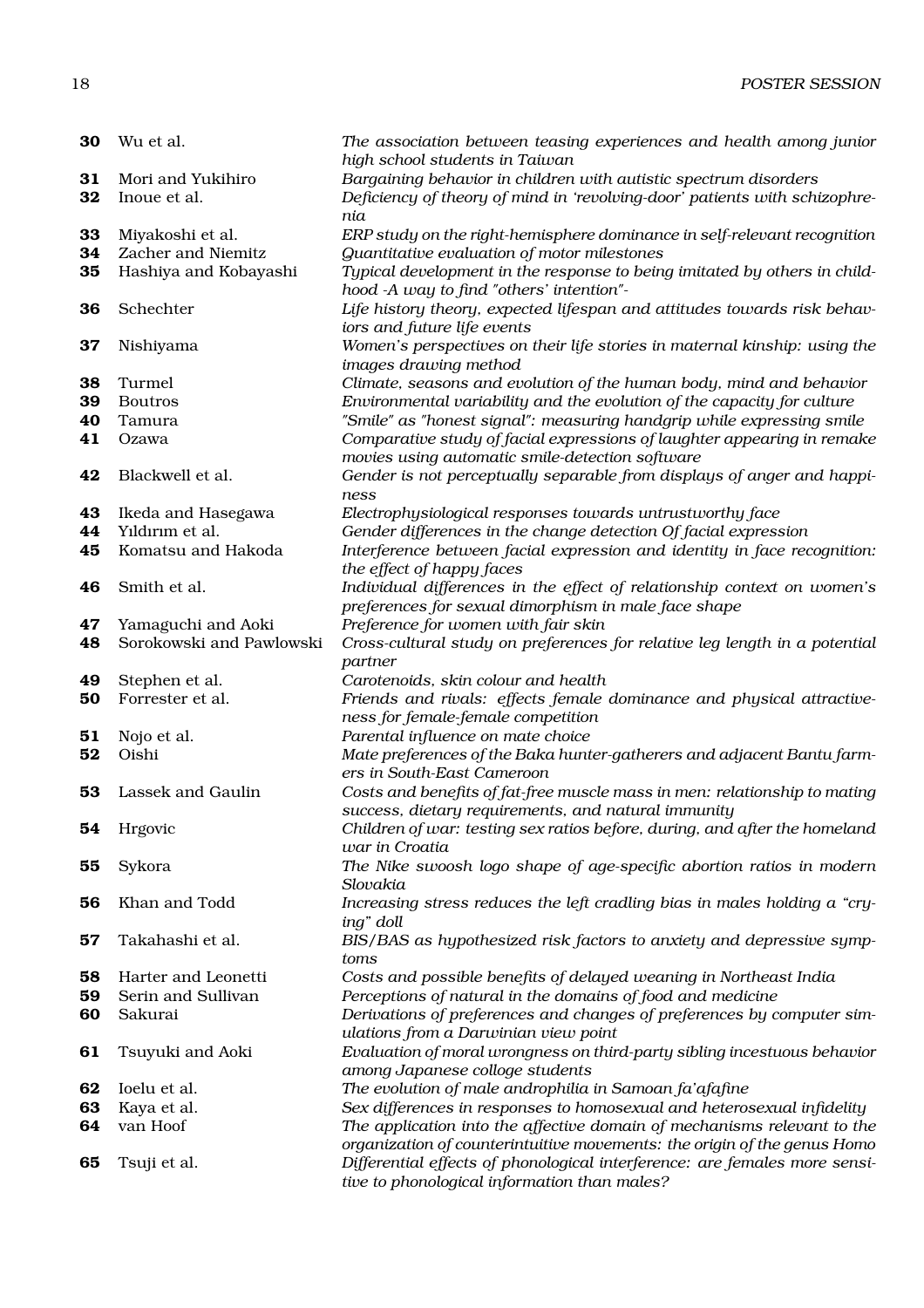| 66       | Yeung and Harber        | Psychosocial resources shape threat detection                                                  |
|----------|-------------------------|------------------------------------------------------------------------------------------------|
| 67       | Nakamura et al.         | Discussion on the relationships between global/local perceptual process-                       |
|          |                         | ings and illusory perceptions with the Ebbinghaus-Titchener circles                            |
| 68       | Sakai and Fujita        | Evolution of cast shadow processing: from a comparison between humans                          |
|          |                         | and New World monkeys                                                                          |
| 69       | Dogan et al.            | Change detection in phylogenetic and ontogenetic threat-related stimuli                        |
| 70       | Atmaca et al.           | Keeping track of multiple agents vs. objects                                                   |
| 71       | Lin and Yeh             | Examining the role of cultural approval for feminity visual consumption in                     |
|          |                         | the early Taiwan medicine ads                                                                  |
| 72<br>73 | Ko<br>Lin et al.        | Representations of femininity and masculinity in Jimmy Liao's picture books                    |
|          |                         | The cross-culture analysis of female role portrayal depiction in Taiwanese<br>print ads        |
| 74       | Lipo and Madsen         | Seriation methods and social network structure                                                 |
| 75       | Mercier et al.          | The argumentative theory of reasoning and cross-cultural psychology                            |
| 76       | Watanabe et al.         | Angle judgment by Japanese people: Are they good at relational judgment?                       |
| 77       | Inukai and Takahashi    | Decisions under ambiguity: effects of sign and magnitude                                       |
| 78       | Lauharatanahirun et al. | Conjunctive errors as a by-product of ecological rationality                                   |
| 79       | Komuro et al.           | The human's risk preference for variable-time choice: Why humans and                           |
|          |                         | animals are risk-prone?                                                                        |
| 80       | Murata et al.           | What motivates men to risk-seeking behavior?                                                   |
| 81       | Kruger et al.           | Time perspective is a mediator of risky behavioral strategies rather than a                    |
|          |                         | byproduct                                                                                      |
| 82       | <b>Bayly</b>            | Was expansion out of protolanguage motivated by the internal reward from                       |
|          |                         | concept-matching?                                                                              |
| 83       | Kobayashi et al.        | Spontaneous regulation of the synchronized actions with humans by a chim-                      |
|          |                         | panzee                                                                                         |
| 84       | Poh and Fiddick         | Memory for cheaters: faces or rules?                                                           |
| 85       | Watanabe et al.         | Can a victim's anger be appeased by a transgressor's voluntarily accepting                     |
| 86       | Ohtsubo and Watanabe    | an apology cost?<br>Are females sensitive to potential deceptions in males' courtship signals? |
| 87       | Takimoto et al.         | An experimental analysis of the basis of inequity aversion: sensitivity to                     |
|          |                         | others' reward in capuchin monkeys (Cebus apella)                                              |
| 88       | Murakami et al.         | Self awareness for emotion regulation and genetic modulation                                   |
| 89       | Kawano et al.           | Disgust and avoidance for stigmatic persons as reversed mate preference                        |
| 90       | Pivonkova et al.        | Objectively assessed masculinity and it's correlation with Cattell's Person-                   |
|          |                         | ality Traits                                                                                   |
| 91       | Ho and Fiddick          | The adaptive significance of honesty-humility, agreeableness and conscien-                     |
|          |                         | tiousness                                                                                      |
| 92       | Nawata and Yamaguchi    | Escalation from individual harmful behavior to intergroup conflict - experi-                   |
|          |                         | mental study of intergroup vicarious retribution -                                             |
| 93       | Hess and Hagen          | Women's coalitional aggression: the influence of allies and competition on                     |
|          |                         | gossiping                                                                                      |
|          |                         |                                                                                                |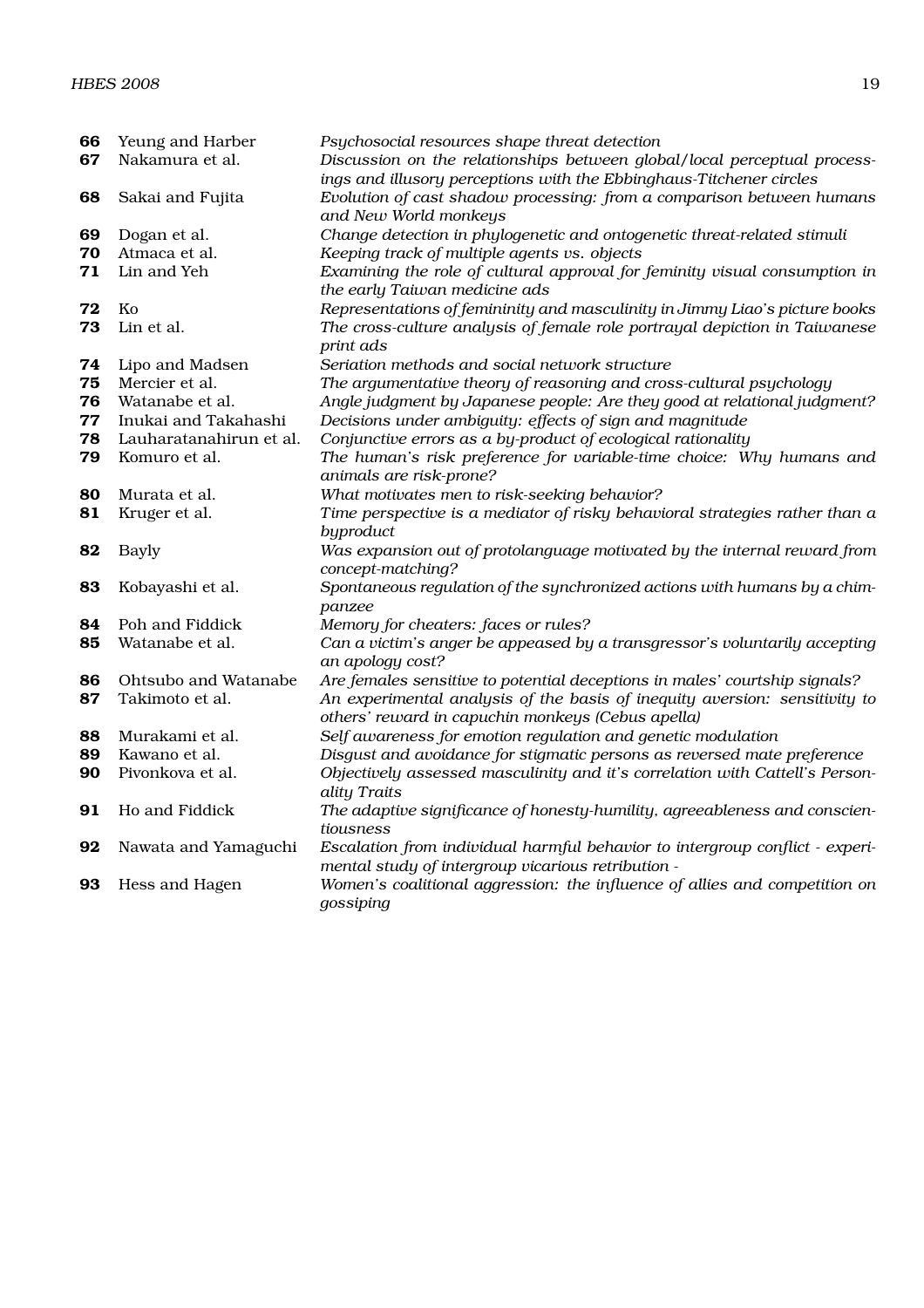# **KEYNOTE AND PLENARY ABSTRACTS**

# **Keynote–Saturday, June 7 Clock Tower Centennial Hall**

#### *Evolution and Human Society* **Richard D. Alexander Emeritus Professor & Emeritus Curator of the Museum of Zoology University of Michigan**

Darwin's fabulous intellect implanted the concept and general nature of evolution permanently in the minds of humans willing to think seriously about it. His several challenges included demonstrating that evolution tends to save only traits that contribute to reproduction, that evolution continues via what he called "numerous, successive, slight modifications," and that traits carried by sterile individuals can be furthered if relatives of the sterile individuals are sufficiently and appropriately aided.

In 1930, Sir Ronald A. Fisher elaborated on Darwin's arguments by explaining factors affecting rates of evolution, how such traits as allelic dominance, sex ratio selection, heroism, and runaway sexual selection could evolve, and how kin selection can be quantified.

The arguments of Darwin, unfortunately, were not sufficient, and those of Fisher too late, to cause the social and medical sciences, and of course religion, to accept the evolutionary process, combined with the succession of evolutionary environments, as the key to profound explanations of virtually everything about life. The building blocks were there, but the willingness and necessary vision were not.

As a consequence, the human-oriented sciences generated and elaborated the strategies, practices, and principles of their societies in a virtual absence of contributions from evolution-based science. For more than a century evolutionary biology was largely restricted to studies of pattern rather than process, amassing data from fossils and comparisons from phylogenies and genealogies of species. In the early and middle 20th century, mathematical versions of the evolutionary process, via population genetics, primarily considered the evolutionary process to be focused on increasing the average fitness of populations, until Alice Brues, in 1964, explained as J.B.S. Haldane's "Dilemma" his claim that too many rare beneficial alleles would render the average fitness of a population so low as to threaten its extinction.

This general state of affairs was not alleviated until George C. Williams (1966) put together the arguments that (1) life is organized hierarchically, (2) selection can operate at many levels simultaneously, (3) selection can be reversed at different levels, and (4) selection is most likely to be potent at the lowest levels of organization.

The resulting chaos of conflicts was most traumatic for the already established human-oriented disciplines. Social scientists, medical scientists, philosophers, religious people, and those in the arts and literature for the most part vigorously rejected (or avoided) the intrusive revival of Darwinian and Fisherian arguments, and, even more forcefully, the establishment – by such as George C. Williams, Robert L. Trivers, and William D. Hamilton – of a "new" science of evolutionary adaptation with consequences for human understanding apparent in every direction.

The objections will continue. They are bolstered by ideological, moral, and ethical systems that seem to conflict with evolution as an approach and with science as the vehicle. They are aided immensely by our continuing – and, unfortunately, to-be-long-continued – ignorance of the incredibly complex, largely uncharted, and all-too-often unyielding processes of ontogeny and learning.

It is easy to be hostile toward evolution as the background of adaptive forces that conflict with current ethical views. It is easy to be skeptical, or even fearful, of oversimplified ontogenetic and experiential hypotheses, assumptions, and biases. It is tempting to assume or accept that human society is doing just fine, and that if it is not, an evolutionary perspective is not likely to help matters.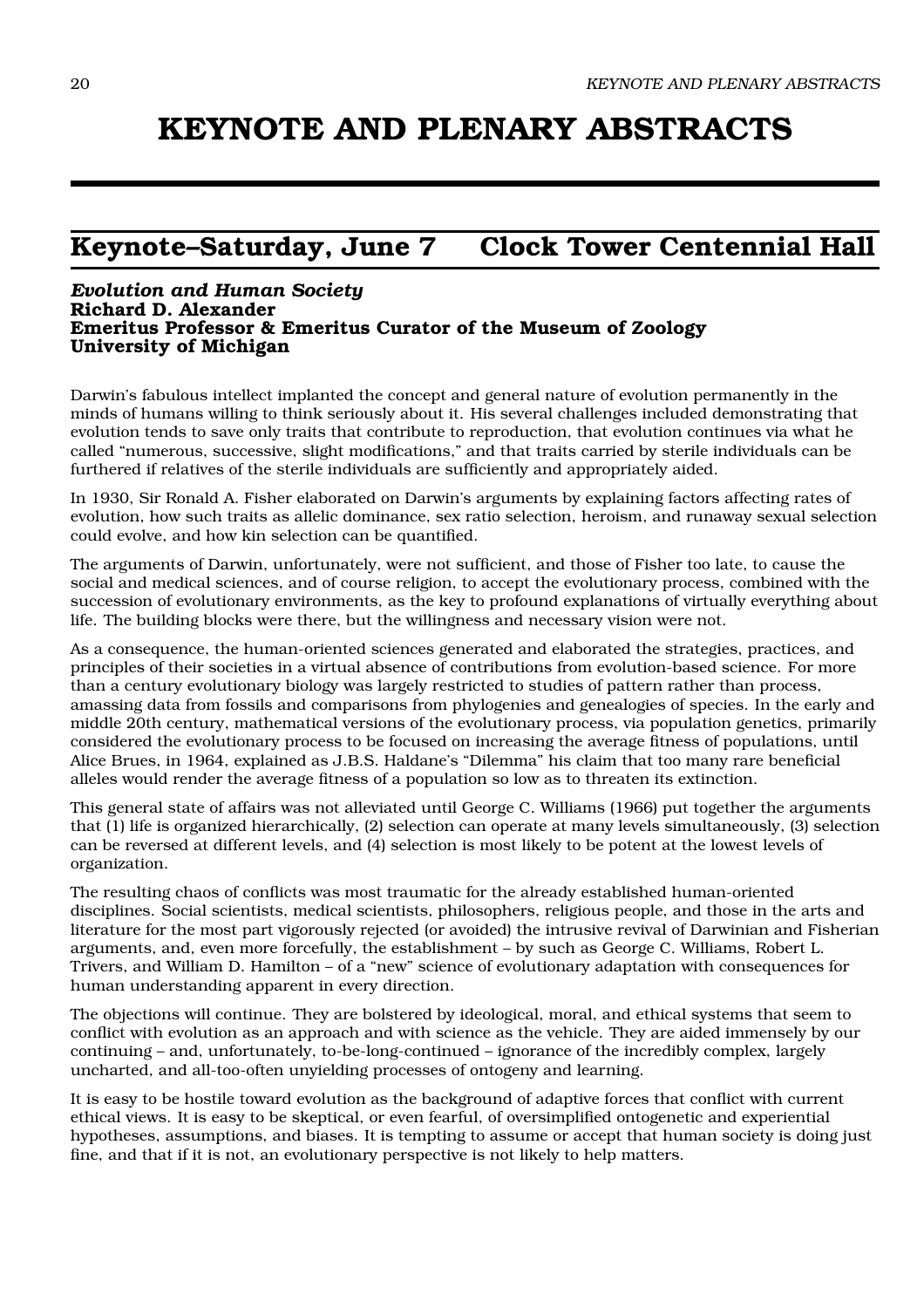#### HBES 2008  $21$

During the last century, between 50 and 150 million people were reported killed in warfare and genocides – an average of ca. 1400-4000 per day for 100 years. If data on current conflicts are accurate and relevant, up to hundreds of times as many people as were killed were maimed physically, mentally, or emotionally, often permanently. On this single basis, we can make no claim to be doing just fine. We are beginning to face global problems that will require global cooperation to be solved. There is reason to believe that we have not evolved to solve global problems by global cooperation, and that we have never accomplished such. Indeed, the most important and frightening of all human adaptations is likely our stubborn and perhaps unique manner of alternating our most intense emotional expressions between the two extremes of amity and enmity within our own species. We need every tool available to understand such things about ourselves. These are reasons why the Human Behavior and Evolution Society is potentially the most important scientific organization in the world.

A hydrogen bomb is an example of mankind's enormous capacity for friendly cooperation. Its construction requires an intricate network of human teams, all working with single-minded devotion toward a common goal. Let us pause and savor the glow of self-congratulation we deserve for belonging to such an intelligent and sociable species. (Robert S. Bigelow, 1969. The Dawn Warriors)

\*\*\*

The challenge of Darwinism is to find out what our genes have been up to and to make that knowledge widely available as a part of the environment in which each of us develops and lives so that we can decide for ourselves, quite deliberately, to what extent we wish to go along. (Richard D. Alexander 1979. Darwinism and Human Affairs)

Heredity is particulate, but development is unitary. Everything in the organism is the result of the interactions of all genes, subject to the environment to which they are exposed. What genes determine are not characters, but rather the ways in which the developing organism responds to the environment it encounters. (Theodosius Dobzhansky 1961. In: Insect Polymorphism, John S. Kennedy, editor)

Kindness and generosity arise spontaneously when the otherness of others goes away. (Barry R. McKay, 3 August 2007 letter to the Ann Arbor News)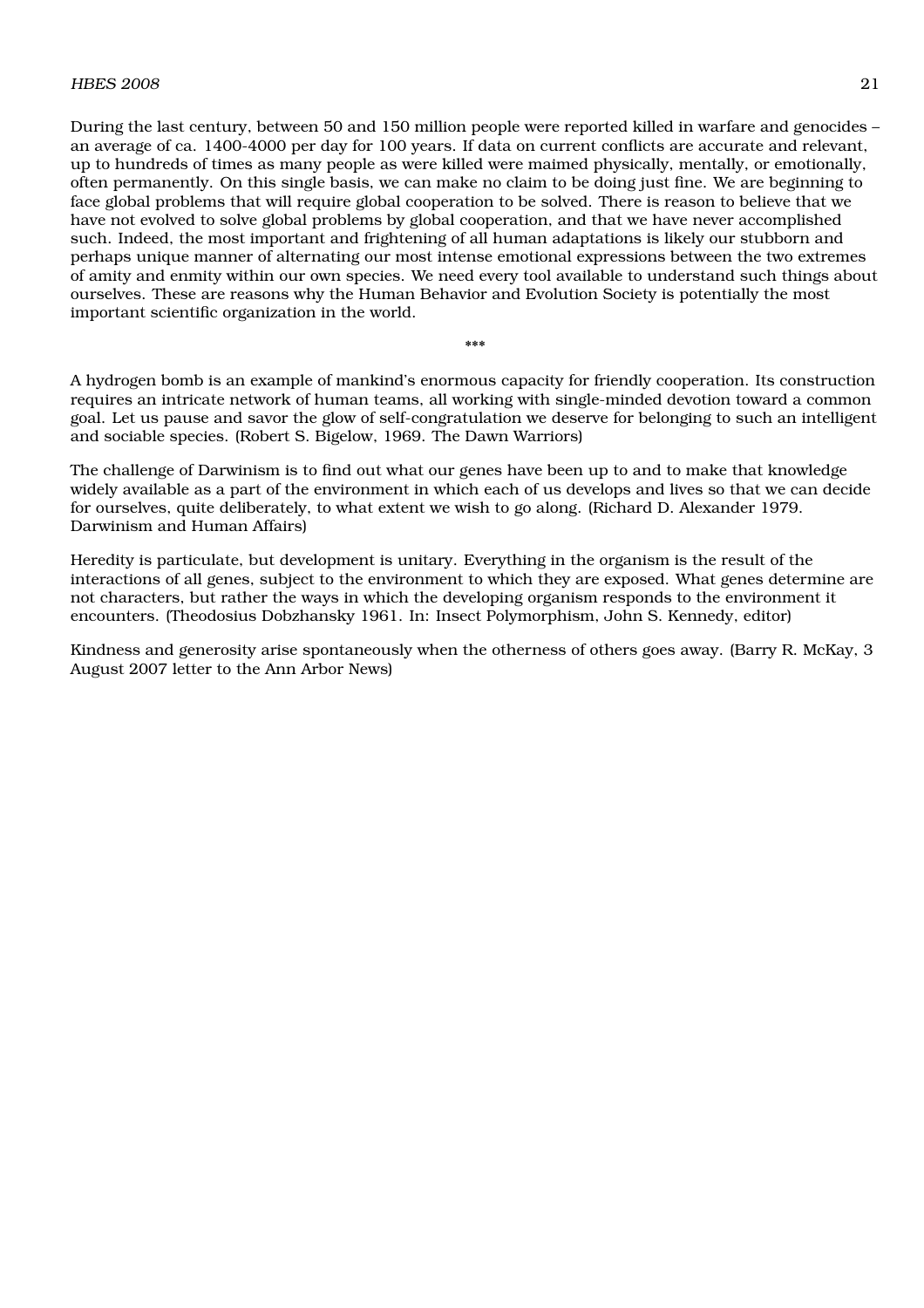# **Invited Talks Clock Tower Centennial Hall**

#### **Thursday Morning Plenary, 9:30 AM** *Chimpanzee Mind: Studies in the Field and the Laboratory* **Tetsuro Matsuzawa Primate Research Institute Kyoto University**

Fieldwork and laboratory work need to go hand in hand to provide us with a complete picture of the life and mind of the chimpanzee. I have called this discipline Comparative cognitive science. A community of 14 chimpanzees of 3 generations inhabits an enriched, semi-natural environment at KUPRI. My research partner is named "Ai", a 31-year-old female chimpanzee. I have been working with Ai since 1977. My colleagues and I have covered various topics in cognition; visual acuity, form perception, face recognition, auditory-visual cross-modal matching, short term memory, imitation, deception, mother-infant interaction and so forth. A community of 13 chimpanzees of 3 generations inhabits the forests at Bossou, Guinea, West Africa. Bossou chimpanzees are well known to use a pair of stones as hammer and anvil to crack open nuts. Since 1986, I have explored developmental changes in tool use technology. The combination of laboratory and field studies has revealed a unique mode of social learning in chimpanzees, called "Education by master-apprenticeship", 1) Infants' prolonged exposure to adult behavior based on the strong mother-infant bond, 2) Lack of active teaching (no formal instruction, and no positive/negative feedback from the mother), and 3) The infants' intrinsic motivation to copy the mother's behavior and the high tolerance of the mothers toward the infants. Through education by master-apprenticeship, chimpanzees seem able to pass knowledge and skills from one generation to the next, thereby maintaining their community's cultural repertoire.

#### **Thursday Afternoon Plenary, 1:40 PM** *Alone Among Apes: Cooperative Breeding and Human Cognitive Evolution* **Carel van Schaik Director of the Anthropological Institute & Museum University of Zurich**

Despite sharing a recent common ancestor, humans have cognitive abilities that are markedly different from those of other great apes. The main difference involves shared intentionality, which is made possible by spontaneous prosociality (also strikingly absent in chimpanzees). However, evolutionary scenarios still struggle to explain how this difference arose. Here we suggest human prosociality may be linked to cooperative breeding. Spontaneous prosociality, in the form of food and information donation, is also found in the common marmoset, a member of the only other primate lineage to show cooperative breeding, and may also be present in other cooperatively breeding mammals. A comparison of callitrichids with their independently breeding sister taxon shows an increase in social cognition but not non-social, including physical cognition, and a similar pattern may hold in other cooperative breeders. Moreover, cooperative breeders tend to have larger relative brain sizes than other mammals. Hrdy's Cooperative Breeding Model suggests that extensive allomaternal care may also have had a major effect on human cognitive evolution. When cooperative breeding arose in the hominin lineage, spontaneous prosociality was added to an already ape-level cognitive system, which enabled the emergence of shared intentionality by a simple extension of spontaneous prosociality from donation of food and information to a willingness to share mental states as well. Various other derived features of human cognition can also be explained under this model.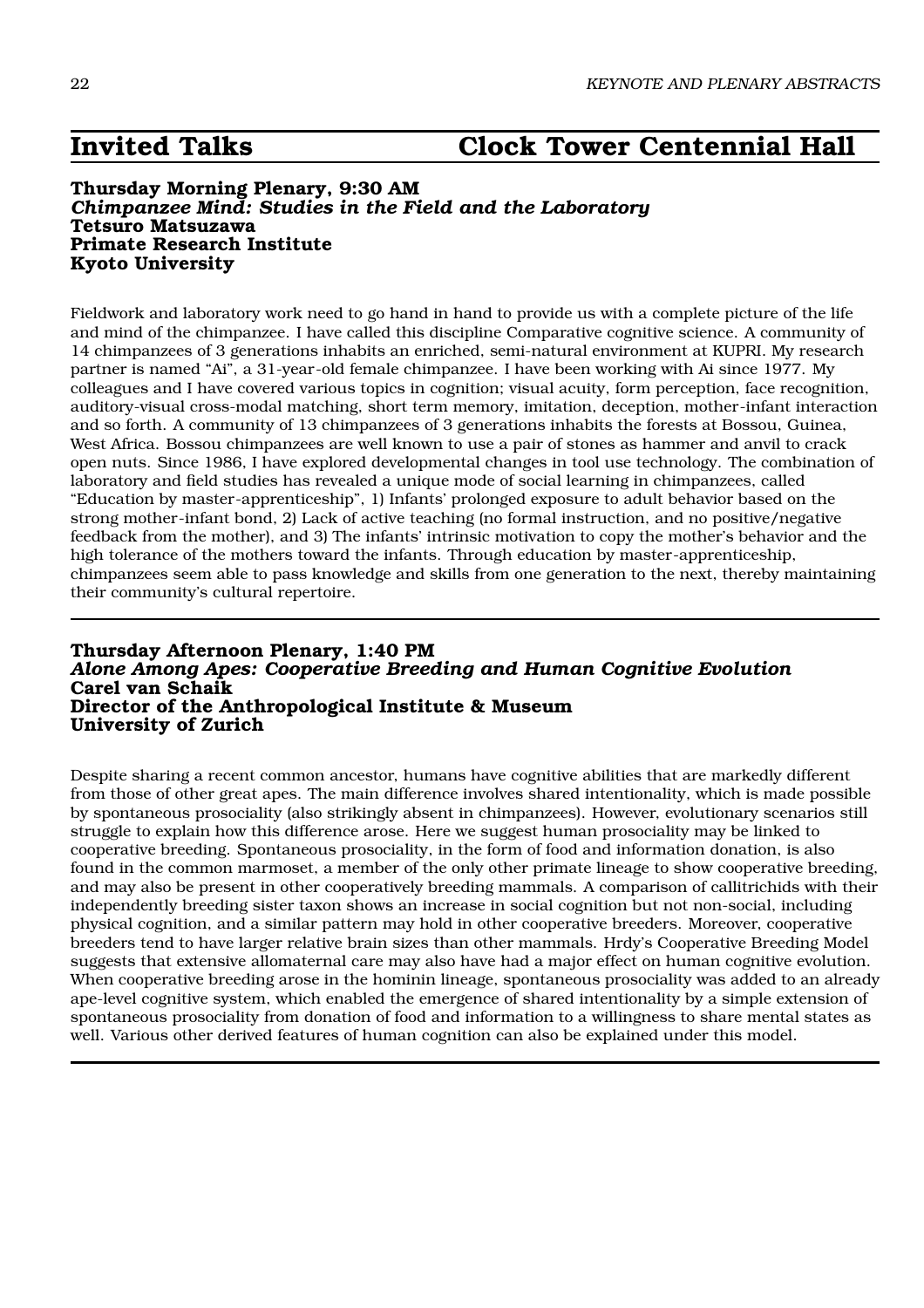#### **Friday Morning Plenary, 9:30 AM** *The Scope of Culture in Chimpanzees, Humans and Ancestral Apes* **Andrew Whiten Professor of Evolutionary and Developmental Psychology University of St. Andrews**

Culture is often seen as what sets our species apart from the rest, so pervasive in humans that it largely frees us from the influences of evolutionary biology that shape other creatures. In recent times, however, particularly in the last decade or so, more continuity has been recognized. As long-term field studies have come to fruition and new methods developed, evidence for cultural transmission of behaviour has become increasingly common in a wide range of fish, birds, cetaceans and primates. The scope of culture in our closest living relatives, the great apes, is now known to be more human-like in several respects than was generally suspected. In the present talk I review these commonalities and use them to reconstruct the scope of culture in our most recent common ancestry, drawing on new evidence concerning (i) the patterning of different traditions in time and space, across Africa; (ii) mechanisms of social learning, such as teaching, imitation and emulation; and (iii) the contents of culture, such as tool use. The new, richer sources of evidence are also deployed here in the complementary work of identifying and understanding the distinctive cultural traits that appear to distinguish the two sister-species, such as the human capacity for cumulative cultural evolution. The results of these comparative analyses can in turn be coordinated with key aspects of the archaeological record, significantly revising our understanding of factors that may explain why our more recent ancestors took such an extraordinary, heavily cultural, evolutionary pathway.

#### **Friday Afternoon Plenary, 1:40 PM** *Mate Choice Influenced by Histocompatibility Genes* **Wayne Potts Department of Biology University of Utah**

Disassortative mating preferences based on MHC (major histocompatibility complex) genotype have been demonstrated in humans and numerous other vertebrates. The molecular basis of MHC-mediated odor signals has recently been elucidated revealing a remarkable convergent coevolution between odorant receptors and MHC molecules; the unique peptide binding properties of a given MHC allele are matched by odorant receptor subsets. This provides the molecular logic of how the MHC genotype of individuals can be olfactorally perceived by others. It also explains how diversifying and balancing selection acting on polymorphic MHC genes can operate through either pathogens or MHC-mediated behaviors. Disassortative mating preferences have at least three possible functions: (1) to produce disease resistant MHC heterozygous offspring, (2) to produce disease resistant offspring by providing a head start in the host/pathogen molecular arms race or (3) to avoid inbreeding and associated genetic diseases. These functions are not mutually exclusive and all three are supported by direct evidence. This story has captured the public eye with the advent of commercial dating services that match couples for MHC compatibility. There are many practical reasons to understand human MHC mate choice, which has been associated with variability in fertility, child health and relationship satisfaction. MHC mate choice is perhaps the premier example of a complex behavior with an established genetic basis where many of the intervening mechanisms are elucidated, including molecular, neurosensory, immunological, imprinting and kin recognition mechanisms. I will attempt to interpret the complex data sets bearing on these intriguing behaviors and their functions.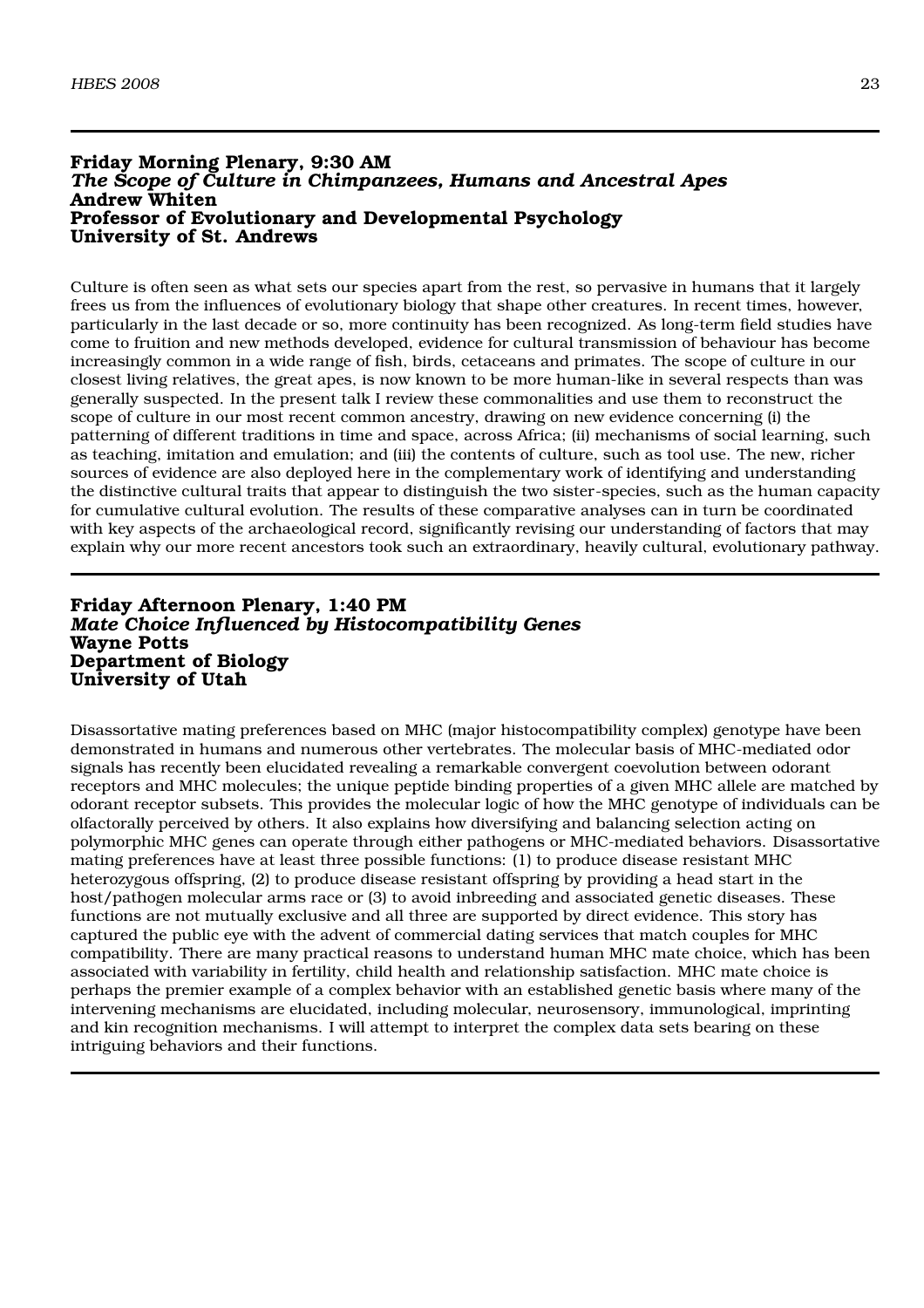#### **Saturday Morning Plenary, 9:30 AM** *The Necessity of Consciousness: Why Human Zombies Would Be an Evolutionary Dead End* **Nicholas Humphrey Centre for Philosophy of Natural and Social Science London School of Economics**

The hard problem of consciousness is to explain where the phenomenal feel comes from - why it's "like something" to experience sensations, and what biological purpose this being- like-something serves. I will propose an entirely new solution, by arguing as follows: 1. Sensations don't have to have a phenomenal feel to them in order to serve their basic role; indeed, in the early stages of evolution, sensations were surely non-phenomenal. 2. Phenomenality must have been added by natural selection as a quite peculiar design feature, probably relatively late in evolution (and possibly only in mammals). 3. It will have been selected because the psychological changes that the experience of phenomenality brings about in the conscious subject are highly adaptive. 4 . Arguably these changes were and –are – nothing less than an enhanced sense of self and a new enchantment with the world outside. 5. Even if phenomenal consciousness is present in other species, human beings have built on it in ways none others have. 6. It has allowed humans to occupy what I call the "soul niche", that's to say, the cultural and biological territory, rich with almost unlimited opportunities, that must have opened up for our ancestors once they first began to think of themselves as spiritual beings.

#### **Sunday Morning Plenary, 9:30 AM** *Social Preference and Strategy in In-Group Love and Out-Group Hatred* **Toshio Yamagishi Center for the Sociality of Mind Hokkaido University**

In-group favoring behavior—cooperating more with members of one's own group than with outsiders—seems ubiquitous in the human society. From the game-theoretic point of view, this involves no surprise. The "shadow of the future," which is more prominent in relations with members of the same group than with outsiders with whom one may not see again in the future, is a prerequisite for cooperation among fitness-enhancers. What is surprising, however, is the finding that such in-group bias exists even in the minimal group — a collection of individuals who share a seemingly trivial social category while lacking interpersonal interactions and interdependence of interest. Aside from the social identity account of this finding which is based on an arbitrary assumption that all humans aspire to maintain high self-esteem, two approaches have been proposed to explain the seemingly ubiquitous disposition toward in-group love and out-group hatred. The first is the social preference approach, according to which humans are viewed to be endowed with a domain-general psychological driving force—i.e., other-regarding social preferences—that have been selected through some forms of group selection. The second is the reputation management approach, which views such behavioral disposition as a reflection of a reputation management mechanism that regulates human behavior in the domain of social exchange. In my talk, I will present evidence that 1) cooperation in Prisoner Dilemma and related games is a function of whether the game is defined as an instance of social exchange, 2) spiteful behavior toward the out-group never occurs in the minimal group studies, 3) in-group favoring behavior does not occur in the minimal group unless indirect or generalized "return" for one's cooperation is expected from the in-group. Based on these evidence, I argue that in-group favoring behavioral pattern that are often observed in the minimal group studies can be interpreted as a reflection of the "default strategy" that promotes one's reputation and makes one to qualify as a target of "gift-giving" in a system of generalized exchange.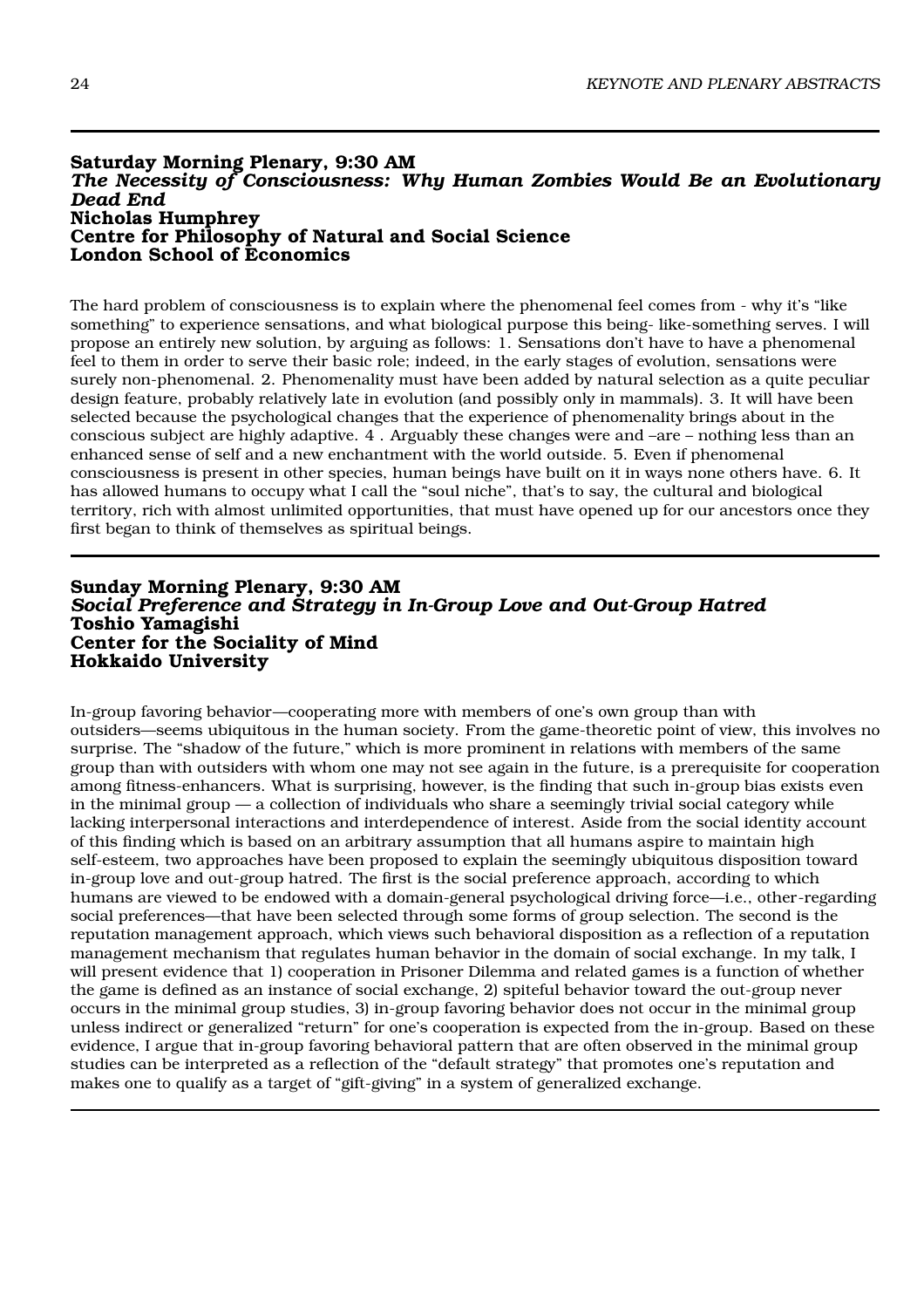# **SESSION TALK ABSTRACTS**

## **Thursday, June 5**

## **Thursday Morning Sessions (A1-A4)**

#### **Session A-1** *Emotions* **International Conference Hall I, Chair: Debra Lieberman**

#### TH 10:50AM

DIFFERENT DOMAINS OF DISGUST MEDIATE STIGMATIZATION OF DIFFERENT GROUPS *Debra Lieberman, Josh Tybur*

Psychologists have long been interested in the processes regulating stigmatization, discrimination, and prejudice. Recently, researchers have started investigating the role disgust plays mediating these processes. However, research on the relationship between disgust and stigmatization has focused on only one type of disgust, pathogen disgust. An evolutionary perspective suggests and evidence indicates there are two other disgust domains: sexual and moral disgust. This raises new questions about the relationship between disgust and stigmatization. For instance, does general disgust sensitivity mediate stigmatization or is the relationship between the types of disgust and stigma more specialized? We report findings from studies evaluating the relationship between the types of disgust and attitudes towards various stigmatized groups including the obese and homosexuals. Data indicate that different types of disgust relate to attitudes directed toward particular groups. Further, we found that males and females differed in the types of disgust mediating reactions toward particular stigmatized groups.

University of Miami/ debra@debralieberman.com

TH 11:10AM WHAT DOES DOMESTICATION OF THE SILVER FOX HAVE TO DO WITH THE EVOLUTION OF THEORY OF MIND? *James Chisholm*

While it is widely accepted that theory of mind is, if not unique to humans, at least more highly developed in our species than any other, it is not clear how it was exposed to selection and thus capable of evolving. Attempting to fill this gap, I review data showing that more than 40 years of artificial selection for "tameness" (i.e., nonaggression) in silver foxes resulted in neoteny through prolonged development. In particular, tame silver foxes have a significantly longer "period of primary socialization" than their wild counterparts. In turn, the first principles of life history theory and comparative primate life history data suggest that hominid evolution was characterized by selection for prolonged development. By reverse analogy, I propose that this prolonged development increased hominid "tameness" which, in combination with the existing mammalian/primate attachment system, fostered the evolution of theory of mind.

University of Western Australia/ jchisholm@anhb.uwa.edu.au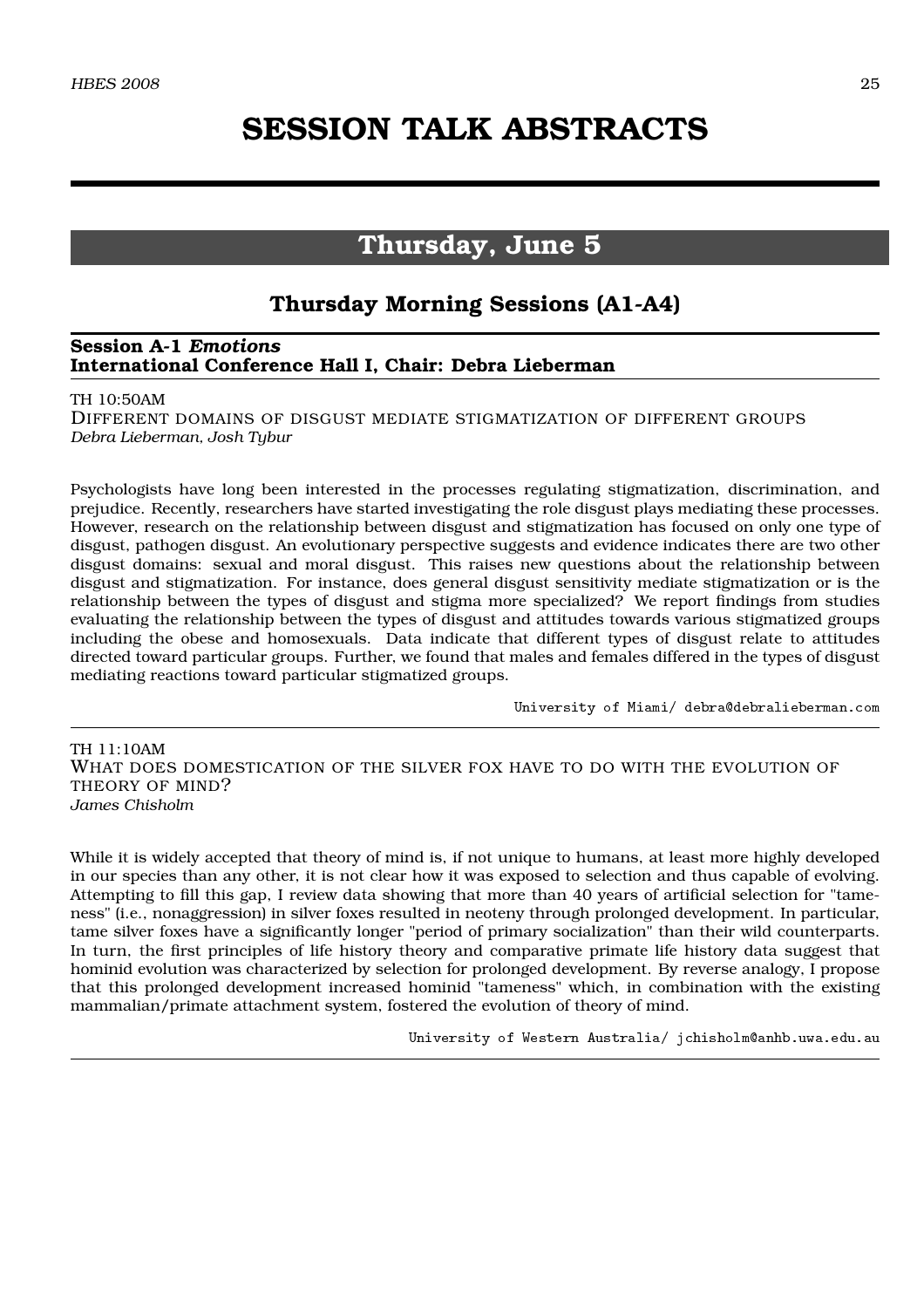#### TH 11:30AM FACIAL MIMICRY IN UNDERSTANDING OTHER PERSON'S EMOTIONAL STATES *Hisamichi Saito, Tatsuya Kameda*

There is a theory that facial mimicry, the spontaneous imitation of other individuals' emotional facial expressions, helps us understand other's emotional states. (Blairy, Herrera, & Hess, 1999; Niedenthal, 2007). If this theory holds, then facial mimicry should be elicited more often when participants are motivated to understand other's emotional states than otherwise. To examine this hypothesis, we presented participants with a morphing movie showing 7 kinds of emotional facial expression. Some participants were explicitly asked to infer the emotional states of the target person in the movie ("asking condition"), while the other participants were not ("not-asking condition"). We used electromyography (EMG) to record participants' facial muscle activities. In the asking condition, facial muscle activities when seeing the sad and surprise expressions were significantly higher than those in the not -asking condition. Our results supported the hypothesis that facial mimicry helps us understand other's emotional states.

Department of Behavioral Science, Hokkaido University/ hsaito@lynx.let.hokudai.ac.jp

TH 11:50AM ASSOCIATIONS AMONG COMPONENTS OF EVOLVED EMOTION MECHANISMS *Achim Schuetzwohl*

Darwin (1872) proposed that certain emotional states are associated with emotion-specific facial displays. This association was hypothesized to be attributable to phylogenetically determined discrete emotion mechanisms that comprise motor programs for emotion-specific facial displays as core components (see also Cosmides & Tooby, 2000). Two experiments tested this hypothesis for the emotion of surprise. In Experiment 1, an announced firework was displayed while participants silently read a text either encouraging or discouraging facial displays. In Experiment 2, a "new" room was rapidly constructed in front of the lab. Thus, when leaving the lab, participants found themselves in this new room instead of the original corridor. In the new room either a familiar, an unfamiliar or no person was sitting in an armchair. In both experiments, participants rated the event's unexpectedness and their surprise feeling. Facial expressions were unobtrusively videotaped. The results will be presented and their implications for Darwin's hypothesis discussed.

Brunel Univeristy West London/ achim.schuetzwohl@brunel.ac.uk

#### **Session A-2** *Kinship I* **International Conference Hall II, Chair: Heidi Colleran**

TH 10:50AM

REPRODUCTIVE STRATEGIZING IN A NATURAL FER TILITY POPULATION IN POLAND: A HUMAN BEHAVIOURAL ECOLOGY APPROACH *Heidi Colleran, Ruth Mace*

Humans appear to breed cooperatively, and kin support of reproduction seems ubiquitous in human populations. However, cross-cultural variation in cultural, ecological and socio-economic dynamics governs which kin are available to help, and those in a position to influence fertility are often unrelated to reproducing females. Thus observed fertility can be the outcome of a number of conflicting or converging reproductive strategies, not merely those of the reproducing female. Research into reproductive scheduling is often confounded by pervasive use of contraception in contemporary populations, so data collected from women living under relatively 'natural' conditions is important for our understanding of kin effects.

I present some preliminary analyses of kin effects on fertility in a high fertility, low contracepting population in rural Poland. Maternal and paternal kin appear to have consistently opposing effects, with maternal kin decreasing and paternal kin increasing fertility, in line with a possible quantity-quality trade-off in reproductive strategizing.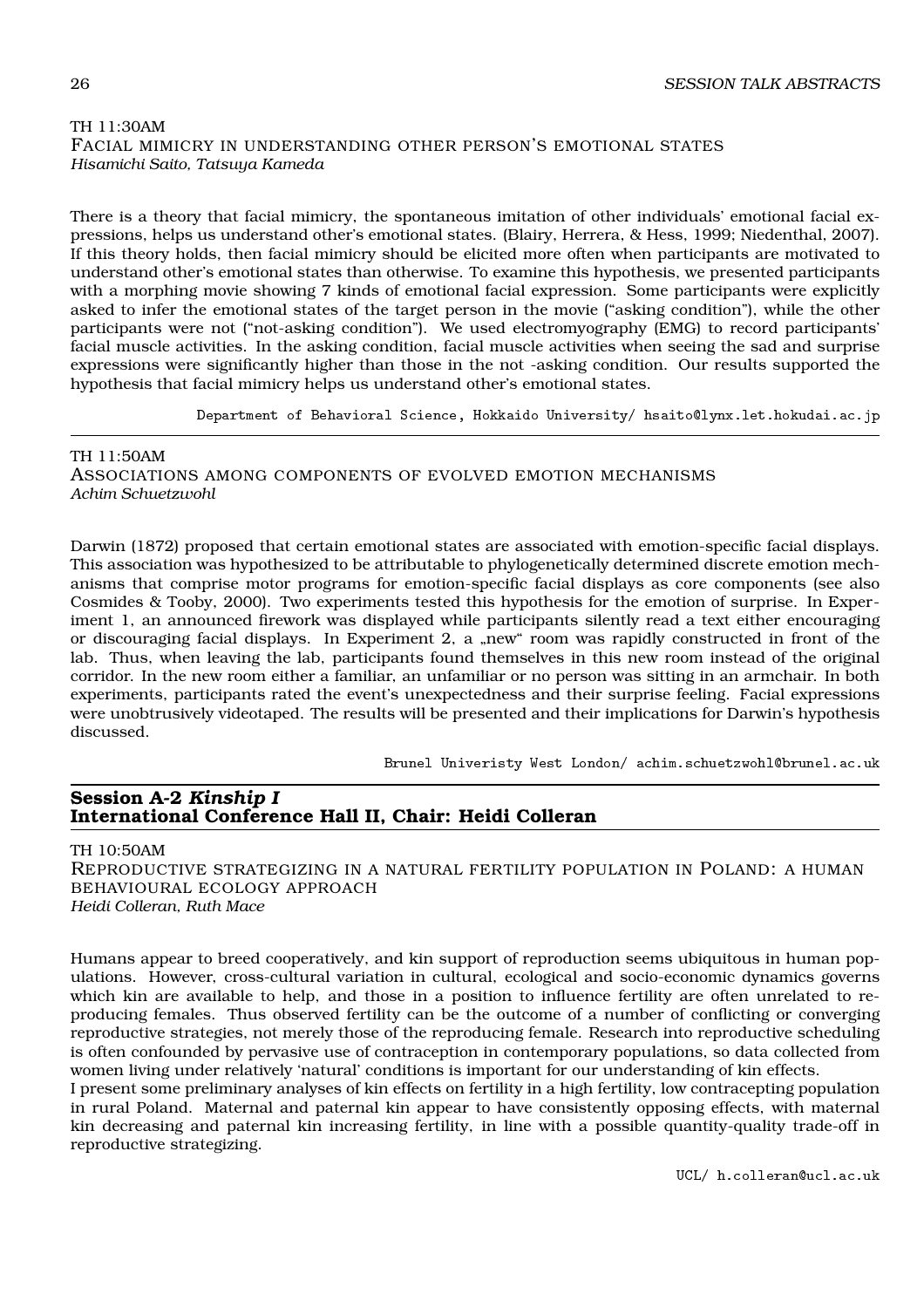#### TH 11:10AM PROXIMAL MEDIATORS OF KIN-BASED ALTRUISM AND PROSOCIAL BEHAVIOR: WHY OBJECTIVE SOCIAL CONTACT IS MORE IMPORTANT THAN SUBJECTIVE CLOSENESS *Gregory Webster, Courtney Rocheleau, Angela Hendricks, Angela Bryan*

What are the most important proximal variables that facilitate inclusive fitness? In 5 studies, we examined the relationship between genetic relatedness and resource allocation (Studies 1-4), or willingness to donate a kidney (Study 5), and the extent to which it was mediated by various proximal variables. A series of multilevel multiple mediation models, in which the proximal variables were pitted against one another to explain variance in the outcome variable, revealed that social contact variables (i.e., cohabitation and social interaction) were stronger mediators of inclusive fitness than self-report measures (i.e., felt responsibility, emotional closeness, and self-other overlap). Remarkably, in none of the analyses was the direct effect of genetic relatedness reduced to non-significance. The present results suggest that objective measures of living and interacting with kin may be more fundamental in explaining the psychological mechanisms underlying inclusive fitness than subjective measures of emotional closeness (cf. Korchmaros & Kenny, 2001).

University of Illinois at Urbana-Champaign/ webster3@uiuc.edu

TH 11:30AM PARENTAL RESEMBLANCE OF THE NEWBORN: DO NEWBORNS ACTUALLY RESEMBLE THEIR FATHER? *Sevgi Kocaman, Hakan Cetinkaya, Sonia Amado*

We aim to find out if babies actually resemble their fathers or are the mothers attempting to influence the father's perceptions of paternity, to overcome paternity uncertainty and to encourage male parental investment in the child. In Study1, mothers, fathers, and relatives of 65 newborn babies were interviewed. Majority of mothers and relatives, except the fathers responded that the baby looks like the father more than the mother. In Study2, objective raters evaluated resemblance, and most women tend to think babies resemble their fathers more than the mothers, while men don't. The Study3, objective raters were given "match-the-baby" task. No significant differences were found between real fathers and real mother's correct identification rate, which were not significantly higher than chance level. In conclusion, the bias in how mothers remark resemblance does not reflect actual resemblance and may be an evolved response to assure domestic fathers of their paternity.

Aegean University/ hakan.cetinkaya@ieu.edu.tr

TH 11:50AM TRADE-OFFS IN MODERN PARENTING: A LONGITUDINAL STUDY OF SIBLING COMPETITION FOR PARENTAL CARE *David W. Lawson, Ruth Mace*

Using extensive longitudinal data recording parent-child activities from birth to 10 years (n=14,000+), we explored family configuration effects on childcare investments in contemporary British families. We simultaneously track maternal and paternal behaviours, and consider variation across time and between distinct population subgroups. Parental wealth and time-investments were positively correlated, and high investing mothers tended to pair with high investing fathers. However, maternal care was consistently higher and less facultative than paternal care, with unrelated father-figures providing the lowest investment. Maternal care was slightly biased towards daughters and paternal care strongly biased towards sons. Larger family size was traded-off against investment per offspring, representing the strongest explanatory variable in our analysis. Large sibships were particularly costly for laterborn offspring. We tested for a buffering effect of wealth on family size trade-offs, finding mixed effects. Results are discussed in relation to life history theory and evolutionary models of the modern family.

Dept of Anthropology, University College London/ d.lawson@ucl.ac.uk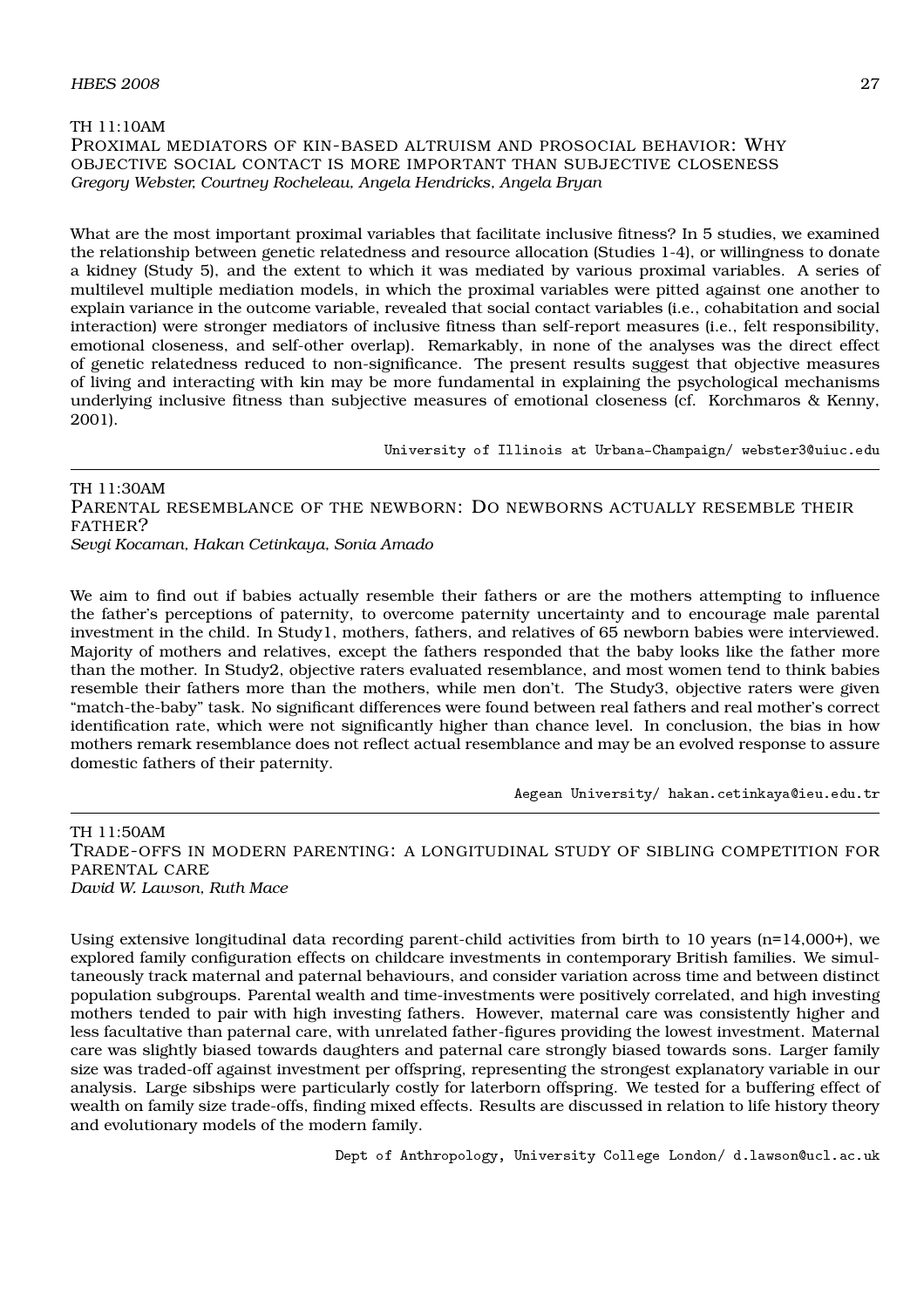### TH 12:10AM GRANDPARENTS GIVE MORE CHILDCARE TO THEIR DAUGHTERS' CHILDREN *Ralf Kaptijn*

Humans' extreme longevity, compared to other primates, most likely evolved because long-living grandparents can enhance the successful reproduction of their children. Since grandparents' sons face paternity uncertainty, maternal grandparents are expected to invest more in their grandchildren than paternal grandparents. Recent research indicates that grandparents' babysitting indeed positively affects the reproductive success of their children. However, differences in investment in childcare in sons' versus daughters' children were not yet investigated. Here, we study this differential investment using regular babysitting as a direct measure of assistance in childcare. We use a representative sample of the Dutch older population born between 1913 and 1937 which contains information about babysitting of more than 1000 grandparents of both sexes. We performed a logistic multilevel analysis to estimate the odds of doing regular babysitting on daughters' children compared to sons' children. First results show that maternal grandparents give significantly more childcare than paternal grandparents.

Department of Sociology, VU University/ rwj.kaptijn@fsw.vu.nl

#### **Session A-3** *Symposium: Precursors of Morality* **Conference Room III, Chair: Farah Focquaert & Katinka Quintelier**

*A variety of emotional and cognitive mechanisms contribute to what it entails to act morally: emotional contagion, empathy, theory of mind, perspective taking, helping behavior, cheater detection, having a sense of fairness, moral disgust, and many more. Some of these mechanisms, or slight variations on them, exist in non-human animals, and can be described as precursors to morality. Research on any one of these processes may result in important contributions to our understanding of morality. This symposium mainly focuses on two elements of moral behavior, in humans and non-human animals: cooperative behavior and empathy. The different presentations cover the following topics: sex differences in nepotism, the evolutionary paradox of 'low empathy', cooperative behavior in chimpanzees and bonobos, bottom-up versus top-down models of altruistic behavior and how this relates to different moral systems.*

TH 10:50AM

LACKING EMPATHY: PSYCHOPATHOLOGICAL OR AT THE EDGE OF THE MALE EMPATHY DISTRIBUTION? *Farah Focquaert*

Empathy affects almost every aspect of our social interaction (e.g. mother-infant bond, morality), and instances of extreme low-empathy can be devastating to an individual's social life. From an evolutionary point of view, the prevalence of disorders that are characterized by extreme low-empathy, such as autism spectrum conditions, is hard to grasp. Which brings us to the following question: Are we facing an evolutionary paradox? First of all, based upon Baron-Cohen's (2006) hyper-systemizing theory of autism, I argue that attempts at systemizing the social world may lower the costs of extreme low-empathy. Secondly, I argue that there might be evolutionary benefits to 'low empathy'. Possibly, 'low empathy', or at least the ability to selectively turn off one's empathic reactions, was selected for during male evolutionary history (Focquaert, 2009). I will briefly present DTI data on normal men with high systemizing and low empathizing traits (Focquaert et al., in preparation).

Ghent University/ farah.focquaert@ugent.be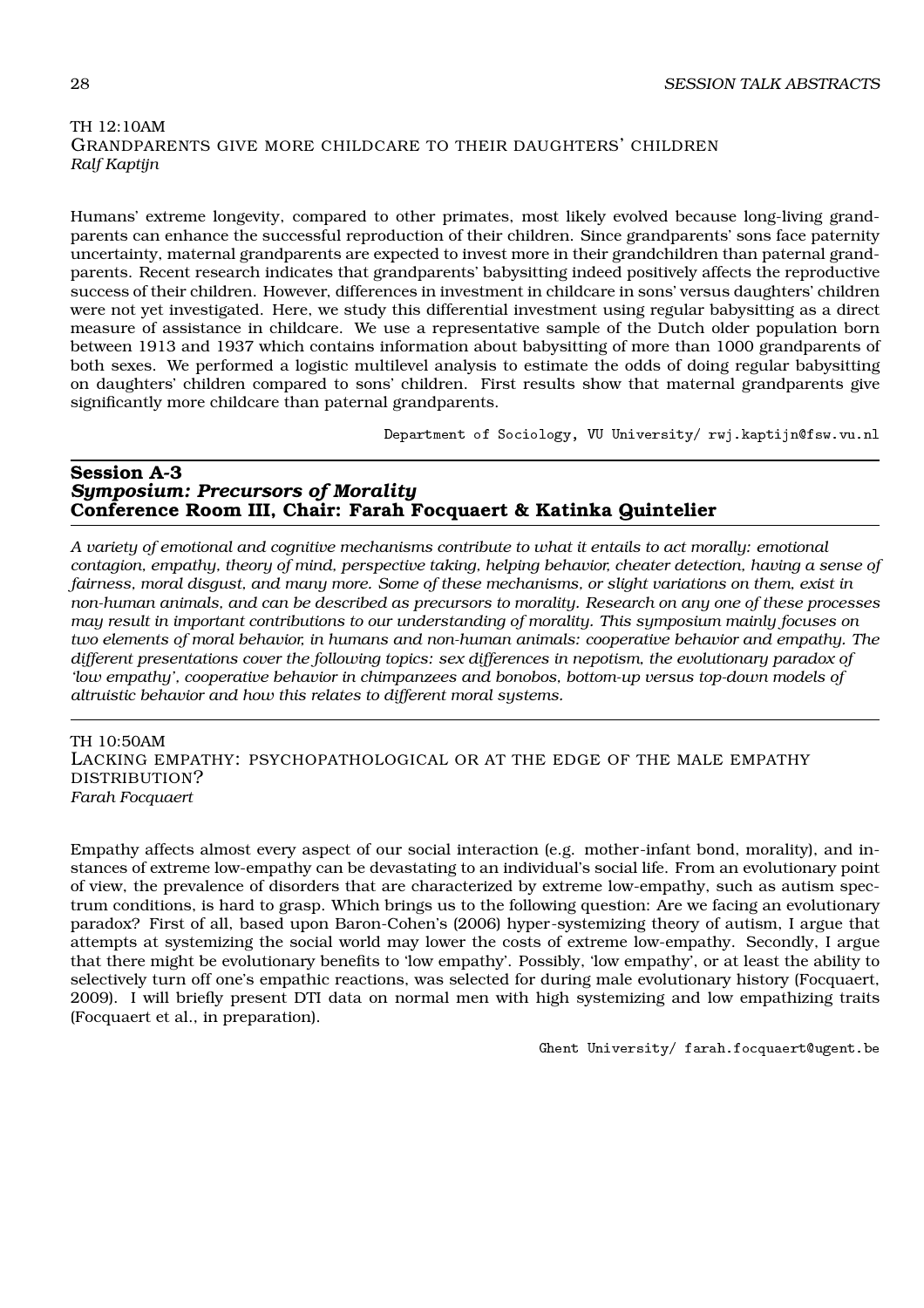#### $H\!B\!E\!S$  2008 29

#### TH 11:10AM HOW MUCH OF OUR COOPERATIVE BEHAVIOUR IS HUMAN? *Brian Hare*

Many forms of cooperation are unique to our species and may in part explain why our species is so different from other animals. However, field studies reveal that both chimpanzees and bonobos engage in joint activities that suggest that our closest relatives might also possess sophisticated cooperative skills. I report on experiments probing the cooperative problem solving skills of chimpanzees at a mechanistic level. From these experiments we have learned that chimpanzee cooperation can best be characterized as helpful or collaborative, however we continue to struggle to understand how the psychological mechanism that allow for such flexibility in humans and chimpanzees may differ in critical ways. I will argue that to fully understand the evolution of human cooperation we will not only need to continue our examination of chimpanzee cooperation, but also our other more tolerant relative the bonobo.

Duke University/ b.hare@duke.edu

#### TH 11:30AM SEX DIFFERENCES IN NEPOTISM *Katinka Quintelier*

Certain data suggest that women are more nepotistic than men (e.g. Neyer and Lang, 2003; Faulkner and Schaller, 2007). This is consistent with evolutionary theory: (1) Hamilton's rule predicts that helping behavior is preferentially directed to more closely related individuals, when the benefit is higher or when the cost of helping is lower. (2) The theory of sexual selection predicts a sex difference in the pay-off in helping kin since men incur a cost of lost mating opportunities and men also face paternity uncertainty. Therefore, women will show more willingness to help kin than men. However, research on the proximate mediators of nepotism does not always find consistent sex differences in helping behavior towards kin. I will present data on sex differences in nepotism and interpret these data in light of inclusive fitness theory, sexual selection and hypotheses about the mental mediators of nepotism.

Ghent University/ Katinka.Quintelier@UGent.be

TH 11:50AM TWO ROADS FROM EMPATHY TO MORALITY *Jelle De Schrijver*

Empathy - a sense of similarity in feelings experienced by the self and the other - is commonly regarded as a key motivating factor for altruistic behaviour. Based on primate, psychological and neural studies, different models have been introduced to explain altruistic motivation: (1) top-down models focus on the role played by explicit perspective taking and theory of mind as proximate causes of altruism, while (2) bottom-up models focus on adaptive automatic emotional responses. I will argue that these models describe two more or less independent systems that are the result of different adaptive challenges: reciprocity and kin selection respectively. Moreover, I will argue that each system results in different moral intuitions, the former stressing reciprocity and the latter stressing care. Thus, the occurrence of multiple pathways to altruism could explain some of the variety in moral systems.

Ghent University/ jelle.deschrijver@ugent.be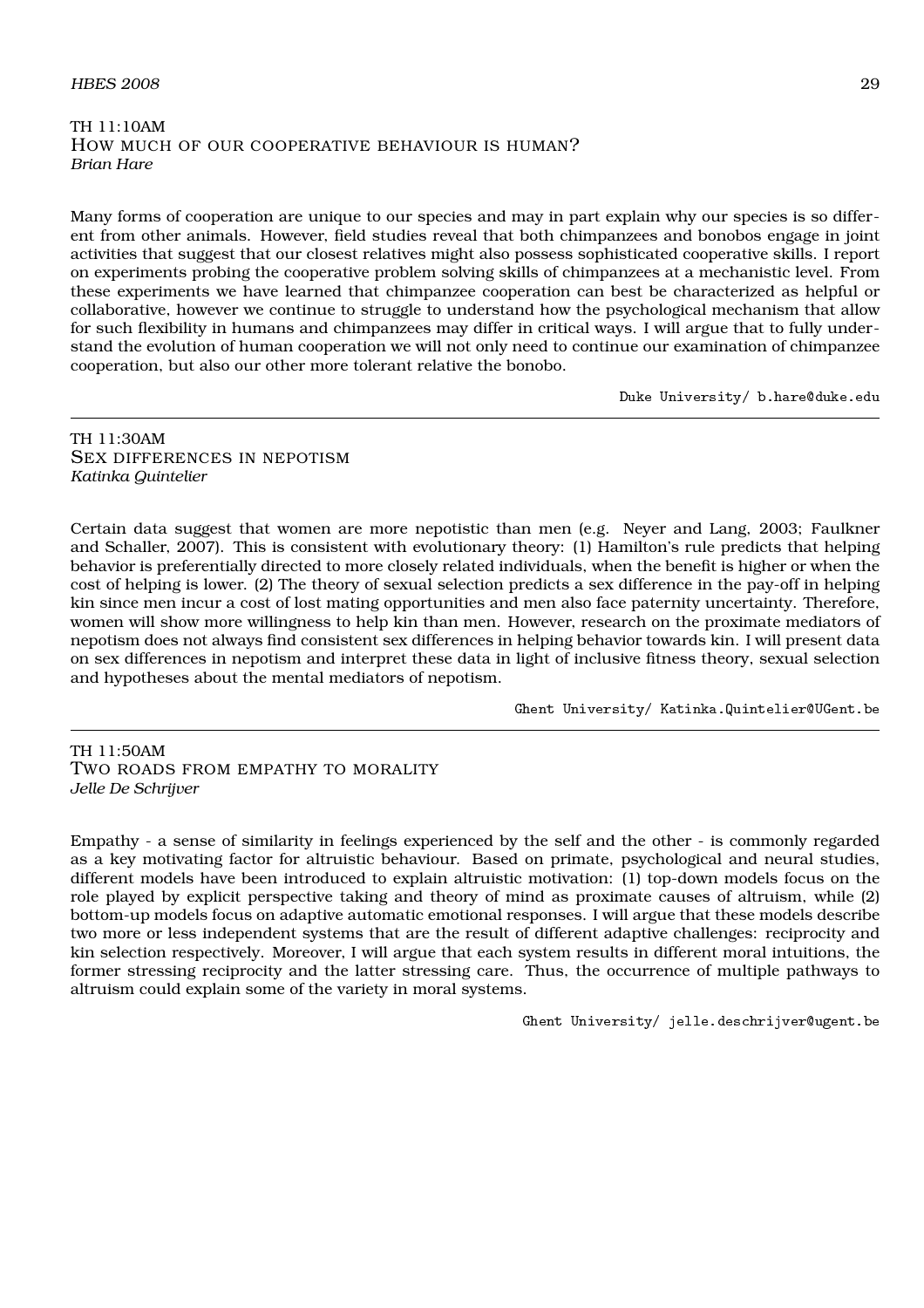#### TH 12:10AM IMITATION, PRETENCE, DECEPTION, AND ALTRUISM IN CHIMPANZEES *Tetsuro Matsuzawa*

This talk aims to introduce the evolutionary basis of various aspects of human social intelligence. Chimpanzees in laboratory and in wild showed the evidence of imitation, pretence, deception, altruism and so forth. The talk will focus on the video-recorded episodes obtained in the more-than-30-years long-running studies done in Primate Research Institute, Kyoto University, and also in Bossou in West Africa. There is a community of 14 chimpanzees of 3 generations in PRI while there is another community of 13 chimpanzees of 3 generations in Bossou. In the parallel efforts, the video-recorded episodes have been accumulated. Video-recording allows us to see the episodes repeatedly, that is different from simple anecdotes. The video-recorded episodes may illuminate the uncovered aspects of social intelligence shared by humans and chimpanzees. In the view point of Comparative cognitive science, this talk summarizes the developmental stages of social intelligence, from neonatal imitation to the understanding other's mind.

Kyoto University/ matsuzaw@pri.kyoto-u.ac.jp

#### **Session A-4** *Vocal Attractiveness* **Centennial Hall, Chair: Benedict Jones**

TH 10:50AM INTEGRATING CUES OF SOCIAL INTEREST AND VOICE PITCH IN MEN'S PREFERENCES FOR WOMEN'S VOICES *Benedict Jones, David Feinberg, Lisa DeBruine, Anthony Little, Jovana Vukovic*

For evolution to sustain multiple ornaments of the same underlying quality, each ornament must (a) express the quality to similar degrees; and (b) be used by perceivers in similar fashion. Research has demonstrated that men with attractive voices tend to have attractive faces supporting (a). Here we provide evidence that both men and women who prefer masculine faces also prefer masculine voices in support of (b). These effects were found to be modified by hormonal contraceptives such that correlations between preferences for voice and face masculinity were not present in users of hormonal contraceptives, and vocal masculinity preferences of these women are greatly reduced in comparison to naturally cycling women. These results suggest that indeed voice pitch and facial masculinity are not only expressed to similar degrees, but that they are used in a fashion similar enough that they may qualify as multiple ornaments of the same underlying quality.

University of Aberdeen/ ben.jones@abdn.ac.uk

TH 11:10AM SELF-RATED ATTRACTIVENESS INFLUENCES WOMEN'S PREFERENCES FOR MASCULINE MEN'S VOICES *Jovana Vukovic, David Feinberg, Benedict Jones, Lisa DeBruine, Lisa Welling, Anthony Little, Finlay Smith*

Masculine physical traits may signal men's genotypic condition and are associated with indices of men's reproductive fitness. We show that preferences for masculine pitch in men's voices are positively related to self-rated attractiveness among women who are not using hormonal contraceptives. This relationship between masculinity preferences and self-rated attractiveness occurred when women judged the attractiveness of men's voices that were played forward, but was not present when women judged the attractiveness of men's voices played backward. Such variation in women's preferences for masculinized men's voices may be adaptive if attractive women are better able to attract or retain masculine mates. No significant relationships between preferences for masculinized men's voices and self-rated attractiveness occurred among women using hormonal contraceptives, complementing previous studies in which potentially adaptive variation in masculinity preferences was also absent among women using hormonal contraceptives.

University of Aberdeen/ jovanavukovic@abdn.ac.uk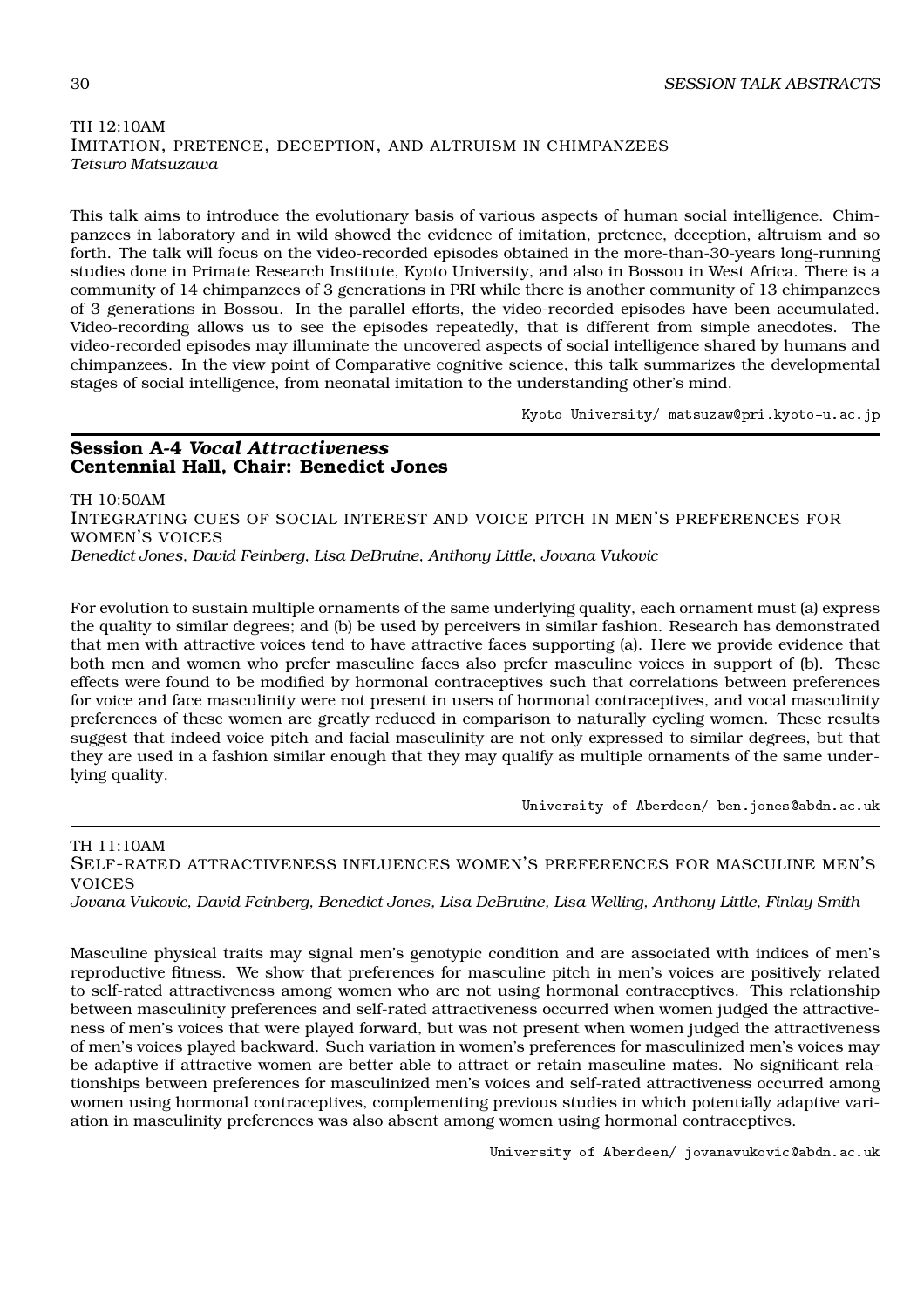#### TH 11:30AM HOW AND WHEN DO WOMEN ENHANCE THEIR VOCAL ATTRACTIVENESS? *Greg Bryant, Martie Haselton, Elizabeth Pillsworth*

In a previous study, we documented an ovulatory effect on vocal pitch such that, when speaking a simple introductory sentence, women's pitch increased during high- as compared to low-fertility. This increase varied as a function of proximity to ovulation—the closer women were to ovulation within the fertile window, the greater the difference between their high- and low-fertility vocal pitch. This pattern did not occur when the same women produced vowels. The current study was designed to further examine the social component of vocal shifts in women. Thirty women produced an introductory sentence under various conditions, including one in which they were told their voice would be judged for attractiveness by men. We found a significant effect of social context: when women were told their voices would be judged, they both increased their pitch and slowed their speech significantly from baseline.

UCLA Department of Communication Studies/ gabryant@ucla.edu

TH 11:50AM FACIAL AND VOCAL ATTRACTIVENESS, MASCULINITY-FEMININITY AND SEXUAL ORIENTATION IN MALES *Jaroslava Valentová, Jan Havlíˇcek*

The purpose of this study was to test a possible link between the ratings of perceived male attractiveness (A), masculinity-femininity (M-F) and sexual orientation (SO) based on separated facial and vocal information. Using the zero acquaintance method, facial photos and vocal recordings of 28 homosexual and 34 heterosexual males were rated for their A, M-F and SO by 60 women and 60 homosexual men. We found significant inter-rater and inter-sex agreement for all rated traits in both facial photos and vocal recordings. Faces and voices rated as homosexual were rated as feminine and voices rated as homosexual and feminine were rated as attractive by all raters. However, no correlation was found between visual and vocal ratings on corresponding traits. Moreover, actual SO did not correlate with rated SO. This suggests that traits according to which people rate A, M-F and SO vary between facial features and vocal cues.

Department of Anthropology, Faculty of Humanities, Charles University/ jarkavalentova@email.cz

TH 12:10AM HORMONAL CONTRACEPTIVE USE AND CORRELATED PREFERENCES FOR VOCAL AND FACIAL MASCULINITY *David Feinberg, Lisa DeBruine, Benedict Jones, Anthony Little*

For evolution to sustain multiple ornaments of the same underlying quality, each ornament must (a) express the quality to similar degrees; and (b) be used by perceivers in similar fashion. Research has demonstrated that men with attractive voices tend to have attractive faces supporting (a). Here we provide evidence that both men and women who prefer masculine faces also prefer masculine voices in support of (b). These effects were found to be modified by hormonal contraceptives such that correlations between preferences for voice and face masculinity were not present in users of hormonal contraceptives, and vocal masculinity preferences of these women are greatly reduced in comparison to naturally cycling women. These results suggest that indeed voice pitch and facial masculinity are not only expressed to similar degrees, but that they are used in a fashion similar enough that they may qualify as multiple ornaments of the same underlying quality.

McMaster University/ feinberg@mcmaster.ca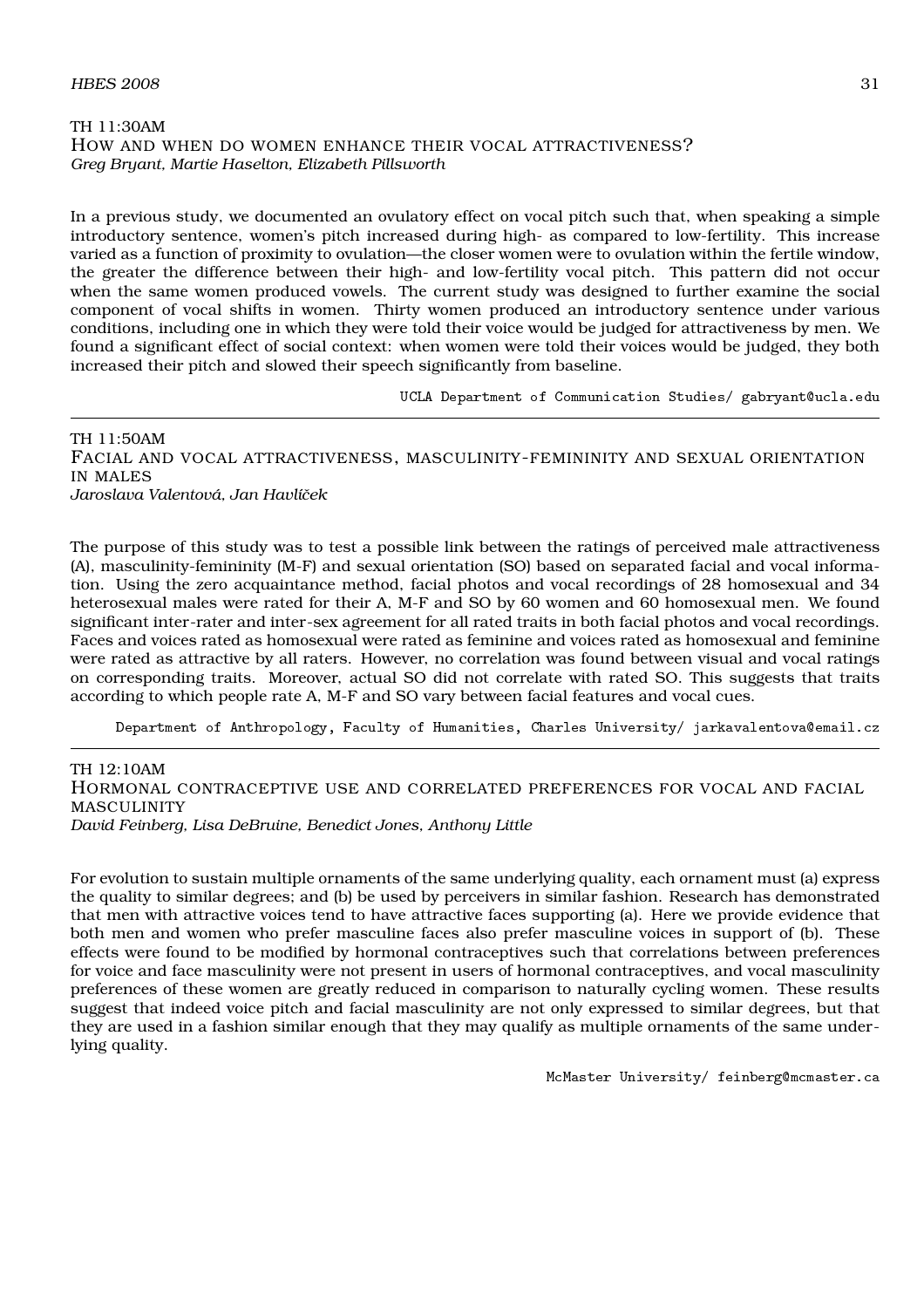#### **Session B-1** *Cooperation I* **International Conference Hall I, Chair: Frank Marlowe**

#### TH 3:00PM

FROM ROUSSEAU TO HOBBES: MORE "ALTRUISTIC" PUNISHMENT IN LARGER SOCIETIES *Frank Marlowe, Colette Berbesque, Abigail Barr, Clark Barrett, Alex Bolyanatz, Juan Camilo Cardenas, Jean Ensminger, Michael Gurven*

Based upon economic experiments, some argue human cooperation is explained by strong reciprocity. If individuals will cooperate with cooperators, and punish non-cooperators, even at a cost to themselves, strong reciprocity could minimize cheating. Second-party punishment is when you punish someone who defected on you; third-party punishment is when you punish someone who defected on someone else. Thirdparty punishment is an effective way to enforce the norms of strong reciprocity and promote cooperation, but how universal is it? Here we use data from a cross-cultural experimental games project to analyze the variation in third-party punishment. We test the hypothesis that population size (and complexity) predicts level of third-party punishment and show that people in larger societies engaged in more thirdparty punishment than people in small-scale societies. We suggest that third-party punishment increases in larger societies because they face an increasing number of collective action problems that must be solved.

Dept. of Anthropology, Florida State University/ fmarlowe@fsu.edu

#### TH 3:20PM

PROSOCIAL EMOTIONS, CONFLICT AND COOPERATION. A CROSS-CULTURAL STUDY ON SHAMING-PUNISHMENTS IN HISTORICAL SOCIETIES *Joerg Wettlaufer*

Shame has recently come into the focus of evolutionary line of reasoning with respect to the origins of cooperation. In the last decade, shame in evolutionary anthropology has been treated as a prosocial emotion with important impact on conflict and cooperation in smaller groups (e.g. Fessler & Haley 2004, Fessler 2007). In this talk I will review the current discussion about the social functions of shame and compare the existing model with evidence as found in medieval and early modern Europe and Asia and traditional societies (HRAF).

In particular, I will examine the usage of shaming punishments as punishments for defection in cooperative behaviour in medieval and early modern European and Asian societies (Germany, China, Japan). Furthermore, I will investigate the semantic field of shame-words in historical societies and in how far these words include different aspects of the emotion shame.

History Department, University of Kiel/ JWettlaufer@email.uni-kiel.de

#### TH 3:40PM EVOLUTION OF SOCIAL CONTRACTS IN THE LABORATORY *Pontus Strimling, Kimmo Eriksson*

Ken Binmore has proposed an evolutionary and game-theoretic account of society and morals. In this account, people coordinate on a particular equilibrium through a social contract that regulates behavior. We have conducted an experimental study of the evolution of diverse social contracts. We have created a model in the form of a repeated social dilemma, the behavior of which is regulated by a social contract that stipulates: first, how much players are expected to contribute to the public good; second, the punishment of people who are discovered to contribute too little; third, the reward to people who report on cheaters. Players renegotiate the social contract through voting on each of the three parameters. Here we present the results of the experimental study focusing on three questions: Can social contracts uphold cooperation? What social contracts will evolve? How does the players' behavior compare to the Nash equilibrium?

Centre for the Study of Cultural Evolution/ pontusstrimling@gmail.com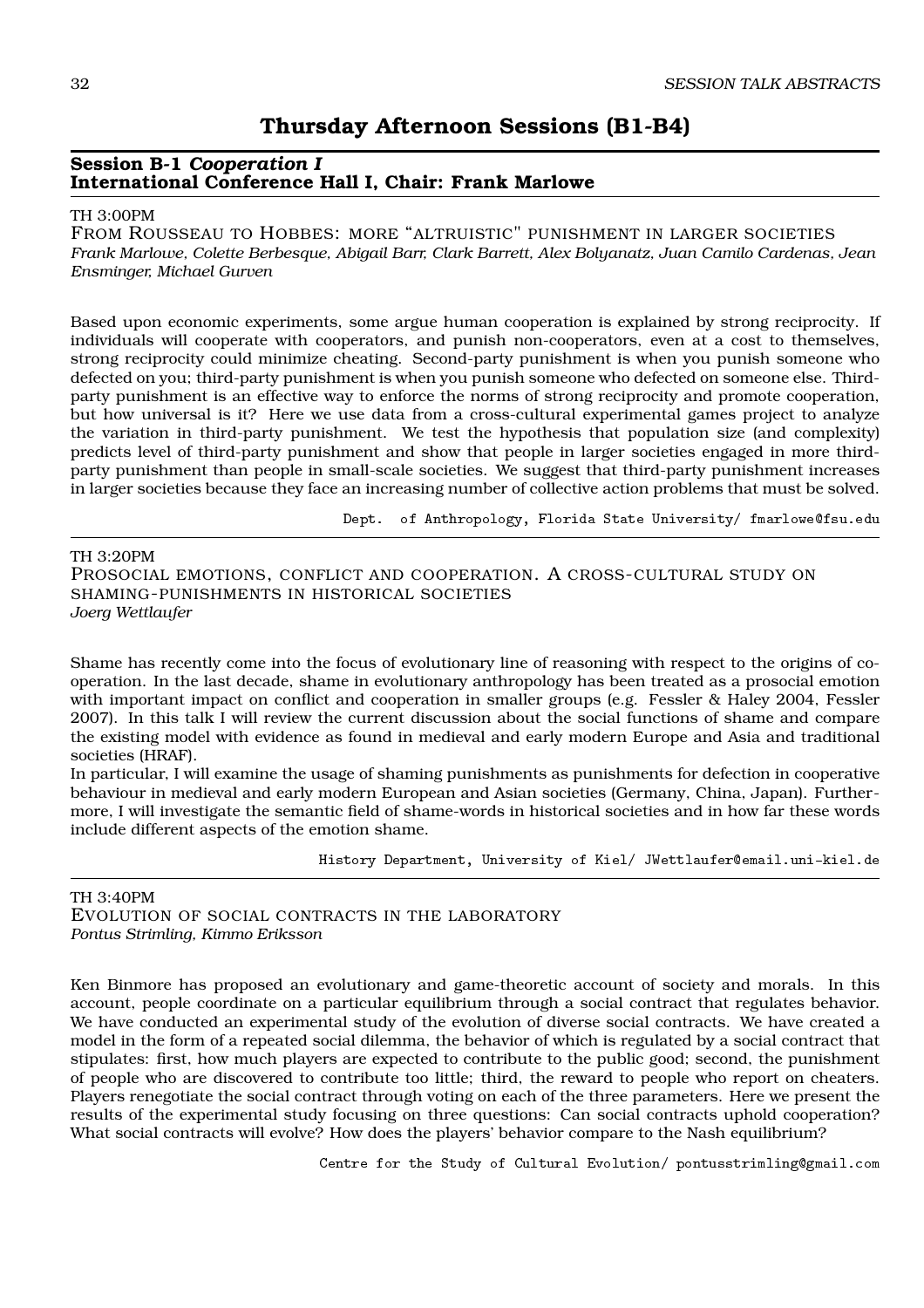#### $H\text{BES } 2008$  33

#### TH 4:00PM REVISITING "THE EVOLUTION OF RECIPROCITY IN SIZABLE GROUPS." *Masanori Takezawa, Michael Price*

Reciprocity is considered the most likely explanation for the evolution of cooperation among non-kin. Nevertheless, in a highly influential model, Boyd & Richerson (1988) suggested that reciprocity cannot evolve in a repeated n-person prisoner's dilemma game. We show that a simple modification to their model – replacing their binary reciprocity strategy (contributes either 0 or 1) with a continuous reciprocity strategy (contributes continuously from 0 to 1) – significantly changes the results. In this modified mathematical model, when individuals continuously adjust their level of cooperation in response to the average contribution of other group members, the basin of attraction for reciprocators gets much larger, and reciprocity becomes likely to evolve even when groups are large (e.g., n>100). Further, we found a strong synergetic effect between assortative interaction and reciprocity, whereby a very small amount of assortative interaction  $(e.g., Hamilton's r < 1/64)$  enlarges the parameter region in which continuous reciprocity can evolve.

Department of Social Psychology, Tilburg Institute for Behavioral Economic Research, Tilburg University/ m.takezawa@uvt.nl

TH 4:20PM

STABILITY-DEPENDENT COOPERATION, STATUS, AND "UPPING THE THREAT LEVEL" *Pat Barclay, Stephen Benard*

A successful strategy for balancing within- and between-group selection pressures would be to cooperate when one's group is threatened and compete for relative within-group position when not threatened. If people show such "stability-dependent cooperation", then others (especially high status people) can benefit from manipulating perception of group threat to promote cooperation and suppress competition. Participants did a cooperative group task with a fluctuating risk of group failure (i.e. all earn zero), where cooperation reduced this risk but non-cooperation increased participants' relative status (i.e. relative endowment) within the group. As predicted, participants cooperated more when the group threat was higher and paid to manipulate others' perception of the threat level by increasing rather than decreasing the perceived threat level. High status group members spent more on this manipulation than did low status members. These findings have implications for the evolution of group cooperation, status, and politics.

Cornell University (Neurobiology & Behavior)/ pjb46@cornell.edu

#### **Session B-2** *Cognition I* **International Conference Hall II, Chair: Thomas Suddendorf**

TH 3:00PM THE EVOLUTION OF MENTAL TIME TRAVEL *Thomas Suddendorf*

Mental time travel (MTT) refers to the human ability to disengage from the present situation and imagine past and future events (e.g. Suddendorf & Corballis, 1997; 2007). The relation between memory and foresight has finally been widely recognized as illustrated by Science magazine's election of this topic as one of the top 10 scientific breakthroughs of 2007. Here I review evidence for these links and evidence for MTT in nonhuman animals. I further discuss what is known about the evolution of the human capacity and its role in human survival strategies.

School of Psychology, University of Queensland/ t.suddendorf@psy.uq.edu.au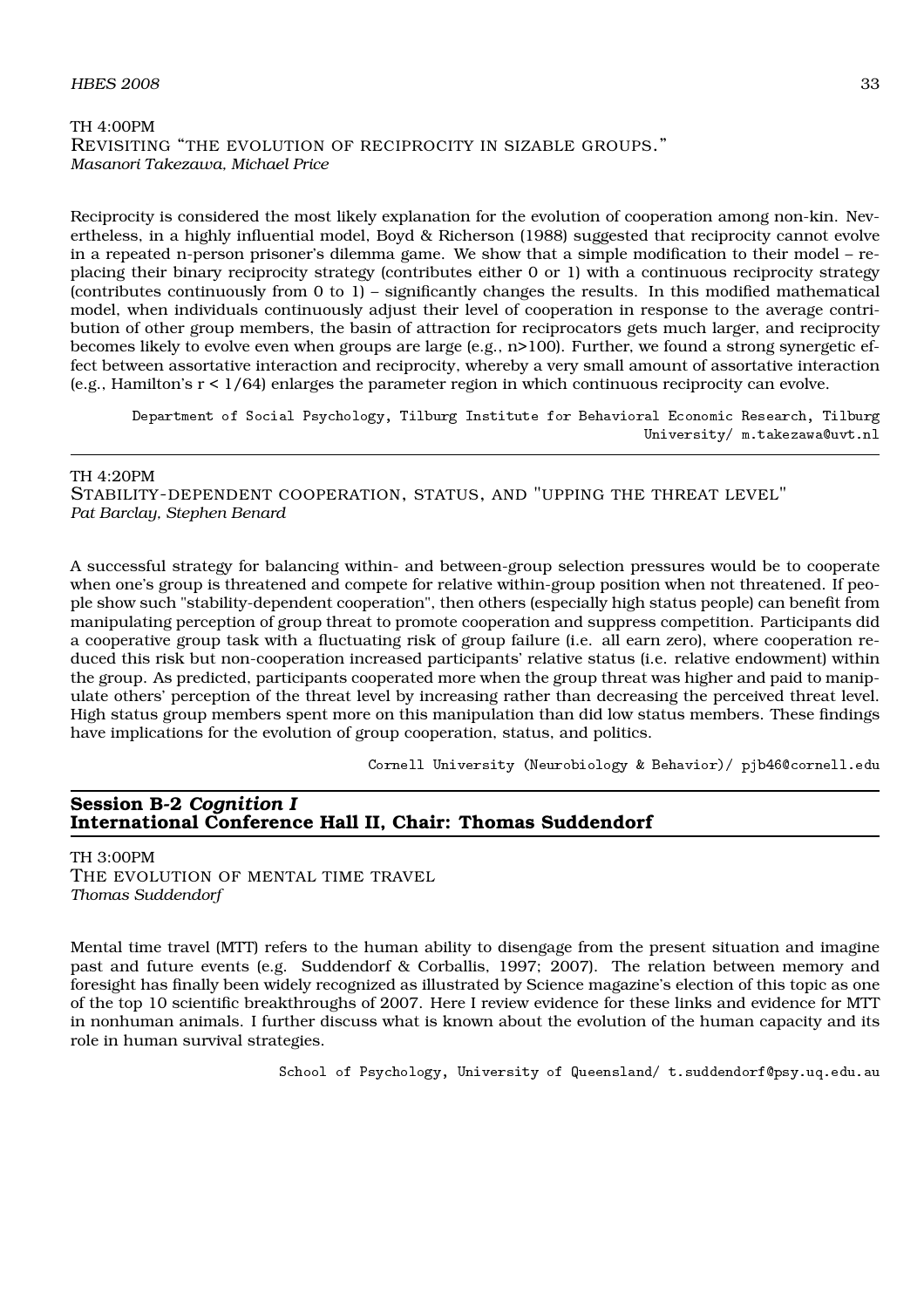#### TH 3:20PM EXTENSIVE ALLOMATERNAL CARE AND COGNITIVE EVOLUTION *Judith Burkart, Carel van Schaik*

The most pronounced differences between humans and our closest living relatives, the great apes, concern cognitive abilities. Hrdy's Cooperative Breeding Hypothesis implies these differences are due to reliance on extensive allomaternal care. To test this model, we assessed the impact of cooperative breeding on cognitive abilities in nonhuman primates, by comparing cooperatively breeding callitrichids to their independently breeding sister taxa. The analysis revealed that cooperative breeding is consistently associated with increased cognitive functioning in the social, but not in the non-social domain. Furthermore, food donation experiments suggest that prosocial motivational predispositions are present in cooperatively breeding primates but absent in chimpanzees. Preliminary analyses for other mammals point in the same direction. We discuss how prosociality in hominins could lead to joint intentionality, intentional teaching, and even the evolution of language. Thus, we conclude that extensive allomaternal care played a crucial role in the evolution of our cognitive abilities.

Anthropological Institute, University of Zurich/ judith.burkart@aim.uzh.ch

#### TH 3:40PM

DOES MAN'S MIND INTERPRET WOMAN'S AND MAN'S MINDSET IN A DIFFERENT WAY? *Evrim Gülbetekin, Hakan Cetinkaya, Seda Dural, Alp Giray Kaya*

Theory of Mind(ToM) refers to the ability to make inferences about others' mindset and emotions. The present study hypothesized that man's mind has evolved in a way to readily interpret vague cues from women as an opportunity of mating. Male participants (N=30) watched three video-clips inwhich either a man, a woman with neutral style, or the same woman with attractive style was talking to the camera (to the participant) in a bar setting. Since the participants were not able to hear the talk, they were asked to guess what the person in the clip thinks/feels, and also asked to guess what the person in the clip thinks/feels about the participant's thoughts/feelings. Electrodermal responses, response times, and response choices were recorded. Overally, our data indicate that encountering with a female, activates a mating related theory of mind set in men readily.

Aegean University, Izmir, Turkey, evrim.gulbetekin@ege.edu.tr

#### TH 4:00PM

DEVELOPMENTAL AND EVOLUTIONARY ORIGINS OF COGNITION: THE CASE OF NUMBER *Claudia Uller*

Research shows that human adults have a symbolic representation of number that bears an intrinsic relationship with the uniquely human linguistic faculty. For example, we express number in language as counting sequences ('one', 'two', 'three') but number can also be found in grammar ('both players', 'they got married', 'one gray cat, another gray cat'). One prediction that stems from these considerations regards the possibility that human numerical representations are uniquely human. Recently, studies provide support for roots of human numerical abilities: pre-verbal babies and non-linguistic animals may not do calculus and geometry, but they engage in (symbolic) numerical reasoning. In this paper, we will discuss the evolutionary relevance of numerical concepts for animals. We will show new data on numerical experiments with a variety of species (Uller, Krusche & Dicke, under review; Uller & Lewis, under review) and we will speculate that number is an evolved cognitive system.

Univ. of Essex, Psychology/ uller@essex.ac.uk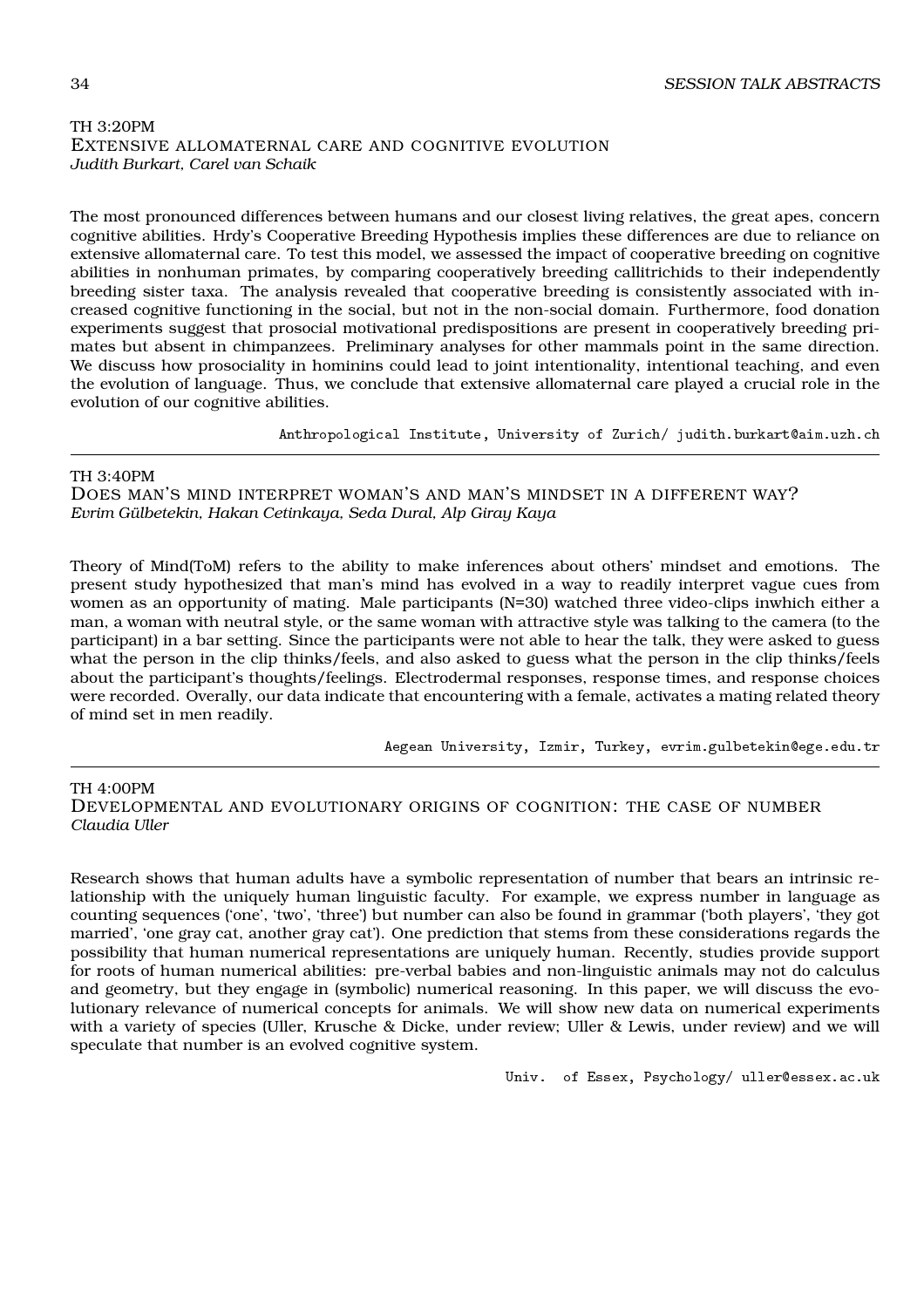## $H\text{BES } 2008$  35

#### TH 4:20PM THE MALE WARRIOR HYPOTHESIS: EVOLUTION, GENDER, AND THE PSYCHOLOGY OF INTERGROUP CONFLICT *Mark Van Vugt, Dominic Johnson, Rick O'Gorman*

Intergroup relations are a fundamental aspect of human social psychology. There are various reasons to suggest that men might be more "intergroupish" than women, given their greater involvement in coalitionary conflict throughout our evolutionary history (Alexander, 1987; Tooby & Cosmides, 1988)—we have dubbed this the male warrior hypothesis (Van Vugt, De Cremer, & Janssen, 2007).

To test this hypothesis, and its robustness to context, we have collected evidence from a range of experiments and surveys. Experimental findings reveal that, relative to women, men are more likely in intergroup competitions to: (1) sacrifice for ingroups, (2) show confidence in intergroup competitions, (3) attack outgroups, and (4) infrahumanize outgroup members. Additional survey data reveal that men, relative to women, (5) recall competitive intergroup interactions more clearly, (6) score higher on social dominance orientation, (7) show greater support for wars in opinion polls, and (8) have an aesthetic preference for war-related materials (films, books, pictures).

University of Kent/ mvv@kent.ac.uk

# **Session B-3** *Physiology & Neurosciences* **Conference Room III, Chair: Roger Sullivan**

TH 3:00PM

REVEALING THE PARADOX OF DRUG REWARD IN HUMAN EVOLUTION *Roger Sullivan, Edward Hagen, Peter Hammerstein*

Neurobiological models of drug abuse propose that drug use is initiated and maintained by rewarding feedback mechanisms. However, the most commonly used drugs are plant neurotoxins that evolved to punish, not reward, consumption by animal herbivores. Reward models therefore implicitly assume an evolutionary mismatch between recent drug-profligate environments and a relatively drug-free past in which a reward center, incidentally vulnerable to neurotoxins, could evolve.

We will discuss emerging insights from plant evolutionary ecology and the genetics of hepatic enzymes, particularly cytochrome P450, which suggest that animal and hominid taxa have been exposed to plant toxins throughout their evolution. Specifically, evidence of conserved function, stabilizing selection, and population-specific selection of human cytochrome P450 genes indicate recent evolutionary exposure to plant toxins, including those that affect animal nervous systems.

We discuss potential resolutions to this paradox, including the possibility that humans may have evolved to counter-exploit plant neurotoxins.

CSU Sacramento, UC Davis School of Medicine/ sullivar@csus.edu

# TH 3:20PM

HUMAN COUNTER-EXPLOITATION OF PLANT NEUROTOXINS: TOWARDS RESOLVING THE PARADOX OF DRUG REWARD

*Edward Hagen, Roger Sullivan, Peter Hammerstein*

On first exposure to commonly used plant neurotoxins such as nicotine, arecoline (betel-nut), and caffeine, most people have aversive reactions, including nausea and vomiting. It is therefore puzzling that many first-time users continue to consume these 'recreational' drugs. Numerous invertebrates and vertebrates, however, sequester dietary toxins for their own chemical defense against predators. Some recreational drugs attack human pathogens. Of the world's three most popular plant drugs, for example, two – nicotine and arecoline (in the form of nicotine sulphate and arecoline hydrobromide) – are commercial anthelmintics used in livestock, and orally ingested nicotine and arecoline are seen as efficacious anthelmintics in humans. Modern anthelmintics and recently developed 'neonicotinoid' flea-control agents similarly target nicotinic receptors. Hence, the widespread recreational use of plants producing cholinergic toxins such as nicotine and arecoline could be an evolved response to endemic infections of helminths, or other parasites with cholinergic receptors, in ancestral human populations.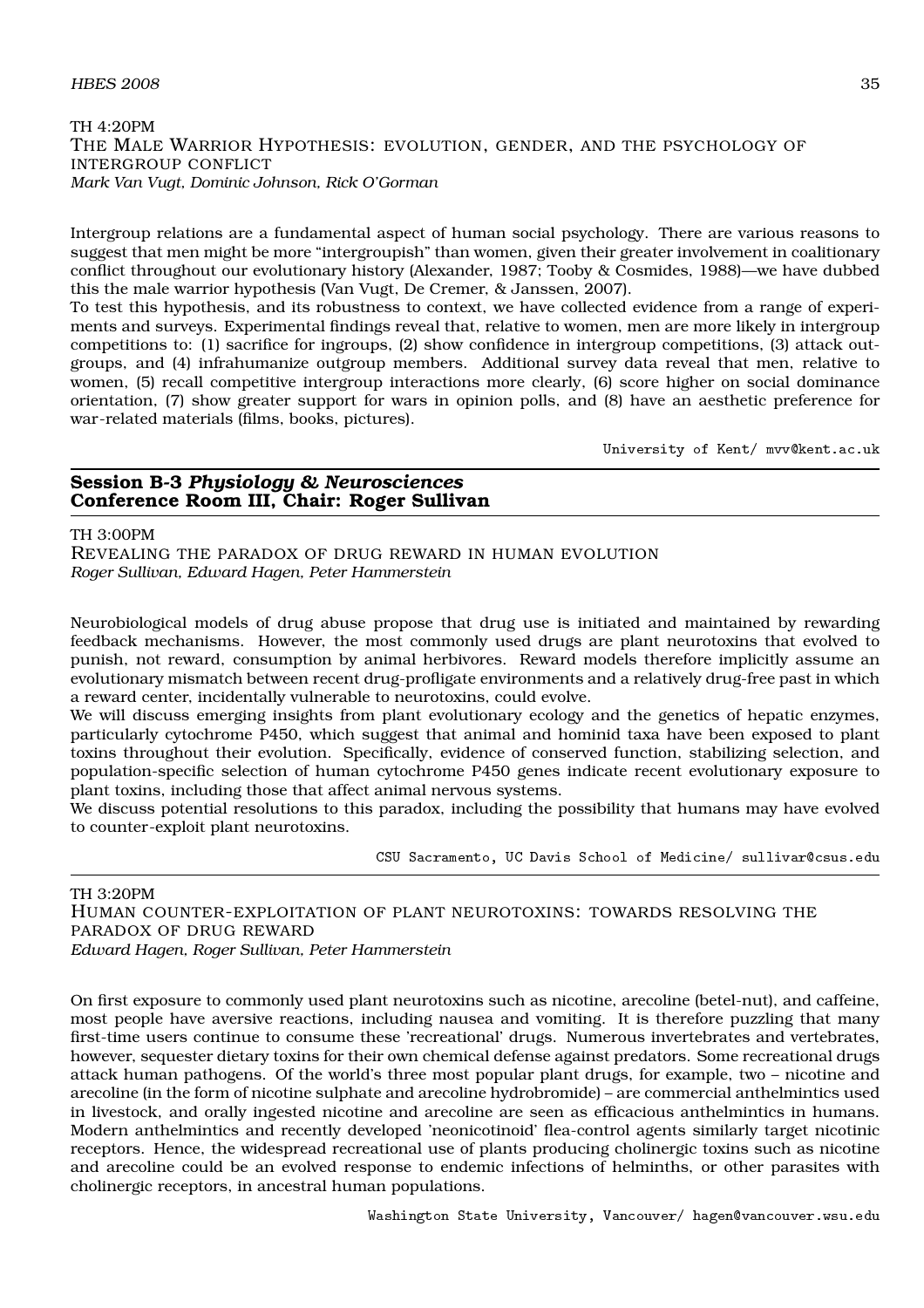# TH 3:40PM NEUROECONOMICS OF TEMPORAL AND PROBABILITY DISCOUNTING *Taiki Takahashi*

In order to parameterize impatience and irrationality in temporal and probability discounting, we developed q-exponential discount models. By utilizing hyperbolic and q-exponential discounting models, we demonstrated (i) addictions were associated with impulsivity in temporal discounting, (ii) hormones were associated with patience, (iii) intertemporal choice for others was more time-inconsistent and impulsive than that for self, (iv) depression was associated with exacerbated time-inconsistency and impatience, (v) although certainty for delayed rewards decayed hyperbolically, temporal discounting was not attributable to aversion to uncertainty, and (vi) time-inconsistency in temporal discounting may be attributable to psychophysics of time-perception The findings help develop evolutionary and neuroeconomic theories incorporating uncertainty and impulsivity into hyperbolic discounting.

Dept. of Behavioral Science, Hokkaido University/ taikitakahashi@gmail.com

TH 4:00PM PRIMATE BRAIN ARCHITECTURE AND SELECTION IN RELATION TO SEX *Patrik Lindenfors, Charles Nunn, Robert Barton*

Social and competitive demands often differ between the sexes. This difference should be expected to produce variation in the relative sizes of various brain structures. Sexual selection on males can be predicted to influence brain components handling sensory-motor skills or neural pathways involving aggression. Because female fitness is more closely linked to ecological factors and social interactions, social selection on females should select for brain components important for navigating social networks. Data are presently unavailable on sex-specific sizes of brain structures, but effects of sexual and social selection should leave a signal in average sizes of brain structures. We found male intrasexual selection to be positively correlated with structures involved in autonomic functions, sensory-motor skills, and pathways relating to aggression. Relative neocortex size was positively correlated with female social group size. Sexual selection on males and social selection on females have thus exerted different effects on primate brain architecture.

Department of Zoology & the Centre for the Study of Cultural Evolution, Stockholm University/ Patrik.Lindenfors@zoologi.su.se

TH 4:20PM

NOVEL PROPOR TIONATE SKELETAL SEXUAL DIMORPHISMS IN HOMO SAPIENS *Jeremy Atkinson*

Proportionate Skeletal Sexual Dimorphisms (PSSD) continue to be discovered in humans (Fessler et al. 2005)(Whitcome et al. 2007). Studying them allows a deeper understanding of the selective forces that humanity has undergone. Based on the endurance running (ER) hypothesis, an ultimate functionalist theory explaining the shape of the human skeleton (Bramble and Lieberman, 2004), this study predicted the existence of several PSSD that were hypothesized to correlate with phenotypic fitness. For example a shorter ulna increases ER efficiency but curtails throwing ability, thus ulnar length was predicted to be sexually dimorphic, with proportionately shorter ulnas positively correlating with facial attractiveness in females but negatively in males. A suite of anthropometric and fitness proxy measurements were taken from participants (N=200). Many predicted PSSD were found, with some strongly correlating with fitness measures, including proportionate ulnar and tibial lengths. These findings have many implications for mate choice theory and understanding recent human evolution.

State University of New York at Albany/ ja391266@albany.edu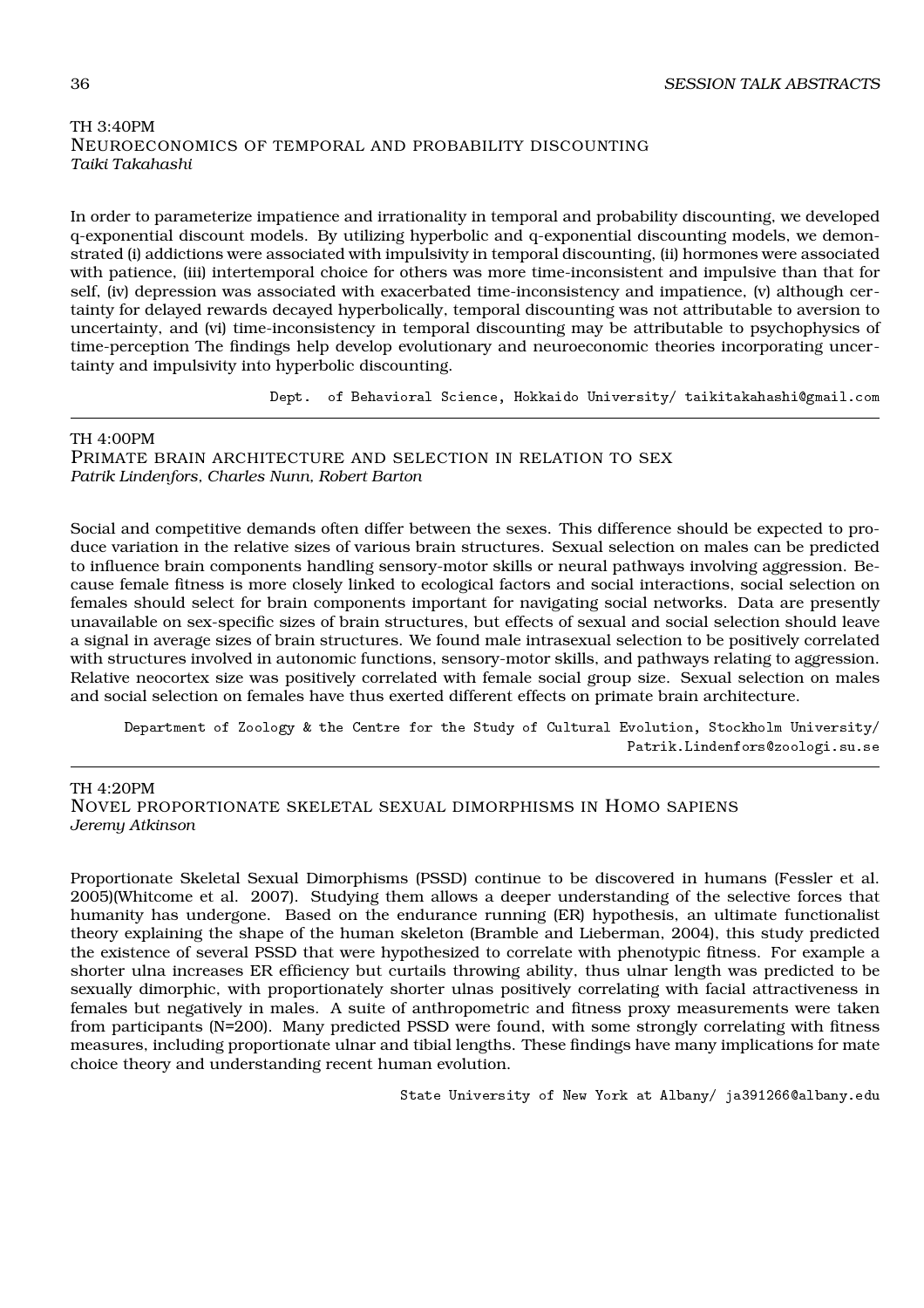# **Session B-4** *Mating I* **Centennial Hall, Chair: Lisa Welling**

#### TH 3:00PM

SEX DRIVE IS POSITIVELY ASSOCIATED WITH WOMEN'S PREFERENCES FOR SEXUAL DIMORPHISM IN MEN'S AND WOMEN'S FACES *Lisa Welling, Benedict Jones, Lisa DeBruine*

Sex drive may be a generalized energizer of women's sexual responses or may energize responses to potential mates only. Here we show that reported sex drive is positively associated with heterosexual women's preferences for sexual dimorphism in both men's and women's faces (Studies 1 and 2). These findings for associations between reported sex drive and women's preferences for sexual dimorphism implicate sex drive as a possible source of individual differences in women's face preferences and present novel evidence that sex drive is a generalized energizer of women's sexual behaviours and responses. Since masculinity is associated with both health and anti-social personality traits among men, increased attraction to masculine men when sex drive is high (and mating is therefore more likely to occur) may function to increase the possible benefits to women of their mate choices.

University of Aberdeen/ lisa.welling@abdn.ac.uk

## TH 3:20PM QUALITY AND CHOICE: CONTEXT -DEPENDENT PREFERENCES FOR FACIAL DIMORPHISM IN A RURAL MALAYSIAN POPULATION *Isabel Scott, Viren Swami, Steven Josephson, Ian Penton-Voak*

Transactional models of mate choice suggest that high (physical) quality should be desirable across contexts, but that preferences are constrained by competition from other mates. To investigate this, we measured preferences for masculinized and feminized faces in a rural Malaysian population. Consistent with previous research, female preferences were affected by relationship context but male preferences were not (i.e. women preferred masculinized faces more for short-term than for long-term relationships whereas men preferred feminized faces equally in both). In a long-term context, however, both male and female preferences were predicted by the observers' own physical health. We also found that for both sexes, highly sex-typical faces were perceived as more healthy and fecund, while masculine faces were perceived as 'nasty' and feminine faces were perceived as 'nice'. Perceptions of health differed from certain findings from Western populations, which may be attributable to the harshness of the participants' environment.

University of Bristol/ psxis@bris.ac.uk

#### TH 3:40PM

CARVING NATURE A NEW JOINT: INTERSEXUAL MATE COMPETITION IN HUMANS *Doug VanderLaan, Paul Vasey*

Darwin characterized mate competition as occurring intrasexually, between members of the same sex. However, homosexual behavior is not infrequent in humans, making it possible for mate competition to occur intersexually, between members of opposite sexes, as well. We collected 58 written descriptions of real-world instances of intersexual mate competition from heterosexual, homosexual, and bisexual men and women. These descriptions indicate that intersexual mate competition in humans is a true phenomenon. We hypothesize that intersexual mate competition is a behavioral by-product of psychological mechanisms that evolved to facilitate intrasexual mate competition. We provide a preliminary evaluation of this by-product hypothesis by assessing whether the competitive tactics men and women employ during intersexual mate competition resemble those that previous research has shown men and women employ during intrasexual mate competition. Discussion also focuses on how examining intersexual mate competition can inform understanding of the stimulus cues that influence mate competition behavior.

Department of Psychology, University of Lethbridge/ doug.vanderlaan@uleth.ca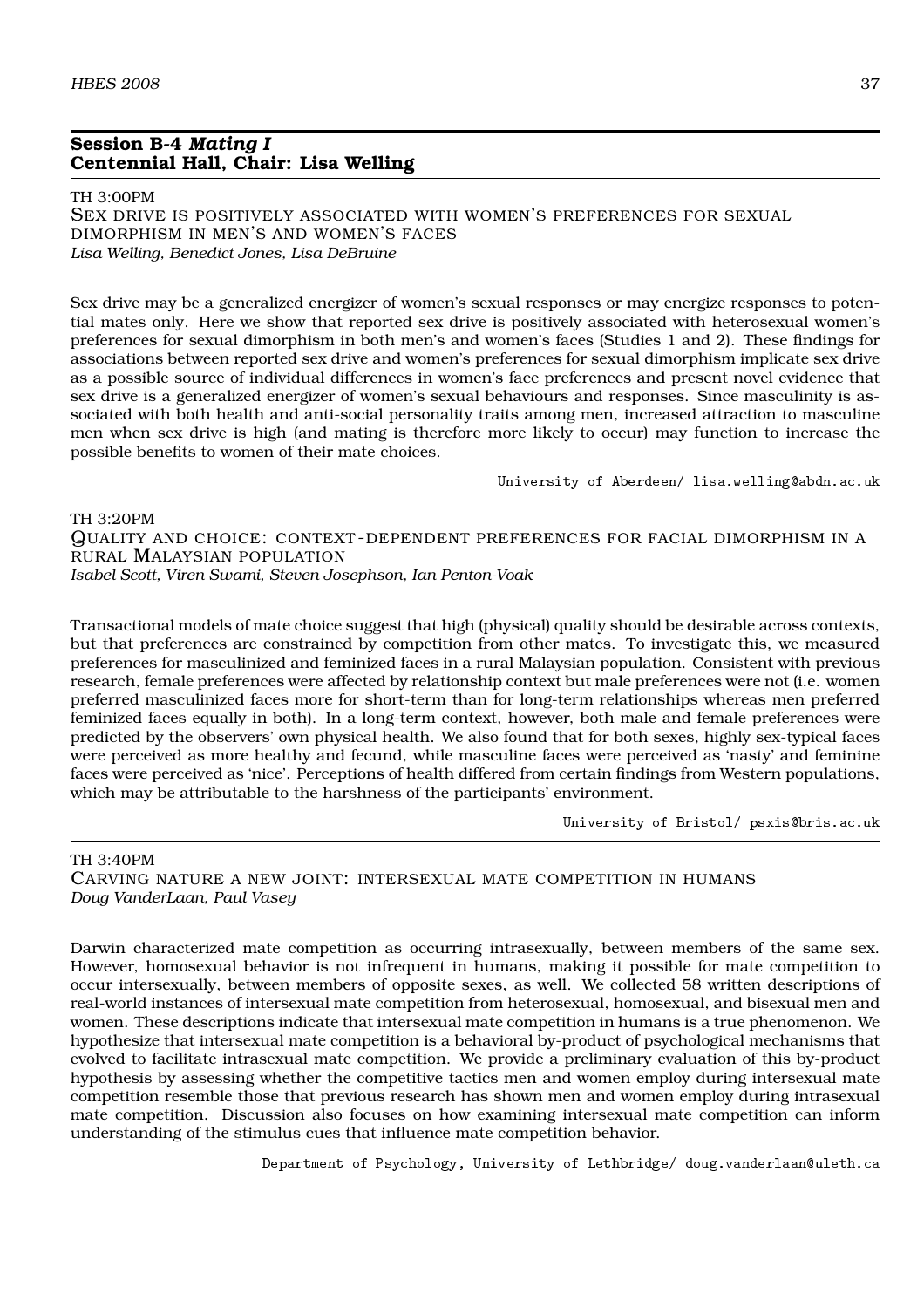# TH 4:00PM COSTLY MATE CHOICE TRAITS SHOULD BE FAIRLY RARE AND PARTICULARLY ATTRACTIVE TO MEMBERS OF THE OPPOSITE SEX *Ned Kock*

Costly mate choice traits are attractive traits that have a survival cost, where the cost presumably ensures that the traits are honest indicators of fitness to members of the opposite sex. It will be shown that costly traits used in mate choice by humans should be fairly rare and particularly attractive, more so than noncostly ones. Contrary to Zahavi's handicap principle, however, it will be argued that mate choice traits do not always have to be costly to be reliable. These arguments build on a comparative mathematical analysis of the evolution of costly and non-costly mate choice traits. Price's covariance equation is combined with Wright's path analysis method, reducing the mathematical analysis to simple algebraic operations that can be understood and extended by evolutionary psychologists with limited mathematical training.

Texas A&M International University/ nedkock@tamiu.edu

TH 4:20PM DECISIONS ABOUT SEXUAL BEHAVIOR ARE AFFECTED BY THE HEALTH OF RECENTLY SEEN FACES *Lisa DeBruine, Benedict Jones, Falko Sniehotta*

Decisions about sexual behavior involve tradeoffs between short-term outcomes (e.g. physical pleasure) and long-term outcomes (e.g. the risk of contracting sexually transmitted diseases). Varying perceptions of the proportion of ill individuals in the population may shift the perceived likelihood of contracting diseases through sexual behavior. We show that attitudes and intentions conducive to condom use were lower after viewing healthy opposite-sex faces than after viewing relatively unhealthy opposite-sex faces, suggesting that the health of potential mates affects decisions about sexual behavior in a potentially adaptive way. A second study showed no effect of viewing faces with attractive, smiling expressions or unattractive, angry expressions, suggesting that the previous effect was not a result of increased future discounting after viewing attractive faces (sensu Wilson & Daly, 2004).

University of Aberdeen/ l.debruine@abdn.ac.uk

# **Thursday Evening Sessions (C1-C4)**

# **Session C-1** *Kinship II* **International Conference Hall I, Chair: Tih-Fen Ting**

TH 5:00PM FERTILITY PREFERENCES IN REVOLUTIONARY CHINA *Tih-Fen Ting*

Compared to females, male reproductive success is more heavily influenced by the availability of resources in general. Therefore, according to the Trivers-Willard hypothesis, when conditions are good, parents favor sons; when conditions are poor, parents favor daughters. China is well known for its strong son preference; particularly, after the early 1980s with the wide availability of technology for prenatal sex detection, the "missing girl" problem became more significant. Nonetheless, no study has specifically investigated, from a Darwinian point of view, the variations in fertility preferences among Chinese women during the first 35 years of history of the People's Republic of China when many of the government policies were of the sorts that alter reproductive costs and benefits. My study examines the effects of those political events, such as Great Leap Forward, the Culture Revolution, and the onset of One Child Policy on fertility preferences among rural and urban Chinese women.

University of Illinois at Springfield/ tting1@uis.edu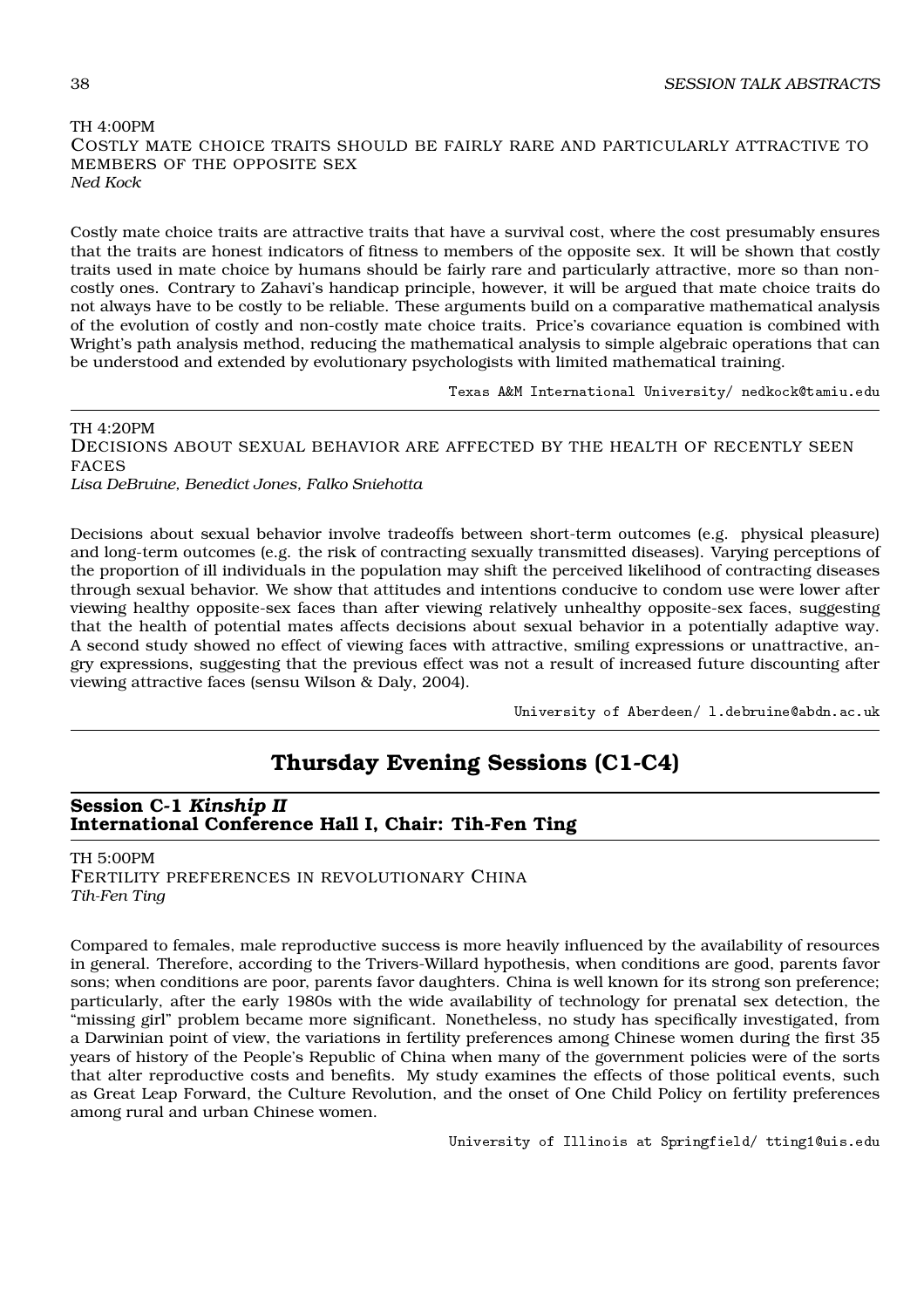#### $H\!B\!E\!S$  2008 39

## TH 5:20PM INDIVIDUAL VARIATION IN THE CRADLING BIAS: A LONGITUDINAL OBSERVATION OF MOTHERS IN THE FIRST FOUR MONTHS AFTER DELIVERY *Brenda Todd*

Careful observation and experimentation fails to explain the left-cradling bias in terms of infant's preferred head position or proximity to heart sounds. Association with handedness may be complex and depend on situational demands. One promising explanation of the bias relates to right-hemisphere processing of emotional information.

A longitudinal study of 24 primiparous mothers holding their infants over repeated trials at four time points demonstrated the expected bias to the left but also revealed individual variation in the stability of holding preferences over time, with a minority of mothers showing no clear bias.

Examination of the left-cradling bias with reference to infant age and exact holding position (e.g. face visible/invisible to mother) may indicate elements of specialised right hemisphere functions. Findings are consistent with explanations relating to fluctuating asymmetry, implicating individual variation in the degree to which auditory and visual pathways can sustain optimal decoding of emotional communication.

City University, London/ brenda.todd.1@city.ac.uk

#### TH 5:40PM

EVOLUTION OF HUMAN SOCIAL MONOGAMY BY MAXIMIZATION OF INCLUSIVE FITNESS *Laura Fortunato, Marco Archetti*

Monogamous marriage is prescribed in approximately 15% of human societies, and its current distribution is typically viewed as a consequence of the diffusion of Christianity. The significance of this practice is however poorly understood: ethnographic evidence shows that monogamous marriage rarely, if ever, corresponds to monogamous mating; further, legally required limitations on number of spouses appear in the earliest written records.

We present a game theory model incorporating assumptions about the effect of inherited resources on individual fitness. Results indicate that, depending on the nature of the resources, monogamous marriage may maximize inclusive fitness. We suggest that human social monogamy represents an adaptive strategy that evolved where females grant monogamous males a high probability of paternity, in exchange for exclusive investment of heritable resources in their offspring. We discuss this model in light of the historical and ethnographic evidence, and test its predictions with comparative analyses of cross-cultural data.

Department of Anthropology, University College London/ l.fortunato@ucl.ac.uk

TH 6:00PM WITHIN-FAMILY CONFLICT IN AGE-STRUCTURED POPULATIONS *Joonghwan Jeon*

Within-family conflict is bound to occur over the flow of parental investment from parents to offspring. According to Trivers, each offspring will require a disproportionate share of parental resources for itself, yet the parent will favor equal allocation across all offspring. Here I show that within-family conflict in age-structured populations is radically different from Trivers' findings. Under close age spacing between two sibs, each sib competes for a greater amount of parental investment for itself whereas parents favor a moderately biased allocation toward the senior sib. As the age spacing increases, all family members increasingly favor biased allocation toward the senior sib, but to a different extent for each member. Surprisingly, this implies that under wide age spacing even the junior sib will demand less parental investment for itself than for the senior sib. The results shed new light on sibling conflict and parent-offspring conflict in the human family.

Division of EcoSciecne, Ewha Womans University, Seoul, Korea/ evopsy@gmail.com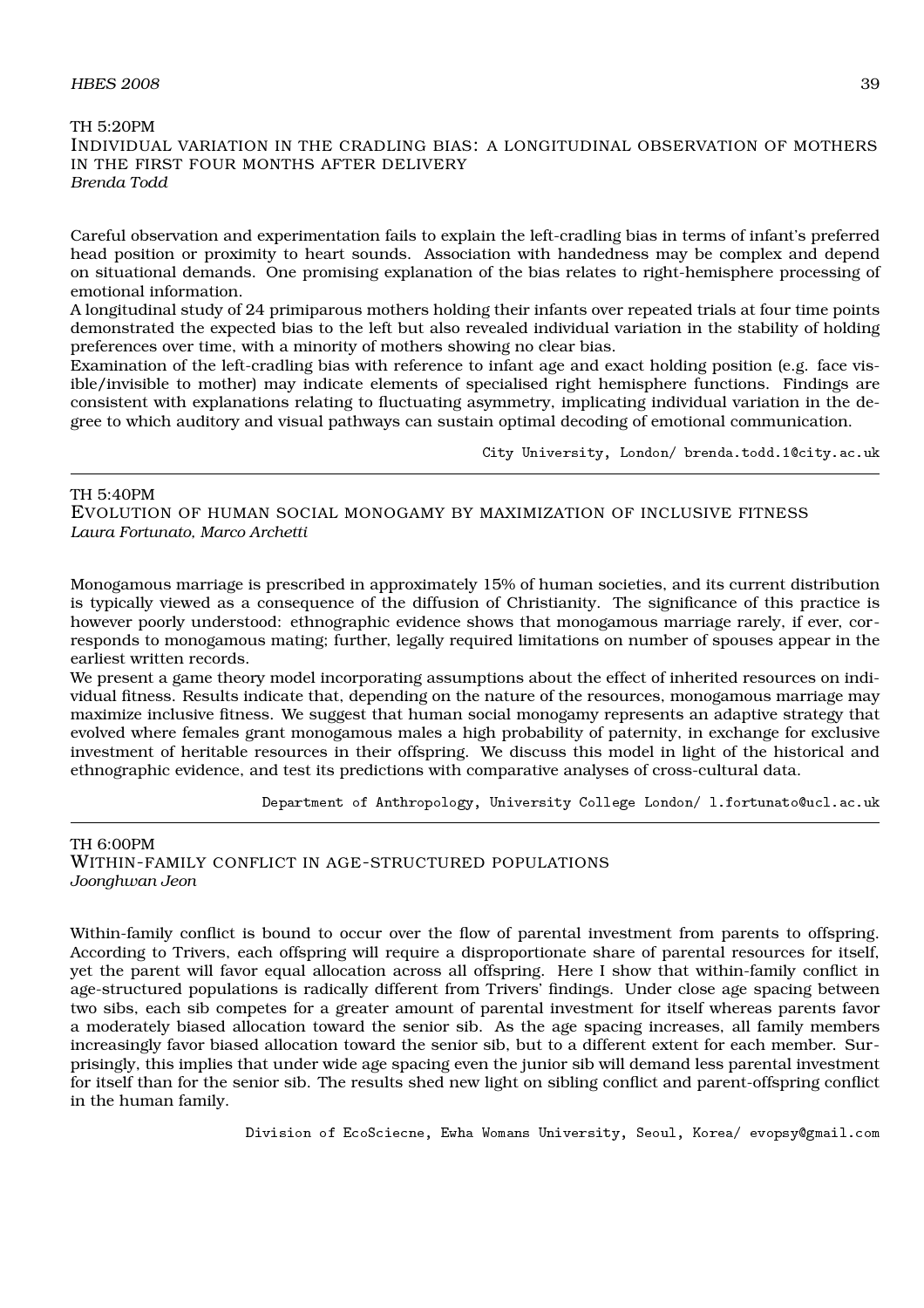TH 6:20PM HUMAN BEINGS AS EVOLVED NEPOTISTS: EXCEPTIONS TO THE RULE AND EFFECTS OF COST OF HELP *Steve Stewart-Williams*

Evolutionary principles suggest that individuals will help kin more than nonkin. Among humans, however, friends and mates are apparent exceptions to this rule. The present study compared the level of help given to friends and mates with that given to siblings, and sought to reconcile the findings with an evolutionary explanation for human altruism. Participants (163 males and 156 females) completed a questionnaire about help given to a sibling, friend, or mate. Overall, participants gave friends and mates as much or more help than they gave siblings. However, as the cost of help increased, siblings received a progressively larger share of the help given, whereas friends and mates received a progressively smaller share - despite the fact that participants were closer emotionally to friends and mates than they were to siblings. These findings help to reconcile the relative standing of friends and mates with kinship theory.

Swansea University/ S.Stewart-Williams@swansea.ac.uk

# **Session C-2** *Life History* **International Conference Hall II, Chair: Catherine Salmon**

TH 5:00PM

LIFE HISTORY STRATEGY AND DISORDERED EATING BEHAVIOR *Catherine Salmon, Lindsey Woodburn, Aurelio José Figueredo*

A sample of female undergraduates completed a packet of questionnaires consisting of the Arizona Life History Battery, a modified version of the Eating Disorders Inventory (EDI-2), a Parental Readiness measure, and two measures of Female Competition. We examined the relationships among life history traits, eating disordered behavior, reproductive suppression, distinguishing between competition for mates and for status because previous studies have revealed a stronger link between anorexic behavior and competition for status, while bulimic behavior has been more closely linked to competition for mates. Anorexia often entails reproductive suppression through amenorrhea, whereas bulimia generally does not. Life history strategy controls the allocation of bioenergetic resources among the different fitness components of survival and reproduction. Anorexia, but not bulimia, should therefore be more common among individuals pursuing a slower life history strategy. Anorexic patterns of perfectionism, high achievement orientation, and competitiveness also match a slower life history strategy.

University of Redlands/ catherine\_salmon@redlands.edu

TH 5:20PM

CROSS-VALIDATION OF LIFE HISTORY MODEL USING QUASI-POPULATIONS *Barbara Brumbach, Aurelio Jose Figueredo*

Previous research used The National Longitudinal Study of Adolescent Health data to test life history (LH) strategy that subsequently supported a structural model where early environment predicted LH during adolescence and young adulthood. A methodologically innovative way to cross-validate models is by using "quasi-populations." Large datasets allow one to approximate real-life replication by dividing individuals into meaningful quasi-populations (geographic region, population density). If the original LH model is truly representing general human LH, then the model fit and parameter estimation should be the same across samples. We tested the original structural model across seven quasi-populations: Northeast, Midwest, South, West; Urban, Suburban, Rural. The model fit and parameter estimation were essentially identical across the selected quasi-populations. This cross-validation is a more stringent test of the model and is rarely done successfully. Our successful replications indicate that we are measuring something important and relevant to understanding human life history.

Northern Arizona University/ Barbara.Brumbach@nau.edu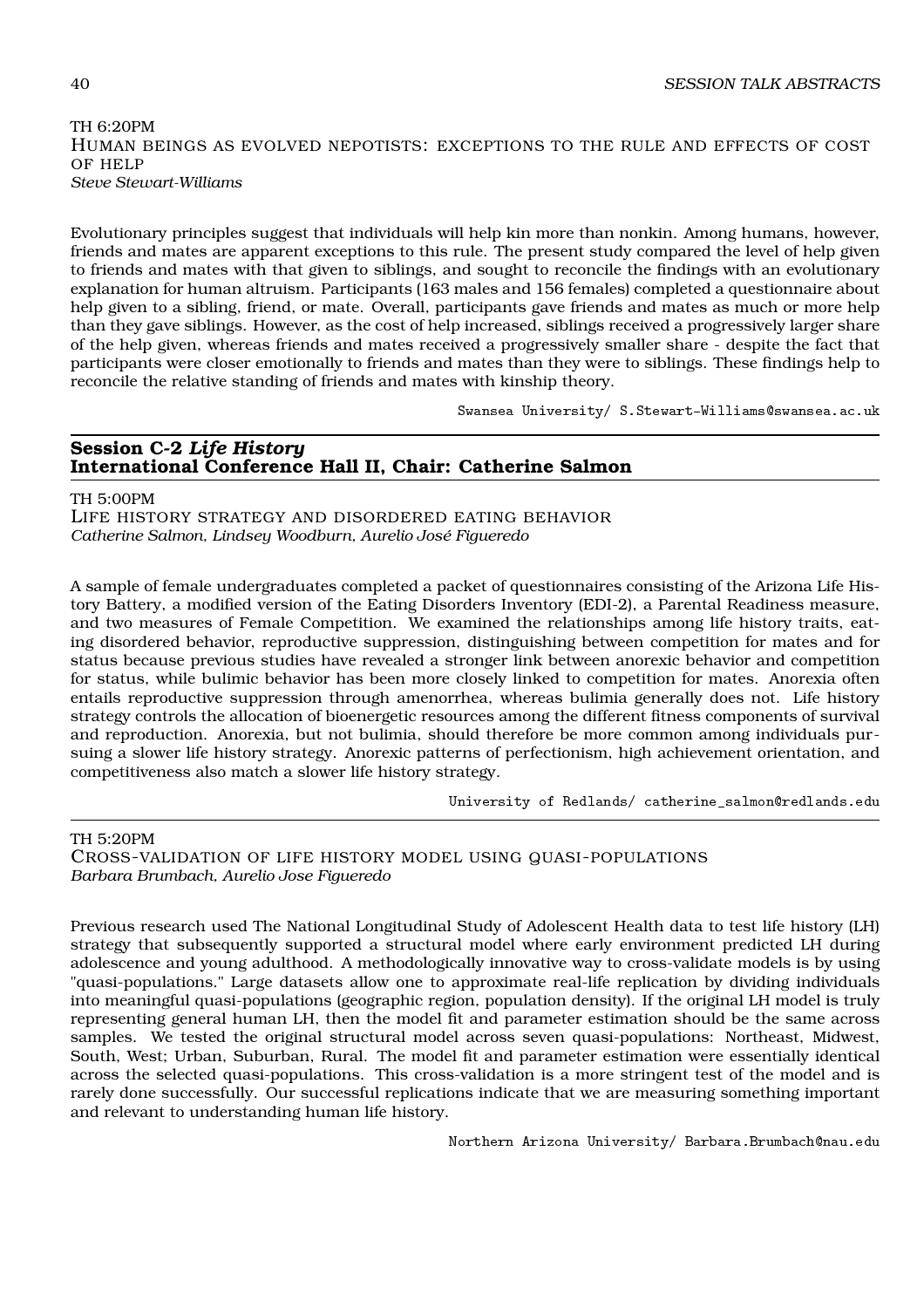#### $H\text{BES } 2008$  41

## TH 5:40PM CULTURE ACROSS THE LIFESPAN: THE ONTOGENY OF ESSENTIAL TSIMANE' SKILLS AND ABILITIES *Eric Schniter*

Unlike most animals which live only as long as they can reproduce and take care of themselves, humans live past their reproductive years, experience significant declines in production, and often become dependent on support of others for their survival. Older adults' contributions to traditional culture –essential to survival among indigenous populations—could help explain past selection for longevity. This study explores the ontogeny of traditional culture among Tsimane', a small-scale forager-horticulturalist group. A better understanding of the growth, experience, and reproductive investments moderating the ontogeny of culture provides insight into human life-history characteristics. Results indicate that among Tsimane', it takes an especially long time to develop complex skills, and nearly a lifetime to become an expert. Older kin instruct, encourage, and provide examples for the learning of traditional culture, suggesting that the capacity for culture transmission to younger kin has been made possible by extension of the human lifespan.

Department of Anthropology, University of California, Santa Barbara/ eschniter@gmail.com

#### TH 6:00PM

A LIFE HISTORY MODEL FOR THE EVOLUTION OF HUMAN OCCUPATIONAL BEHAVIOR *Mark Hudson, Mami Aoyama*

Although occupational therapy has achieved considerable clinical success, the concept of "occupation" is problematic from an evolutionary perspective since it appears to include non-maximizing behavior wherein work is "enjoyed" for its own sake. In this paper we argue that human occupational behavior shares similarities with the "contra-freeloading" described for many zoo and other captive animals where animals choose to work for food, even when the same food is freely available. In zoo biology it has been argued that information collecting is a major factor behind contra-freeloading and we suggest that the highly-developed occupational nature of humans is a co-evolutionary adaptation to the learning requirements of human life history patterns.

Nishi Kyushu University/ hudsonm@nisikyu-u.ac.jp

#### TH 6:20PM

WHEN FECUNDITY DOES NOT EQUAL FITNESS: EVIDENCE OF AN OFFSPRING QUANTITY VS. QUALITY TRADEOFF IN PRE-INDUSTRIAL HUMANS *Duncan Gillespie, Andrew Russell, Virpi Lummaa*

Maternal fitness should be maximised by the optimal division of reproductive investment between offspring number and quality. While evidence for this is abundant in many taxa, there have been fewer tests in mammals, and in particular, humans. We used a dataset spanning three generations from pre-industrial Finland to test how increases in maternal fecundity affect offspring quality and maternal fitness in contrasting socio-economic conditions. We found that for 'resource-poor' landless families, but not 'resource-rich' landowning families, there were diminishing maternal fitness returns beyond the population mean maternal fecundity. This was due to reduced offspring recruitment with increased maternal fecundity. However, in land-owning families, subsequent offspring fecundity increased with increasing maternal fecundity. Thus, maternal fitness returns did not decline in favorable socio-economic conditions due to increased subsequent offspring fecundity. We show that this is consistent with an offspring quantity-quality trade-off in the lifetime reproduction of humans from poor socio-economic conditions.

University of Sheffield/ d.gillespie@sheffield.ac.uk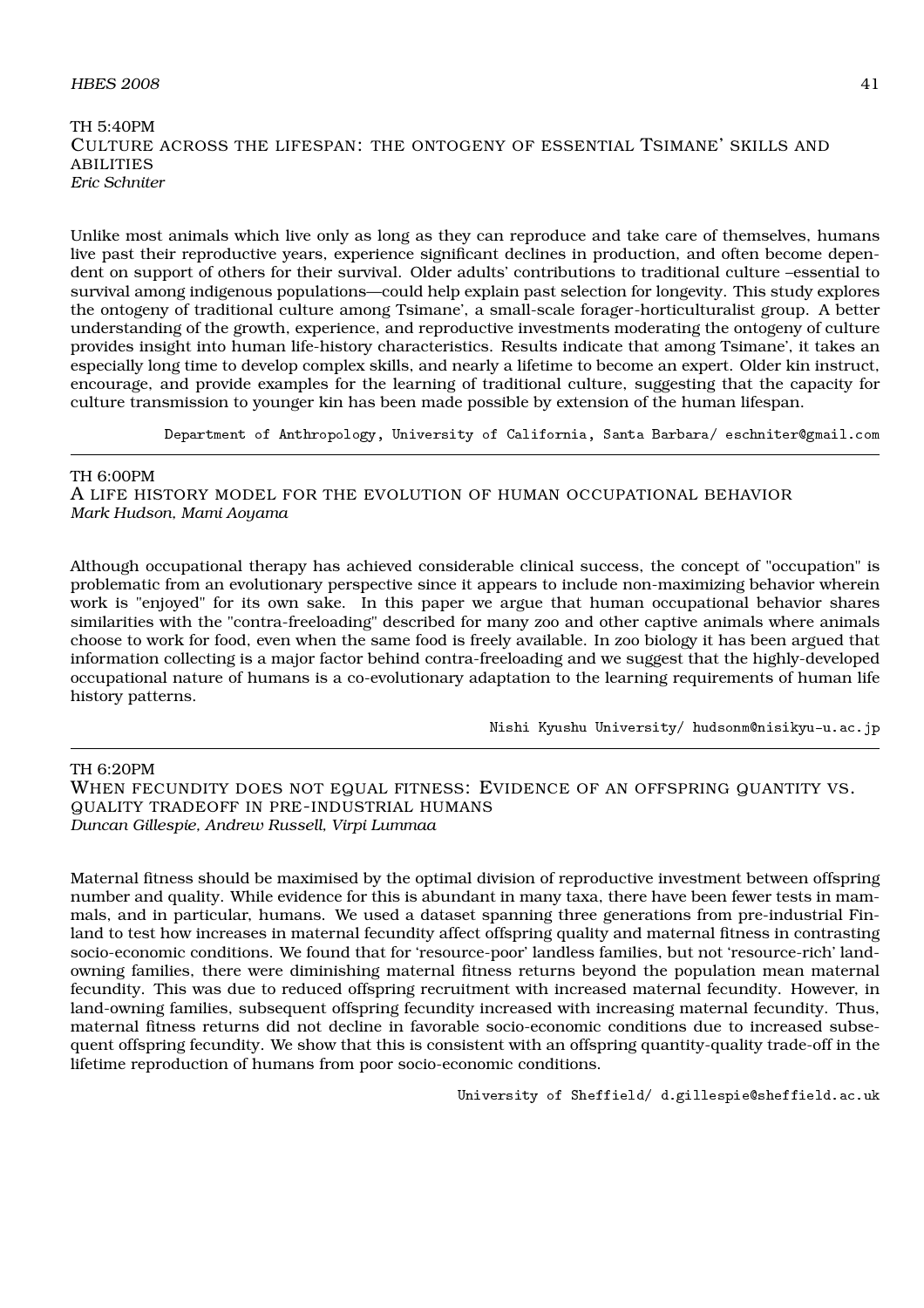#### **Session C-3** *Aggression & Conflict I* **Conference Room III, Chair: Leif Edward Ottesen Kennair**

TH 5:00PM CONFLICTING TASTES: MOTHERS' AND DAUGHTER'S RATINGS OF DAUGHTER'S IDEAL LONG TERM PARTNER *Leif Edward Ottesen Kennair, Robert Biegler*

Mothers and daughters differ in their views of the ideal long-term partner for the daughter. They share the aim that the daughter has children with as high fitness as possible. Trivers' parent-offspring conflict theory predicts that there will also be differences in what motives mothers and daughters have for choosing a partner for the daughter. 133 adjectives describing men were independently rated by pairs of mothers and daughters (age 18-20). Data is still being collected. Preliminary results suggest: T-tests for all adjectives showed that 30 adjectives were differently rated by mothers (N 50) and daughters (N 50) at p<0.001 (Bonferroni corrected). Factor analysis of these adjectives suggests two factors for daughters (sexually and socially attractive) and one for mothers (hard working). At the same time the rank order correlation between mothers and daughters was r=0.78, p<0.001. As predicted there is both significant similarity and highly significant and systematic differences.

Department of Psychology, Norwegian University of Science and Technology/ kennair@ntnu.no

#### TH 5:20PM

SEXUAL CONFLICT OVER SPOUSAL OBLIGATIONS REVEALED THROUGH AUDIENCE EFFECTS *Bria Dunham, Lee Cronk, Shannon Steadman*

Although interview data are underutilized within evolutionary studies of behavior due to concerns about their reliability, anthropologists may better understand motivations and social norms by attending to situational differences in interview responses. Questions related to mate choice and mate guarding may be of particular interest to behavioral ecologists. The Honduran island of Utila is characterized by a remittance economy, extended male absence, and low rate of divorce. The people of Utila thereby present an intriguing population for the investigation of interview effects regarding sexual fidelity and the disposition of resources. Among the 133 participants interviewed for this study, both the content and rhetorical domineeringness of responses regarding obligations within a marriage varied between individuals interviewed in the presence of their spouses as compared to individuals interviewed alone. Systematic discrepancies in content and vocal characteristics between different interview conditions may illuminate the transmission of verbal and nonverbal signals within Utilian marriages.

Rutgers/ brialane@rci.rutgers.edu

#### TH 5:40PM

APPLYING EVOLUTIONARY THEORY TO THE CRIME DROP: VARIATION IN CRIME RATES AS VARIATION IN RISKTAKING *Sandeep Mishra, Lalumière Martin*

Crime rates dropped unexpectedly and dramatically in the U.S. and Canada in the 1990s. Several criminological explanations have been proposed for this drop, but none satisfactorily account for its magnitude or for temporal variations in crime. Evolution-minded thinking suggests that crime is simply an extreme manifestation of risk-taking, and thus, that risk-taking and crime should covary. We examined associations between homicide and risk-taking in several disparate domains (e.g., accidents, sexual behavior, substance use) in the U.S. and Canada. Results indicate that (1) risk-taking declined in the 1990s, and (2) homicide rates and risk-taking covary over long periods of time. Our findings suggest that criminological explanations of the crime drop focus too narrowly on crime itself, and neglect the broader category of behavior that crime belongs to, specifically, risky behavior that may have enabled the acquisition of material resources, status, and mates.

University of Lethbridge/ sandeep.mishra@uleth.ca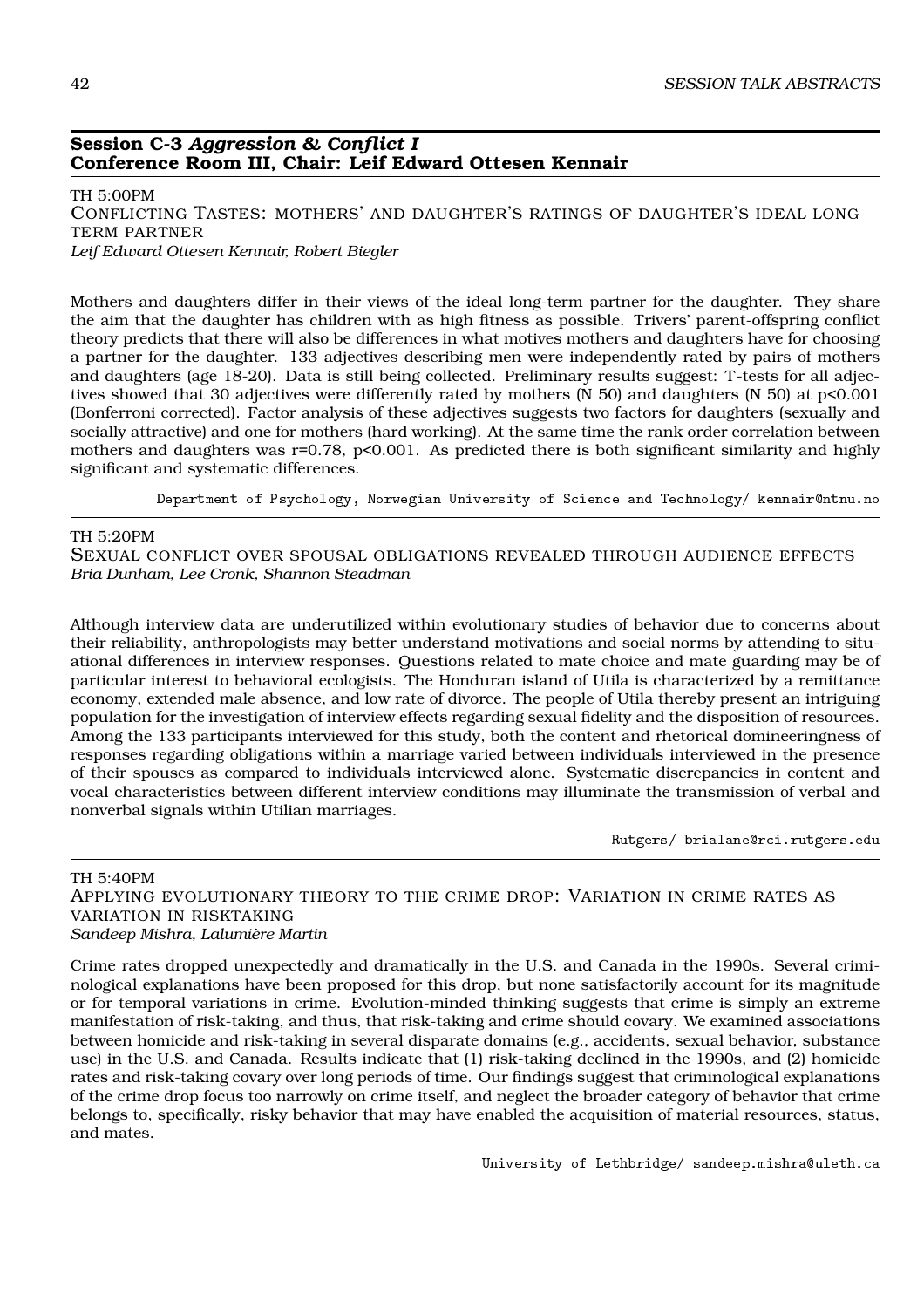#### $H\text{BES } 2008$  and  $43$

#### TH 6:00PM SOCIOSEXUAL ORIENTATION AND SEXUAL HARASSMENT: A STUDY OF RISK FACTORS IN MALE AND FEMALE UPPER SECONDARY SCHOOL STUDENTS *Mons Bendixen, Leif Edward Ottesen Kennair*

Are young males and females with an unrestricted sociosexual orientation more prone to harass others sexually as well as being sexually harassed? The analyses of the sexual harassment prediction include 1272 heterosexual students cross-checked for valid and trustworthy responses. Predictors were Sexual Orientation Index (SOI), Sex Risk Behavior (SRB) and Frequency of Exposure to Pornography (FEP). The results showed that SOI was moderately associated with a 13-item variety index of being sexually harassed (r= .31 for males and r= .36 for females). A 13-item variety measure of sexually harassing others was somewhat stronger associated with SOI for males (r= .30) compared to females (r= .22). Hierarchical regression analyses showed that SOI remained a significant predictor of being sexually harassed as well as harassing others when controlling for the effect of SRB and FEP. The results suggest that individual differences in SOI may be associated to a variety of unwanted sexual incidents.

Dept. of psychology, NTNU, Norway/ mons.bendixen@svt.ntnu.no

TH 6:20PM ON THE URGENCY AND POSSIBILITY OF AN INTEGRATED THEORY OF RAPE CAUSATION *Griet Vandermassen*

In the last few decades a multiplicity of perspectives on the etiology of rape have emerged, such as the psychiatric perspective; the developmental psychological perspective; the feminist perspective; the cognitive perspective; and the evolutionary perspective. Two things are striking about this proliferation of explanatory frameworks. First, the degree to which research on rape remains disciplinarily inbred. There is a virtual absence of models that try to incorporate multiple levels of analysis, ranging from evolutionary, genetic, cultural, developmental, personality and situational factors. Malamuth's Confluence Model of Sexual Aggression is a notable exception. Second, attempts at interdisciplinary communication tend to be characterized by their lack of productivity–the hostility between feminists and evolutionists being the most notorious example. I will consider this state of affairs from a philosophy of science perspective and discuss the urgency and possibility of synthesizing multiple accounts of rape, with a focus on feminist and evolutionary explanations.

Ghent University, Belgium/ griet.vandermassen@ugent.be

## **Session C-4** *Mating II* **Centennial Hall, Chair: Boguslaw Pawlowski**

#### TH 5:00PM

MEN'S ATTRACTION TO WOMEN'S BODIES CHANGES SEASONALLY *Boguslaw Pawlowski, Piotr Sorokowski*

Humans exhibit seasonal variation in hormone levels, behaviour and perception. Here we show that men's assessments of women's attractiveness change also seasonally. In five seasons (from winter 2004 to winter 2005) 114 men were asked to assess the attractiveness of the same stimuli: photos of a female with different waist-to-hip ratio; photos of female breasts and photos of average-looking faces of young women. For each season, the scores given to the stimuli of the same category (body shape, breast and face) were combined. We found significant changes for body shape and breast attractiveness assessments across the seasons but no changes for face ratings. The highest scores for attractiveness were given in winter and the lowest in summer. We suggest that the observed seasonality is related to the "contrast effect". More frequent exposure to women's bodies in warmer seasons might increase men's attractiveness criteria for women body shape and breasts.

Inst. of Anthropology, Polish Academy of Sciences; Depart. of Anthropology, University of Wroclaw/ boguslaw@antro.pan.wroc.pl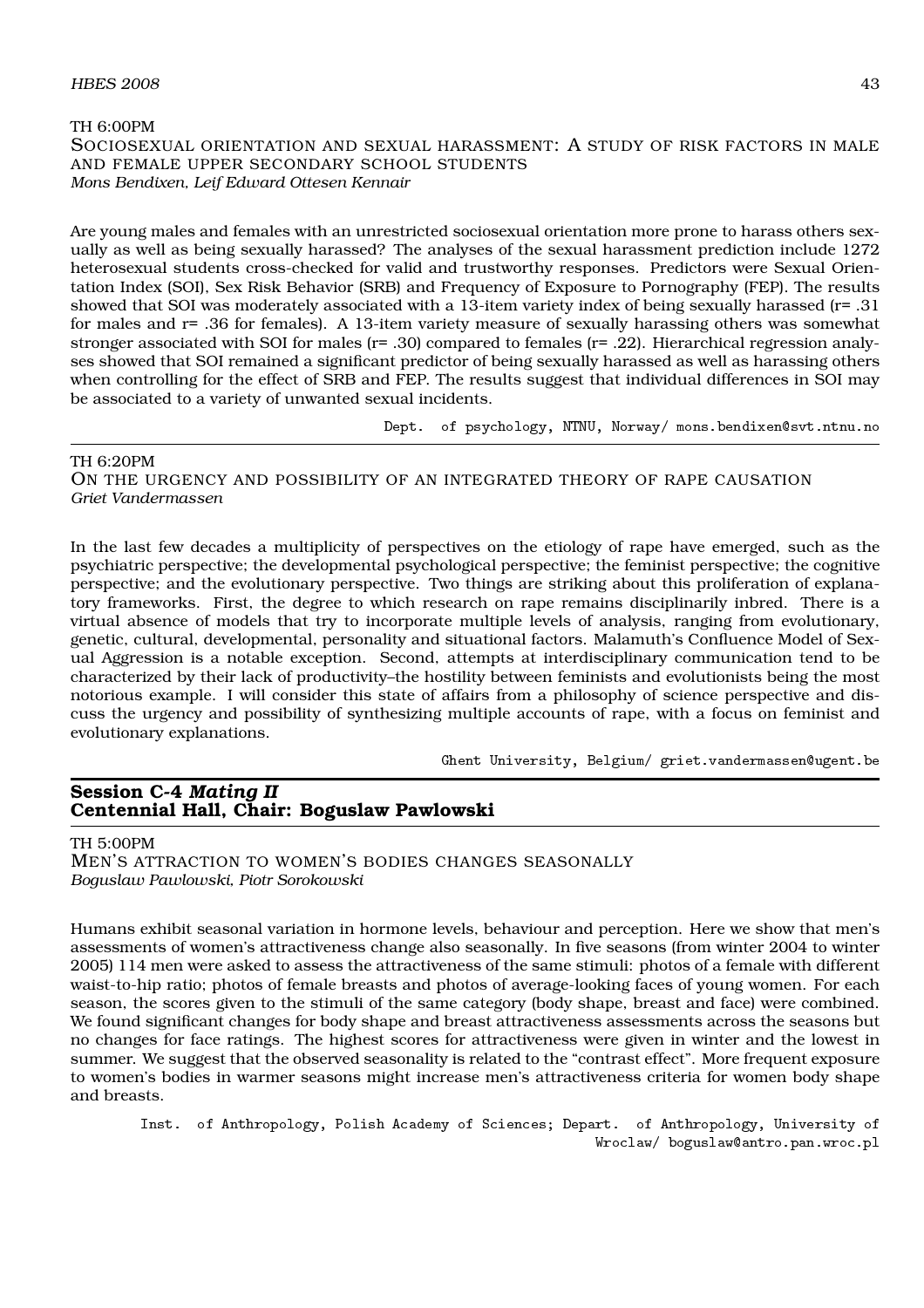#### TH 5:20PM

PARENTAL INFLUENCE ON SEXUAL PREFERENCES: THE CASE OF ATTRACTION TO SMOKING *Hanna Aronsson, Stefano Ghirlanda, Magnus Enquist*

Animal studies show that a mechanism for learning mate preferences, sexual imprinting, has evolved in birds and mammals. During an early sensitive period the phenotype of, preferably, parents are learned and later used as a template for mate recognition. Employing Internet surveys, we investigate if support for the existence of a similar mechanism can be found in humans. Specifically, we examine whether an association can be found between parental smoking habits and a preference for smoking partners. We find that maternal smoking correlates with increased attraction to smoking, independent of respondent sex and self-reported sexual orientation. Paternal smoking, in contrast, appears associated with a slight increase in attraction to smoking only in males and females who prefer male partners. Our data are consistent with the hypothesis that sexual imprinting exists in humans. Finally, the adaptive value of sexual imprinting is discussed.

> Centre for the Study of Cultural Evolution, University of Stockholm, Sweden/ hanna.aronsson@zoologi.su.se

#### TH 5:40PM

THE IMPLICATIONS OF PARENTAL CONTROL OF MATE CHOICE: AN EMPHASIS ON WOMEN'S CHASTITY AND POSSESSIVE JEALOUSY *Abraham Buunk, Justin Park*

In many cultures, parents select the spouses of their off-spring, usually by directly arranging the marriages of their children, but also by exerting various forms of direct and indirect pressure. We tested the hypotheses that such parental control over mate choice implies, first, that parents will observe the chastity of their daughters more closely, and, second, that married people will have to engage in more mate guarding as their partners did not marry them out of love. In three independent studies, including 242 Argentinean individuals, 197 young people from Kurdistan (Iraq), and 80 students from 30 different countries studying in The Netherlands, the hypotheses were confirmed. Higher perceived levels of parental control of mate choice were associated with more emphasis on women's chastity, and with more possessive jealousy.

Royal Netherlands Academy of Arts and Sciences,University of Groningen/ a.p.buunk@rug.nl

TH 6:00PM

WHO IS WORTH REMEMBERING: DOES RECALLING THE ROMANTIC RIVAL DEPEND ON THE JEALOUSY EVOKING CHARACTERISTICS *Mert Tekozel, Aysun Yilmaz*

In this study, manipulating the attractiveness and social dominance of the romantic rival which was presented to the participants, we hypothesized that, depending upon the participants' social comparison orientation and perceived mating value, their recall performances of the personality cues about the rival could be changed as the function of jealousy evoking characteristics of him. Participants were 18-25 aged male university students. After assessment of Social Comparison Orientation (SCO) and Self Perceived Mating Value (MV), high and low comparison oriented participants who were also high and low on mating value were randomly assigned to 4 experimental conditions. After presentation of the rival, participants have had a surprise recall test on the personality cues about the rival which was supplied before and contain irrelevant info with both attractiveness and dominance of them. Results, in general, supported the proposed hypothesis and its evolutionary implications were discussed.

Ege University, Department of Psychology, TURKEY/ i.mert.tekozel@ege.edu.tr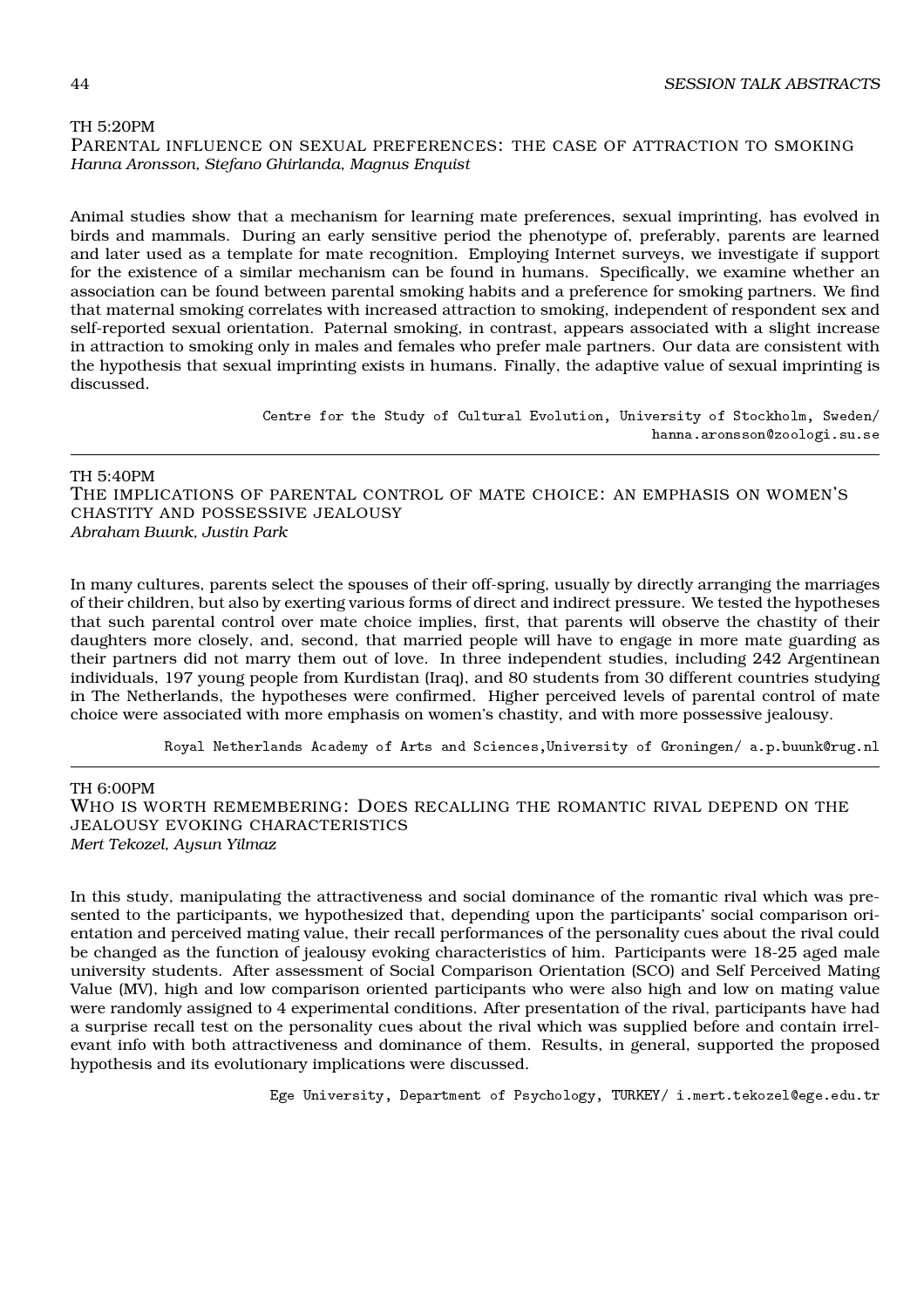## $H\text{BES } 2008$  and  $45$

TH 6:20PM MALE DOMINANCE AND FEMALE FACIAL ATTRACTIVENESS MODULATE MALE BEHAVIOURS IN TRUST GAMES *Michael Stirrat, David Perrett*

Male behaviour in economic games has been interpreted as sexual display. Male display should therefore be modulated by female attractiveness and male quality. We predicted that male dominance rank and female attractiveness would interact with participant behaviour in trust games. 1) Female attractiveness should predict behaviour. 2) Less dominant males encounter increased risks and are likely to make more effort both in display and in focusing display toward attractive females. Male participants played trust games with strangers (with standardised facial images of counterparts). 1) Participants treated female attractiveness both as a 'halo,' i.e. attractive is trustworthy, but also as an intrinsic good. 2) Less dominant males discriminate on female attractiveness more than do high dominant males when making 'trust' decisions. In conclusion: male behaviour in trust games is modulated by female attractiveness and male dominance rank; male behaviour is modulated by intra-sexual competition and has components of sexual display.

University of St Andrews/ michaelstirrat@gmail.com

# **Friday, June 6**

# **Friday Morning Sessions (D1-D4)**

## **Session D-1** *Cooperation II* **International Conference Hall I, Chair: Jude Higgins**

FR 10:50AM ONE-SHOT DICTATOR GAME & ALTRUISM AT ONE WORLD CAFÉ: A UNIQUE POPULATION OR A UNIQUE ATMOSPHERE? *Jude Higgins, Mercedes Ward, Scott Martin*

One World Café is a unique restaurant (only recently non-profit) in Salt Lake City, Utah, where patrons decide for themselves what to pay. Patrons insert their payment through a slit in a locked box, thus minimizing opportunity for on-lookers to see what was paid. Despite this degree of anonymity in payment, the restaurant has survived four years. To understand better why this restaurant has survived, we asked the following research question: are patrons of One World more altruistic by nature, or do patrons behave differently in the context of this restaurant's unique atmosphere? Anonymous, one-shot dictator games were played by patrons both inside and outside the café and by non-patrons. The results of these dictator games were analyzed to determine if patrons at One World Café differ from the general population in their altruistic tendencies, or if One World Café has a framing effect, which prompts altruistic behavior.

Salt Lake Community College/ jude.higgins@slcc.edu

FR 11:10AM DOES INTENTION MATTER? A COMPARISON BETWEEN PUBLIC GOOD AND COMMON RESOURCE DILEMMA GAMES WITH POSITIVE AND NEGATIVE SANCTIONS IN ONE-SHOT INTERACTIONS *Toko Kiyonari, Carolyn Declerck, Christophe Boone, Thomas Pollet*

We compared sanctioning behavior and the occurrence of second-order sanctions in two mathematically equivalent games: common resource dilemma games (CDG) and public goods games (PGG). In CDG defection (overuse of common resources) is a behavior by commission and thus a salient behavior which may be perceived as intentional, whereas in PGG cooperation (contribution to commons resources) is by commission and defection is by omission. We thus predicted that punishing defectors would be more prominent in CDG,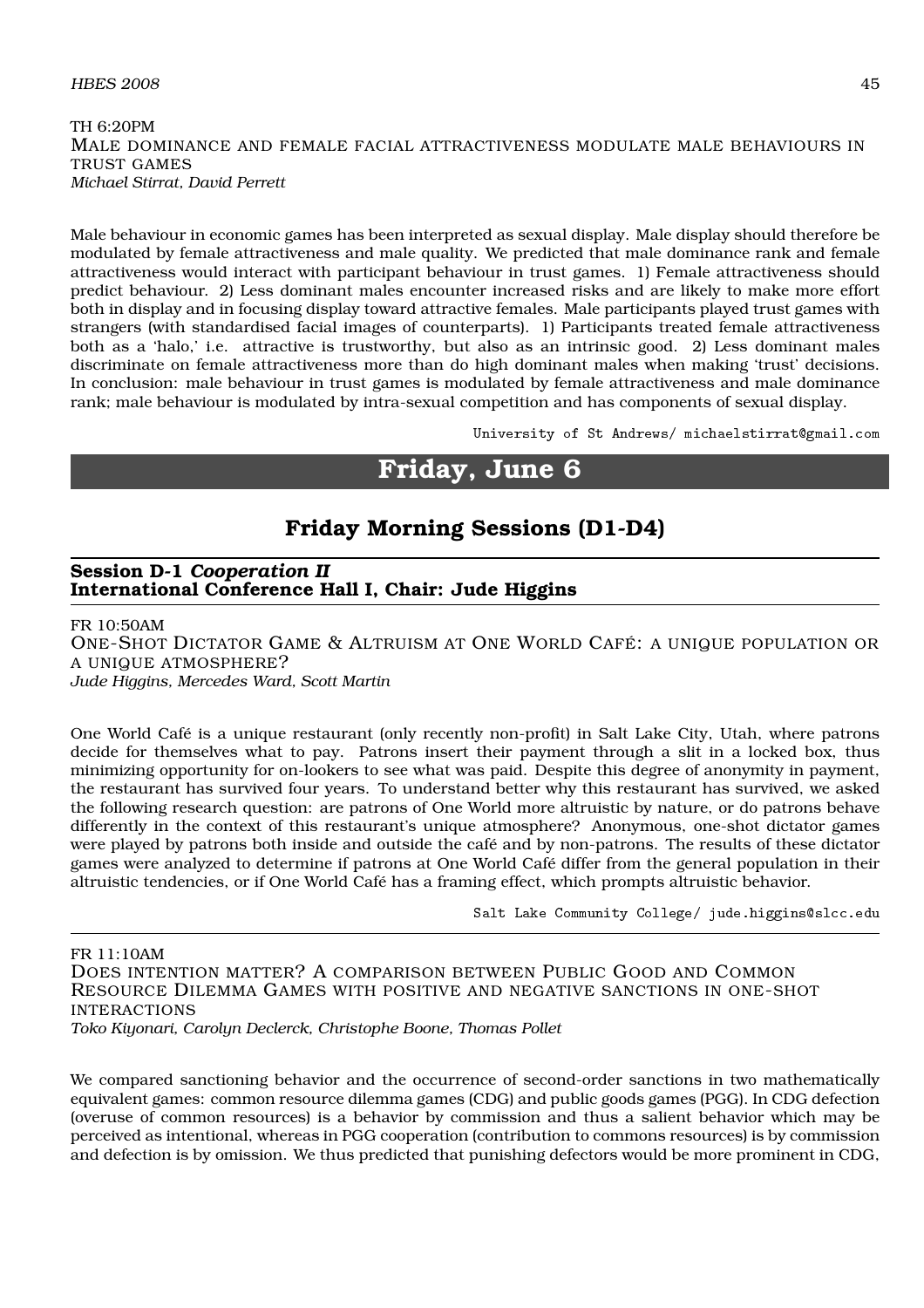while rewarding cooperators would be more common in PGG. We found that cooperators in CDG punished defectors more than did those in PGG, whereas rewards given to cooperators did not differ between the two games. The second-order sanctions (punishment of non-punishers and rewarding of rewarders) did not vary between the two games. In either game, rewarders who rewarded cooperators received more benefits compared to non-rewarders, whereas punishers did not since non-punishers were hardly punished.

University of Antwerp/ Toko.Kiyonari@ua.ac.be

FR 11:30AM RETURN OF THE LOST LETTER: EXPERIMENTAL FRAMING DOES NOT ENHANCE ALTRUISM IN AN EVERYDAY CONTEXT *Daniel Fessler*

Debate surrounds the interpretation of results documenting prosocial behavior in experimental games. Skeptics of the thesis that humans possess an evolved propensity for noncontingent altruism have speculated that such findings reflect the presence of information indicating that the given situation entails reputational consequences. Such information potentially includes propositional knowledge that one is participating in an experiment. To examine the effects on prosocial behavior of overt awareness that research is being conducted, return rates were measured on apparently lost envelopes that had been surreptitiously dropped in public areas of Los Angeles; some of these envelopes carried the message that they had been dropped as part of an investigation. Return rates were not enhanced by such messages, indicating that explicit awareness that one is in an experiment does not increase prosocial behavior.

> Center for Behavior, Evolution, and Culture; Department of Anthropology, UCLA/ dfessler@anthro.ucla.edu

FR 11:50AM MULTI-GAME APPROACH: EVOLUTION OF LINKED GAME STRATEGIES IN SOCIAL AND PRISONERS' DILEMMAS *Motoki Watabe, Yoshiyuki Ueda, Gen Masumoto, Koh Hashimoto*

Most of solutions for social dilemma (SD) proposed by past researches had a common feature. That is the solution by adding another kind of games to SD (e.g., punishment game, meta-punishment game, indirect reciprocity game, and mutual aid game). Many studies argued that non-cooperators in SD should lose benefits in added games for the achievement of mutual cooperation in SD. We, in this study, explored the solution for SD with PD as the added game because PD is one of the most fundamental games in our social life. Using computer simulation and mathematical analysis, we found that a particular set of different strategies can work together for achievement and maintenance of mutual cooperation in SD. The strategy set roughly consists of two types; "punisher strategy" who does not cooperate in PD against a non-cooperator in SD, and "pardoner strategy" who cooperates in PD toward "punisher strategy".

Waseda University/ mwatabe@aoni.waseda.jp

FR 12:10PM A THEORETICAL STUDY ON THE EVOLUTION OF RECIPROCITY WITH GOSSIP-BASED IMAGE-SCORING: THE EFFECTS OF DELAY AND VARIATION IN INFORMATION *Motohide Seki, Mayuko Nakamaru*

Indirect reciprocity, one of explanations for the evolution of cooperation, has been investigated, starting with the image-scoring study. We consider the new assumption that reputations gradually spread through mouth-to-mouth communication. An individual i's personal image score of an individual j is modified either when i directly observes j's behavior (cooperating or defecting) or when he receives a gossip about j from someone. Based on the score, i either cooperates with or defects on j and spreads a good or bad gossip about j. We found that conditional altruists could dominate free-riders even when one's action is observed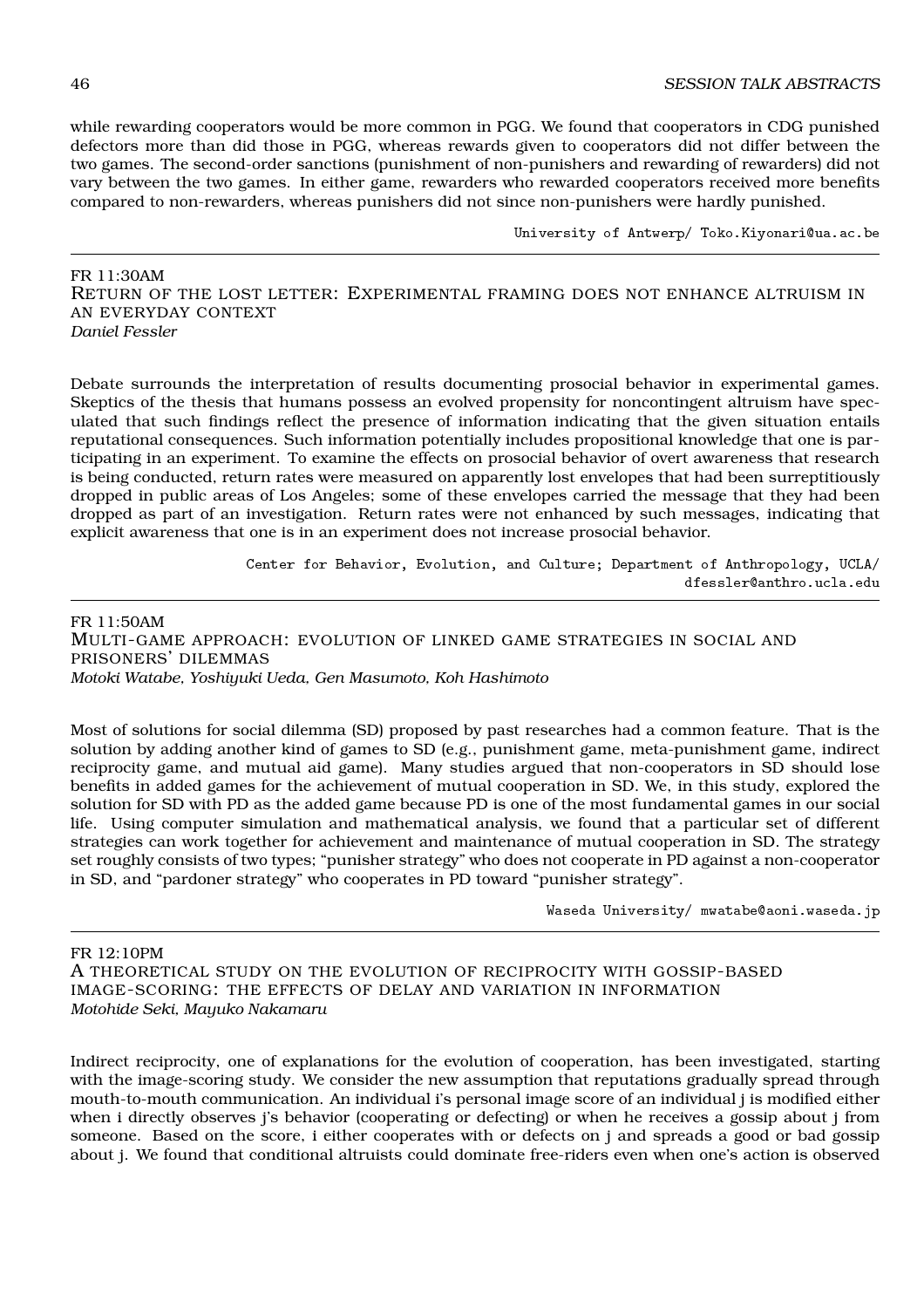only by its recipient. We also found that a conditional gossip-receiving strategy analogous to the STANDING could maintain long-term reciprocal relationships among its followers in the presence of bad-mouthing freeriders. However, it was inferior to an unconditional gossip-receiving strategy analogous to the SCORING in the capability of identifying free-riders within a few interactions.

The University of Tokyo/ seki\_m@biol.s.u-tokyo.ac.jp

## **Session D-2** *Groups I* **International Conference Hall II, Chair: Theresa Robertson**

FR 10:50AM MAKING THE BEST OF A BAD SITUATION: RECALIBRATIONAL ADAPTATIONS FOR SOCIAL **EXCLUSION** *Theresa Robertson, Andrew Delton*

Exclusion from a social group has large fitness implications. It implies that one is entering a world with less social support and more physical and social dangers. Consequently, one faces greater vulnerability to starvation, lower probability that others will care about one's welfare, and greater exposure to predators and hostile humans. Experiencing exclusion should lead a number of psychological mechanisms to be recalibrated for this more dangerous world. This implies that excluded people should be more likely to buffer variance in resource acquisition by storing food on their body as fat, to force others to take their welfare into account by using aggression instead of relying on interpersonal affection, and to protect themselves from predation by increasing vigilance. We test the first two predictions using existing research. Moreover, our own research indicates that experimental exclusion or self-perceived lack of inclusion are associated with greater fear of predators.

University of California, Santa Barbara/ robertson@psych.ucsb.edu

#### FR 11:10AM

THE ROLE OF GENDER IN THE PERSISTENCE OF LEARNED FEAR TO A SOCIAL OUTGROUP *Carlos David Navarrete, Andreas Olsson*

Research on fear conditioning shows that humans and other primates strongly associate negative outcomes more readily with danger-relevant stimuli such as spiders and snakes, than with non danger-relevant stimuli such as birds and butterflies. Such fear biases may extend to human groups as a recent study demonstrated that a conditioned fear response to faces of persons of a racial outgroup resists extinction whereas fear towards a social ingroup is more readily extinguished. We present results that replicate the finding and extend the evidence that the prepared fear response is not affected by racist attitudes. Of key importance we demonstrate that (a) the fear extinction bias between ingroup and outgroup faces occurs solely when the exemplars are male, and that (b) the prepared learning effect is related to behavioral traits related to fearfulness among female research participants and aggression and social dominance among males.

Michigan State University/ cdn@msu.edu

FR 11:30AM

MAGNETIC PERSONALITIES: OSTRACISM AND DISEASE CONCERNS PRODUCE ATTRACTIVE AND REPULSIVE, FUNCTIONALLY BIASED FIRST IMPRESSIONS *Chad Mortensen, Vaughn Becker, Joshua Ackerman, Steven Neuberg, Douglas Kenrick*

Many standard psychological models predict that people experiencing negative states will concordantly make evaluations that are more negative, or derogate others to restore positive self-regard. However, an evolutionary approach suggests that people should perceive traits functionally correspondent to their own current states. In one study, we primed disease or ostracism concerns within participants and asked them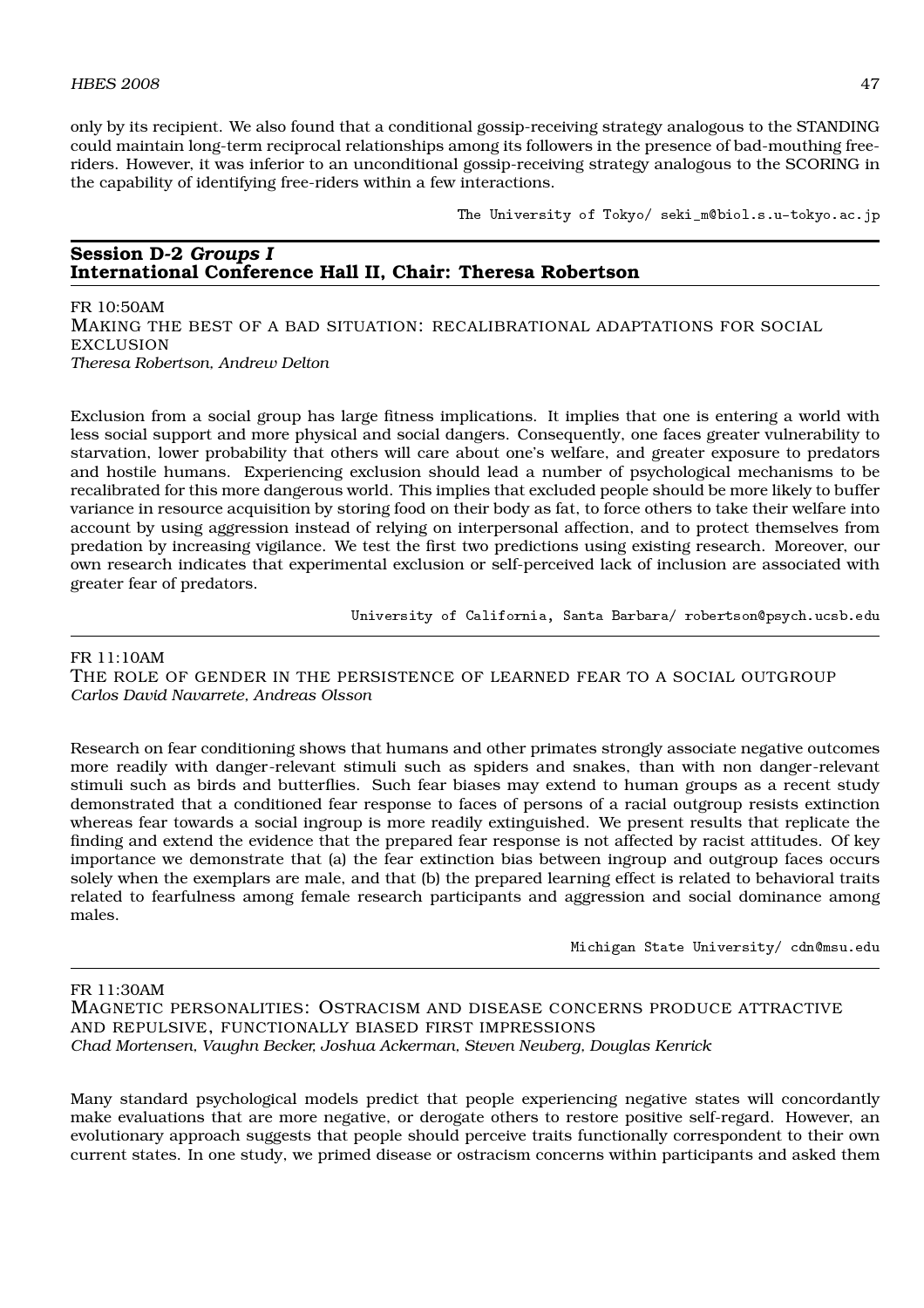to make personality judgments of photographed others. Results reveal a pattern of functionally-biased perceptions: People primed with disease concerns perceived others as more undesirable and likely to approach (motivating repulsion from the group). People primed with ostracism concerns perceived others as more desirable and approachable (motivating attraction to the group). Further studies demonstrate similar group attraction and repulsion caused by other fundamental motives, with mating concerns leading to repulsion from group opinions and popular locations, but self-protection concerns leading to attraction to group opinions, repulsion from desolate locations, and the use of coalitional in-group/out-group distinctions to categorize others.

Arizona State University/ chad.mortensen@asu.edu

#### FR 11:50AM CAN RACE BE ERASED IN POLITICS? THE PSYCHOLOGY OF POLITICAL COALITIONS *Oliver Curry, David Pietraszewski*

In the 2008 US presidential election, American voters will, for the first time, have the choice of either a black or female president. To what extent do people categorise other individuals by their sex and race, and to what extent by their political affiliation? Which cues do people use to identify others' political affiliations? And crucially, as theory predicts and previous research suggests, does categorisation by political coalition reduce categorisation by race? Here we report experiments using a 'who said what' paradigm showing that, as predicted, cues of political coalition reduce categorization by race but not by sex. We discuss the implications of the result for the present presidential election, and for our understanding of the psychology of political coalitions.

LSE/ o.s.curry@lse.ac.uk

FR 12:10PM HUMOR, SOCIAL NETWORKS AND INTERPERSONAL EVALUATION IN RURAL BRAZIL *Thomas Flamson*

The Encryption Theory of humor proposes that the structure of humorous production provides a channel for the honest signaling of personal features, which is proposed to have evolved to aid within-group assortment for long-term interaction partners such as friends or mates. Drawing on ethnographic observations, quantitative studies and in-depth interviews conducted on a collective farm in rural Brazil, this talk will present results exploring the relationship between the interpersonal evaluations of humor ability, other individual differences (such as friendliness, trustworthiness, and public respect), and the formation and maintenance of social networks. These results suggest that evaluations of humor are well-correlated with the structure and distribution of social relationships, demonstrating the relationship between humor and within-group assortment predicted by Encryption Theory, and casting doubt on theories of humor production which claim it indexes an absolute difference in cognitive abilities.

UCLA - Anthropology/ tflamson@ucla.edu

# **Session D-3** *Personality & Individual Differences* **Conference Room III, Chair: Chris von Rueden**

FR 10:50AM

THE EFFECTS OF MALE SOCIAL STATUS ON REPRODUCTIVE SUCCESS AND HEALTH: EVIDENCE FROM THE TSIMANE OF BOLIVIA *Chris von Rueden, Michael Gurven*

High social status often translates into higher fertility and/or improved survivorship of self and offspring. Among adult men of the Tsimane forager-horticulturalists of Bolivia, we explore the reproductive and health correlates of four measures of social status: winning dyadic fights, getting one's way in a group, communitywide influence, and respect. Wife's attractiveness and in-pair fertility are best predicted by winning dyadic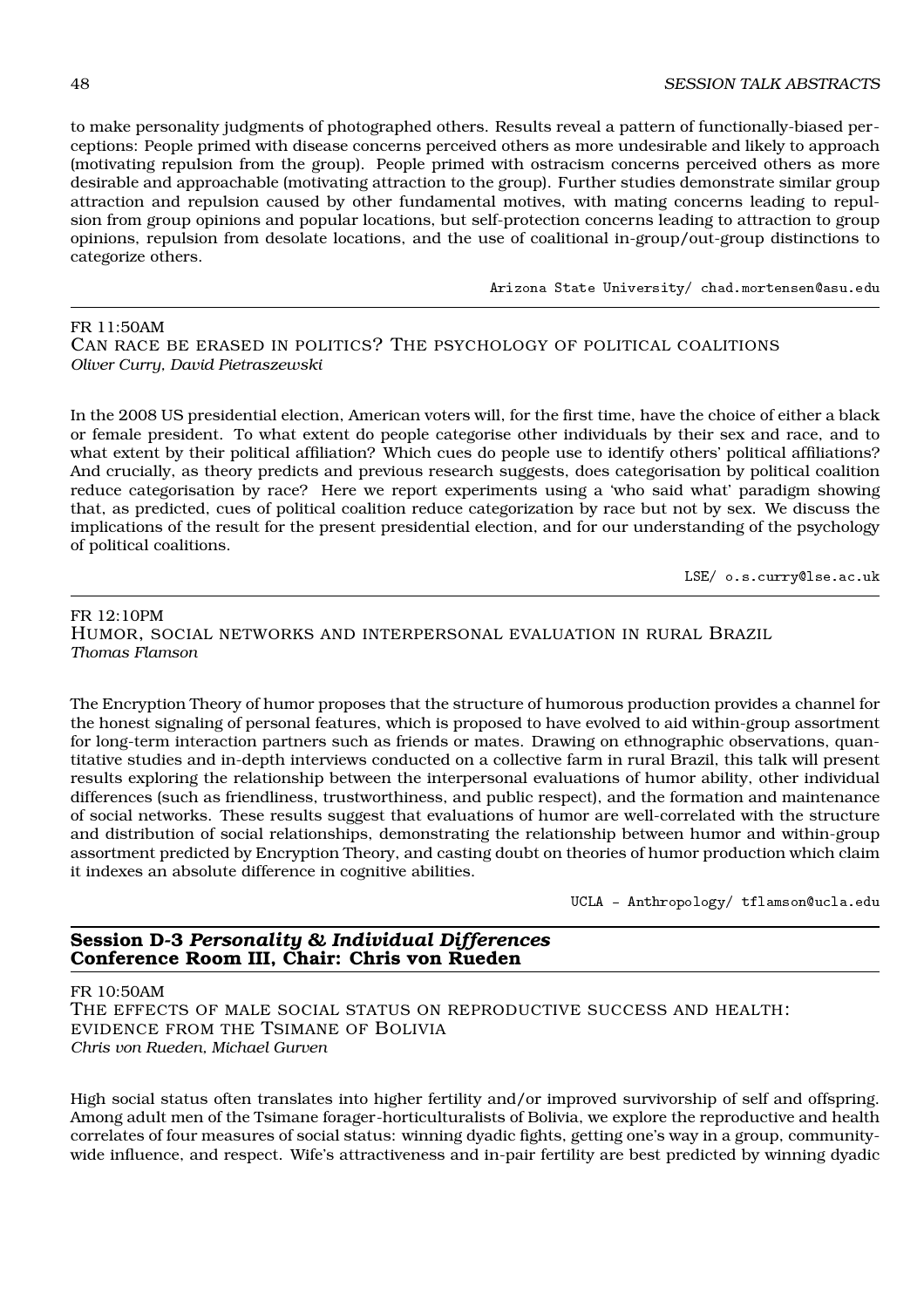fights, and extra-marital affairs and in-pair surviving offspring are best predicted by community-wide influence. While all four status measures correlate negatively with wife's age at marriage, the latter measure does not mediate the status-fertility relationships. Blood-markers of health suggest that men with greater fighting ability and influence have better nutrition and that fathers with more influence and respect have offspring with reduced parasitic infection. Understanding status acquisition in different social contexts is crucial because the rewards may vary with the form of status acquired.

Dept. of Anthropology, UCSB/ vonrueden@umail.ucsb.edu

FR 11:10AM GENDER AND ATTACHMENT STYLE INFLUENCES ON JEALOUSY AROUSAL AND RESPONSE *Vera Roquemore, Thomas Robinson*

This study examined the differential effects of gender and adult attachment style on imagined emotional and sexual infidelity by the romantic partner as well as the types of tactics employed to retain the relationship under these conditions. Participants were 320 university students who completed infidelity items along with measures of Buss' Mate Retention Tactics Inventory and Simpson's Adult Attachment Questionnaire. Gender, but not attachment style, was found to be strongly related to partner's infidelity threat. Alternatively, attachment style, but not gender, was strongly related to type of retention tactics employed when the relationship is under threat. And, it was anxiously attached men who were significantly more likely to employ such tactics as mate guarding, emotional manipulation, and derogation of competitors, among others. Thus, gender defines who is susceptible to different forms of threatened infidelity whereas attachment style prescribes the response to such threat.

Children's National Medical Center/ trobinso@umbc.edu

FR 11:30AM MATING STRATEGIES: POSSIBLE NICHES RESULTING IN THE EXTRAVERSION CONTINUUM *Naomi Pike*

The reason for the existence of genetic variation in the personality trait extraversion has not been determined. Natural selection may have created niches for both extraverts and introverts. Extraversion has been linked to higher achievement, but also to risky behaviors. Risk-taking in extraverts may have increased resources available to mates involved in short-term relationships, making this facet of extraversion desirable, while injury that accompanies risk-taking may have contributed to reduced ability to invest in young, which is typically desired in long-term, monogamous relationships. In the present study, extraversion levels were manipulated by descriptions of photographs given to participants to rate on general, short and longterm attraction. As expected, women rated male extraverts as more attractive for short-term relationships, whereas introverted males were rated as more attractive for long-term relationships. Male participants followed a similar pattern when rating females. There was no support for differential mate attraction based on extraversion similarity.

California State University, San Marcos/ npike@csusm.edu

FR 11:50AM AN ADAPTIVE INDIVIDUAL DIFFERENCE PERSPECTIVE ON THE DARK TRIAD *Peter Jonason, Norman Li, Gregory Webster, David Schmitt*

This study (N = 200) found that characteristics known as the Dark Triad: narcissism, psychopathy, and Machiavellianism, were correlated with various dimensions of short-term mating. In addition, the link between the Dark Triad and short-term mating was stronger for men than for women. These findings are consistent with a view that the Dark Triad reflects an adaptive strategy that promotes a particular mating strategy in males. A path analysis demonstrates how the Dark Triad partially mediates relationships between the sex of the participant and short-term mating behaviors, attitudes, and reproductive outcomes. Findings are discussed in the broad context of how an evolutionary approach to personality psychology can enhance our understanding of individual differences.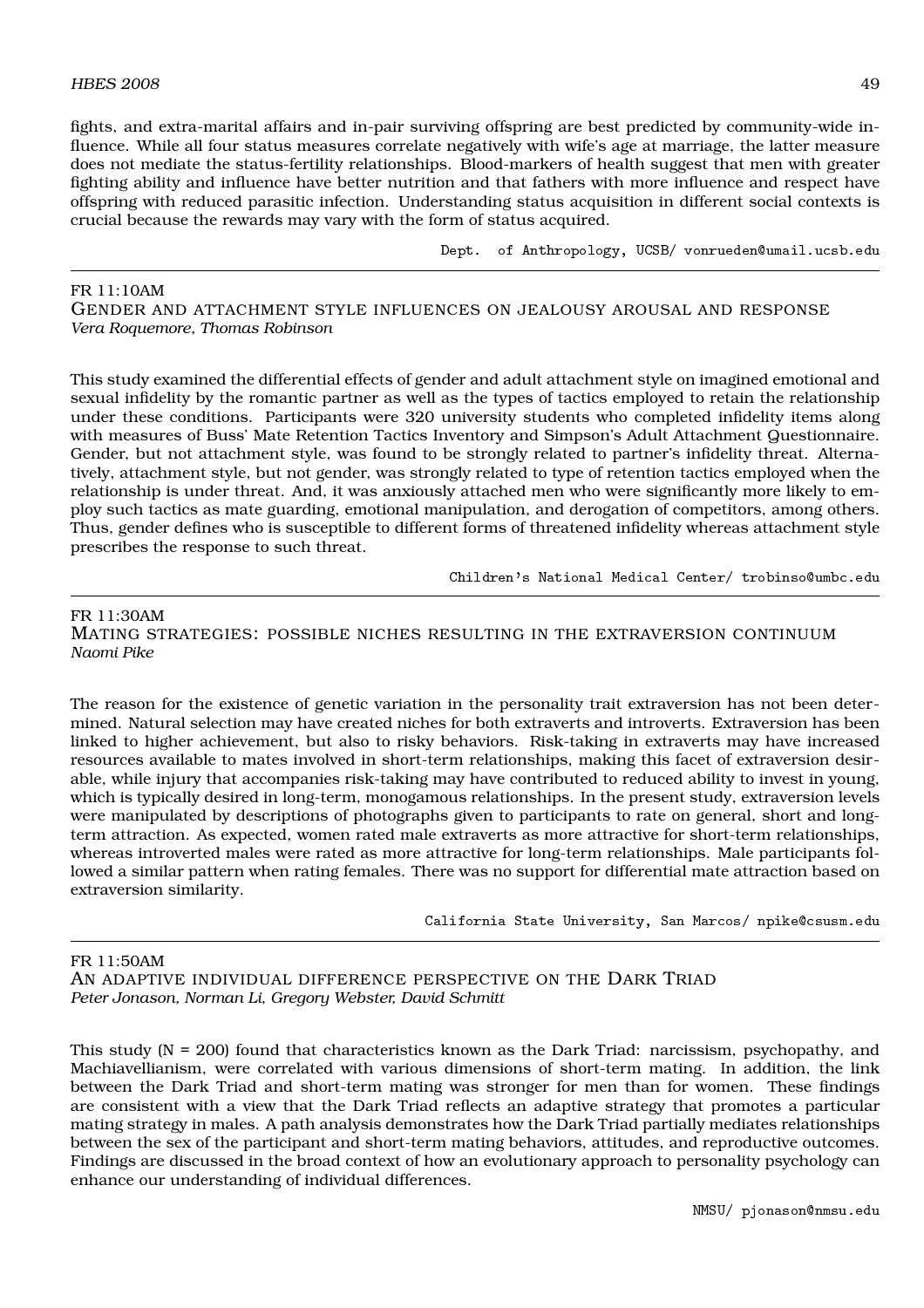# FR 12:10PM THE "DARK TRIAD" OF PERSONALITY ACROSS 57 NATIONS: THE EVOLUTION OF SEX DIFFERENCES AND CULTURAL VARIATIONS IN ANTI-SOCIALITY *David Schmitt*

Three personality traits—Machiavellianism, Narcissism, and Psychopathy—are considered the "Dark Triad" of anti-sociality. Previous studies suggest men have evolved to score higher on all three dimensions of the Dark Triad, and those who score higher on the Dark Triad tend to adaptively engage in more unrestricted mating strategies, including short-term mate poaching. To date, no previous study has examined the Dark Triad and its relationship to mating strategies in non-Western samples. In the current study, new findings from a cross-cultural survey of over 35,000 people across 57 nations demonstrate that those who score higher on Dark Triad dimensions generally do tend to engage in more unrestricted mating strategies. However, only sex differences in Psychopathy were culturally universal. Among nations with high levels of cultural stress (e.g., high pathogen load, poor resource availability), sex differences in Narcissism and Machiavellianism were somewhat attenuated.

Bradley University/ dps@bradley.edu

## **Session D-4** *Attractiveness I* **Centennial Hall, Chair: Claire Conway**

FR 10:50AM EVIDENCE FOR ADAPTIVE DESIGN IN HUMAN GAZE PREFERENCE *Claire Conway, Benedict Jones, Lisa DeBruine, Anthony Little*

Many studies have investigated the physical cues that influence face preferences. By contrast, relatively few studies have investigated the effects of facial cues to the direction and valence of others' social interest (i.e., gaze direction and facial expressions) on face preferences. We found that participants demonstrated stronger preferences for direct gaze when judging the attractiveness of happy faces than when judging disgusted faces and that this effect was particularly pronounced for judgements of opposite-sex faces (Study 1). By contrast, no such opposite-sex bias in preferences for direct gaze was observed when participants judged the same faces for likeability (Study 2). Collectively these findings for a context-sensitive opposite-sex bias in preferences for perceiver-directed smiles, but not perceiver-directed disgust, suggest gaze preference functions, at least in part, to facilitate efficient allocation of mating effort, and evince adaptive design in the perceptual mechanisms that underpin face preferences.

University of Aberdeen/ c.conway@abdn.ac.uk

FR 11:10AM

PERCEPTION OF GAZE DIRECTION IS INFLUENCED BY CHARACTERISTICS OF THE OBSERVED FACE

*Robbie Cooper, Charlotte Tye, Chris Benton, Ian Penton-Voak*

The ability to accurately determine another's gaze direction is fundamental to human interaction. Accordingly, we are able to detect the onset and offset of mutual gaze with a high degree of accuracy. These gaze signals are necessarily seen in the context of different faces, each of which contains other behaviourally relevant information (e.g., attractiveness, dominance) that will elicit either approach or avoidance motivations in the viewer. To date, however, no research has addressed whether individual characteristics of an observed face will influence perception of gaze direction. We present data from a psychophysical task in which 80 participants (40 female) decided whether or not different faces (attractive/unattractive, male/female; each with identical eyes) were gazing directly at them. Regardless of viewer sex, male faces were more likely to be perceived to be gazing at the viewer than were female faces. Effects of attractiveness and possible mechanisms are discussed.

University of Bristol/ robbie.cooper@bris.ac.uk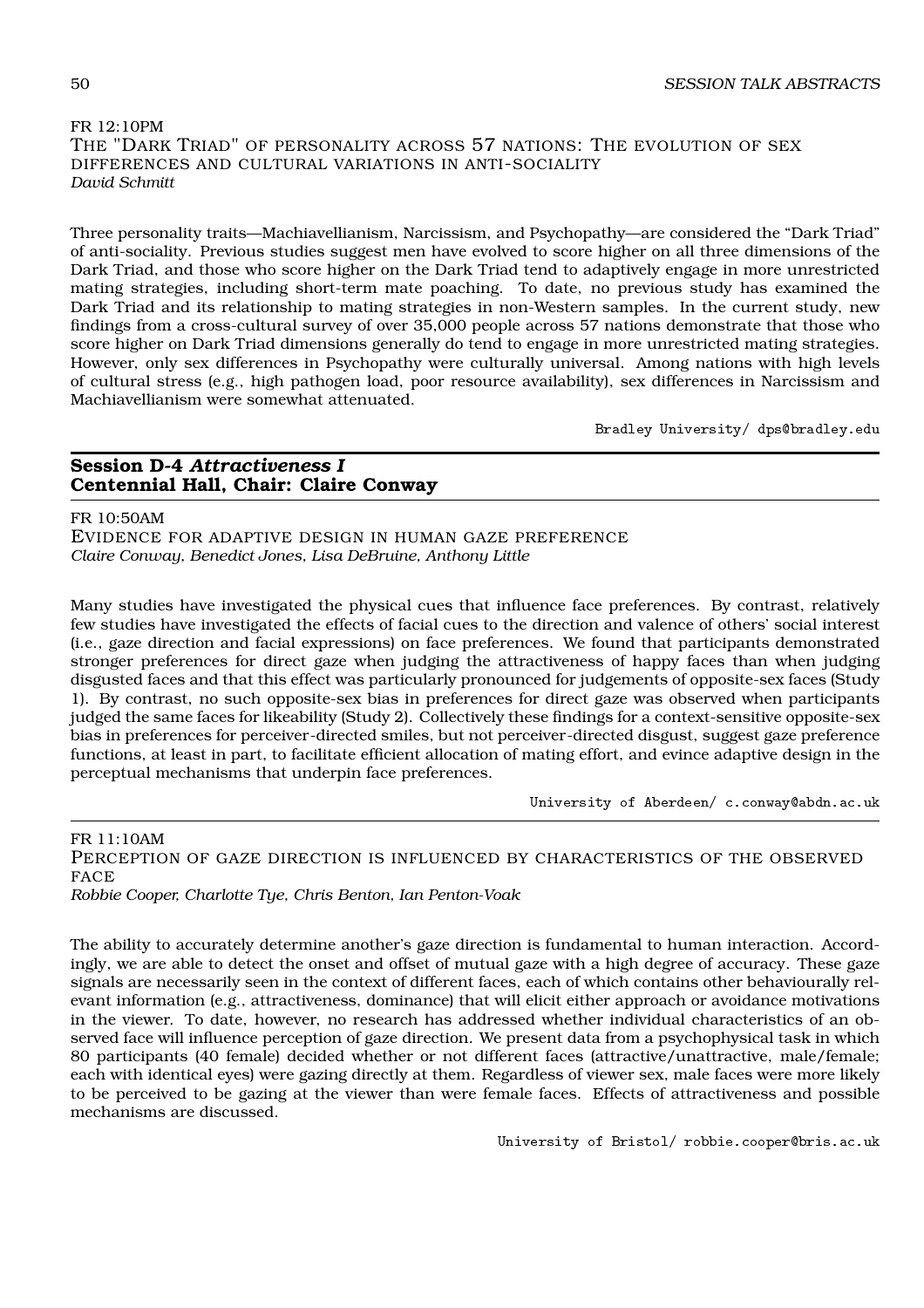#### FR 11:30AM EFFECT OF MANIPULATING SEXUAL DIMORPHISM ON ATTRACTIVENESS IN DYNAMIC FACES *Edward Morrison, Andrew Clark, Bernard Tiddeman, Ian Penton-Voak*

Most studies of facial attractiveness have relied on pictures or photographic composites. However, the ecological validity of such static stimuli is questionable since real faces are dynamic. We aimed to apply established facial-morphing techniques to videos of faces. Using a semi-automatic delineation process, we transformed facial shape in each frame of several videos, resulting in masculinised and feminised versions of each video which were rated for attractiveness. There was a clear preference for feminisation in female videos, but no preference either way for male videos. These effects are similar to preferences for static faces. Although including dynamic information did not alter preferences for sexual dimorphism, this new technique seems to be valid and opens the door for moving stimuli to be used in future studies of facial morphing.

University of Bristol/ Ed.Morrison@bris.ac.uk

#### FR 11:50AM

SMILING THE WRONG WAY: IT ONLY MATTERS TO MEN *Andrew Clark, Fiona Reeve, Ian Penton-Voak*

Previous facial attractiveness studies have found interactions between gaze and expression but no sex differences. This is somewhat surprising because the intended direction of socially relevant facial signals may matter more for males than females. Males, who are assumed to pay higher mating effort costs, may place greater weight on proceptive signals directed toward themselves as opposed to other males. In contrast, these signals may be ubiquitous for females and may be discounted as a result. We reduced ambiguity in our stimuli by manipulating head orientation and including an opposite sex 'other' as a potential direct cue to competition. We found that males preferred smiling female faces presented directly and neutral female faces presented in profile. Females, on the other hand, did not alter preference as a function of direction. These results will be contrasted with those obtained in the absence of cues to competition (the presence of the 'other').

University of Bristol/ A.P.Clark@bristol.ac.uk

 $FR$  19:10PM THE IMPACT OF ATTRACTIVENESS ON COMPETITOR DEROGATION *Maryanne Fisher, Anthony Cox*

Research on social transmission of information suggests that the attractiveness of individuals who relay the information impacts the responsiveness of others to that information. We predicted that the opinions of highly attractive models will be taken more seriously than those of less attractive models. In an effort to explain why women verbally derogate other women, we explored changes in men's ratings of female faces when an attractive versus unattractive female commented in a positive, negative, or neutral manner about the face being evaluated. Men significantly increased ratings of female faces when the attractive model made a positive comment, and significantly decreased ratings when she made a negative comment. There were no significant changes however due to comments made by the unattractive model. Therefore, women might be derogating rivals with the intention of influencing their mate, but this strategy will only be successful for attractive women.

Saint Mary's University, Canada/ mlfisher@smu.ca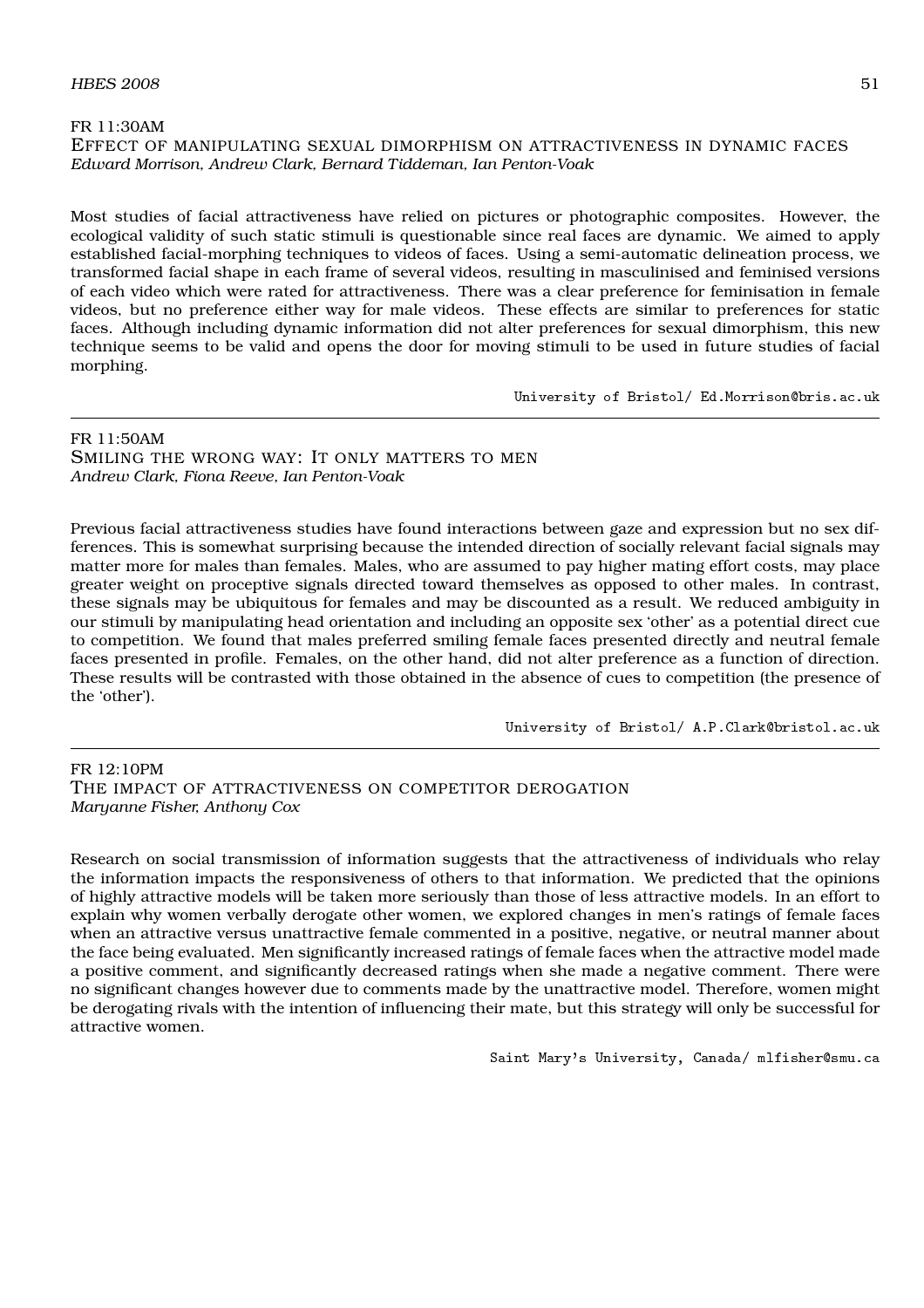# **Friday Afternoon Sessions (E1-E4)**

# **Session E-1** *Cooperation & Punishment III* **International Conference Hall I, Chair: Rick Goldberg**

FR 3:00PM

THE ENIGMATIC RELATIONSHIP BETWEEN COOPERATION AND COMPETITION EXPLAINED BY COSTLY SIGNALING THEORY *Rick Goldberg*

Cooperation among unrelated individuals and the competitive behaviors of sexual selection are domains of great interest to evolutionary thinkers. Research in our field assumes that cooperation and competition are mutually exclusive, proportionally displacing one another in the dynamic of human sociality. This paper suggests a novel approach—that cooperation and competition interact synergistically as mutually dependent enablers of social behavior. To explain this apparent paradox, costly signaling theory is applied to three well-known behaviors to model the dialectical relationship between cooperation and competition. First explored are professional and trade organizations, looking especially at how cooperative events like periodic conferences help enable the distrustful relationship among business competitors. Second, I focus on team sports, whose competitive drama is made viable only by the cooperatively developed and enforced rules of play. My third example is the charitable fundraising event, characterized by altruists who engage their peers in competitive generosity.

Binah Yitzrit Foundation/ goldberg@io.com

FR 3:20PM

THE EFFECT OF THE HETEROGENEOUS LATTICE-STRUCTURED POPULATION ON THE COEVOLUTION OF COOPERATION AND PUNISHMENT *Takuya Sekiguchi, Mayuko Nakamaru*

The evolution of cooperation is one of the hottest topics from the evolutionary perspective. The previous studies show that punishment promotes the evolution of cooperation in the lattice-structured population where players occupy all the lattice sites. Here we assume the heterogeneous lattice-structured population where the vacant sites exist, are produced by the death of players and colonized by players. We found that the heterogeneity affects the evolutionary dynamics in the score-dependent viability model, where the game score only affects the survivorship. If all the sites are occupied, only the spiteful aspect of punishment controls the evolution of cooperation because it reduces the survivorship of neighboring defectors. However, if the population has vacant sites, not only the spiteful aspect but also the cooperation benefit between cooperators affects the dynamics because the cooperation can raise the survivorship and the vacant sites among neighboring cooperators are not produced easily.

Tokyo Institute of Technology/ sekiguchi.t.ag@m.titech.ac.jp

FR 3:40PM

PUNISHMENT AND REWARD TO LINGUISTIC AND FACIAL SIGNALS *Hiroki Ozono, Motoki Watabe, Sakiko Yoshikawa*

Smiling works as a useful signal to judge others' trustworthiness because smiling is difficult to fake. We suggest, on the other hand, that linguistic information, which is easier to fake, can also work as a true signal of trustworthiness because hypocrites telling themselves as trustworthy will owe much cost by punishment or bad reputation if their saying turns out to be wrong. We examined whether hypocrites owe much cost using Trust Game. Participants, always assigned as donors, were shown the partner's answers for a set of questions indicating that the partner is trustworthy. They then decided how much they give to the partner. After declaring the partner's decision, they had opportunity to punish or reward for the partner. Results were consistent with the prediction. We also examined the effects of smiling and non-smiling expression. Some results were consistent with the results of linguistic information, some were not.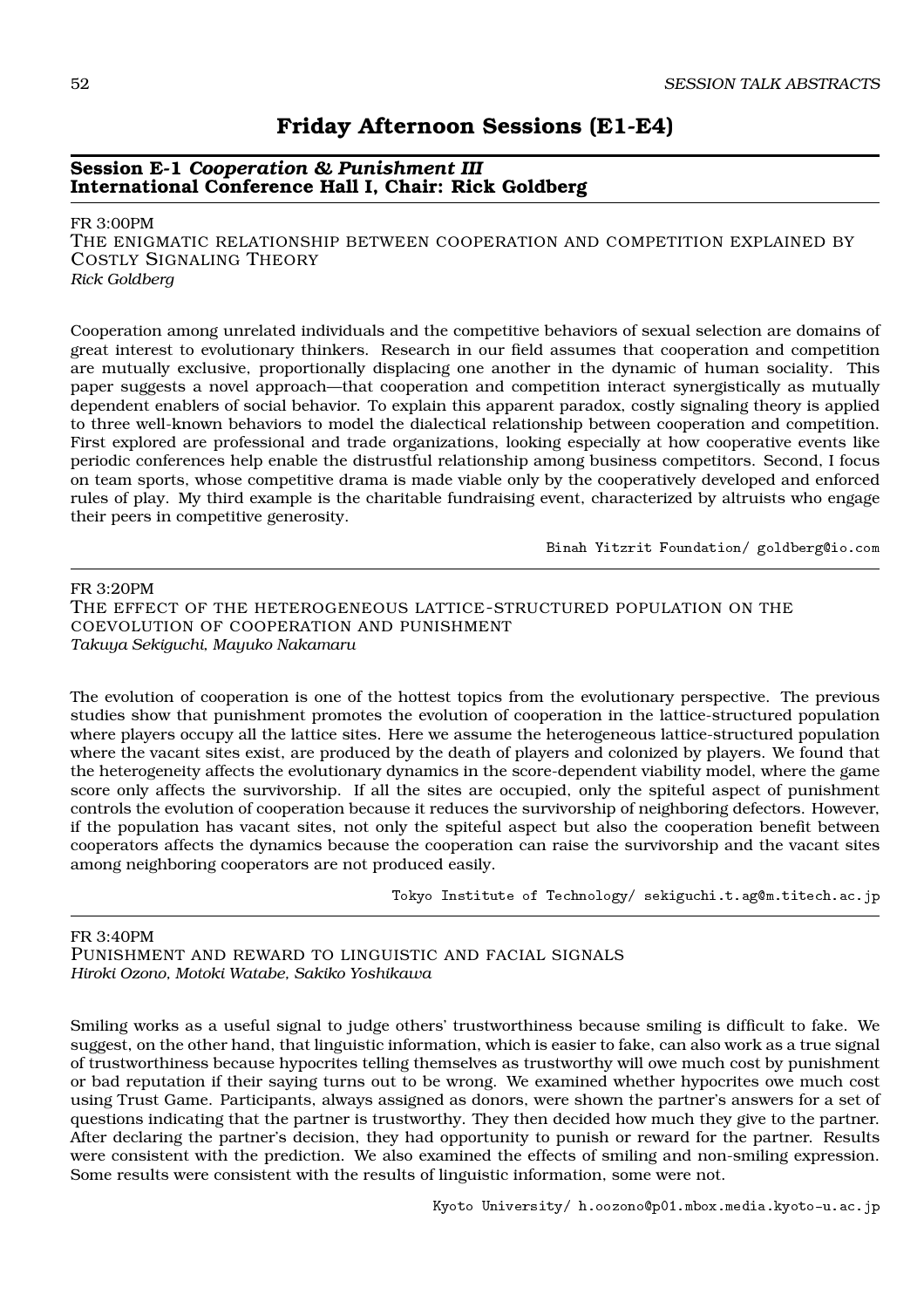#### $H\text{BES } 2008$  53

#### FR 4:00PM STRICT -AND-SEVERE PUNISHMENT PROMOTES THE EVOLUTION OF COOPERATION LEVEL IN THE SPATIAL GAME *Mayuko Nakamaru, Ulf Dieckmann*

Punishment to defectors is one of important factors for the evolution of cooperation and maintaining social norm, and we investigate the evolution of psychological response function of punishment, which defines who is a defector or a cooperator, assuming the continuous traits of cooperation level and punishment level in order to see if a defector who never punishes others could evolve to be a cooperator who punishes others defined as a defector. The strict-and-severe punishment can promote the evolution of the cooperation level especially when the cooperation cost function is high decelerating in the lattice-structured population. Our result also provides a hypothesis that people psychologically respond to the opponent's cooperation level by the strict-and-severe punishment.

Tokyo Institute of Technology/ nakamaru@valdes.titech.ac.jp

## FR 4:20PM THE RISE OF BEHAVIOURAL MODERNITY *Nathalie Gontier*

Palaeontologists divide the human species into anatomically archaic and anatomically modern variants. Archaeologists further divide anatomically modern humans into behaviourally archaic and behaviourally modern species. Klein, Mellars and Ambrose argue that behavioural modernity was reached in the Later Stone Age and European Upper Palaeolithic. Brooks and McBreathy, Henshilwood, d'Errico and Vahaeren, on the contrary, argue that behavioural modernity was reached by archaic humans, both in the Middle Stone Age as well as the Eurasian Middle Palaeolithic. Moreover, an increasing group of scholars argue that behavioural modernity is not an exclusive human trait, rather other hominins (Neanderthals and Homo erectus) already portrayed behaviour that is characterized as modern.

In the talk, the criteria that are used to define behavioural modernity are examined from within an anthropological and epistemological position. It will be demonstrated that these criteria are guided by 3 old dichotomous discussions: the nature/culture, continuity/discontinuity and quantitative/qualitative debate.

Konrad Lorenz Institute for Evolution and Cognition Research/ nathalie.gontier@kli.ac.at

# **Session E-2** *Mating III* **International Conference Hall II, Chair: Lynne Honey**

FR 3:00PM INTERACTIVE EFFECTS OF FEMALE DOMINANCE AND PHYSICAL ATTRACTIVENESS FOR MATE **CHOICE** *Lynne Honey, Cassie Preston, Krista Alyn, Deanna Forrester*

Female attractiveness has been systematically studied as an important factor in mate choice, but is clearly not the only cue that males use to evaluate the quality of potential mates. In this study, we examined the impact of both physical attractiveness and behavioural dominance as cues about female mate quality. Participants viewed a photograph (moderately or highly attractive) and read a paragraph (high or low dominance) about a target female and then rated her on several items, including those related to mate value. Heterosexual male participants gave higher ratings to dominant females (regardless of attractiveness) for short-term mating. For long-term relationships, however, there was a clear interaction between attractiveness and dominance that suggests a potential trade-off between those two factors. Males may prefer a mate who is either dominant or highly attractive, but not both. We will discuss these results in the context of 'necessities and luxuries' of mate-choice decision-making.

Grant MacEwan College/ HoneyL@macewan.ca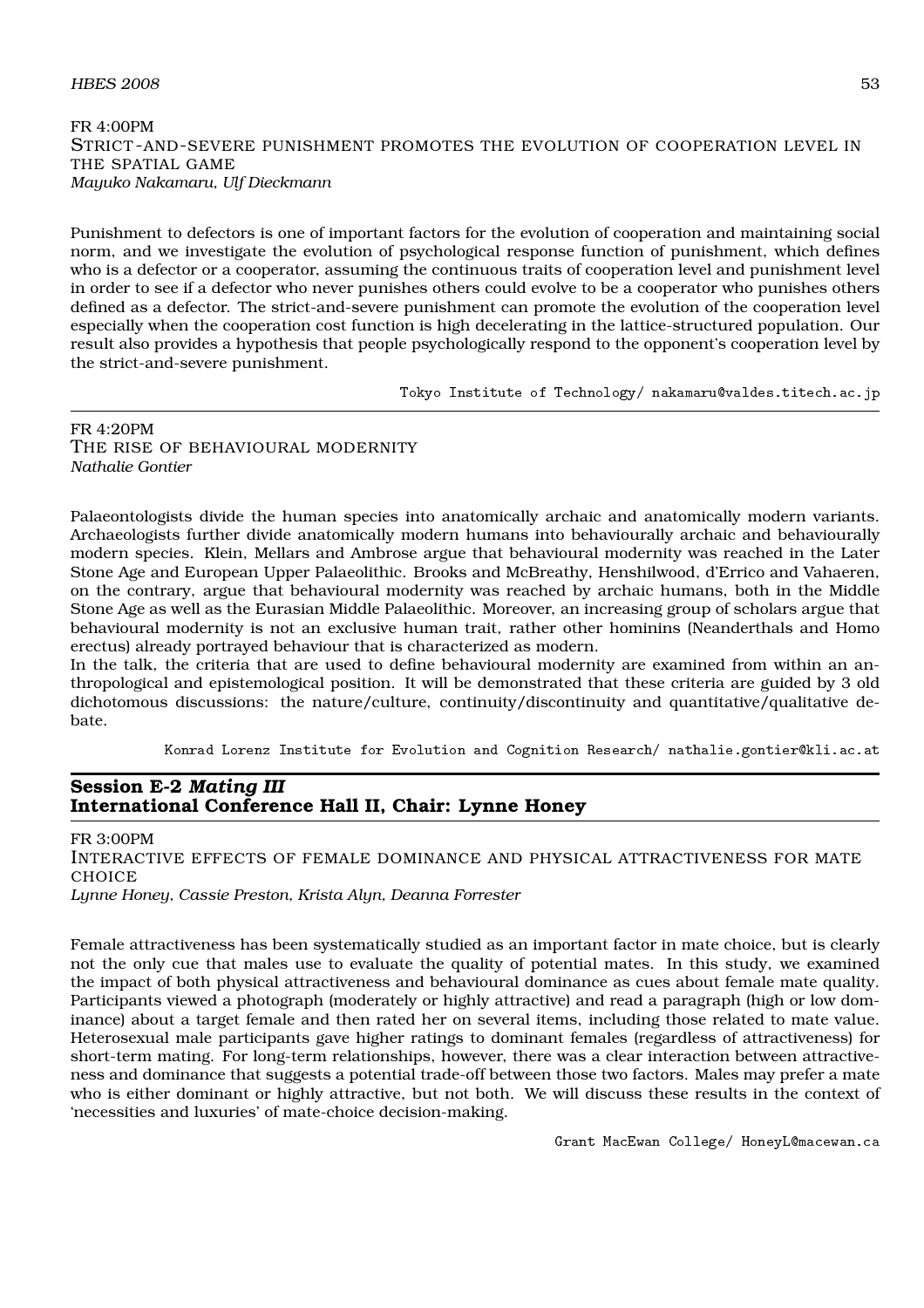## FR 3:20PM MALE SEXUAL PREFERENCES FOR FEMALE BREAST MORPHOLOGY IN PAPUA NEW GUINEA, SAMOA AND NEW ZEALAND *Barnaby Dixson, Katayo Segata*

There has been interest in whether sexual selection via male preferences has influenced female breast size. However, breast morphology is more complex than size alone and nipple shape, areola pigmentation and breast symmetry may also have been enhanced by sexual selection as signals of reproductive status and phenotypic quality. Hypotheses concerning the evolution of human mate preferences are challenging and require cross-cultural evidence. Four studies were conducted quantifying the preferences of men from Papua New Guinea, Samoa and New Zealand for images varying in breast volume, areola size, areola pigmentation and breast symmetry. In all three cultures, images depicting large breast volume, darker areolas and symmetrical breasts were preferred. Cross-cultural differences in areola size were found, with larger areolas preferred in Papua New Guinea and smaller areolas preferred in Samoa and New Zealand. The potential for sexual selection to have influenced breast morphology will be discussed.

Victoria University of Wellington, New Zealand/ barnaby.dixson@vuw.ac.nz

FR 3:40PM COPYING AND CONTRAST IN HUMAN MATE PREFERENCE *Anthony Little, Robert Burriss, Lisa DeBruine, Benedict Jones, David Feinberg, Christine Caldwell*

Humans extract information from the environment that might influence their mate preferences. In nonhuman animals studies demonstrate that females tend to copy the choices of other females for specific males. We present data, for both men and women, that pairing with an attractive partner increases the attractiveness of opposite-sex faces for long-term relationship decisions demonstrating the social transmission of face preference in humans. Alongside copying, humans may also be influenced by their perception of the availability of high quality partners. Consistent with this, we show that exposure to attractive faces decreases the attractiveness of subsequently seen faces of the same-sex and that presentation alongside attractive same-sex faces also decreases the attractiveness of target faces. Both results suggest that individuals take into account information about alternative potential mates. Our studies overall demonstrate that mate preference is influenced by visible cues in the environment and highlight the flexibility of human mate choice.

University of Stirling/ tony@alittlelab.com

FR 4:00PM SEX DIFFERENCE IN PREFERENCE FOR SIMILAR SPEECH PATTERNS IN HUMANS AND ITS ADAPTIVE FUNCTION *Gen Sakurai, Kazuhide Hashiya*

This study investigates the role played by vocal difference, upon mate choice and choice of co-operative partners. We conducted an experiment upon 178 subjects, where subjects were played, various voice stimuli together with being shown a corresponding head-and-shoulders photo. Subjects gave a score for both attractiveness and the linguistic similarity of the stimuli. When scoring the same sex stimuli, the male and female subjects preferred the stimuli with a higher degree of similarity to their own voice. When scoring the different sex stimuli, males showed similar tendencies as same sex, , however, female subjects preferred a stimuli with only a 'moderately' high linguistic similarity. Such results add support that humans are likely to show a tendency to prefer speech patterns closer to their own, betraying the requirement of a high degree of adaptation their own environment. However the moderate result for females may indicate the avoidance of inbreeding.

Kyushu University/ gsakuscb@mbox.nc.kyushu-u.ac.jp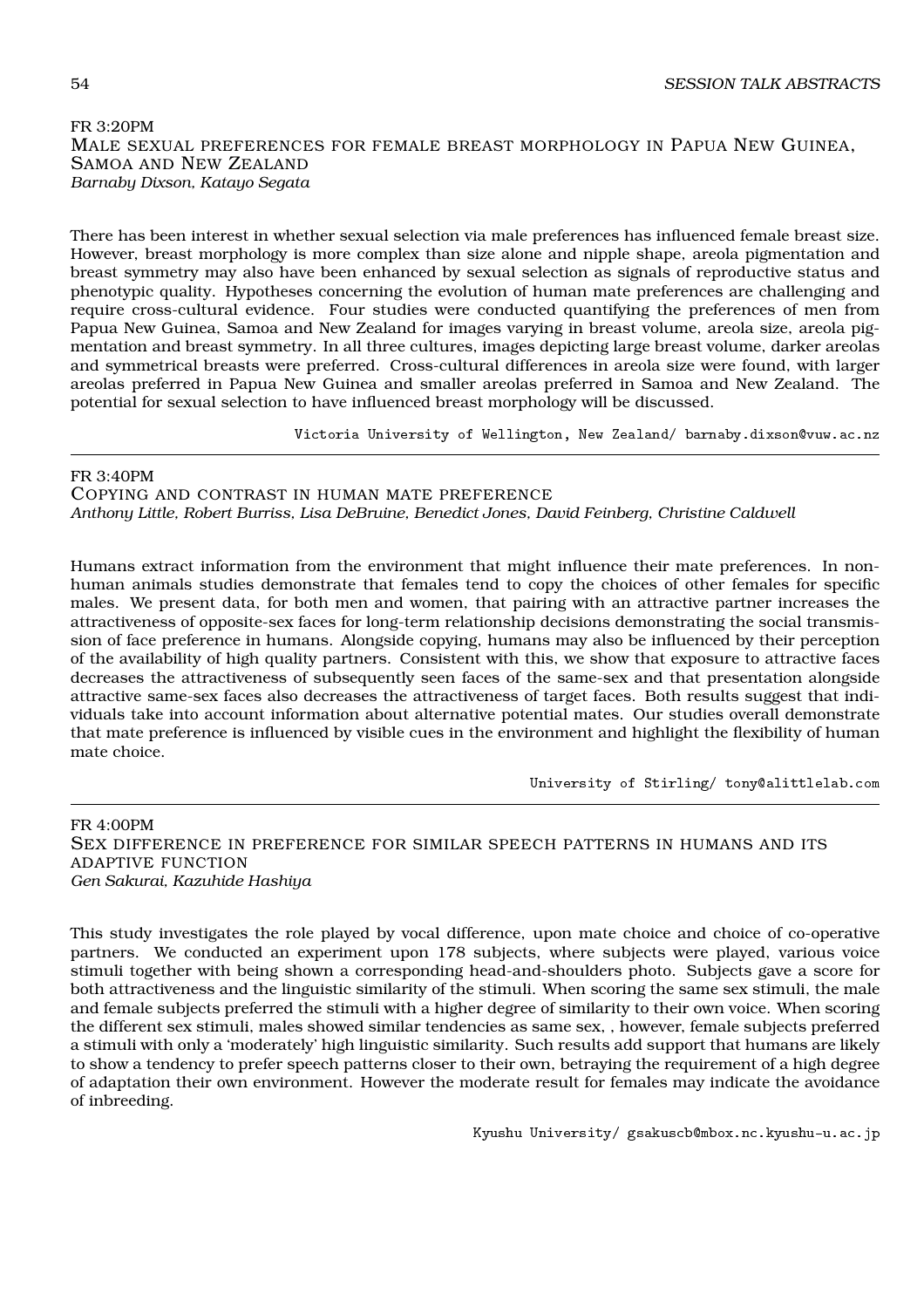## FR 4:20PM ASTROLOGY DOES NOT PREDICT MARITAL OR EVOLUTIONARY SUCCESS *Virpi Lummaa, Ian Rickard, Rachel Dexter-Spooncer*

Western natal astrology is a multi-million dollar industry, and a belief-system to which a third of Americans subscribe. It predicts that birth timing affects individual personality and the compatibility of partners, and influences the success of relationships. However, no evidence exists on whether individuals actually follow horoscope recommendations in their partner preferences and whether these preferences translate to partnership success. We investigate the predictions that certain combinations of partner star sign are more successful than others, and place this prediction in an evolutionary mate-choice context by including relationship 'reproductive success' as one of our outcomes. We present unequivocal evidence using two large datasets from Finland that the compatibility predictions of astrology are not supported. Partnerships recommended by horoscopes are not more common than expected by chance and not more successful in terms of marriage longevity, numbers of children or numbers of grandchildren produced than those marriages not recommended by horoscopes.

University of Sheffield/ v.lummaa@sheffield.ac.uk

#### **Session E-3** *Game Theory* **Conference Room III, Chair: Shinsuke Suzuki**

FR 3:00PM WHY DO PEOPLE PREFER MUTUAL COOPERATION? *Shinsuke Suzuki*

Evolution of cooperation is a fundamental problem in biology and evolutionary psychology. It has often been studied using Prisoner's Dilemma games (PD). Although defection is a dominant choice in PD, Kiyonari et al. (2000) showed that people prefer mutual cooperation to receiving cooperation unilaterally. Furthermore, recent neuro-imaging study (Rilling et al., 2002) supports the result, reporting that mutual cooperation is associated with activation in brain regions linked with reward processing. In this study, using an evolutionary PD model, we analyze the evolution of the preference for mutual cooperation. In our model, individuals have their own preference and their behavior is modulated by simple Reinforcement Learning based on their preference (note that different individuals have different preference). The mathematical analysis reveals that natural selection favors the preference for mutual cooperation and that the resulting evolutionary dynamics displays periodic oscillation.

> Lab. for Integrated Theoretical Neuroscience, RIKEN Brain Science Institute/ shinsuke@brain.riken.jp

#### FR 3:20PM

REPRODUCTIVE DISCOUNT OF THE FUTURE: EFFECTS OF SEXUAL AROUSAL *Hakan Cetinkaya, Seda Dural, Osman Iyilikci, Evrim Gülbetekin, Sonia Amado*

Reproductive discount occurs when a less desired mating partner was chosen over a more desired one in the expense of imminent reproductive turnout. Present study examined the effects of sexual arousal on the reproductive discount of men in the pursuance of long-term or short-term affair using a computer game. Participants (N=128) first evaluated erotic women or landscape pictures for their appeal, then rank ordered nine women pictures to the extent to which they prefer to offer long-term relationship or short-term affair. Next, they discovered that the first ordered woman has the lowest probability of acceptance, while the ninth has the highest. Then, they made their final decision to choose one of the nine women as long- or short-term mate. Amount of discount was measured by calculating how low they could go in their final decision. The results indicated differential discount levels as the function of sexual arousal and mating strategy.

Izmir University of Economics, Izmir, Turkey/ hakan.cetinkaya@ieu.edu.tr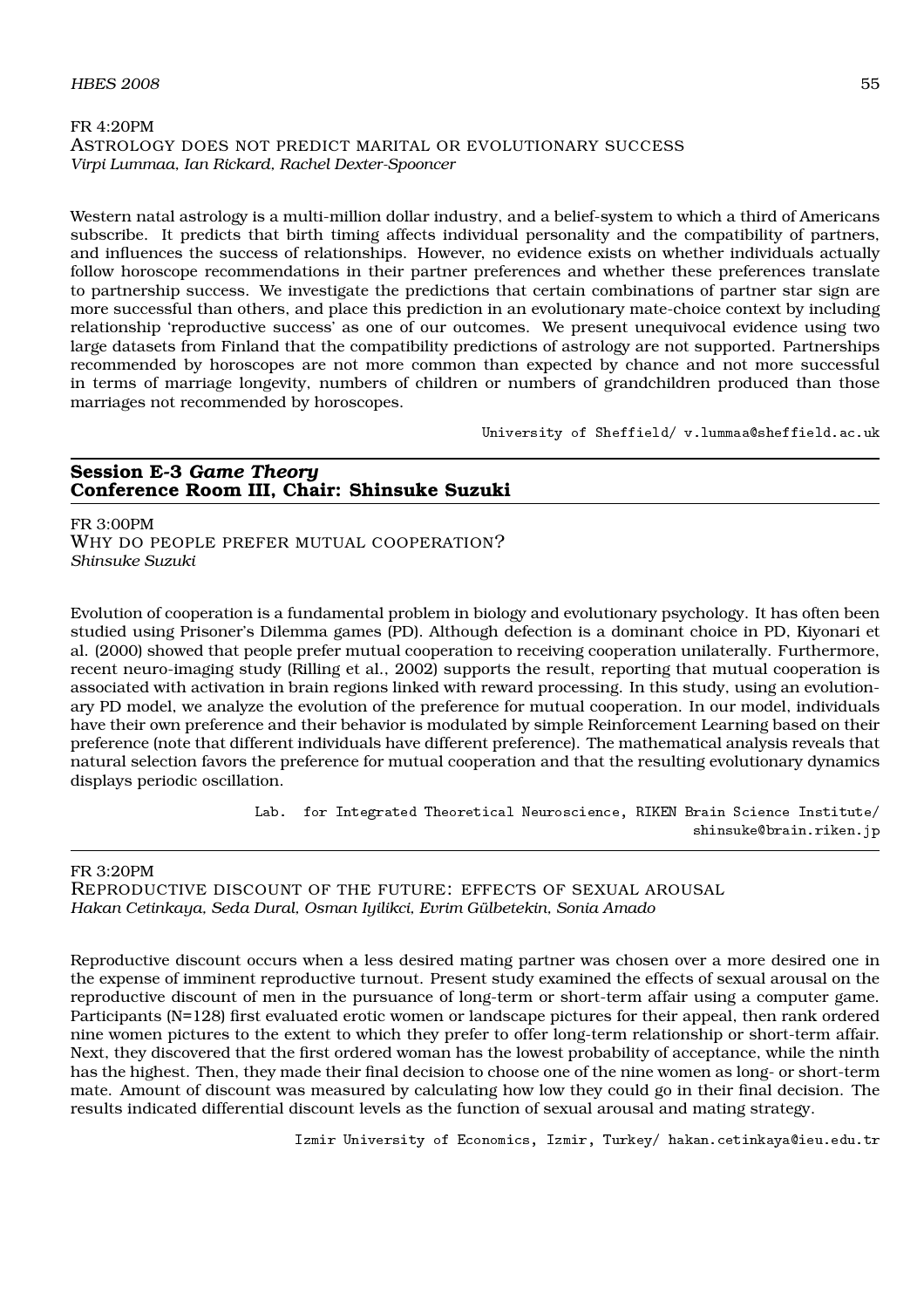FR 3:40PM TEST OF THE INDUCED VALUE THEORY *Ryohei Haitani, Sobei Oda*

This paper describes how people are motivated in economic experiments. The authors did (A) Bertrand duopoly game and (B) Cournot-Stackelberg duopoly game with and without monetary rewards.

Experiment (A):With monetary rewards most students followed the unique Nash equilibrium strategy if their utility was regarded as their profit (=monetary rewards); without monetary rewards many students chose such a price that is the unique Nash equilibrium strategy if their utility was the difference between their own profit and their opponents'.

Experiment (B):With monetary rewards most pairs of students chose such outputs that would realise the Subgame-perfect Nash equilibrium, where the fast- mover earned much more than the second-mover did; in the laboratory a majority of pairs continued to change their outputs. The above-mentioned results confirm the induced value theory (Smith 1976):monetary rewards prevent subjects from finding their own goal by themselves, making them play seriously.

Kyoto Sangyo university/ leopard5963@mail.goo.ne.jp

FR 4:00PM CULTURE OR GENES: IDENTIFYING THE MOST PLAUSIBLE INHERITANCE MECHANISM IN GROUP SELECTION *Adrian Bell, Peter Richerson, Richard McElreath*

Cultural variation is essential for many cultural evolutionary forces to work. In the case of group selection, adequate between-group variation must be present for group-selective behaviors to arise (i.e. altruism). We present the use of F-statistics as a quantitative measure of cultural variation applied to the evolution of group-selective behaviors. Fst, commonly used in measuring genetic population structure, highlights the ratio between group to total variation, and hence the scope for group selection. Both a cultural Fst and a genetic Fst can be compared when deciding whether one or the other inheritance mechanism is most likely responsible for behaviors under group selection. While recent work has focused on genetic mechanisms behind the evolution of altruism, we show, using cross-cultural data sets, that between-group cultural variation is generally greater than genetic variation and therefore offers a more plausible inheritance mechanism for the evolution of group-selective behaviors in humans.

University of California-Davis/ avbell@ucdavis.edu

FR 4:20PM SIGNALING IN RISK COMMUNICATION: PRIORITY AND CONSISTENCY OF VOCAL, FACIAL AND VERBAL CUES *X.T. Wang, M.L. Yang*

We apply evolutionary theories to the studies of risk communication and risky choice using a 2 x 2 x 2 experimental design of positive and negative vocal tones, facial expressions on photos of the messenger, and verbal framings of expected outcomes in a risky choice problem. An evolutionary hypothesis based on cheater-detection and the handicap signaling principles were tested against an interference hypothesis based on contingency theories of learning. Consistent with the evolutionary hypothesis, the participants reacted against inconsistency between vocal and facial signals with a stronger risk-seeking preference; discounted the both signals and resorted to the verbal cue, showing a significant framing effect. We also predict and found a modality-specific pattern of signaling where vocal tone was the most effective in a hiking scenario of distant signaling, facial emotions most effective in an in-group life-death problem, and verbal cues most effective in an evolutionarily novel stock investment situation.

University of South Dakota/ xtwang@usd.edu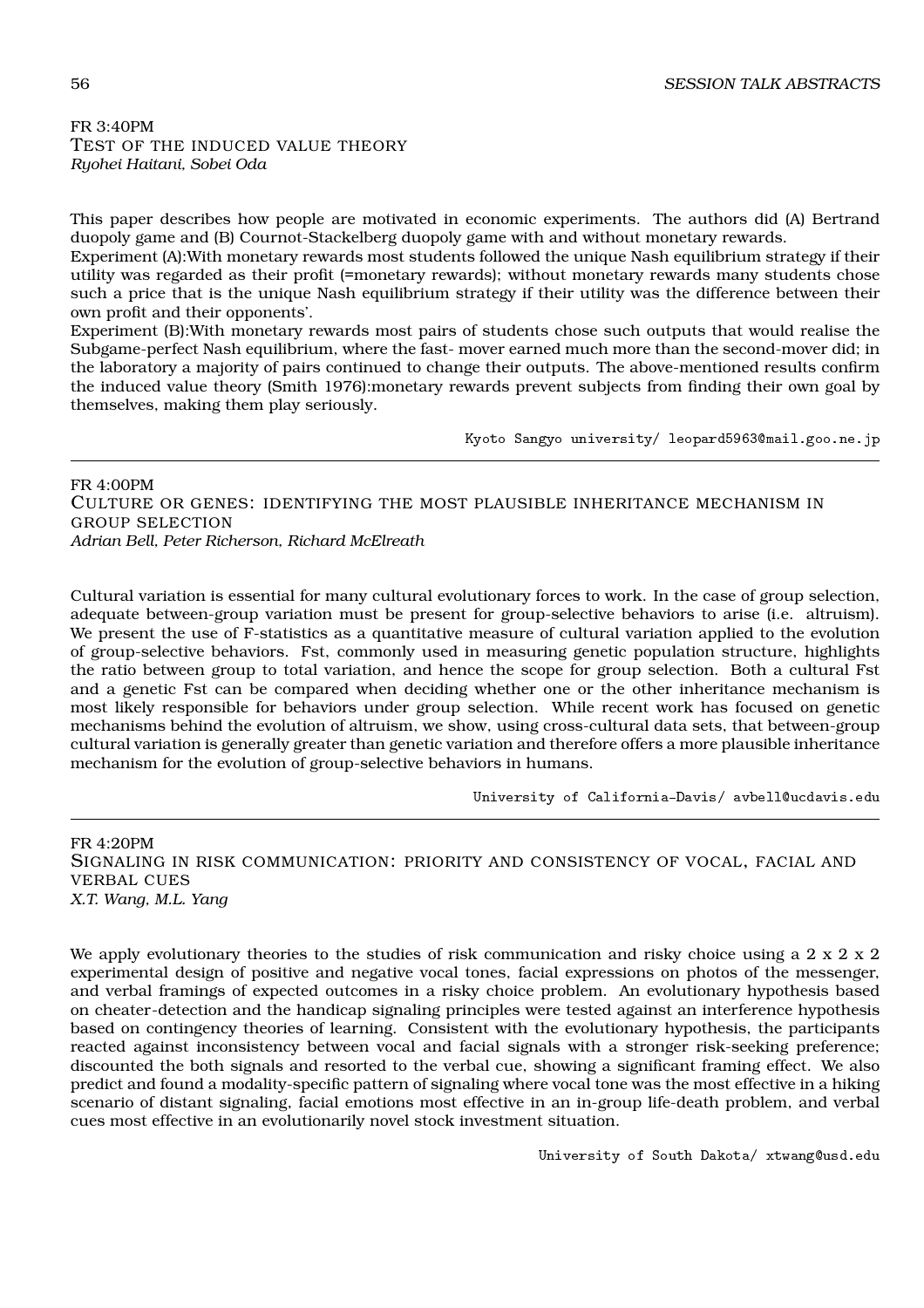## **Session E-4** *Cognition II* **Centennial Hall, Chair: Jessica Pass**

FR 3:00PM

ALL YOU NEED IS LOVE: IS THE SOCIOMETER ESPECIALLY SENSITIVE TO ONE'S VALUE AS A MATE? *Jessica Pass, Justin Park, Siegwart Lindenberg*

Self-esteem has been proposed to serve as a sociometer, a gauge of one's value as a relationship partner. We hypothesized that, especially among young adults, the sociometer may be particularly sensitive to information pertaining to one's mate value. In Study 1, participants received no feedback (control) or negative feedback regarding their value as a mate or as a friend. Although participants in both mate and friend conditions felt rejected, only those in the mate condition exhibited significantly lower self-esteem. In Study 2, participants were given no feedback (control) or negative feedback regarding their mate value: Some were told that their low mate value is due to their physical appearance; others were told it is due to their competence and status. Consistent with evolutionary approaches to mate value, among females, self-esteem was lower only in the appearance condition, and among males, self-esteem was lower only in the competence and status condition.

University of Groningen/ j.a.pass@rug.nl

FR 3:20PM EVOLUTIONIZING THE STUDY OF CONCEPTUAL KNOWLEDGE *Max Krasnow, Danielle Truxaw, Leda Cosmides, John Tooby*

A major aspect of human nature that has been relatively ignored by the evolutionary sciences is the rich set of mechanisms enabling human conceptual knowledge. These mechanisms subserve the uniquely human capacities for learning, communication, innovation, etc. Tooby, Cosmides & Barrett (2005) demonstrate that no amount of factual knowledge is sufficient to infer valuation; more briefly, one cannot derive an 'ought' from an 'is'. Therefore, ontogenetic learning processes alone are incapable of reliably producing fitness-promoting behavior. This implies that the mind must contain a set of innate, value-based conceptual entities that are expressed in any domain of conceptual knowledge with a dimension of valuation. We will present direct evidence of this claim from a study using, as examples, the domains of gatherable foods and tools. These were chosen because of their high fitness-relevance over human evolution and because they are organized by distinctly different dimensions of valuation.

krasnow@psych.ucsb.edu

FR 3:40PM PRICING CLOSENESS *Margo Wilson, Sandra Thomson, Martin Daly*

How much money is one willing to forego, in payments to self, in order to bestow a given sum on someone else? We asked subjects to make a series of choices (e.g. 5 for yourself versus each for yourself and your sibling), with a real chance that one such choice would be paid off. The results closely match "cheap talk" ratings of "closeness": the degree of relatedness predicted money foregone in choices involving relatives; close friends were treated like siblings; and romantic partners trumped all other relationships. The data provide no indication that responses to relatives versus other intimate interactants are qualitatively distinct.

McMaster University, Department of Psychology, Neuroscience & Behaviour/ wilson@mcmaster.ca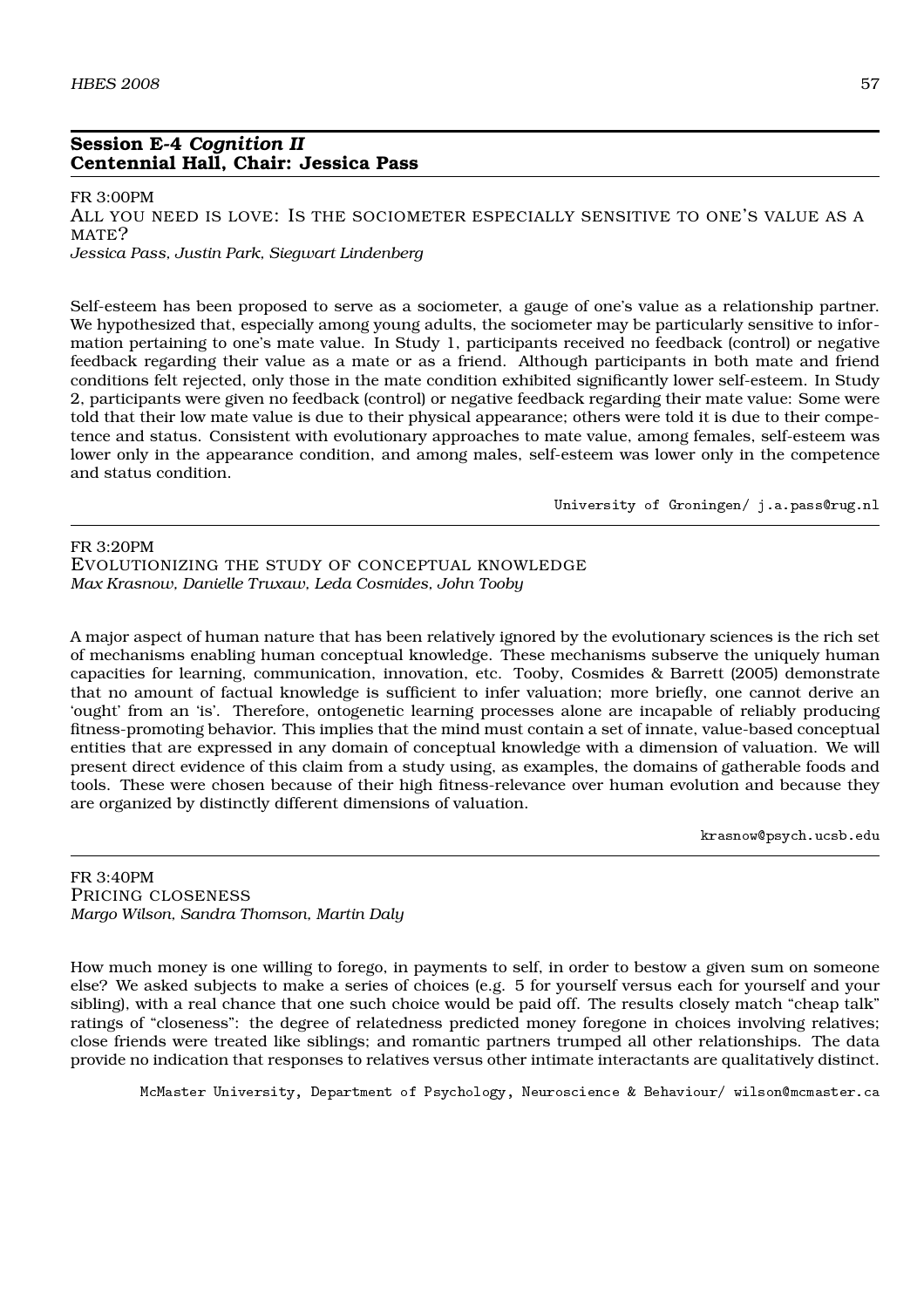### FR 4:00PM ADAPTATIONS FOR COMPUTING PERSONALITY TRAITS: CO-EVOLVED FUNCTIONS OF EPISODIC RECALL AND SUMMARY REPRESENTATIONS *Leda Cosmides, Stanley Klein, John Tooby*

Social interaction often requires split second decisions, some best made by taking into account the personality traits of the parties involved. Human memory stores trait summaries (e.g., Susan: Usually friendly), which provide decision rules with fast access to relevant generalizations; it also maintains a database of episodes from which these summaries can be inferred. Why have both? We show that (1) exposure to a single episode about a novel individual triggers the formation of nuanced trait summaries, even among people who are no longer able to recall the facts present in that episode—that is, among people who are amnesic for those facts. (2) Being amnesic for these facts prevents people from re-evaluating these hastily formed impressions in light of new information. (3) New information primes facts from past episodes that might allow trait revision. Design features of the systems that compute trait summaries and retrieve episodic memories are discussed.

University of California, Santa Barbara/ cosmides@psych.ucsb.edu

FR 4:20PM THE HOT HAND PHENOMENON AS A COGNITIVE ADAPTATION TO CLUMPED RESOURCES *Clark Barrett, Andreas Wilke*

'Hot hand' refers to subjects' expectation of 'streaks' in sequences of events whose probabilities are, in fact, independent (e.g. coin tosses, free throws). We conjectured that hot hand reflects an evolved adaptation to resources that are clumped, and used an experimental computer task to explore when American undergraduates and Shuar hunter-horticulturalists expected clumps in sequences of foraged fruits, coin tosses, and other resources. Overall, subjects tended to expect clumps in sequences that were, in fact, random, with interesting population differences. Shuar have substantial foraging experience but little experience with coin tosses, while Americans are the opposite. Americans showed a clumped expectation for fruits but less for coins, whereas Shuar showed a clumped expectation for both. We suggest that this reflects a default expectation of clumps that is still present for Americans in a foraging context, but is reduced (though not eliminated) by experience with genuinely independent random phenomena like coin tosses.

Dept of Anthropology, UCLA/ hclarkbarrett@gmail.com

# **Friday Evening Sessions (F1-F4)**

### **Session F-1** *Symposium: Cross-Cultural Differences and Similarities: Cultural and Evolutional Perspectives* **International Conference Hall I, Chair: Kai Hiraishi**

*When traveling abroad, we are often struck by the similarity between ourselves and people living thousands miles away from our house. At the same time, it also happens quite often that we are struck by the cultural differences in thinking style, social norms, emotional expressions etc. This symposium is planned to provide an opportunity for researchers from two distinctive fields to meet each other; evolutionary psychologists who tend to be attracted to the similarities, and cultural psychologists who are more attracted to the differences. Even though both fields have their merits, it can happen that evolutionary psychologists overlook important cultural differences in their cross-cultural data whereas cultural psychologists overlook hidden similarities. Gathering researchers from the two fields, we believe we will have better understandings of how universal human nature produces differences among people, and how the differences affect human nature in return.*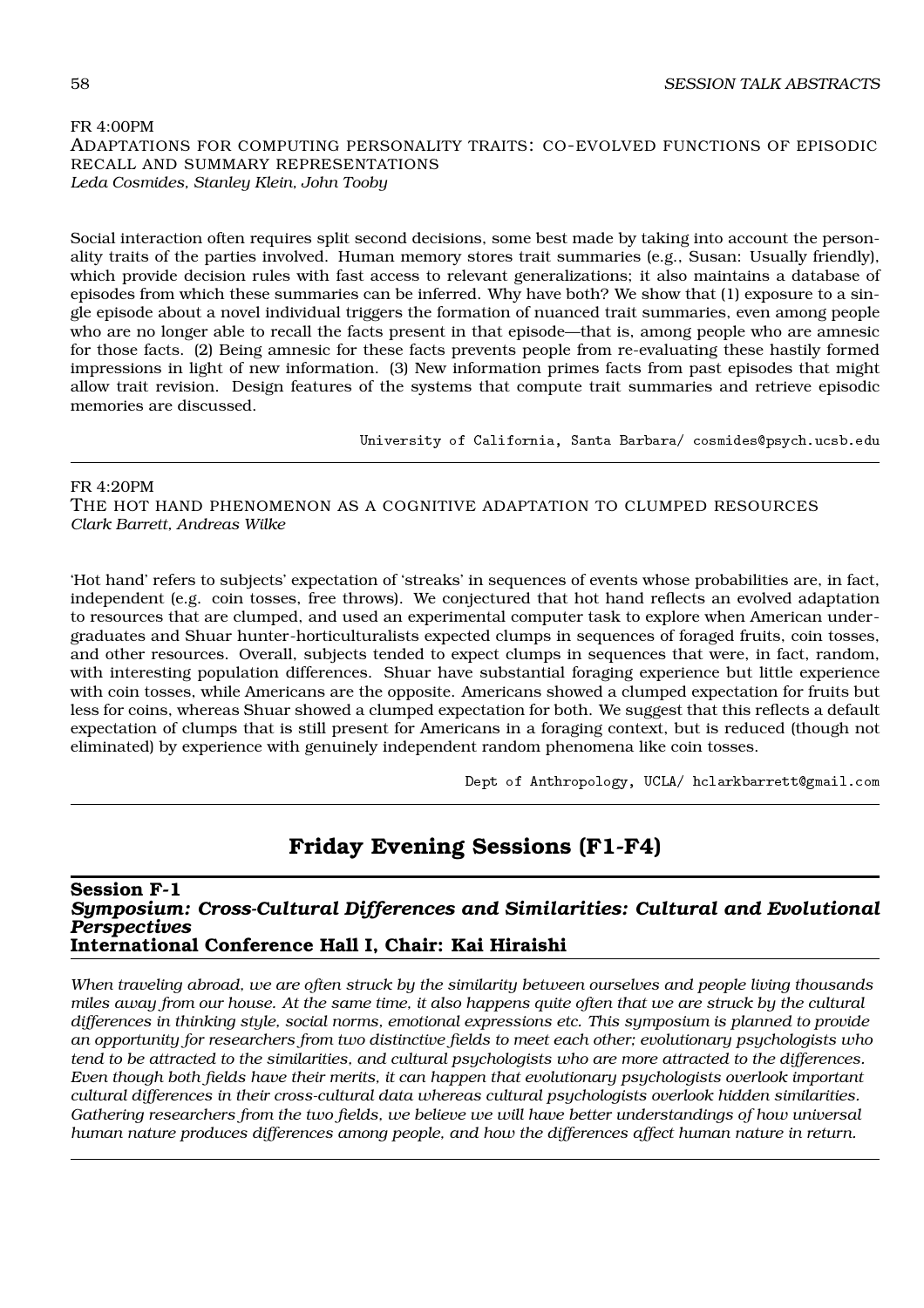# FR 5:00PM THE PERCEIVED IMMORALITY OF INFIDELITY: CROSS-CULTURAL INVESTIGATIONS *Laurence Fiddick, Francis (Kum Chew) Chan, Eileen (Hiang Khim) Tan*

Cross-culturally, people display considerable consistency in the perceived immorality of acts of infidelity (Fiddick, 2007). However, individual differences do exist in the degree to which people moralize acts of infidelity. We present the results of a cross-cultural study conducted in Australia and Singapore that seeks to explore the attributes of those who moralize third-party infidelity. As we predicted, it is older females who are particularly prone to moralizing infidelity, especially acts of emotional infidelity. However, this was primarily observed in the Singaporean sample. Why the results should diverge across cultures given previously observed cross-cultural consistency in perceptions of infidelity will also be considered.

James Cook University/ Larry.Fiddick@jcu.edu.au

FR 5:20PM CULTURE, SELF, AND FRIENDSHIP: RECIPROCITY MONITORING IN JAPANESE AND AMERICAN CONTEXTS *Yukiko Uchida, Shinobu Kitayama, Batja Mesquita*

We hypothesized that normative expectations on what friends are to do to one another will vary across cultures. In particular, we expected that in interdependent cultural contexts friends would try to maintain close reciprocity of supportive acts (thereby affirming each other's interdependence); whereas in independent cultural contexts, friends would try to maintain each other's self-esteem (thereby affirming each other's independence). As predicted, mutual friends in Japan showed a substantial agreement about the kind and the timing of supportive acts that were exchanged between them, but those in the U.S. showed virtually no such agreement (Studies 1, 2, and 3). In contrast, supportive acts offered by Americans were far more effective than their Japanese counterparts to repair threatened self-esteem of their friends (Study 4). Implications for the cultural construction of self and social relations are discussed.

Kokoro Research Center, Kyoto University/ yukikou@educ.kyoto-u.ac.jp

# FR 5:40PM

HINDSIGHT BIAS AND A DUAL PROCESS MODEL: A CROSS-CULTURAL STUDY *Hiroshi Yama, Ken Manktelow, Mercier Hugo, Jean-Baptiste Van der Henst, Kyung Soo Do, Yayoi Kawasaki, Kuniko Adachi*

Choi and Nisbett (2000) reported that Koreans showed stronger hindsight bias than Americans and explained the results using the distinction between analytic cognition (Westerners) and holistic cognition (Easterners). The purpose of this study is to test my 'two-level accessibility to working models' hypothesis that supposes implicit level access and explicit level access to the working models that generate hindsight. According to this hypothesis, the hindsight bias is caused by implicit level access to working models, and this access is more active among Easterners. French, British, Japanese, and Korean participants were asked to do probabilistic judgment in a scenario. As the results, Easterners showed greater hindsight bias generally, Westerners did less implicit access to working models that generated hindsight, but also that they showed resistance to being affected by the unexpected outcome information.

Kobe College/ yama@mail.kobe-c.ac.jp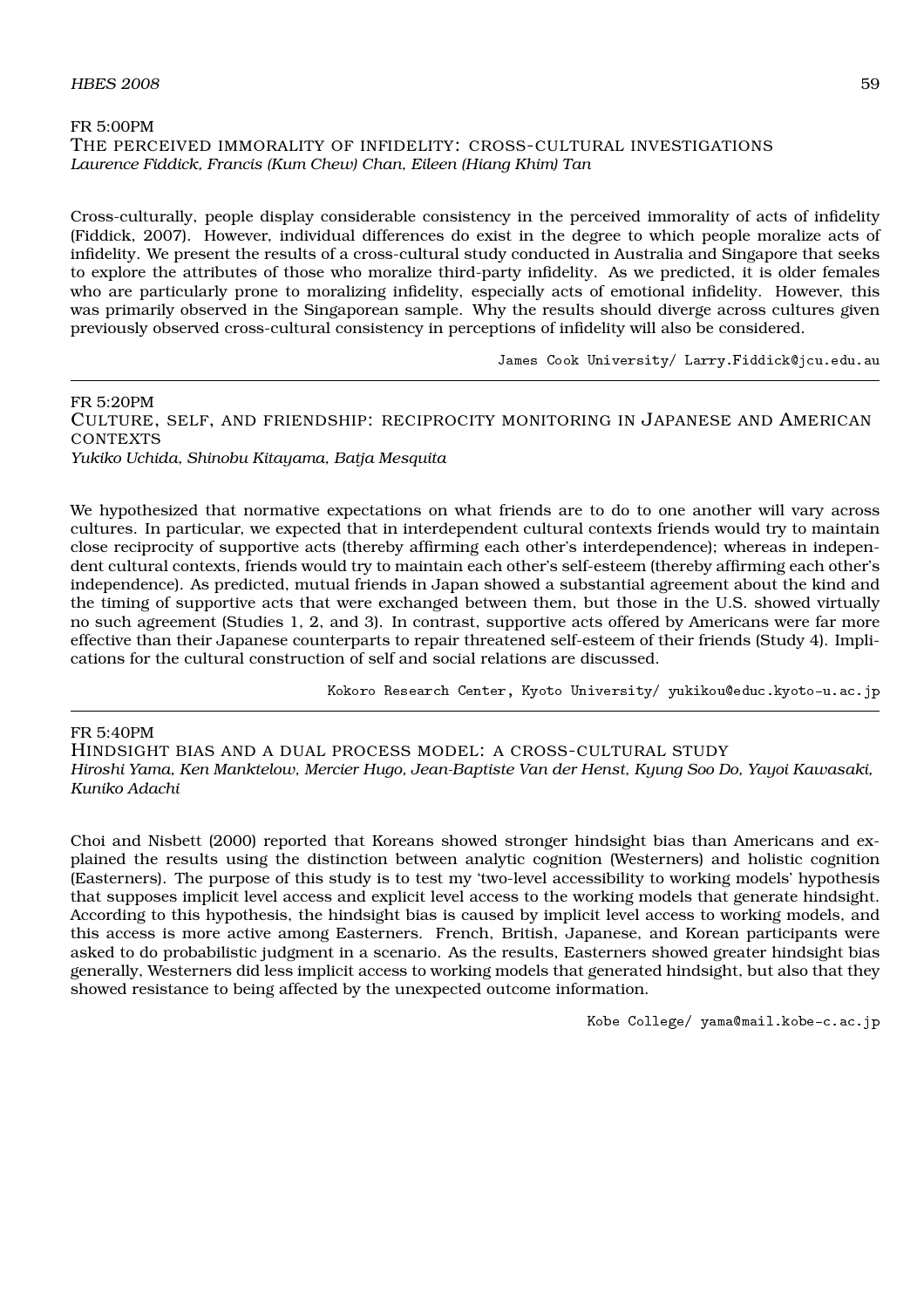## FR 6:00PM CONTROL AND AMBIGUITY ON PROBABILITY JUDGMENTS: CROSS-CULTURAL STUDY *Kuniko Adachi, Hiroshi Yama, Jean-Baptiste Van der Henst, Hugo Mercier, Minoru Karasawa, Yayoi Kawasaki*

This study focused on the cultural control between French and Japanese participants. The present study also examines whether the comparative ignorance hypothesis in probability judgments is universally applicable or not. We established conditions for examining primary and secondary control and asked participants how much they would be willing to pay to bet that Ellsberg's "two-color" problem. Each participant evaluated lotteries with both clear and vague probabilities in Experiment 1. Different participants evaluated each lottery in isolation in Experiment 2. As expected, the control effect was found with Japanese in comparative condition. However, it was not found with French. This finding with French participants was inconsistent with the cultural control. The ambiguity aversion was found both experiments. This finding with French and Japanese participants was not consistent with the comparative ignorance hypothesis, and was contrary to findings with American participants. We discuss the counterintuitive finding on culture and probability judgments.

School of Human Sciences Kobe College/ k-adachi@osa.att.ne.jp

# **Session F-2** *Foraging & Physiology* **International Conference Hall II, Chair: Steven Gaulin**

#### FR 5:00PM

SEX DIFFERENCES IN THE INFLUENCE OF DIETARY FATTY ACIDS ON COGNITION IN CHILDREN *William Lassek, Steven Gaulin*

A flexible molecular structure makes n-3 fatty acids, especially DHA, critical in neural membranes. Despite its scarcity in non-aquatic environments, DHA comprises about 10% of mammalian brain solids, thus constraining neurodevelopment especially in large-brained species like Homo. Females are differentially burdened because they must acquire enough DHA to build both their own and their offspring's brains. Several predictions follow: 1) dietary supplies of n-3 should positively predict cognitive performance, 2) dietary supplies of n-6 may have opposite effects on cognitive performance since they are currently oversupplied relative to n-3 and compete with n-3 for necessary synthetic enzymes, and 3) these effects should be stronger in girls. Despite the normally greater fragility of boys, data from the third National Health and Nutrition Examination Survey support these predictions in 6-16 year old children. In girls the positive effect of n-3 is of larger magnitude than the negative effect of serum lead.

University of Pittsburgh/ will.lassek@gmail.com

## FR 5:20PM FOOD PREFERENCES OF THE HADZA HUNTER-GATHERERS *Julia Berbesque, Frank Marlowe*

Food preferences are an important part of understanding foraging behavior. In studying human foragers, we have the advantage of being able to ask them which foods they prefer. Surprisingly, no such studies exist. Here, we report on the food preferences of Hadza hunter-gatherers in Tanzania. We used photographs of the five major food categories in their diet: honey, meat, berries, baobab, and tubers. For both sexes honey was the highest ranked and tubers the lowest ranked, while baobab ranked third, however, females ranked berries second and meat fourth, while males ranked meat second and berries fourth. We investigate whether these sex differences are related to sex differences in dietary requirements or rather in the motivation to seek out different foods as part of a cooperative foraging effort. We explore the implications of food preferences for the origin of the uniquely human sexual division of foraging labor.

Florida State University/ cberbesque@gmail.com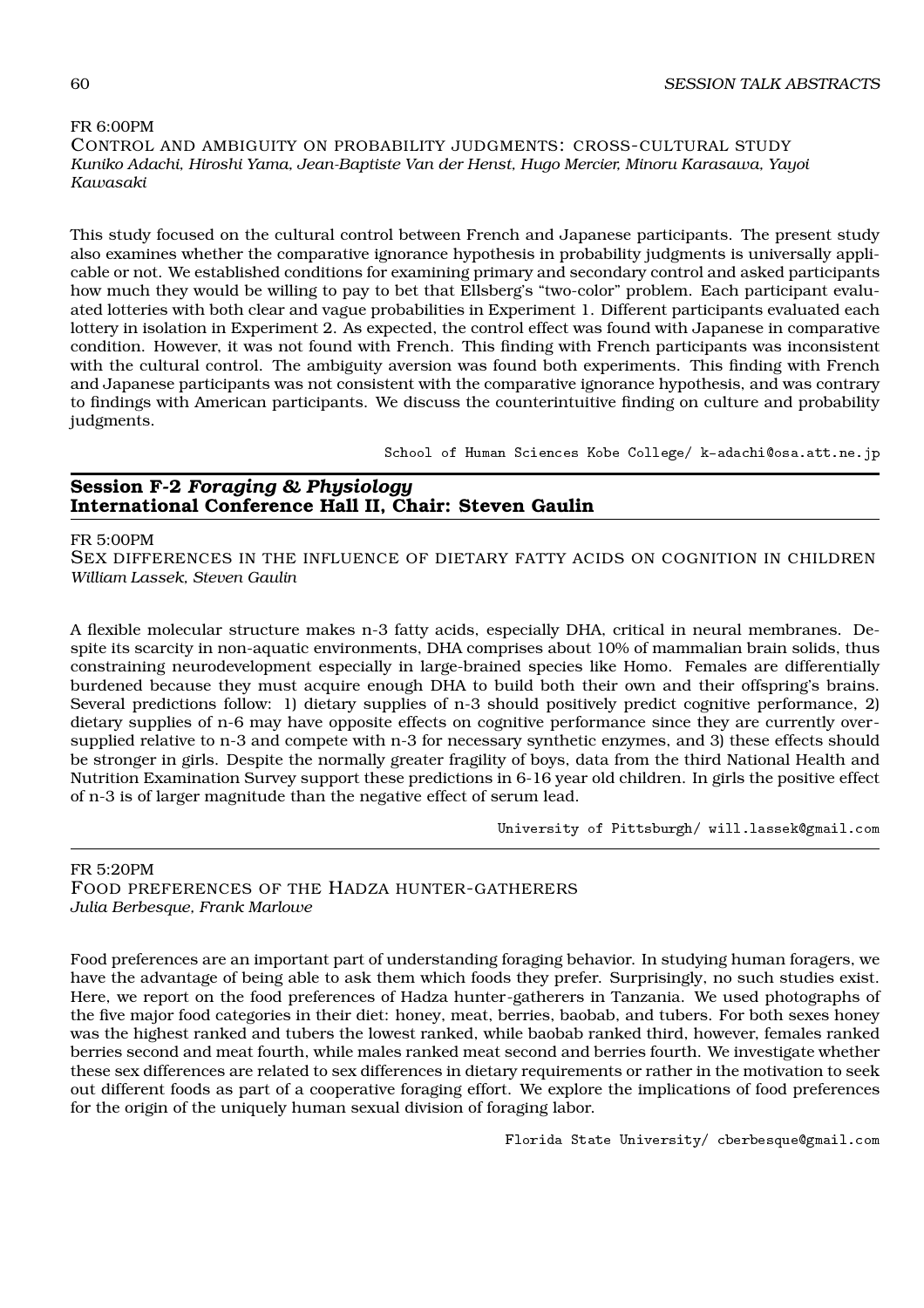#### $H\text{BES } 2008$  61

### FR 5:40PM SUBSISTENCE CHOICE AS LONG-TERM PARENTAL INVESTMENT *Steven Josephson*

Tjimba men stop foraging because Tjimba women prefer guys with cattle. The Tjimba of northwestern Namibia have been eroding into their pastoralist Himba neighbors for generations as individuals acquired cattle but it isn't clear why they choose to do so. For men, acquiring cattle is a difficult and uncertain process, but those who succeed have more children primarily because they have more wives and girlfriends. Tjimba women who marry men with cattle don't increase their own fertility but do position their children to benefit in the future. Neither men's nor women's reproductive strategies can be understood without reference to how their choices affect their children's reproductive prospects.

University of Utah, USA/ zen32174@zen.co.uk

#### FR 6:00PM

LIFE HISTORY, BODY MORPHOLOGY AND HEALTH IN A NATURAL FERTILITY POPULATION: IMPLICATIONS FOR ATTRACTIVENESS ASSESSMENT PSYCHOLOGY *Lawrence Sugiyama, Aaron Blackwell*

Hypotheses about the cognitive design of body attractiveness assessment depend on assumptions about how bodies vary in relation to important life history variables: assumptions primarily based on Western populations. We collected data on male and female body morphology, health, age-specific fertility, age of first reproduction, and offspring growth and health for 65 adult and 84 juvenile Shuar Amerindians from Ecuadorian Amazonia. Results suggest that the relationships between WHR, body fat, fertility, age, and health-related factors differ from Western populations. While female WHR decreases with age after puberty, body fat remains relatively constant from the end of puberty until menopause, then decreases. Body fat and WHR are not significantly correlated, and the relationship between WHR, body fat, and peak reproductive value appears to vary as well. We discuss the implications of these findings for understanding the design of sexual attractiveness assessment psychology.

University of Oregon, Dept. of Anthropology/ sugiyama@uoregon

### **Session F-3** *Teaching & Methods* **Conference Room III, Chair: Seda Can**

#### FR 5:00PM

AN INVESTIGATION OF SEX BIAS IN THE SELF-PERCEIVED MATING SUCCESS (SPMS) SCALE BY APPLICATION OF DIFFERENTIAL ITEM FUNCTIONING (DIF) *Seda Can, Seda Dural, Hakan Cetinkaya, Alp Giray Kaya*

Revealing of the sex differences is important in evolutionary studies. The sex differences must be accounted only by the differences exist between the sexes; not by the bias of the items in the measurement tools. DIF refers to the differences in the statistical properties of an item between groups of equal ability/attribute. DIF items threaten the validity of test scores and may lead serious consequences for the interpretations of test scores. In the present study, DIF detection methods of IRT was applied to Turkish version of SPMS scale, originally developed by Lalumiére and Quinsey (1996), to investigate potential sex DIF. In the study, the sample included 195 male and 170 female participants. The data analyzed by PARSCALE and MULTILOG procedures revealed an apparent sex bias in some of the test items. Therefore, the DIF technique is proposed to researchers who study group differences in the framework of the EP methodology.

Izmir University of Economics, Izmir, Turkey/ seda.can@ieu.edu.tr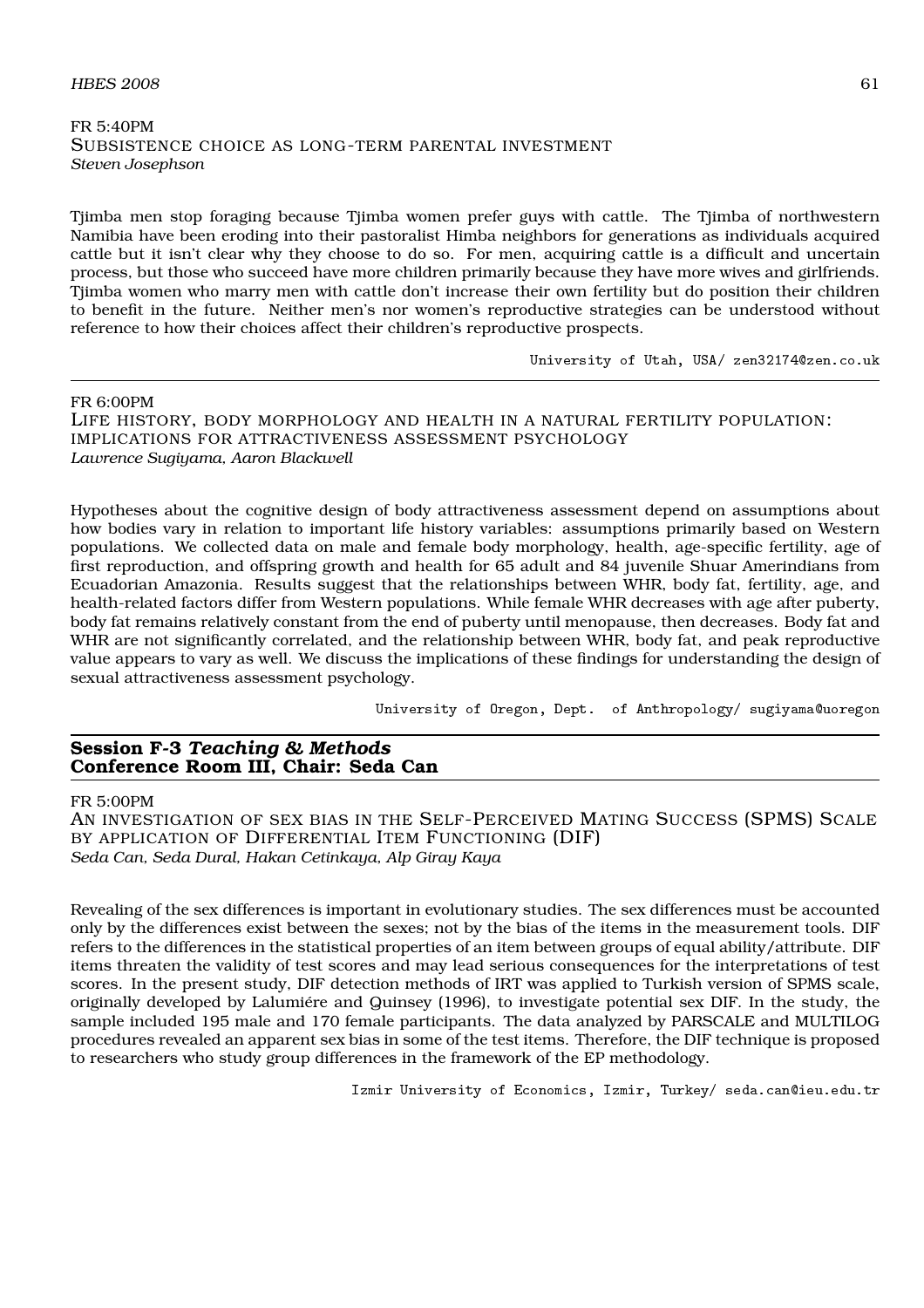## FR 5:20PM AN INTEGRATED MODEL FOR THEORY DEVELOPMENT AND EVALUATION IN THE BEHAVIORAL **SCIENCES** *Gary Brase*

Different behavioral science disciplines have developed partially overlapping, yet distinct, multilevel metatheoretical frameworks. These include Tinbergen's four questions about a behavioral trait (in biology), Marr's Computational Framework for describing information processing systems (in cognitive science), and Schmitt and Pilcher's recent model for evaluating evolved adaptations. At a certain level of generalization these different frameworks should all be compatible when applied in the context of human behavioral science. The paper presents a model for theory development and evaluation that integrates the above frameworks. The resulting model incorporates the strengths of the earlier individual models and averts a number of their weaknesses.

Kansas State University/ gbrase@ksu.edu

# FR 5:40PM DOES HUMAN BEHAVIORAL ECOLOGY NEED THE PHENOTYPIC GAMBIT? *Hisashi Nakao*

In this paper, I will focus on and compare the use of the phenotypic gambit (Grafen 1984) in human behavioral ecology and evolutionary behavioral ecology. When human behavioral ecologists use the optimality models to analyze human behaviors, they tend to ignore psychological mechanisms underlying human behaviors because the phenotypic gambit, which has also been used successfully in evolutionary behavioral ecology, allows human behavioral ecologists to do so. Comparing how they use the gambit in two disciplines, however, there appear to be some crucial differences. Therefore I will argue that human behavioral ecology cannot use the phenotypic gambit to ignore psychological mechanisms. These arguments will facilitate the recent collaborative work among human behavioral ecology and evolutionary psychology.

Department of Philosophy and History of Science, Graduate School of Letters, Kyoto University/ hisashinakao@gmail.com

FR 6:00PM 19 TOOLS FOR TEACHING EVOLUTIONARY PSYCHOLOGY *David Buss*

Teaching evolutionary psychology can be daunting, yet highly rewarding. It is daunting because teachers confront ignorance and ideological resistance. It is rewarding because many students experience profound intellectual enlightenment. Over many years, I developed 19 tools for increasing the effectiveness of teaching evolutionary psychology. These include (#1) conveying a sense of deep time; (#6) describing the interactionist nature of evolutionary psychology; (#8) explaining that humans were not designed to understand the causal processes that created them; (#9) using analogies to the human body; (#11) using illustrations central to student lives such as mating, cooperation, and social conflict; (#12) using thought experiments; (#13) dealing with controversial topics such as sexual conflict and homicide openly and honestly; and (#18) showing how the meta-theory of evolutionary psychology conceptually unites the different branches of psychology and integrates psychology with all of the life sciences. Discussion focuses on successes and failures in implementing these 19 teaching tools.

University of Texas, Austin/ dbuss@psy.utexas.edu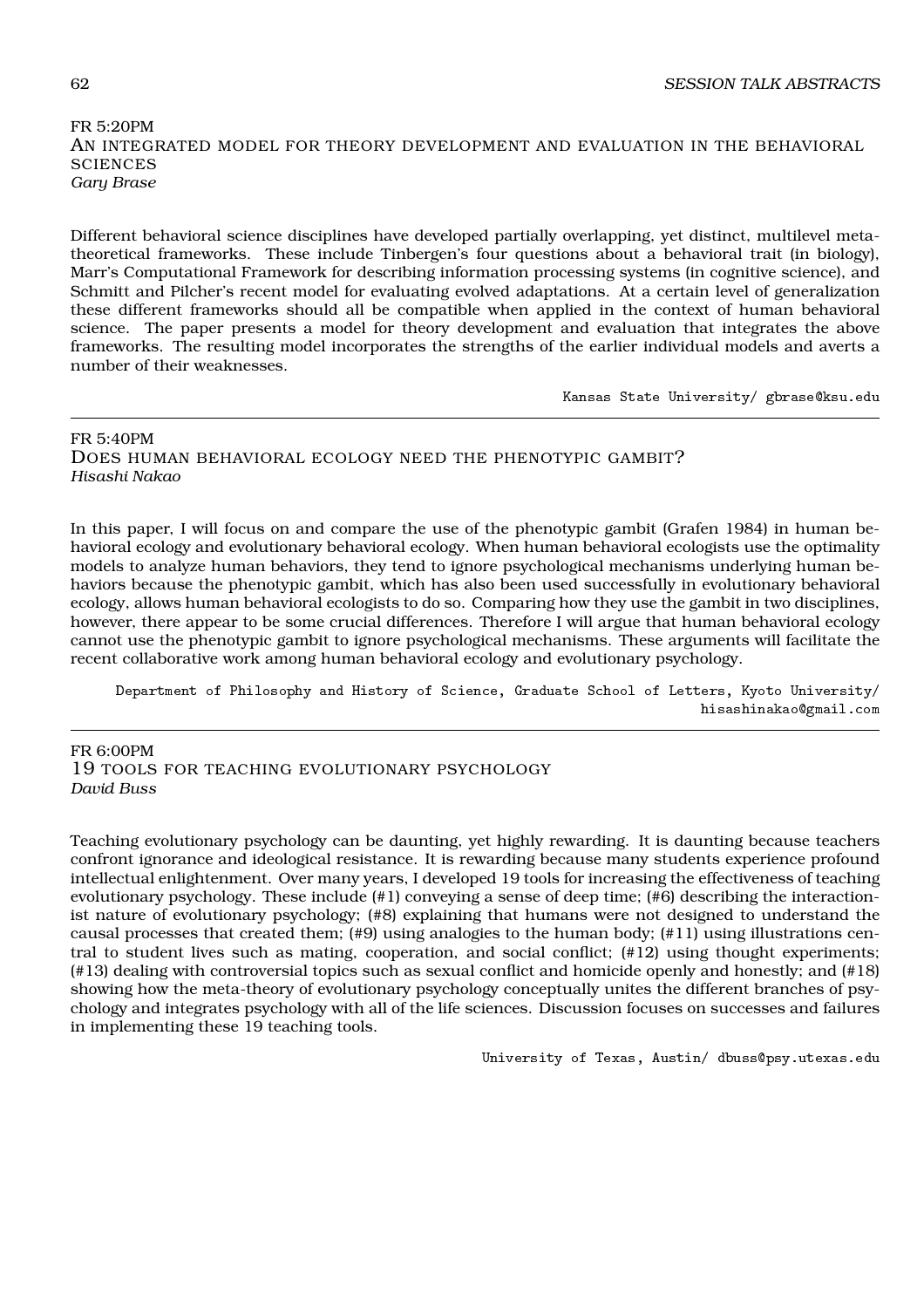# **Session F-4** *Kinship III & Development* **Centennial Hall, Chair: Huijing Lu**

#### FR 5:00PM

THE USELESSNESS OF MEN: TOWARDS EXPLAINING MALE LONGEVITY IN HUMANS *Andrew Russell, Mirkka Lahdenperä, Virpi Lummaa*

Women can be infertile for half of their adult life. While the evolution of menopause is unclear, postmenopausal women can gain fitness through increasing the survival and reproductive success of their offspring. The question is why do men live almost as long as women? Three possibilities are apparent: (1) male lifespan is an epiphenomenon of selection on female lifespan; (2) like women, male lifespan is influenced by benefits of grandfathering; and (3) male lifespan results from the benefits of reproducing throughout life. First, we use lifetime fitness estimates from a pre-modern population to test the possibility that male lifespan is maintained through benefits of grandfathering. Second, we use current longevity data from monogamous versus polygynous populations throughout the world, to test the possibilities that male lifespan is an epiphenomenon of selection on female lifespan or an evolved consequence of the benefits of reproduction throughout life.

University of Sheffield/ a.f.russell@sheffield.ac.uk

#### FR 5:20PM

KINSHIP EFFECT ON SUBJECTIVE TEMPORAL DISTANCE OF AUTOBIOGRAPHICAL MEMORY *Huijing Lu, Lei Chang, Maolin Ye*

Existing evolutionary studies have shown that people respond to kin and non-kin differently on perceptual, cognitive, and behavioral levels. Memory has not been included in the examination of these differences. The present study examined the potential kinship effect on episodic memory. Ninety-two participants recalled two autobiographical events, one with a cousin and the other with a friend. Forty-one participants recalled generic positive vs. negative events and 51 participants recalled cooperative vs. cheating events where a cousin or friend cooperated with or cheated the participants. The event type *×* person interaction was significant for both the generic event,  $F(1,38) = 5.77$ ,  $p < 0.05$ ,  $p2 = 0.13$ , and the cooperative event,  $F(1,49) =$ 5.93,  $p < 0.05$ ,  $\eta$ 2 = 0.11. These results showed that people felt more temporal distant about negative events in general and about being cheated in specific when dealing with a cousin than involving a friend. This benevolent memorial effect involving kin was discussed within inclusive fitness theory.

The Chinese University of Hong Kong/ luhuijing@cuhk.edu.hk

#### FR 5:40PM

WHAT DO TWIN SIBLINGS TEACH EACH OTHER IN EARLY CHILDHOOD? :CONSIDERATIONS FOR AN EVOLUTIONARY BASIS OF EDUCATION *Juko Ando*

Education is a ternary (teacher-learner-material) relationship in social learning situation and one of the most interesting human evolutionary features. How do humans develop teaching behavior in their life history? Twin siblings in early childhood can provide evidence for this question. Twins have small withinpair differences in their experiences in early childhood. If any kinds of "teaching" are observed between young twin sibs, they might be precursors of education and show an innate tendency of teaching. Parental descriptions of twin sib interaction were reported for about 500 pairs of twins from 1.5 to 4 years of age. The earliest "teaching" behaviors were "rule-oriented" indications at 20 months of age, such as inhibition (e.g. to say 'no' when a cotwin tries to do a prank ) or direction (e.g. to tell the place to put something). Age, gender, and zygosity (identical or fraternal) differences and their evolutionary implications will be discussed.

Faculty of Letters, Keio University/ juko@msa.biglobe.ne.jp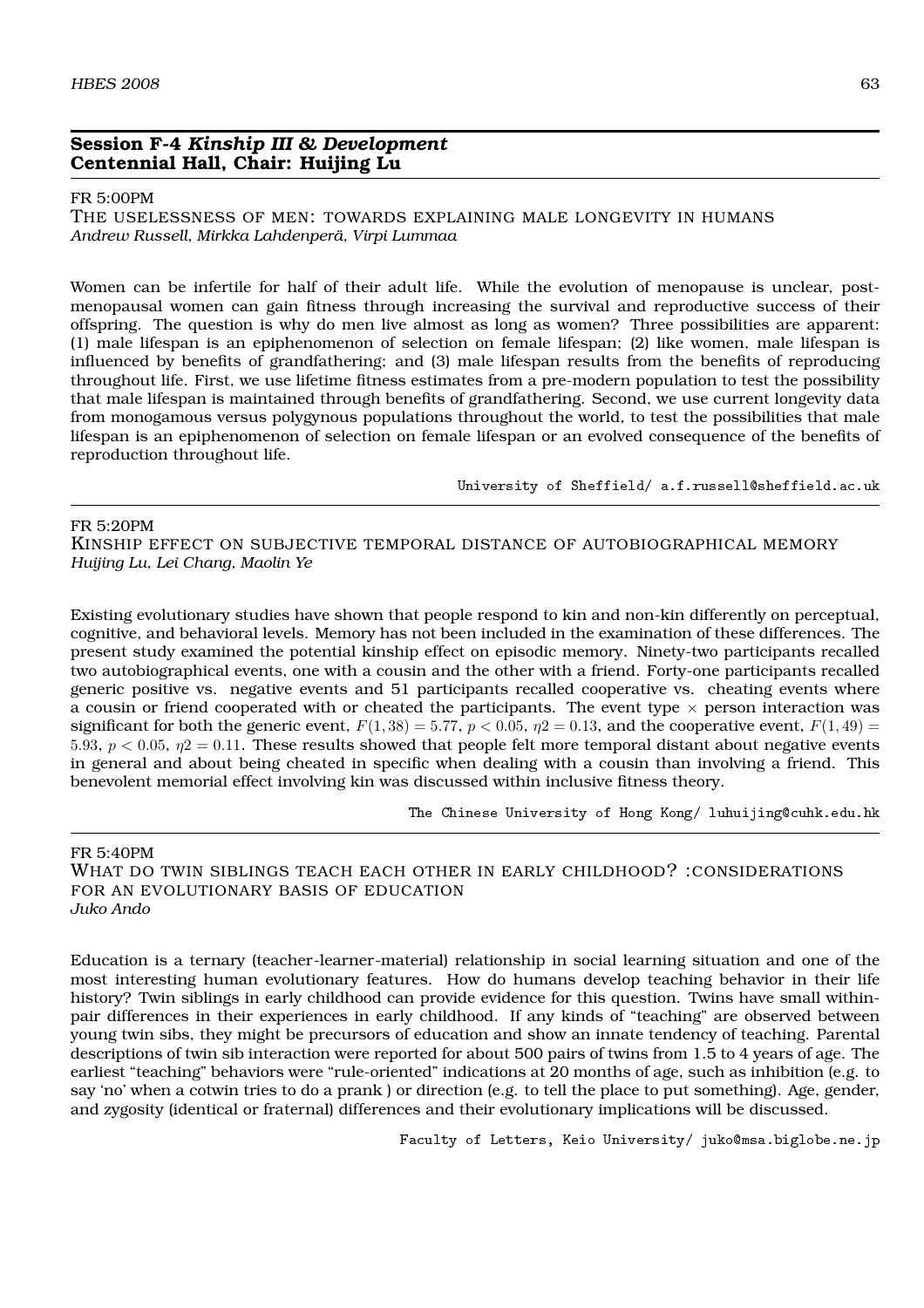# FR 6:00PM INFANTS' SOUND PRODUCTION AS A PLAYING BEHAVIOR *Yohko Shimada, Shoji Itakura*

The present study hypothesized that infants produce sound in solitude for the purpose of listening to the sound feedback. When the infants were in comfort states, the mother started the test: 1) the respond condition, where the mother responded naturally to the infant. The other two conditions were started when the infant started to produce sound spontaneously: 2) the no response condition, where the infant was alone in a comfortable state and produced sound spontaneously, and 3) the no response amplified condition, where the infant was alone and got amplified feedback of their own sound from two speakers. The result showed infants continued to produced sound significantly longer in the no-response condition than the respond condition, and in the no-response amplified condition than the no-response condition. The result suggested that the infants' behavior in solitude was promoted by the sound feedback itself.

Kyoto University/ yohko@mmm.mbox.media.kyoto-u.ac.jp

# **Saturday, June 7**

# **Saturday Morning Sessions (G1-G4)**

## **Session G-1** *Symposium: Cultural Phylogenetics: Cultural Evolution Branches Out (Part 1)* **International Conference Hall I, Chair: Thomas Currie**

*Modern cultural evolutionary thinking is coming of age with an expanding body of empirical research. Evolutionary processes and patterns in language, material culture and patterns of social organisation have all been subjected to a range of modern tree- and network-building methods, as well as new comparative methods. "Cultural phylogenetics" allows us to recover and model population history, to examine rates of change in cultural traits, to test co- evolutionary hypotheses and investigate the origins and maintenance of cultural diversity with the same degree of quantitative rigour and control for evolutionary history that biologists employ. This symposium gathers together researchers working in all these areas, across a variety of human populations. The symposium concentrates on work that adds an empirical foundation to an oftentheoretical enterprise. We will demonstrate that culture, often portrayed as intractable to evolutionary methods, yields up exciting and stimulating findings from a phylogenetic perspective.*

# SA 10:50AM

PACIFIC SETTLEMENT AND AUSTRONESIAN LANGUAGE PHYLOGENIES *Simon Greenhill, Russell Gray*

The settlement of the Pacific is one of the great chapters of human history. This region was settled by the Austronesian people during the last 10,000 years, eventually encompassing the region from Taiwan, to Hawaii, Easter Island (Rapanui), New Zealand, and Madagascar. Along the way, these people carried with them a distinctive "Lapita" culture and one of the largest language families in the world. There are two competing scenarios for this Austronesian expansion: either a rapid tree-like spread from Taiwan beginning around 6000 BP, or an expansion from a deeper Island South-East Asia origin around 17,000 BP. Over the last few years we have built a large comparative database of linguistic information from these languages and have begun using phylogenetic methods to explore Austronesian origins. The results of some phylogenetic analyses on 400 of these languages will be presented, along with what these results tell us about Pacific prehistory.

Department of Psychology, University of Auckland/ s.greenhill@auckland.ac.nz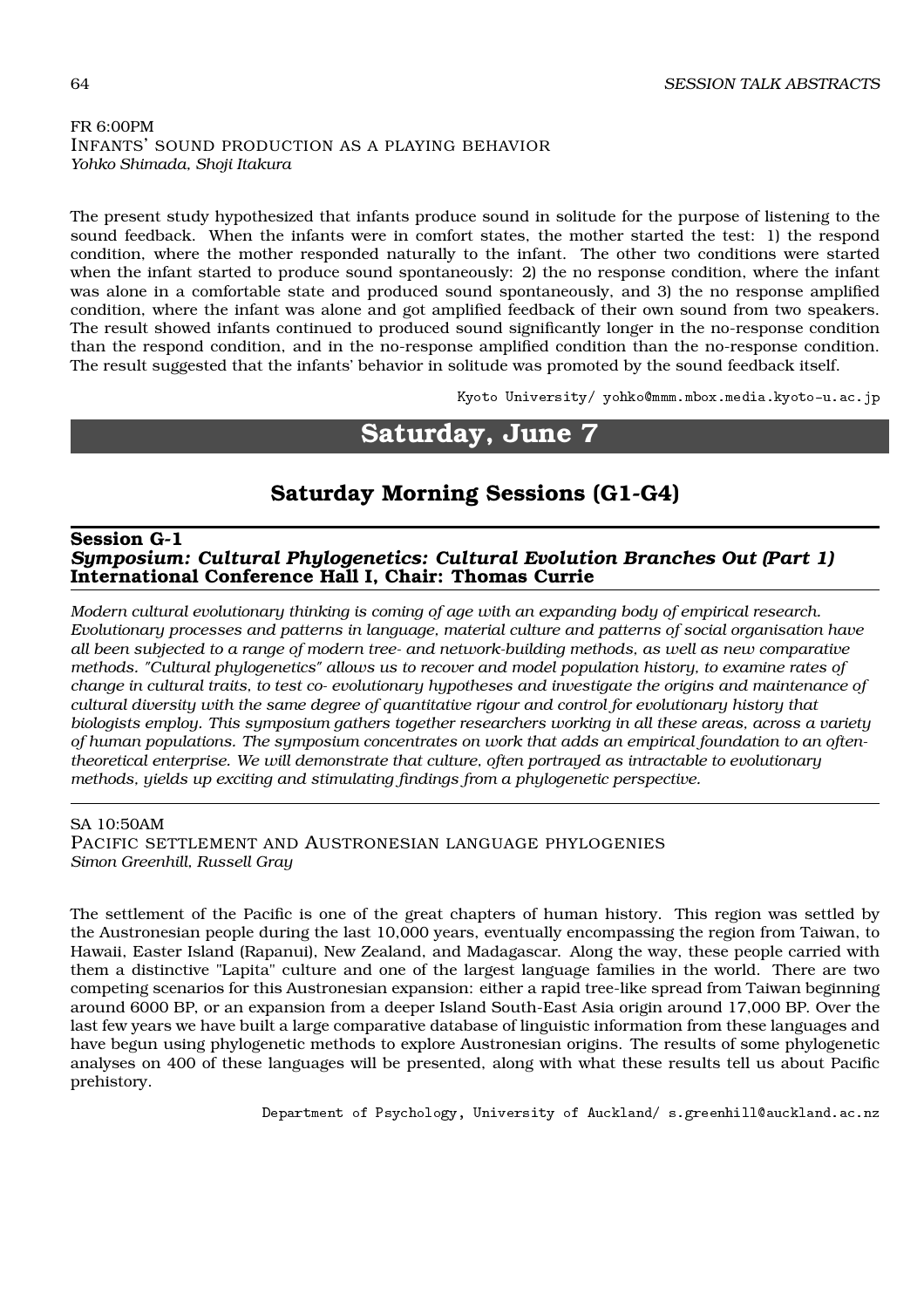#### $H\text{BES } 2008$  65

SA 11:10AM THE UTO-AZTECANS: FORAGERS FROM THE NORTH OR FARMERS FROM THE SOUTH? *Robert Ross, Russell Gray, Lyle Campbell*

Considerable controversy surrounds the claim that early agricultural dispersals are the main factor that has shaped human linguistic, cultural and genetic diversity. One of the most contentious agricultural dispersal scenarios pertains to the Uto-Aztecan language family. According to the Southern Origin Hypothesis the earliest speakers of Uto-Aztecan languages were maize farmers in central Mexico who spread north into the American Southwest. By contrast, under the Northern Origin Hypothesis speakers of Uto-Aztecan languages were originally foragers in the American Southwest who spread south into Mesoamerica where they borrowed agricultural technology from contiguous Otomanguean and Mayan cultures. I will discuss how we are using lexical data and a Bayesian phylogenetic framework to test these competing hypotheses.

Department of Psychology, University of Auckland/ robross45@yahoo.com.au

#### SA 11:30AM

"THE SOCIAL LIVES OF THE ANCESTORS": PHYLOGENETIC METHODS CAN RECONSTRUCT THE KINSHIP SYSTEMS OF PROTO-AUSTRONESIAN SOCIETY *Fiona Jordan, Ruth Mace*

How can we know what types of families that existed in the past? Here we show how phylogenetic comparative methods can reconstruct descent systems and post-marital residence rules in Pacific societies as far back as 6000 years. Descent systems express social norms of kinship, and can be traced patrilineally, matrilineally, or bilaterally. Post-marital residence rules describe which kin a couple lives with after marriage. We use Bayesian phylogenetic approaches to construct a linguistic phylogeny of 98 Austronesian societies and estimate the states of descent and residence in ancestral populations. These comparative methods take into account uncertainty about the phylogeny as well as uncertainty about the evolution of the cultural traits. Ancestral state reconstruction shows that matrilocal residence and bilateral descent are the root ancestral states, and that residence changes quicker than descent. Estimates of ancestral states may help integrate discrepancies between mtDNA and Y-chromosome genetic depictions of Austronesian prehistory.

Department of Anthropology, University College London/ f.jordan@ucl.ac.uk

 $SA$  11:50AM THE EVOLUTION OF POLITICAL COMPLEXITY: INVESTIGATING A MAJOR TREND IN HUMAN **HISTORY** *Thomas Currie*

One of the central controversies in Anthropology surrounds the evolution of social and political complexity in human groups. Evidence suggests that prior to the development of agriculture human groups were organized only at a local level, however today much of the world's population are members of large-scale states. Arguments rage about whether this pattern is the results of some 'force' favouring the evolution of politically complexity and whether or not societies must go through discrete stages prior to reaching a certain level of complexity. I argue that many of the debates result from confusions between pattern and process and misunderstandings about evolutionary theory as applied to cultural behaviour. I show how modern evolutionary theory can illuminate these issues. In this talk I draw on biological evolutionary trend theory and apply phylogenetic comparative methods to test these different hypotheses about the evolution of political complexity.

Department of Anthropology, University College London/ t.currie@ucl.ac.uk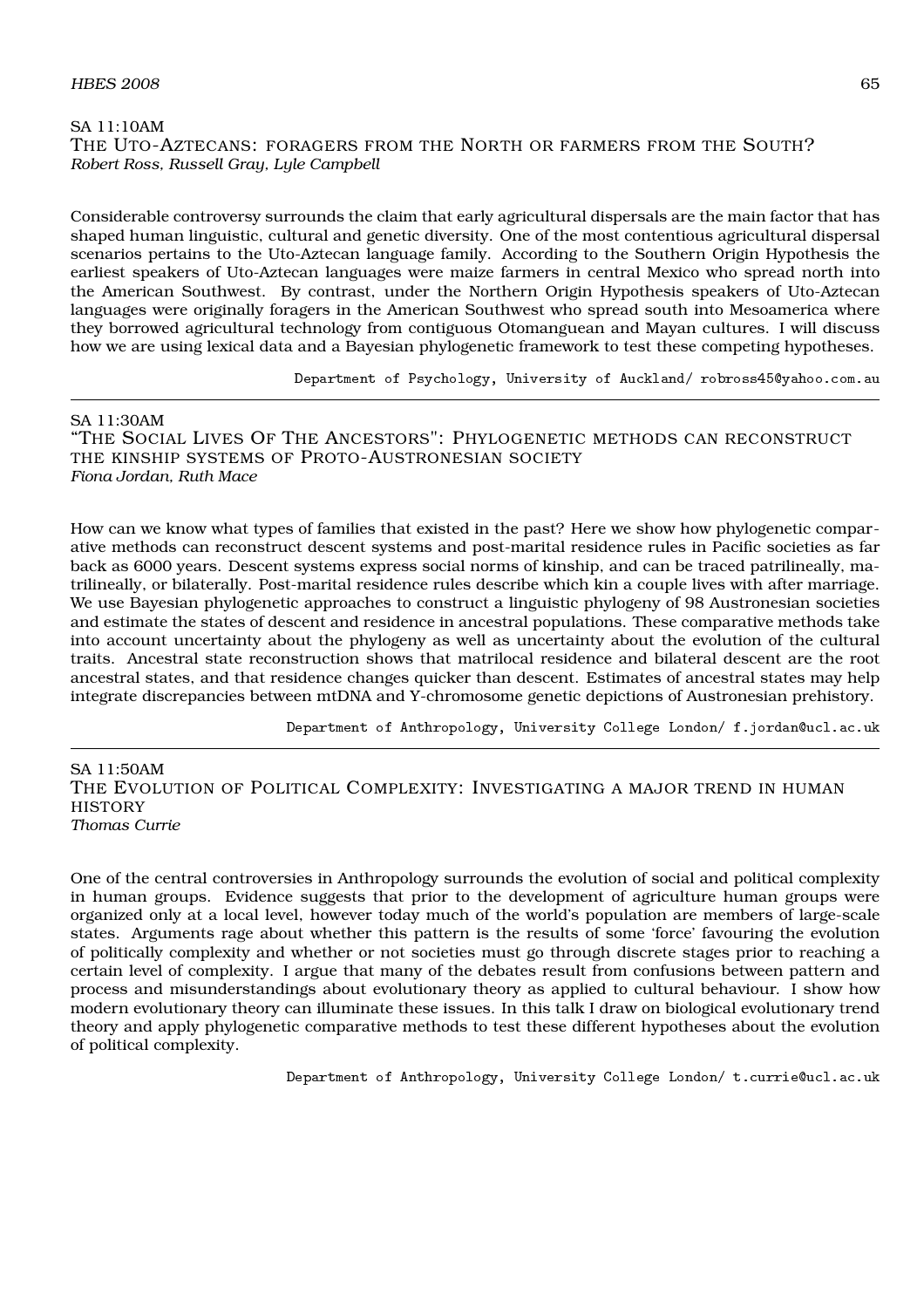#### **Session G-2** *Symposium: Half a Century of Research on the Behavior & Evolution of the Arashiyama Macaques* **International Conference Hall II, Chair: Paul Vasey**

*The Arashiyama population of Japanese macaques. which ranges on the northwestern outskirts of the city of Kyoto, is one of the longest, continuously studied primate populations in the world. Since 1954, the Arashiyama macaques have been observed daily by Japanese primatologists and researchers from many Western and non-Western nations. It is likely that few HBES members are aware of the scope and magnitude of the research that has been conducted on this population and its overall significance for wider issues in the area of behavioural and evolutionary studies. In this symposium, we will review the history of long-term research on the Arashiyama macaques. We then highlight recent research at the site on paternity and female mate choice, group specific social traditions and non-conceptive sexuality.*

SA 10:50AM

FEMALE HOMOSEXUAL BEHAVIOUR IN THE JAPANESE MACAQUES AT ARASHIYAMA: IMPLICATIONS FOR THE EVOLUTION OF NON-CONCEPTIVE SEX IN HUMANS *Paul Vasey*

Female Japanese macaques from the Arashiyama population are unusual, in that, in addition to engaging in heterosexual behaviour, they sometimes prefer same-sex sexual partners when given the simultaneous choice of a sexually motivated, male alternative. Behaviourally, this facultative preference manifests itself as frequent mounting and courtship between females within the context of temporary, but exclusive, sexual relationships called homosexual consortships. Empirical research at this site indicates that female homosexual behaviour is sexually motivated. Numerous studies suggest that female homosexual behaviour does not subserve any socio-sexual function. I present data suggesting that female homosexual behavior in the Arashiyama macaques is a neutral, by-productive of an adaptation; namely, female-male mounting. The Arashiyama research raises the possibility that non-conceptive sexuality in humans might best be conceptualized as an evolutionary by-productive of an adaptation. I briefly discuss male androphilia (i.e., sexual attraction to males) in humans as a case in point.

Department of Psychology, University of Lethbridge, Canada/ paul.vasey@uleth.ca

SA 11:10AM A HISTORICAL PERSPECTIVE ON ARASHIYAMA'S ROLE IN PRIMATOLOGICAL RESEARCH *Michael Huffman*

The Arashiyama population of Japanese macaques, located on the western side of Kyoto city, is one of the longest studied primate group in the world. A complete and continuously genealogy of this population has been maintained since 1955. Research at this site reflects a distinctly Japanese approach to primatology. Individual identification and long-term research based on collaborative efforts of multiple generations of researchers has made Arashiyama an important source of our understanding about the role of kinship, dominance hierarchy and male migration on the maintenance of social organization in primates. Over the years a number of key findings have been made by Japanese and foreign researchers at Arashiyama as a consequence of this style of research. Such findings include work on socio-sexual behavior and long-term affiliative non-sexual relationships, the affect of female mate choice and partner preference on male tenure and reproductive success, homosexual behavior and cultural transmission.

Primate Research Institute, Kyoto University/ huffman@pri.kyoto-u.ac.jp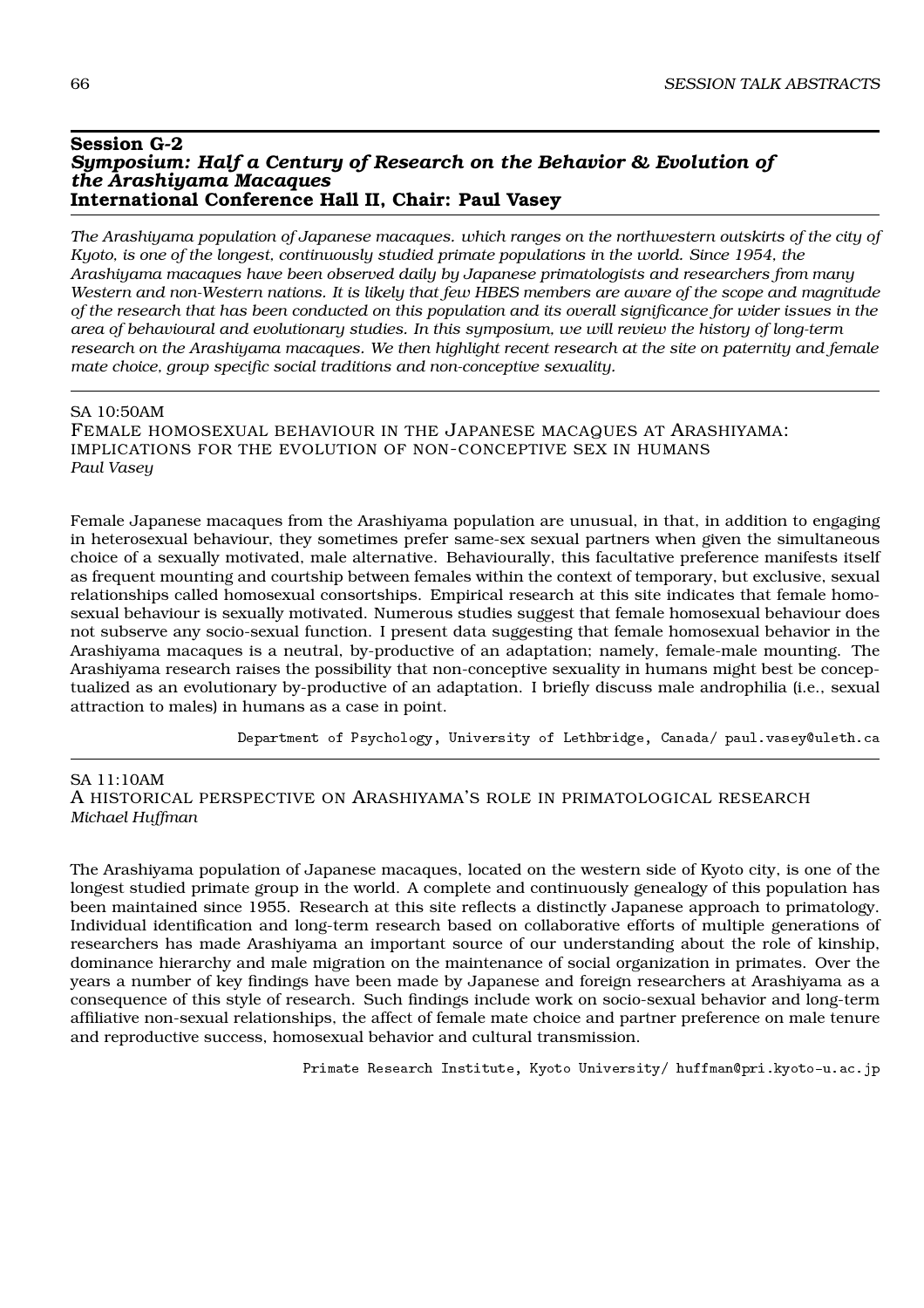#### $H\text{BES } 2008$  67

#### SA 11:30AM PATERNITY AND FEMALE MATE CHOICE IN JAPANESE MACAQUES *Eiji Inoue*

In non-seasonally breeding primates, male dominance rank is positively correlated with the number of infants sired. However, this correlation appears to be absent among seasonally breeding primates such as the Japanese macaque (Macaca fuscata). Paternity was analyzed for 23 Japanese macaques infants from the Arashiyama population in relation to males' age, dominance rank, and tenure and females' mate choice. Central, high-ranking adult males sired 2 infants, while peripheral, low-ranking adult males sired 14 infants. Among adult males, tenure was the most important factor negatively affecting male reproductive success. Females who gave birth copulated with central, high ranking males that had a long group tenure only when fertilization was unlikely or impossible. Ovulating females appeared to avoid insemination by central, high-ranking males with long tenure by selecting as their mating partners peripheral, low-ranking males that had a shorter group tenure.

Faculty of Applied Biological Sciences, Gifu University/ e\_inoue@gifu-u.ac.jp

#### SA 11:50AM THIRTY YEARS OF STONE HANDLING TRADITION IN JAPANESE MACAQUES AT ARASHIYAMA: IMPLICATIONS FOR STONE-TOOL USE EVOLUTION *Jean-Baptiste Leca, Michael Huffman*

Japanese macaques are known for their cultural behaviors, among which is stone handling (SH), a form of solitary object play involving the non-instrumental manipulation of stones. SH by the Arashiyama monkeys is one of the most thoroughly documented behavioral traditions in nonhuman primates. Arashiyama is the first field site where a combination of comparative, longitudinal, and experimental approaches is providing sound evidence for inter-troop variability, long-term maintenance, and social transmission of a single cultural behavior. SH appeared at Arashiyama in 1979 and its diffusion within the group and across generations has been studied at several points in time over a 30-year period. The SH tradition has now reached its transformation phase, with an increase in the SH repertoire and an expansion of the contexts in which SH is practiced. Research on SH as a tool-use precursor provides new insights into the emergence of hominid material culture through stone-tool technology.

Primate Research Institute, Kyoto University/ leca@pri.kyoto-u.ac.jp

## **Session G-3** *Symposium: The Evolutionary Dynamics of Kinship and Parental Investment* **Conference Room III, Chair: Siobhan Mattison**

*Kinship systems represent cooperative alliances, likely to be adaptive, that form in response to social and ecological factors. Variation in resource distribution and defensibility, as well as in distribution of mates, are associated with the norms of kinship systems. Yet even within an existing kinship system, individual families differ in aspects of composition and the benefits of membership to individuals. Correspondingly, parental investment strategies can diverge from the normative. By adapting to local changes in the social and ecological environment, divergent strategies may provide the impetus for change in kinship systems. In turn, existing kinship systems may constrain the rate at which individual families adapt by imposing sanctions on or limiting benefits for strategies that are harmful to the larger kinship group/ do not channel resources in normative directions. In this session, we will examine factors affecting individual parental investment decisions and their dynamic interplay with the local kinship system.*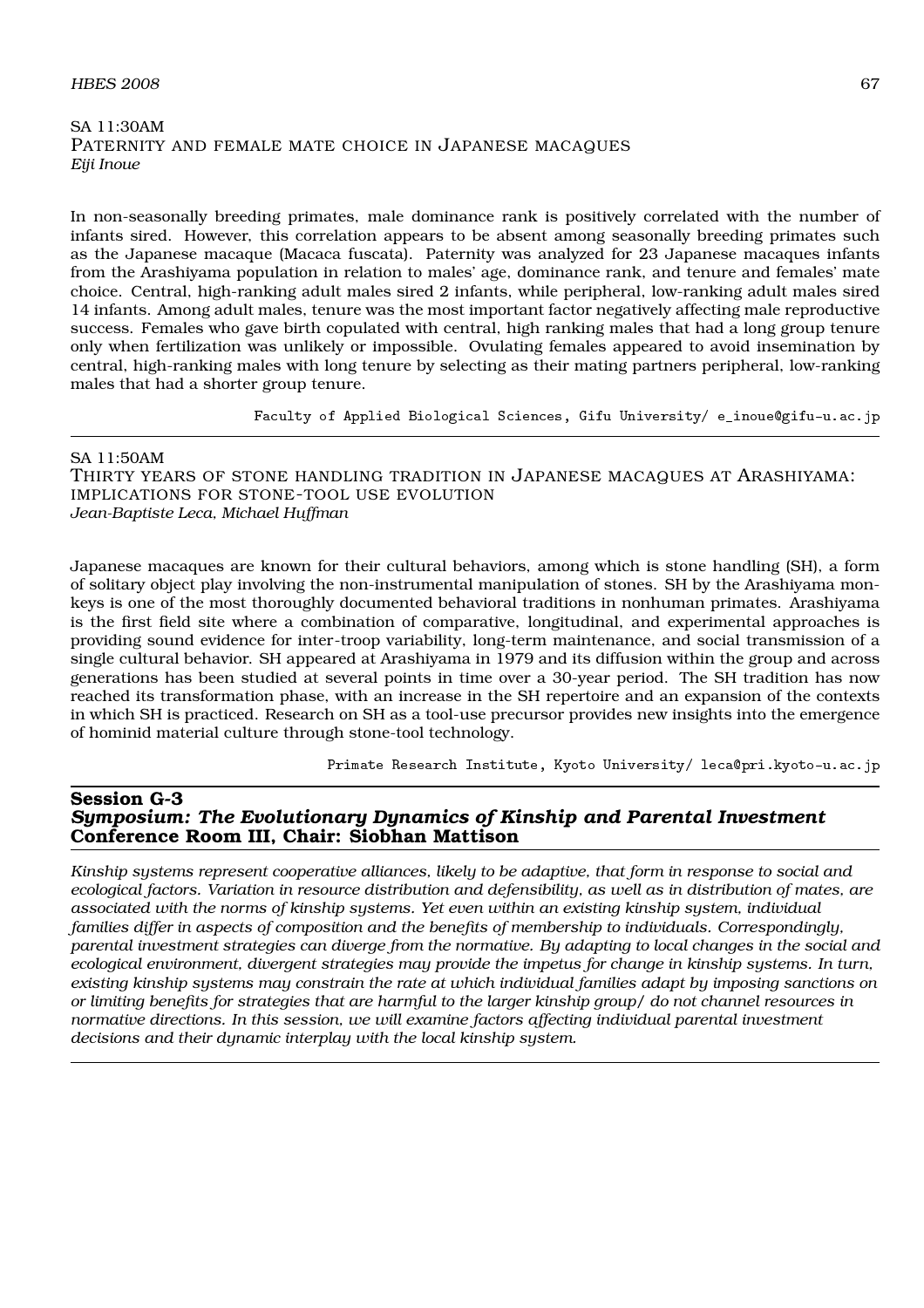## SA 10:50AM CORRELATES OF DIVERGENCE FROM MATRILINEAL NORMS AMONG THE NA OF SOUTHWEST CHINA *Siobhan Mattison*

The existence of matriliny, inheritance passed through daughters, is associated with the absence of defensible resources. This suggests that matriliny may be an adaptive response to social and ecological factors that limit a man's ability to channel resources to his offspring. Until recently, the matrilineal Na of Southwest China were subsistence agropastoralists with few defensible resources. However, the emergence of ethnic tourism in the mid-1980s has created new resources in the form of cash in a market economy. Censuses reveal that households impacted by tourism vary considerably in terms of composition and market share of resources. In this presentation, I will explore variation in household composition, including marriage patterns, to determine whether access to resources can explain divergences from local matrilineal norms.

University of Washington/ smc56@u.washington.edu

SA 11:10AM BREASTFEEDING STRATEGIES IN THE CONTEXT OF DIFFERING KINSHIP ECOLOGIES IN N.E. INDIA *Donna Leonetti*

Breast feeding is a major form of parental investment. Kinship ecologies of breastfeeding are likely to generate varying motivations to continue this costly behavior. A study of 505 Bengali (patrilineal) and 506 Khasi (matrilineal) women with living last offspring under age 5, using Cox proportional hazards analysis, shows the risk of being weaned is significantly higher (H.R.= 3.2,  $p < .001$ ) for Khasi than for Bengali offspring. I hypothesize that for Bengali mothers prolonged breastfeeding may, in part, be a defense mechanism because no nutritional benefit to the infant is evident and all children are treated equally. Residing in a patrilocal household where her energies may largely benefit unrelated individuals contrasts with the matrilocal household of a Khasi mother. She may be guarding her somatic resources to pace new pregnancies as post-partum sexual abstinence is also significantly prolonged compared to Khasi women, and these behaviors would reinforce each other.

University of Washington/ leonetti@u.washington.edu

SA 11:30AM PARENTAL INVESTMENT DECISIONS IN RURAL MALAWI: A COMPARISON OF MATRILINEAL AND PATRILINEAL POPULATIONS *Rebecca Sear*

Parents are predicted to allocate their resources non-randomly between offspring dependent on the costs and benefits that result from investing in each child. But parents have various 'resources' at their disposal to allocate including, for example, economic and somatic resources, and time. We compare parental investment strategies in two populations in Malawi to investigate whether parents' allocation decisions are consistent across several resource categories. The first is a matrilineal society in which wealth inheritance is biased towards daughters; the second a patrilineal society in which wealth inheritance is biased towards sons. By analysing the length of birth intervals and educational attainment, we find, as predicted, that parental investment is not random but is modified by sex of child and birth order in each society. However, these patterns do not precisely mirror the allocation of economic wealth to daughters versus sons, suggesting that parents adjust their investment by resource type.

London School of Economics/ r.sear@lse.ac.uk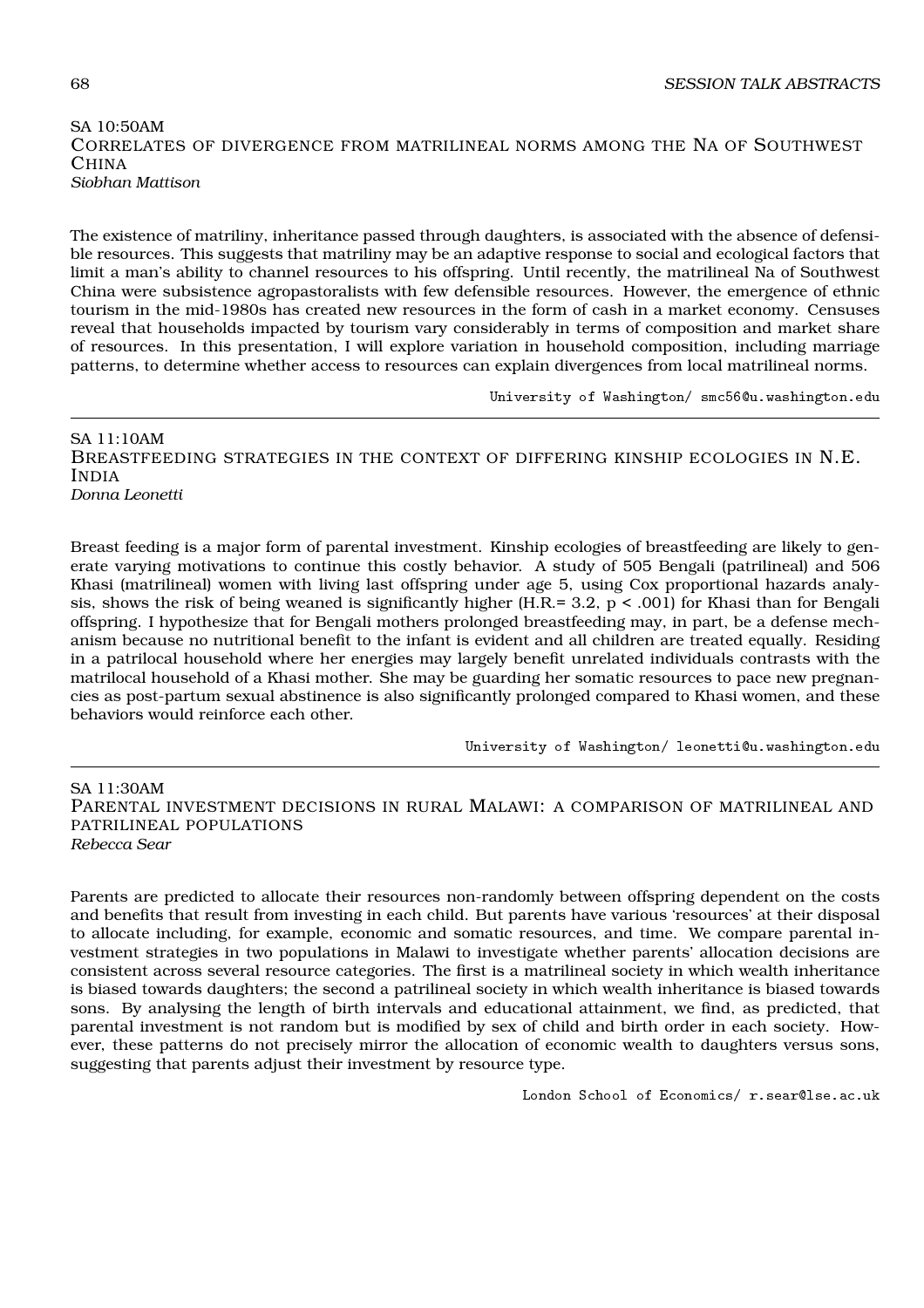#### $H\text{BES } 2008$  69

SA 11:50AM DOES INVESTMENT IN THE SEXES DIFFER WHEN FATHERS ARE ABSENT? THE IMPACT OF FATHERS & MATERNAL KIN ON CHILD SURVIVAL & GROWTH IN A PATRILINEAL ETHIOPIAN POPULATION *Mhairi Gibson*

This study examines child survival and growth in a patrilineal Ethiopian community as a function of father absence and sex. In line with predictions of the Trivers-Willard model for sex-biased parental investment the absence of a father, and associated constraints on household resources, is more detrimental for sons' than daughters' survival in infancy. Father absence doubles a son's risk of dying in infancy, but has a positive influence on the well-being of female members of the household, improving daughter survival, growth and maternal nutritional status. Lack of paternal investment may be compensated by other matrilateral kin, through increased reciprocity between mothers, daughters and sisters.

University of Bristol/ mhairi.gibson@bristol.ac.uk

# **Session G-4** *Symposium: Adaptations for Welfare Tradeoffs* **Centennial Hall, Chair: Andrew Delton**

*Resolving resource conflicts and engaging in mutually beneficial cooperation are fundamental adaptive problems. How does the mind solve them? One goal of these talks is to situate these issues within a larger evolutionary-computational framework. This framework predicts that the mind contains a large set of internal regulatory variables that index adaptively-relevant aspects of the social and physical environment. A second goal is to examine a central element of this set: a variable designed to regulate the welfare tradeoffs inherent in conflict and cooperation—the welfare tradeoff ratio (WTR). We demonstrate the existence of the WTR, the precision of its operation, and the ability to accurately estimate others'WTRs. A third goal is to examine the way emotions calibrate WTRs in one's own mind and in the minds of others. Finally, we seek to demonstrate the profitability of an evolutionary-computational approach for understanding motivation and emotion.*

SA 10:50AM THE WELFARE TRADEOFF SYSTEM AS AN ADAPTATION FOR INTEGRATED ALLOCATIONAL DECISION-MAKING *John Tooby, Leda Cosmides, Aaron Sell, Andrew Delton, Daniel Sznycer, Julian Lim, Theresa Robertson*

Individuals in social species continually face choices among alternatives that have different impacts on the welfares of self and specific others. Our group has been investigating whether such choices are regulated by an evolved family of neurocomputational variables: welfare trade-off ratios (WTRs). A WTR encodes the relative weight the actor places on own versus other's welfare at any given time—functioning as a decision criterion for which choices to make. A variety of selection pressures have been identified, such as kin selection, power-based bargaining, exchange, and externality valuation, each of which is expected to shape the trade-off function in potentially divergent ways. Yet social partners often simultaneously fall into more than one relevant social category (kin, rival, mate, reciprocity partner, engagement partner). This selects for a device (the WTR system) that integrates, reconciles, and distills the net impact of multiple social algorithms into a unitary decision-criterion for each person.

University of California, Santa Barbara/ tooby@anth.ucsb.edu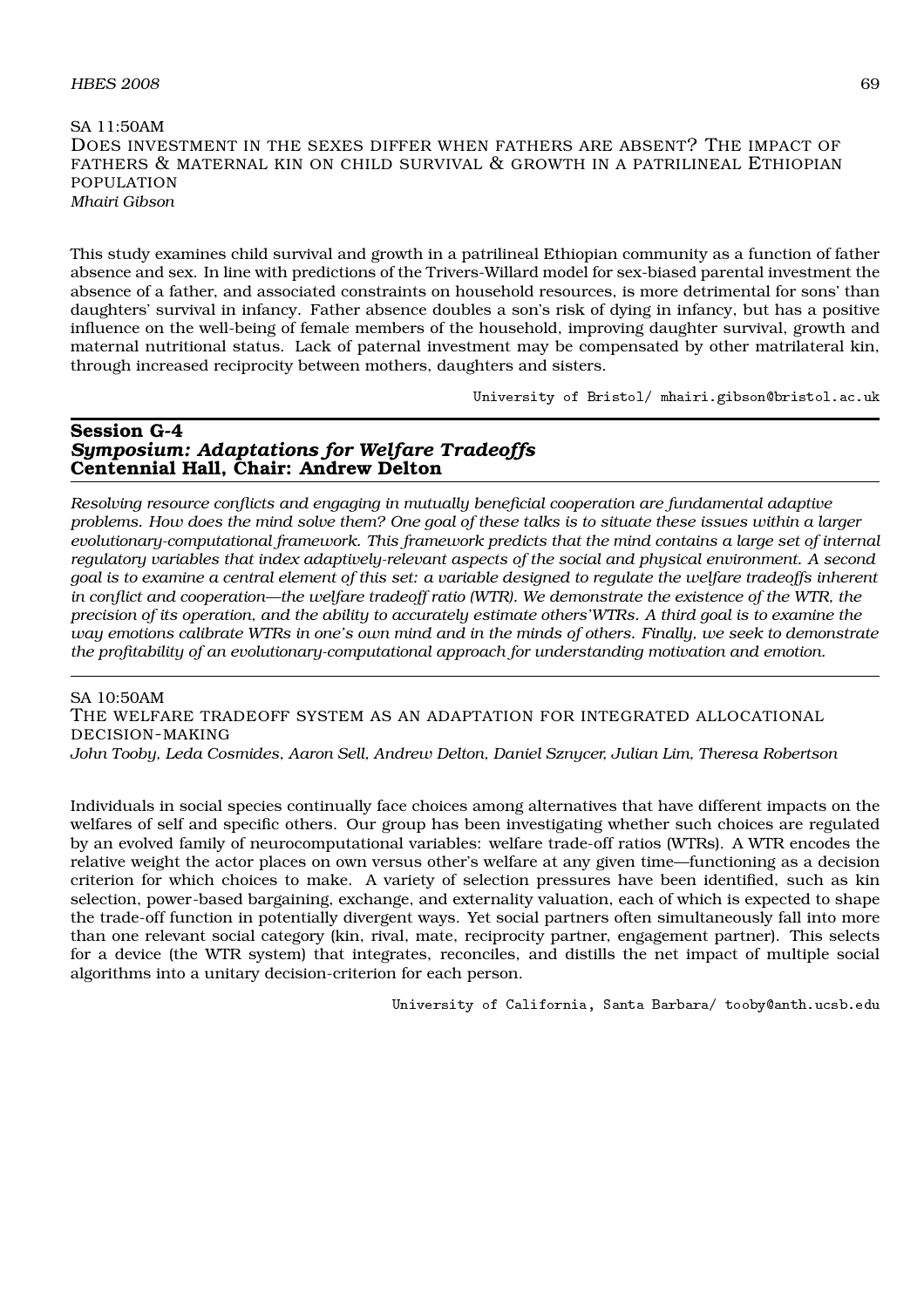# SA 11:10AM AN EVOLVED INTERNAL REGULATORY VARIABLE FOR MAKING WELFARE TRADEOFFS

*Andrew Delton, Theresa Robertson, Daniel Sznycer, Julian Lim, Leda Cosmides, John Tooby*

How are conflicts of interest resolved? Many theories in evolutionary biology are designed to predict these resolutions by describing the conditions under which an organism should trade off its own welfare to benefit another. To make these tradeoffs, the mind must estimate a number of tradeoff-relevant features about the self and the potential recipient of aid (for instance, degree of relatedness and quality as a reciprocation partner). We propose that these estimates are integrated into a summary variable—a welfare tradeoff ratio—that is used to regulate social decision-making. By consulting this variable, decision-making algorithms can determine when it is appropriate to cede personal welfare on behalf of another. We describe a novel instrument designed to measure welfare tradeoff ratios. Using this instrument, we obtained experimental, cross-national evidence that humans regulate welfare tradeoff decisions in functional and surprisingly precise ways, thus supporting the welfare tradeoff ratio hypothesis.

University of California, Santa Barbara/ delton@psych.ucsb.edu

SA 11:30AM EMOTIONS AND THE RECALIBRATION OF WELFARE TRADEOFF RATIOS: GRATITUDE AS A CASE **STUDY** *Julian Lim, Daniel Sznycer, Andrew Delton, Theresa Robertson, Leda Cosmides, John Tooby*

How does an organism compute how much of its welfare to tradeoff to increase another's welfare? We hypothesize that one part of computing this welfare tradeoff ratio (WTR) is emotional recalibration. Emotions such as gratitude, anger and guilt are evolved cognitive mechanisms for recalibrating internal variables – such as the WTR – and are activated by adaptively relevant cues. One important cue is the WTR expressed towards oneself by others. We show experimentally that gratitude, rather than being a response to someone who has "benevolent intentions" in general, is sensitive to cues that the other was targeting benefits specifically toward the self. Target-specific help elicited more gratitude, more liking of the helper, and more willingness to help back, than non-target-specific help. The evidence suggests that the human motivational system is finely attuned to cues predicting the value of a relationship and is designed to regulate investment accordingly.

University of California, Santa Barbara/ julianlim101@gmail.com

SA 11:50AM HUMANS ACCURATELY ESTIMATE OTHERS' WELFARE TRADEOFF RATIOS *Daniel Sznycer, Julian Lim, Andrew Delton, Theresa Robertson, John Tooby, Leda Cosmides*

The mind is hypothesized to be equipped with an internal regulatory variable that indexes how much of your welfare you will tradeoff to benefit others—a welfare tradeoff ratio (WTR). Adaptive calibration of WTRs requires the integration of fitness-relevant information about self and others. For instance, your WTR for a potential cooperation partner may be up-regulated by genetic relatedness or relative formidability. In addition to estimating these variables, successful negotiation of cooperative relationships also requires estimating the WTR the other person has toward you. We provide evidence that individuals do accurately estimate friends' WTRs toward them. Subjects' estimates are not simply tracking their friends' general level of cooperativeness, but are in fact target-specific. Furthermore, subjects accurately estimate the activation of WTR-recalibration emotions in the minds of their friends. Of course, neither WTR nor emotion is estimated perfectly; however, emotion mis-estimation accounts for WTR mis-estimation in principled ways.

University of California, Santa Barbara/ dsznycer@umail.ucsb.edu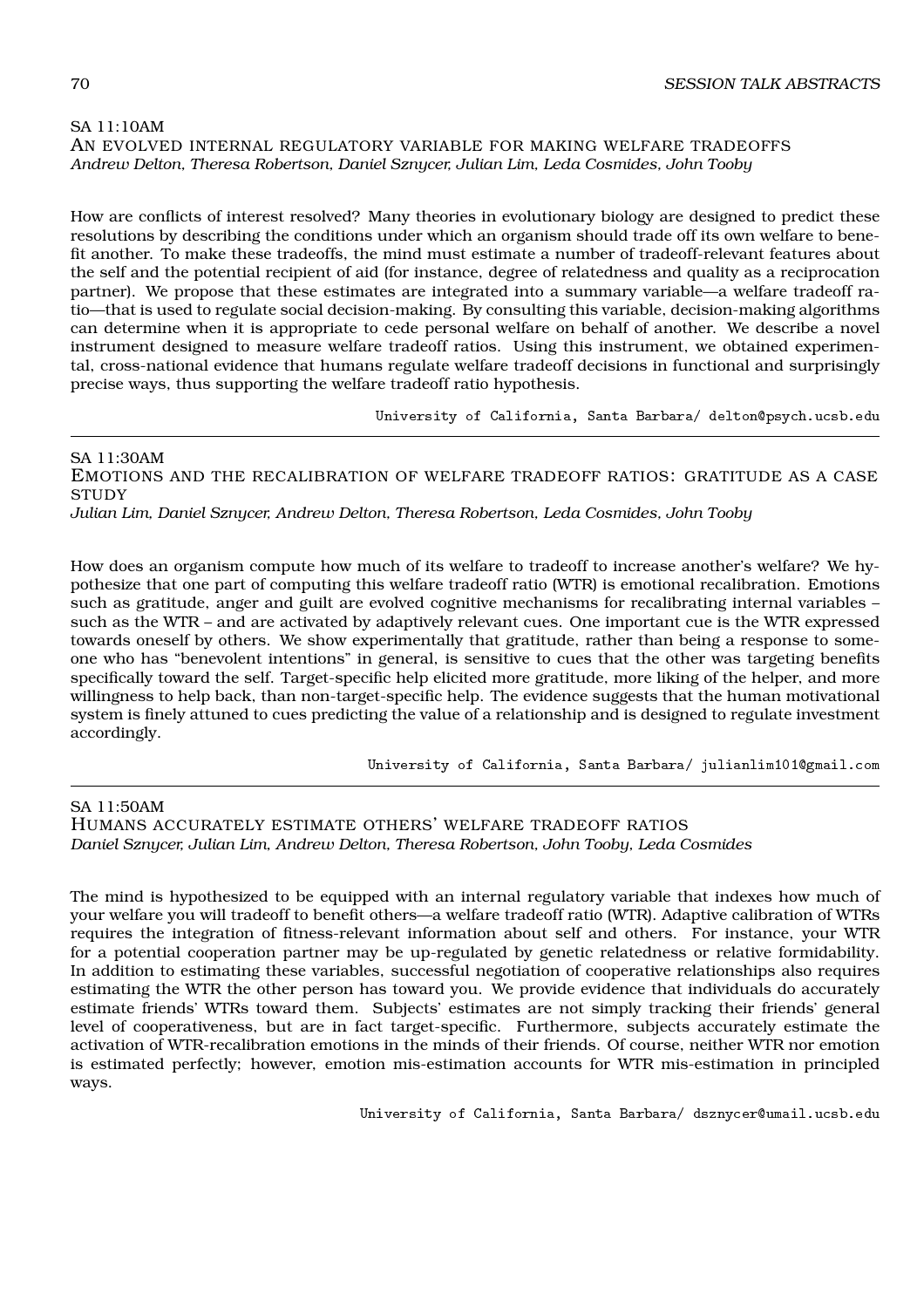# **New Investigator Competition Finalists Centennial Hall**

### SA 1:20PM

GENETIC DIVERSITY PREDICTS ATTRACTIVENESS OF MALE AND FEMALE FACES *Hanne Lie, Gillian Rhodes, Leigh Simmons*

From an evolutionary perspective, human facial attractiveness is proposed to signal mate quality. Using a novel approach to the study of the genetic basis of human facial preferences, we investigated whether attractiveness signals mate quality in terms of genetic diversity. Genetic diversity in general has been linked to fitness and reproductive success, and genetic diversity within the Major Histocompatibility Complex (MHC) has been linked to immunocompetence. We photographed and genotyped 161 participants (80 males), using microsatellite markers situated within and outside the MHC to estimate genetic diversity. Genetic diversity within the MHC positively predicted male attractiveness, while genetic diversity at nonMHC loci positively predicted female attractiveness. These relationships were mediated by specific facial characteristics: averageness and symmetry respectively. Thus faces appear to provide visual cues to genetic quality in both males and females, supporting the view that face preferences have been shaped by selection pressures to identify high quality mates.

> School of Psychology and School of Animal Biology, University of Western Australia/ lieh01@student.uwa.edu.au

SA 1:40PM PRODUCING SONS REDUCES LIFETIME REPRODUCTIVE SUCCESS OF SUBSEQUENT OFFSPRING IN PRE-INDUSTRIAL FINNS *Ian Rickard, Andrew Russell, Virpi Lummaa*

In humans and other animals, the fitness returns gained by investing in offspring of each sex may not always be equal. If a mother can accurately assess the benefits of producing sons versus daughters, she may bias reproductive investment towards offspring of the more valuable sex. However, whilst the relative benefits of producing male and female offspring has been much discussed, little attention has been given to whether the actual cost of reproduction varies according to offspring sex. Using data from pre-industrial Finland, we investigated differences in the inclusive fitness costs of producing sons and daughters. We found that offspring produced after a son versus a daughter had reduced lifetime reproductive success, a result not influenced by death of the elder offspring. These results suggest there may be hidden costs to producing male offspring, something which should be considered when evaluating the potential net fitness benefits of facultative sex-ratio variation.

University of Sheffield/ i.rickard@sheffield.ac.uk

SA 2:00PM MICROBES, MATING, AND MORALITY: INDIVIDUAL DIFFERENCES IN THREE FUNCTIONAL DOMAINS OF DISGUST *Josh Tybur, Debra Lieberman, Vladas Griskevicius*

What is the function of disgust? Whereas traditional models have suggested that disgust serves to protect the self or neutralize reminders of our animal nature, an evolutionary perspective suggests that disgust functions to solve three qualitatively different adaptive problems related to pathogen avoidance, mate choice, and social interaction. We investigated this three-domain model of disgust across multiple studies, and we introduce the Three Domain Disgust Scale, a new measure of individual differences in disgust sensitivity. Consistent with our predictions, exploratory and confirmatory factor analyses demonstrated that disgust sensitivity partitions into domains related to pathogens, sexuality, and morality. Additionally, the sexes differed in disgust sensitivity between domains in a manner consistent with our perspective. We compare this model with the dominant model of disgust sensitivity, and we discuss the utility of an evolutionary perspective on disgust.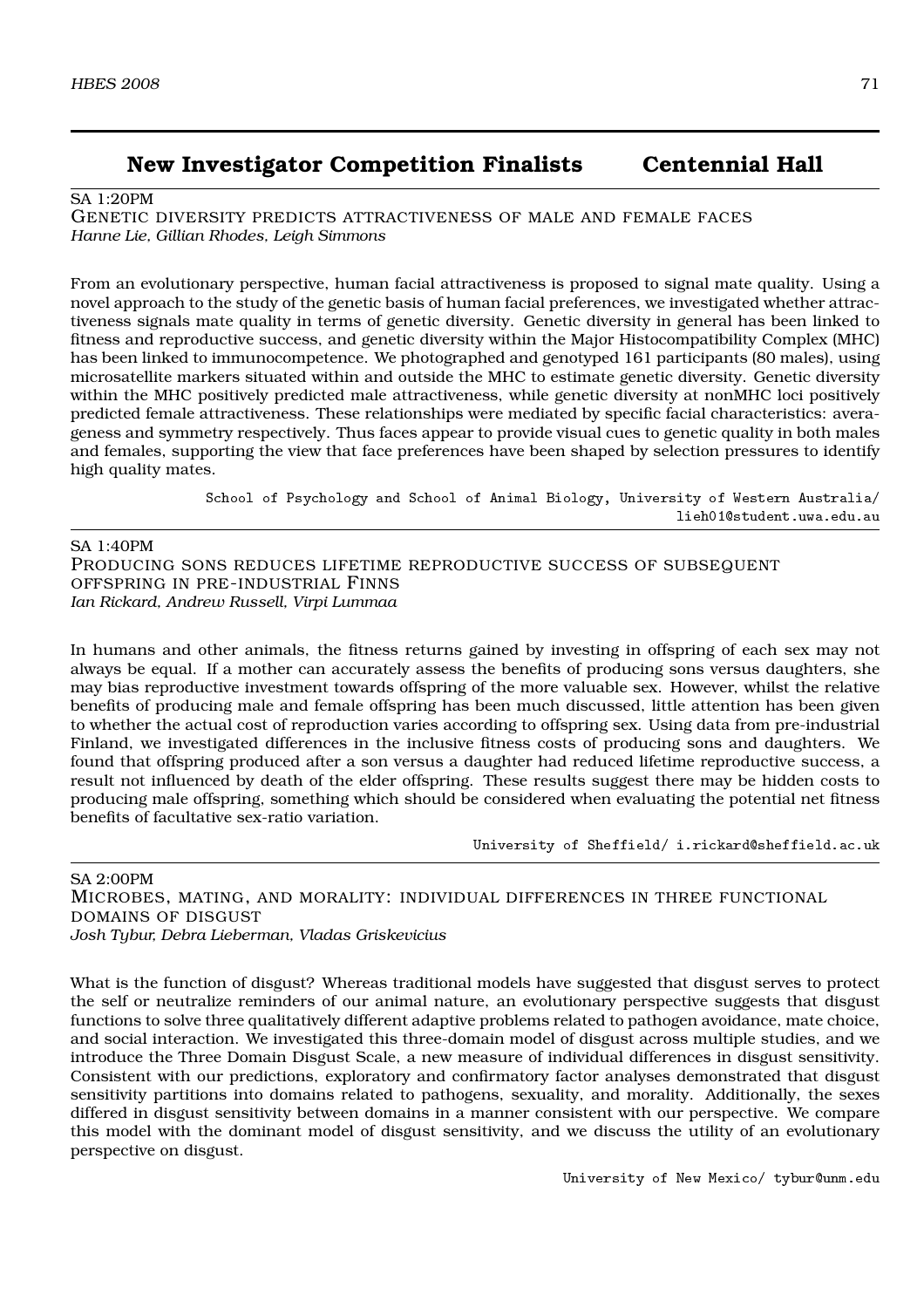# **Postdoctoral Competition Finalists Centennial Hall**

### $S_A$  2:20PM

INTERPERSONAL THREATS GENERATE MOTIVATION-SPECIFIC ENCODING BENEFITS *Vaughn Becker, Steven Neuberg, Jon Maner, Jenessa Shapiro, Joshua Ackerman, Mark Schaller, Douglas Kenrick*

When we encounter other people with the potential to threaten our goals, there is a dilemma: these people may be important to remember, but staring at them too long may be costly. One solution to this dilemma would be an enhanced ability to encode and individuate threats to one's current social goals. To explore this, we primed social goals with brief movie clips and found that (1) non-Black perceivers with activated self-protection goals showed enhanced encoding efficiency of Black males—a group stereotyped as being potentially dangerous—and (2) female perceivers with activated mating goals showed enhanced encoding efficiency of attractive ingroup females—potential rivals in the mating domain. These encoding effects were not mediated by the amount of time participants spent looking at goal-relevant faces. Results suggest that encoding efficiency depends jointly on perceivers' current motivational states and the functional relevance of the social information they encounter.

Arizona State University, Polytechnic Campus/ vaughn.becker@asu.edu

SA 2:40PM EVOLVED DISTANCE PERCEPTION MECHANISMS *Russell Jackson, Lawrence Cormack*

This study outlines a previously unknown, large illusory component to one of the most common psychological experiences. The ubiquitous unitary distance perception framework suggests that distance perception should be equal across similar vertical and horizontal surfaces. Evolved navigation theory (ENT) suggests that perceptual and navigational mechanisms reflect navigational costs over evolution. Vertical surfaces pose a distinct cost of falling not present in horizontal navigation. However, horizontal surfaces can form retinally vertical images and researchers often assume that retinal image determines distance perception. We tested ENT-derived predictions suggesting that observers would overestimate surface lengths based on environmental, not retinal, verticality. Participants drastically overestimated environmentally vertical surfaces only and did so at a magnitude related to surface length. These results replicate across multiple settings and methods and are supported by previous studies. Implications of this work include understanding prerequisite costs for most human behavior.

California State University at San Marcos/ rjackson@csusm.edu

SA 3:00PM

CHIMPANZEES ARE RATIONAL MAXIMIZERS IN AN ULTIMATUM GAME *Keith Jensen, Josep Call, Michael Tomasello*

Traditional models of economic decision-making assume that people are self-interested rational maximizers. Empirical research has demonstrated, however, that people will take into account the interests of others and are sensitive to norms of cooperation and fairness. In one of the most robust tests of this finding, the ultimatum game, individuals will reject a proposed division of a monetary windfall, at a cost to themselves, if they perceive it as unfair. Here we show that in an ultimatum game, humans' closest living relatives, chimpanzees (Pan troglodytes), are rational maximizers and are not sensitive to fairness. These results support the hypothesis that other-regarding preferences and aversion to inequitable outcomes, which play key roles in human social organization, distinguish us from our closest living relatives.

Max Planck Institute for Evolutionary Anthropology/ jensen@eva.mpg.de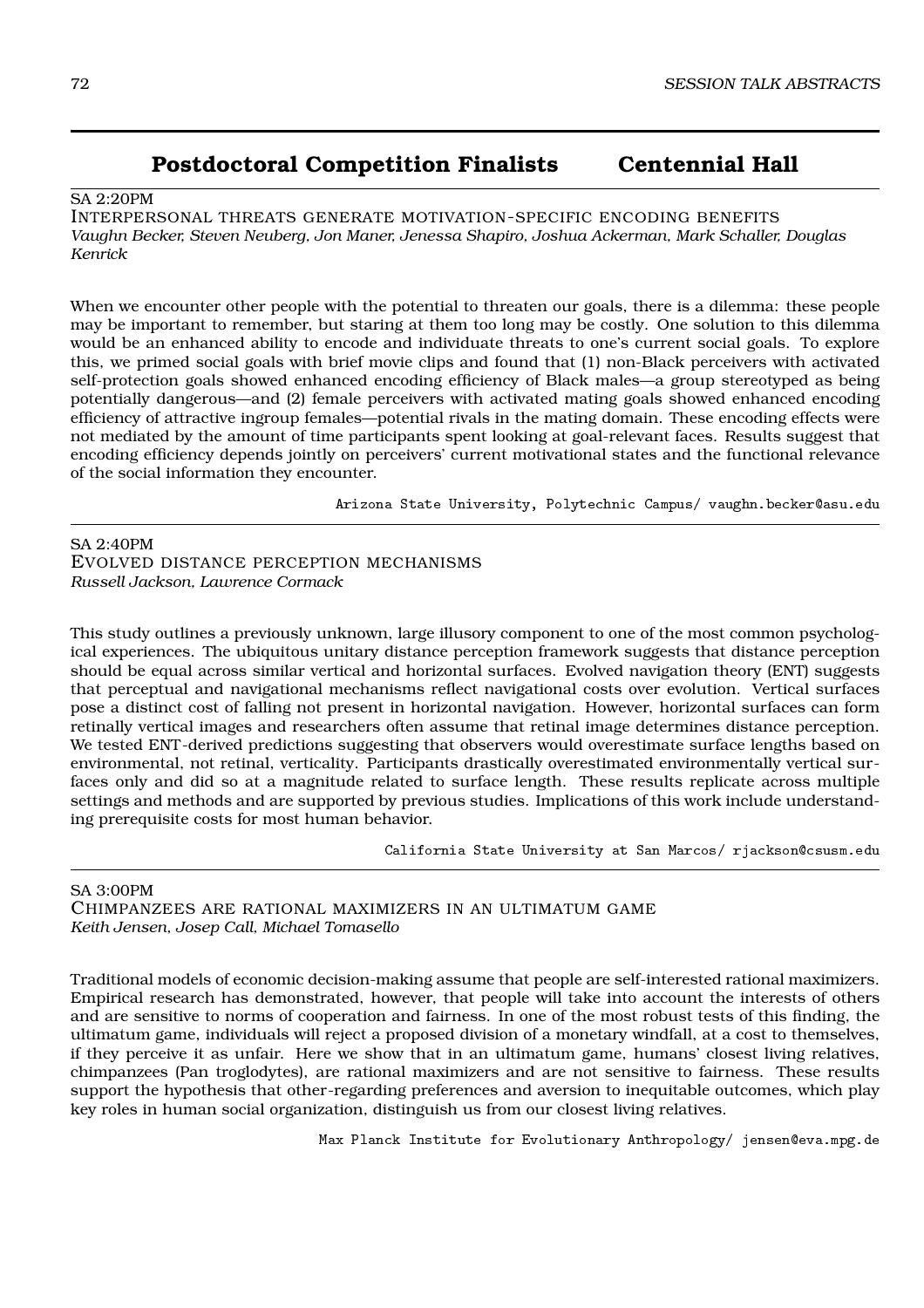# **Session H-1** *Attractiveness II* **International Conference Hall I, Chair: Ian Stephen**

### SA 3:40PM

SKIN PIGMENT COLOURATION SIGNALS HEALTH IN HUMAN FACES *Ian Stephen, David Perrett*

Skin redness, caused by blood perfusion, is associated with dominance and maturity, and is sexually selected in several primate species. Yellow and red carotenoid-based ornaments signal health and are sexually selected in several bird and fish species. Oxygenated blood is associated with aerobic fitness in humans. *β*-carotene causes skin yellowing and is associated with reproductive health and immune function. Melanin and deoxygenated blood also contribute to skin colour. We used computer graphics to allow participants to optimise the apparent health of colour-calibrated facial photographs by manipulating redness, yellowness and lightness (CIELab L*∗*, a*∗* and b*∗*) axes, and empirically derived melanin, *β*-carotene, oxygenated and deoxygenated blood colour axes. We find preferences for lightness, redness and yellowness, especially in the form of *β*-carotene and oxygenated blood colour. These findings show that two pigmentbased mechanisms for signalling health and status in trichromatic animals are present–and may be sexually selected–in humans.

University of St Andrews/ is77@standrews.ac.uk

SA 4:00PM VISUAL ATTENTION TO VARIATION IN FEMALE FACIAL SKIN COLOUR DISTRIBUTION *Bernhard Fink, Paul Matts*

Recent research has demonstrated that variation in skin color distribution affects visual perception of female facial attractiveness, healthiness and age. In this study, the eye-gaze of 39 men and women aged 13 to 45 years was tracked whilst they viewed images of shape- and topography-standardized stimulus faces that varied only in terms of skin color distribution. We found that the number of fixations and dwell-time were significantly higher when viewing stimulus faces with the homogeneous skin color distribution of young people, compared to those of more elderly people. Facial stimuli with even skin tones were also judged to be younger, and received higher attractiveness ratings. Finally, visual attention measures were negatively correlated with perceived age, but positively associated with attractiveness judgments. We conclude that variation in visible skin color distribution selectively attracts people's attention toward female faces, and this higher attention results in more positive statements about a woman's face.

University of Göttingen/ bernhard.fink@ieee.org

SA 4:20PM

THE INFLUENCE OF BODY SHAPE ON PERCEPTIONS OF AGE, SEX, SOCIAL STATUS, HEALTH, AND ATTRACTIVENESS: A MORPHOMETRICS ANALYSIS OF AN ECOLOGICALLY VALID RANGE OF STIMULI

*Aaron Blackwell, Lawrence Sugiyama*

Waist-to-hip ratio (WHR) and body mass index (BMI) both contribute to ratings of attractiveness. We previously demonstrated that WHR is related to perceptions of sex, while BMI is related to perceptions of age. Ratings of attractiveness are best predicted by perceived age and sex, rather than directly by WHR or BMI. This study extends these findings with more nuanced measurements of body shape. We standardized for height and masked secondary sexual features in 78 images representing six males and six females at ages 5 - 18. For each, we measured 50 points tracing the outline of the figure and corresponding to anatomical landmarks. Principal components analysis was used to extract eight dimensions of shape variation. Stimuli were then rated by 300 males and females for short and long term attractiveness, perceived age, sex, healthiness, and social status in order to examine the impact of the eight principal components on each.

University of Oregon, Dept. of Anthropology/ ablackwe@uoregon.edu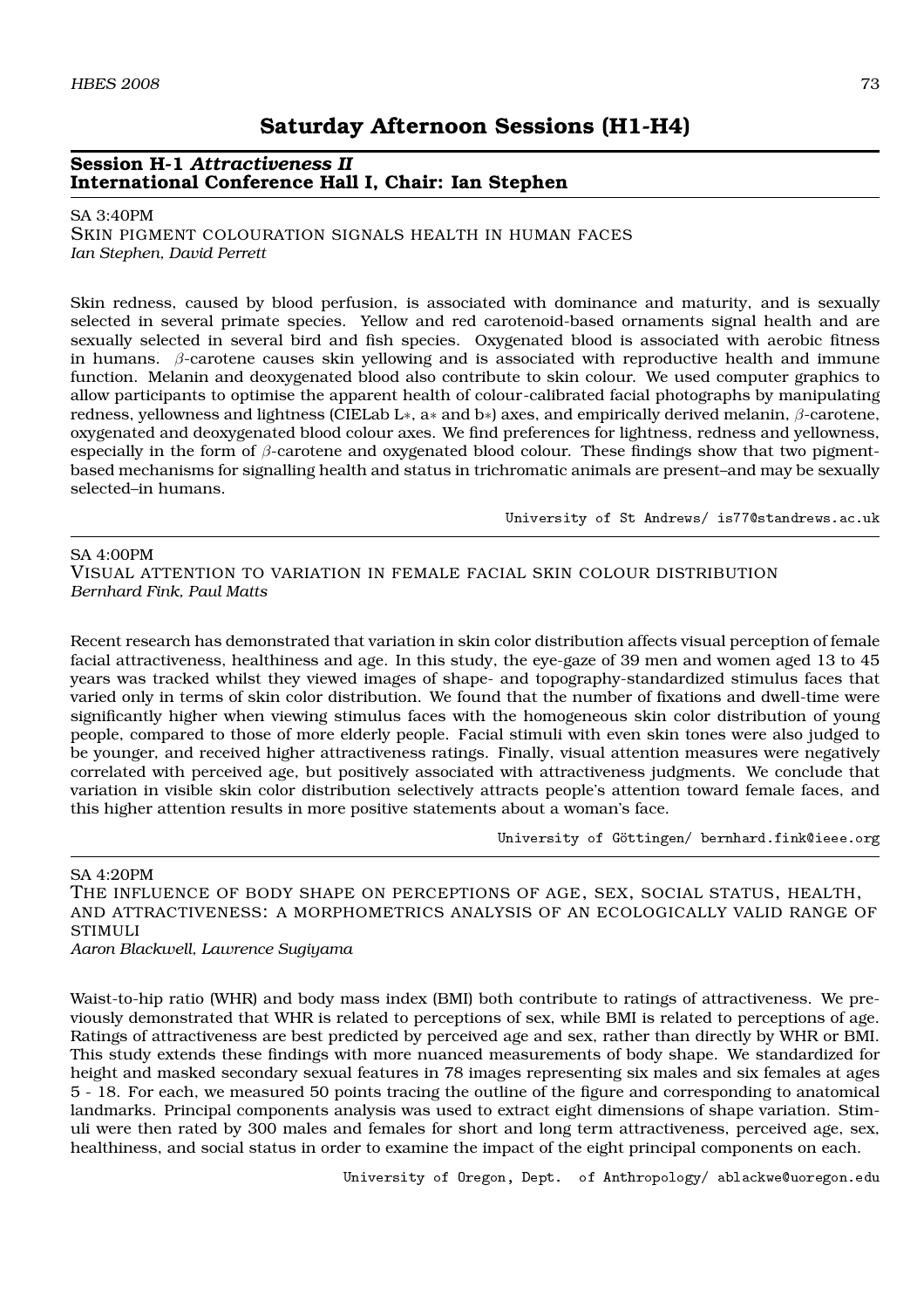## SA 4:40PM BEAUTY MAY BE IN THE RIGHT HEMISPHERE OF THE BEHOLDER *Seda Dural, Hakan Çetinkaya, Seda Can, Evrim Gülbetekin*

By using a visual half-field technique, hemisphericity in the male brain for judgments of the physical attractiveness of female was investigated on a sample of 96 heterosexual males. Six female figures with different body weights and waist-to-hip ratios were presented to participants' right or left visual fields for 180 milliseconds. The attractiveness ratings and the times spent to rate the figures were recorded. A 2 (hemisphere) x 3 (body weight) x 2 (waist-to-hip ratio) repeated MANOVA indicated a significant hemisphere effect (Wilks'  $\lambda = .74, F(2,96) = 16.69, p = .00, \eta^2 = .26$ . The analysis showed that attractiveness ratings in the right hemisphere condition (M=3.84) were significantly higher than the left hemisphere condition (M=3.46), and the time spent to rate the figures in the right hemisphere condition (M=1797.45) was significantly shorter than left hemisphere condition (M=1885.44). The findings are discussed in the framework of the architecture and function of male brain.

Aegean University, Izmir, Turkey/ dseda@mu.edu.tr

### SA 5:00PM

THE EFFECT OF AXILLARY HAIR SHAVING ON ODOR ATTRACTIVENESS *Jan Havlicek, Dagmar Kohoutova, Anna Kotrcova*

Armpit hair is proposed to retain chemicals active in communication. In four experiments we tested the effect of axillary hair shaving and its consequent growing on odor hedonics. Samples (cotton pads worn for 24h) were provided by men with shaved and non-shaved armpits, rated on 7-point scales for their intensity and attractiveness by women. Experiment I shows the odor of shaved armpits was rated more attractive and less intense compared to unshaved armpits of the same individuals. However, negative results of Experiment II and III suggest the effect of shaving may be fairly minor. Moreover, the influence of one-shot shaving is only transient. There were no differences between unshaved armpits and armpits after one week of hair regrowth; or regularly shaved armpits and armpits after one or three weeks of regrowth. In contrast, the shaved armpits were rated more attractive compared to the armpits regrowing for six or ten weeks.

> Department of Anthropology, Faculty of Humanities, Charles University, Prague/ jan.havlicek@fhs.cuni.cz

### **Session H-2** *Symposium: Cultural Phylogenetics: Cultural Evolution Branches Out (Part 2)* **International Conference Hall II, Chair: Ruth Mace**

### SA 3:40PM

HORIZONTAL TRANSMISSION AND PHYLOGENETIC CROSS-CULTURAL COMPARATIVE METHODS *Ruth Mace*

Phylogenetic comparative methods, based on methods devised originally in evolutionary biology, have been applied to the study of cultural evolution. Some critics have argued that the horizontal transmission of cultural traits invalidates the use of phylogenetic comparative methods to test cross cultural co-evolutionary hypotheses. Many of these criticisms revolve around misunderstandings about using data to build trees and using data in comparative methods to test for co-evolution, and confusion between horizontal transmission within and between groups, and most of all no clear model of what horizontal transmission actually means in anthropological terms. Here I argue that horizontal transmission of traits between cultural groups can be one of the best methods that we have of detecting correlated cultural evolution, and that simulation models that have been used to argue against the use of phylogenetic comparative methods are not using assumptions relevant to the use of comparative methods in real anthropological studies.

University College London/ r.mace@ucl.ac.uk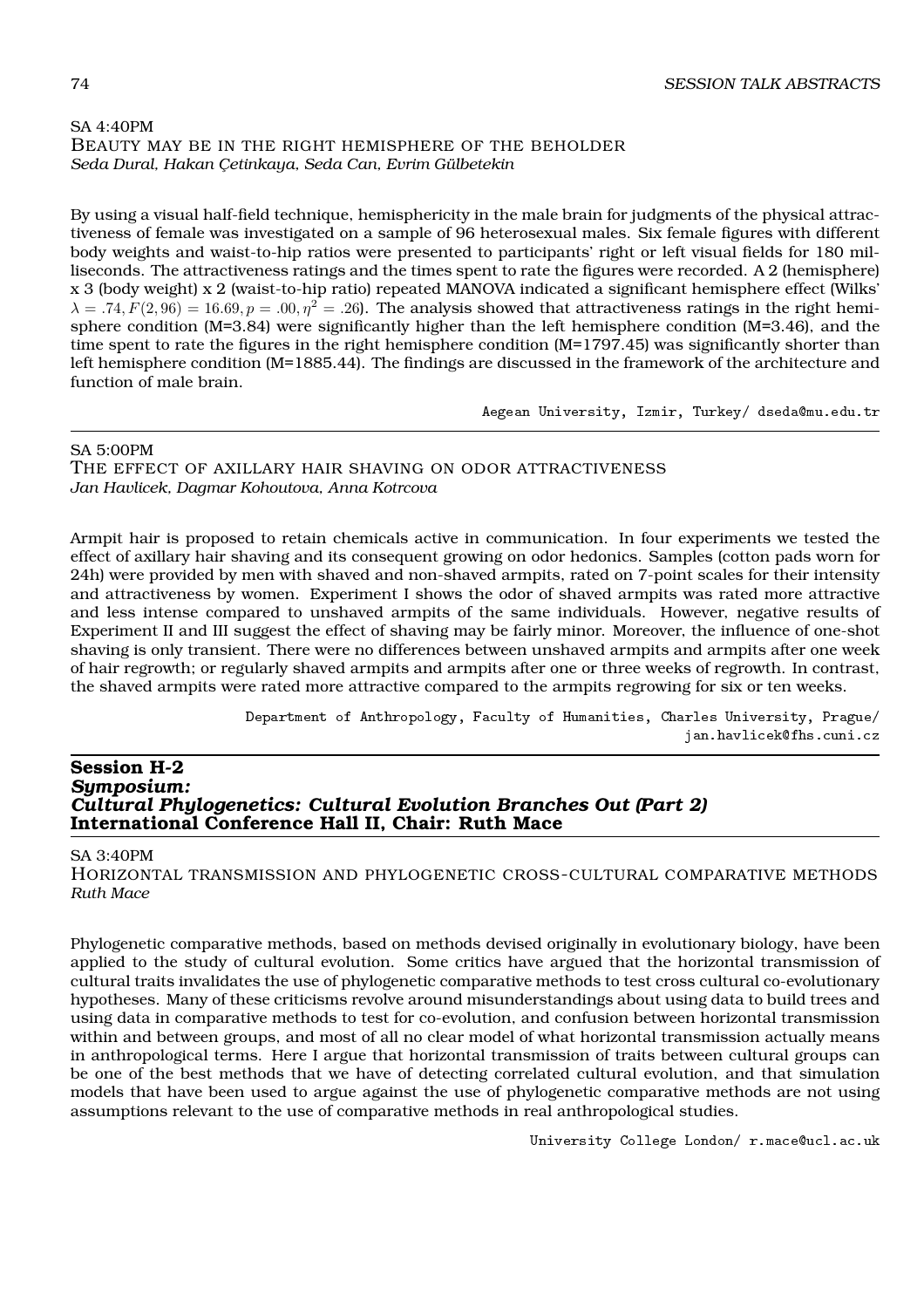### $H\!B\!E\!S$  2008  $2008$

SA 4:00PM ON THE SHAPE AND FABRIC OF HUMAN HISTORY *Russell Gray*

In this talk I will outline two main debates about the nature of human history. The first focuses on the extent to which human history is treelike and the second on the coherence of that history (if every gene has its own history, do words and other cultural traits also chronicle unique pathways?). I will discuss the ability of current phylogenetic methods to address these questions and present the results from combined analyses of Polynesian languages and material culture.

Department of Psychology, University of Auckland/ rd.gray@auckland.ac.nz

SA 4:20PM LANGUAGE PHYLOGENY TRUMPS GEOGRAPHY IN LEXICAL SEMANTIC VARIATION *Michael Dunn, Asifa Majid*

A central aim of the cross-cultural study of linguistic structure is to find factors motivating the observed variation. Aspects of structure from phonology to lexical semantics have been explained by biological, cultural and environmental factors. We address the lexical semantics of body part terminology. There is a hypothesis that the lexical differentiation of the upper limb into "hand" and "arm" (versus a single undifferentiated term) correlates with distance from the equator. But taking into account the evolutionary perspective we show that the correlation between absolute latitude and hand-arm terminological differentiation is an artifact of the highly skewed distribution of language families. We demonstrate this with two techniques: we use bootstrap sampling by language family to investigate variation within phylogenetically independent samples of languages, and we analyze variation within large families to show that lexical semantics is better predicted by clade membership than geography.

Max Planck Institute for Psycholinguistics, Nijmegen, The Netherlands/ Michael.Dunn@mpi.nl

SA 4:40PM USING PHYLOGENETIC METHODS TO ARRIVE AT MORE ACCURATE PATTERNS OF CULTURAL HISTORY ON THE PACIFIC NORTHWEST COAST *Sean O'Neill*

Carefully tracking patterns of descent with modification vs. descent by association could revolutionise the way Native American history in this region is practiced and understood. Cross-pollinating theory and methods from evolutionary biology and moving forward with a dual-inheritance model, different strands of data are being developed, combined and tested: material culture, languages, systematic population demographics and genetics are being intertwined in order to weave reliable proxy histories. These predictive methods provide a higher systemic historical resolution than the anecdotal and biased accounts of credulous ethnographers in the post-contact period. Though an 'ethnographic present' of 1870 - 1930 has been established for analysis, it is hoped that the work can have implications for much deeper time scales, and also provide rich new models for understanding other complex forager societies beyond direct observation, such as those of the Upper Palaeolithic in Europe.

AHRC Centre for the Evolution of Cultural Diversity/ mistleytowers@mac.com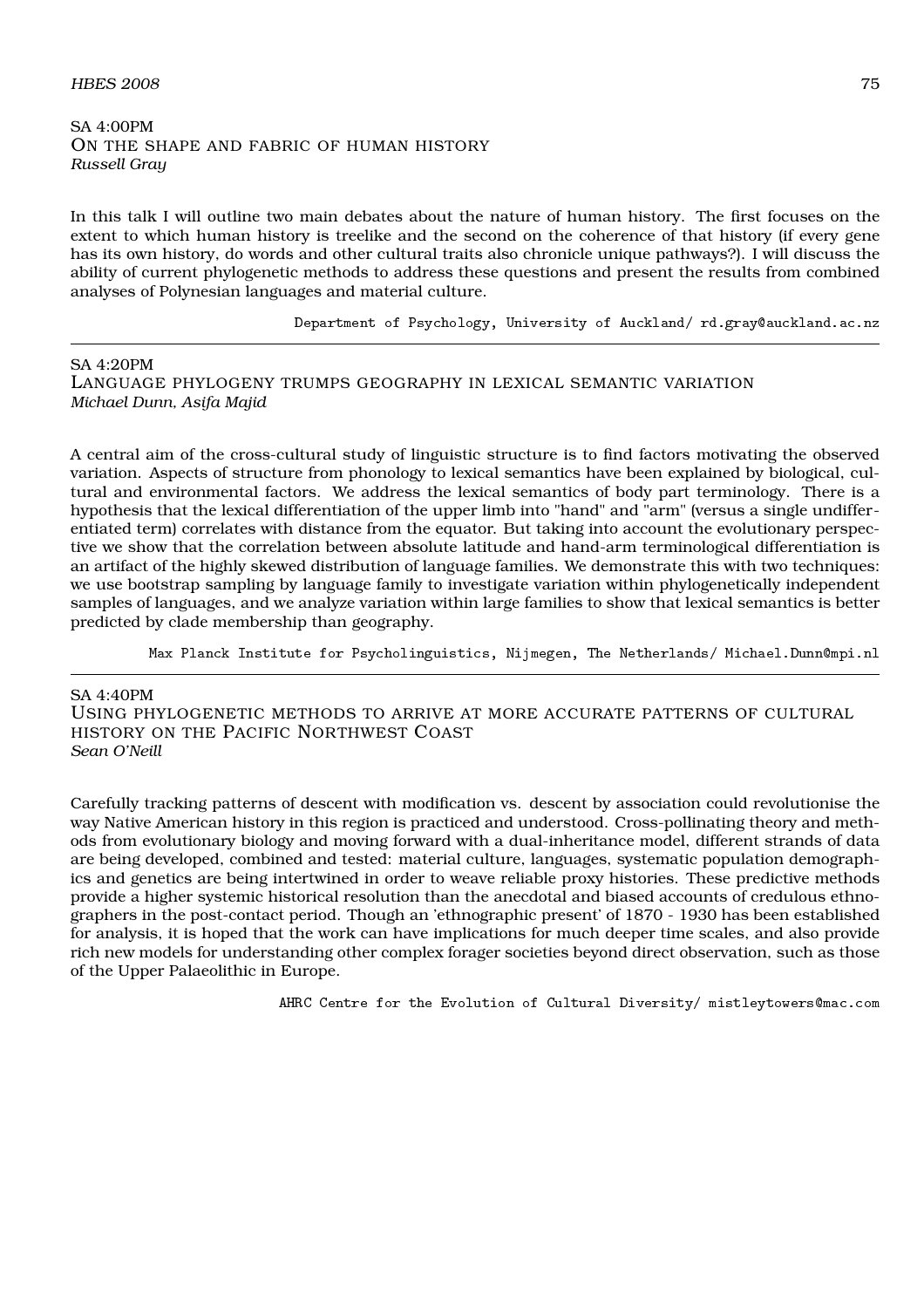# **Session H-3** *Applied Evolutionary Psychology* **Conference Room III, Chair: Pete Welch**

SA 3:40PM MICROECONOMICS AND EVOLUTIONARY PSYCHOLOGY: SIMILARITIES, DIFFERENCES, AND IMPLICATIONS *Pete Welch*

Economics has been referred to as the "queen of the social sciences" and is the only social science having a Nobel Prize. Despite this fact and strong similarities between economics and EP, the two fields are largely ignorant of each other. The analytic building block in both fields involves self-interested individuals (or "selfish genes") that compete for scarce resources. Both fields derive population-level behavior (e.g., markets) from individual-level behavior. However, EP vertically integrates individual behavior with other aspects of biology (e.g., evolution), whereas economics does not. This presentation will compare the two fields, assess the extent to which economics is aware of EP findings, and discuss implications of EP for it.

George Mason University/ w.pete.welch@gmail.com

SA 4:00PM WHY DO HUMANS NOT UNDERSTAND THE ECONOMY? *Detlef Fetchenhauer, Alexandra Haferkamp*

It has always been essential for homo sapiens to successfully navigate his physical and social environment. In recent years it has been shown that to accomplish this goal humans use genetically predisposed concepts that can be described as "folk physics" (e.g., objects fall down to earth), "folk biology" (e.g., the offspring of cats is cats and not dogs) or "folk psychology" (see research on theory of mind). In our talk we will transfer this logic to describe the main elements of "folk economics" (i.e., naïve conceptions of how to understand the economy). Based on four studies with 1.689 participants we will show that humans have a superficial understanding of some basic economic concepts, but lack the ability to understand the dynamics and longterm effects of different economic measures. These biases can be traced back to systematic differences between today's complex economies and our evolutionary past.

University of Cologne/ detlef.fetchenhauer@uni-koeln.de

SA 4:20PM THE EVOLUTIONARY PSYCHOLOGY OF CONSUMER SHOPPING EXPERIENCES *Daniel Kruger, Maryanne Fisher, Anthony Cox, Dreyson Byker*

An evolutionary psychology framework for understanding consumer behavior was virtually non-existent until the 21st Century. The current study examined whether psychological adaptations to sexually dimorphic foraging strategies result in different shopping experiences and behaviors in male and female shoppers. There is an abundant literature on sex differences in spatial abilities and object location memory consistent with the navigational strategies associated with hunting and gathering in the ancestral environment. We developed scales for the use of Euclidean and object oriented navigation strategies in shopping environments and five additional scales on shopping experiences based on a review of the anthropological literature on hunting and gathering in foraging cultures. We found significant sex differences on all scales in the predicted directions (N = 467). Results indicate that shopping experiences are influenced by sexually divergent adaptations for gathering and hunting, and suggest that shopping may be understood as foraging in the modern consumer environment.

University of Michigan/ djk2012@gmail.com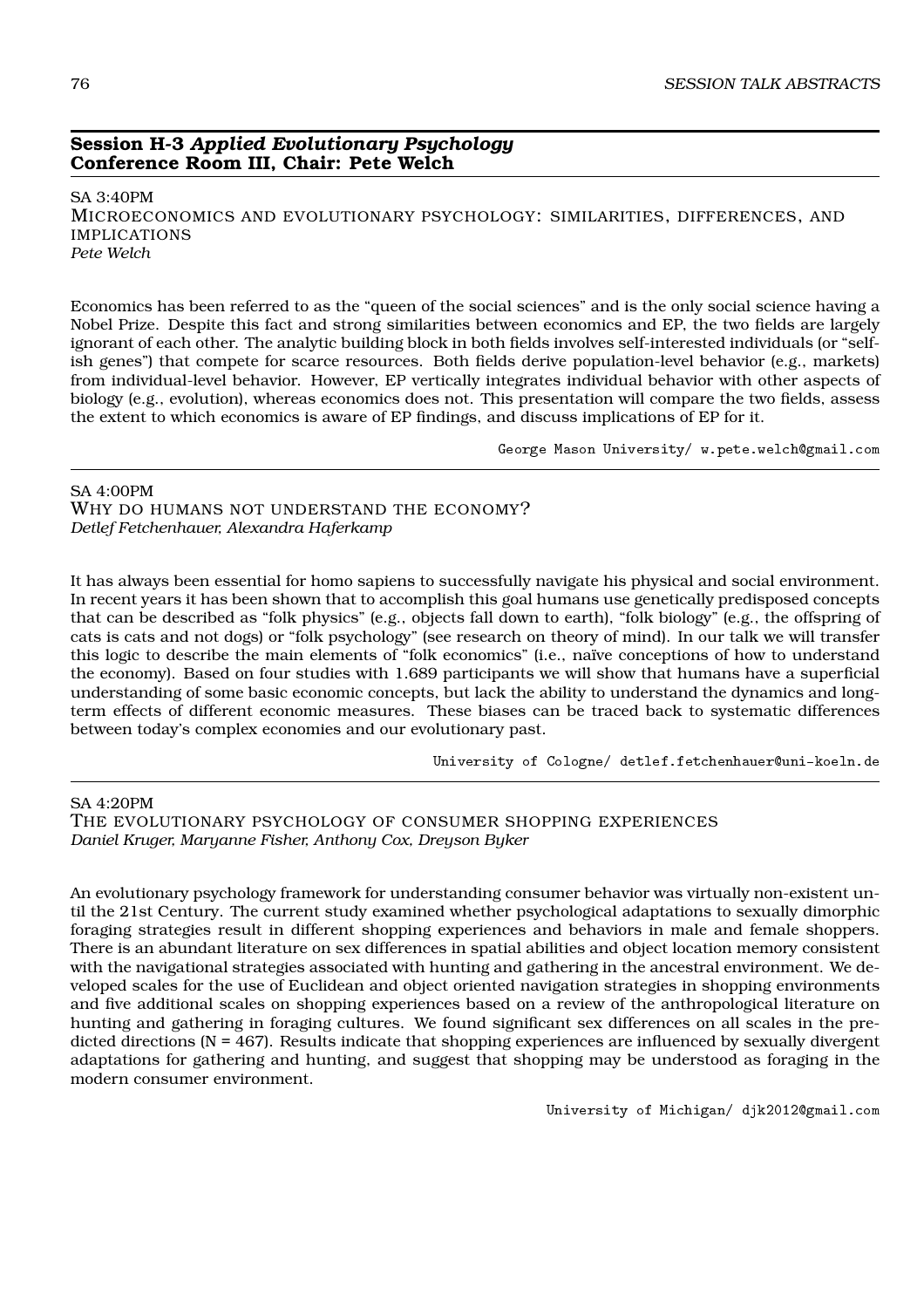### $H\!B\!E\!S$  2008  $Z$

SA 4:40PM WHEN LESS IS MORE—ON THE INTUITIVE PERCEPTIBILITY OF LEADERSHIP QUALITIES *Mareike Hoffmann, Detlef Fetchenhauer*

As inaccurate interpersonal judgments could literally be fatal, humans should have developed adaptations such as a Personality Judgment Instinct (Haselton & Funder, 2006). Inter alia in order to form useful alliances humans should be able to identify the social status of strangers intuitively and readily. To test this hypothesis 85 middle aged stimulus-persons of different professional standing were videotaped (sitting behind a table, introducing themselves and wearing identical clothes). Afterwards their leadership qualities and their professional success were assessed by colleagues, coworkers and superiors. In a next step 100 judges saw silent video-clips of the stimulus-persons. These 20 seconds of nonverbal behavior were sufficient for the judges to identify the professional status of the stimulus-persons. Furthermore, irrespective of the stimulus-persons' formal position, judges were able to identify their professional success and their leadership qualities (as measured by the elaborate ratings of stimulus-persons' colleagues, coworkers and superiors).

University of Cologne/ mareike.hoffmann@uni-koeln.de

### SA 5:00PM

SIZE EFFECTS IN THE LIFE-DEATH DECISION HYPOTHESIS *Kazumi Shimizu, Daisuke Udagawa*

We examine the mechanisms and dynamics of framing effects in risky choice across three distinct group sizes (i.e., 6, 60, 600 persons). It was hypothesized that subjects' risk preference varied categorically along the group size, because the small size could strengthen their risk seeking attitude (in a small group context, the deterministic outcome of losing two-third of group members may be emotionally unacceptable). As predicted, a small group size increased the proportion of risky choice for both the positive and negative frames. The strongest risk seeking pattern was found in a family size (i.e., 6 persons). The overall choice pattern also showed that subjects' risk preference changes along the interaction of group size and of their social experience –scale of production unit in their real life–. These findings suggest the human decision mechanism is sensitive to both "Nature" and "Nurture".

Waseda University/ skazumi1961@gmail.com

# **Session H-4** *Cooperation IV* **Centennial Hall, Chair: Julia Pradel**

#### SA 3:40PM

ARE LOVE AND FRIENDSHIP BLIND OR ACCURATE? THE PERCEPTION OF ALTRUISM IN CLOSE RELATIONSHIPS *Julia Pradel, Detlef Fetchenhauer*

The "love is blind" thesis claims that humans are positively biased when evaluating their partners. Indeed, optimistic illusions are generally helpful to maintain stable and happy relationships. However, as wrong perceptions of others' altruism can be extremely costly in terms of reproduction and survival, humans should have developed skills to accurately judge the character of close-bys, especially that of loved partners. To find out whether love and friendship are blind or accurate, we investigated 60 dating couples and 60 comradeships. Measuring altruistic behavior with a dictator game, we asked subjects to divide some money between themselves and another person anonymously. Additionally, they had to predict the decisions of their partners. Estimates of loving partners were clearly above chance level, yet positively biased. Surprisingly, estimates were even more precise for friends. The adaptiveness of different levels of accuracy is discussed.

University of Cologne/ julia.pradel@uni-koeln.de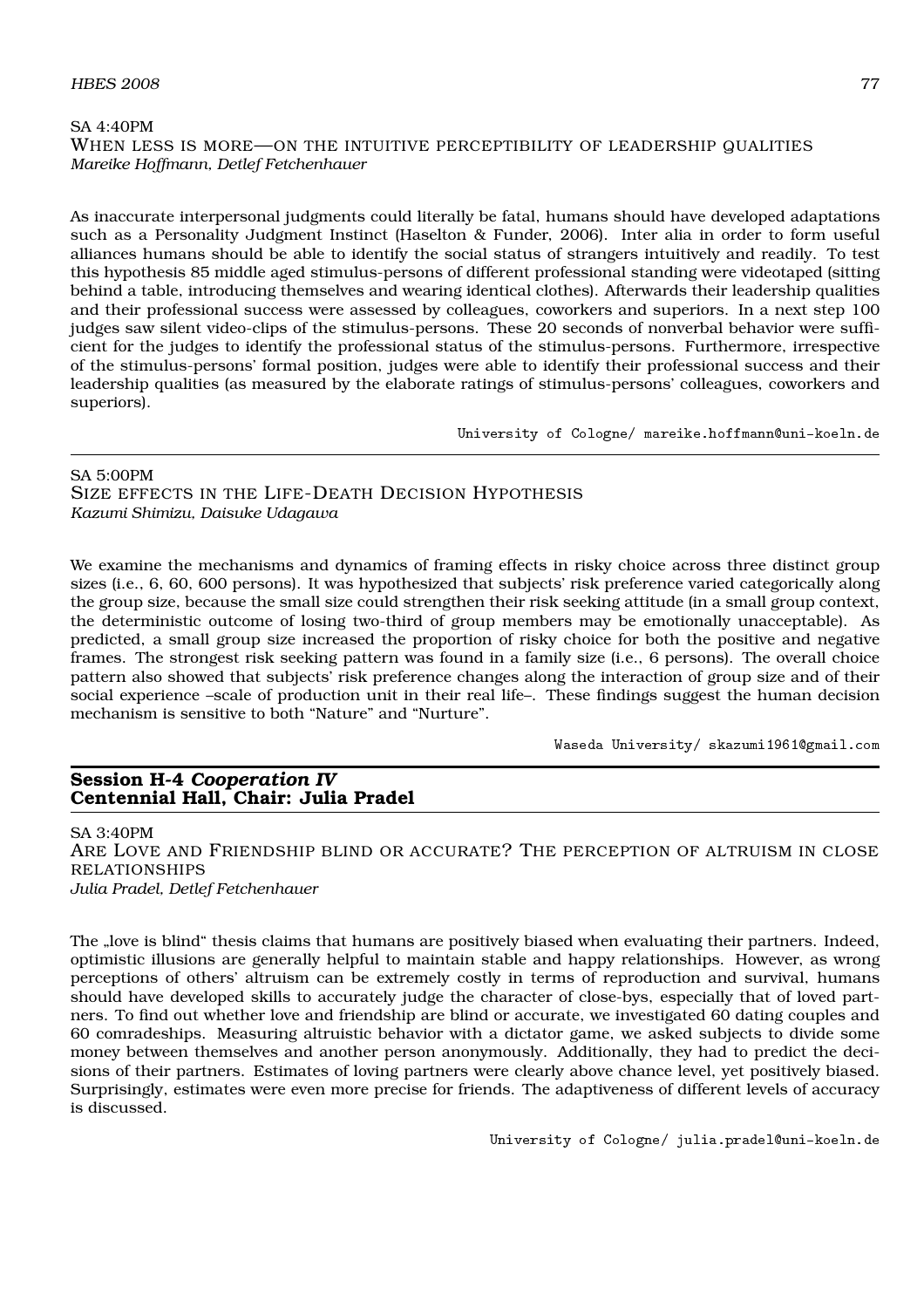# SA 4:00PM CAN COOPERATION OVERCOME ETHNIC BOUNDARIES? A CASE STUDY FROM TAMIL NADU, INDIA *Timothy Waring*

Although human cooperation remains incompletely understood, evidence suggests ethnic identity has important implications for cooperation. Recent research suggests that ethnic diversity constrains cooperation, implicating coalition psychology. Indian caste, a unique form of ethnic differentiation entailing a degree of social coordination, poses a challenge to such research. Ethnography and surveys were conducted in 14 villages in Tamil Nadu, where despite a long history of cross-caste cooperation, village-level collective action is declining. The survey uses the village judiciary council and the communal irrigation system to measure the proximate causes of cooperative failure. The results show that cooperative village institutions are damaged more by exogenous influences including market pressure, immigration and corruption than by ethnic diversity. This case study demonstrates that evolved psychological mechanisms favoring cooperation between co-ethnics may hinder village-level collective action less than other psychological mechanisms cued by relative wealth brought on by the forces of globalization.

UC Davis/ twaring@ucdavis.edu

SA 4:20PM CULTURAL GROUP SELECTION AND THE EVOLUTION OF COLLECTIVE ACTION *Ruud Koopmans, Susanne Rebers*

Humans often cooperate in large groups to obtain public goods. It has been suggested that this 'collective action' could have evolved through cultural group selection. We describe an experiment designed to test the hypothesis that as a result of this selection process people will contribute more to a public good when the beneficiaries are cultural group members than when they are not. Participants played public goods games with information on two culturally evolved traits of (fictitious) group members; political party preference and religion. Further, we included a trait that has not been subject to cultural evolution; birth season. Group members either had the same trait or a different trait as the participant. We found that participants contributed significantly more to the public good when group members had the same trait than when they had a different trait, but only for culturally evolved traits.

WZB Berlin, VU University/ s.rebers@fsw.vu.nl

SA 4:40PM THE EVOLUTION OF HUMAN COOPERATION: ECOLOGICAL AND INTRA-CULTURAL VARIATION IN NORMATIVE BEHAVIOUR *Shakti Lamba*

A major evolutionary puzzle is the existence of co-operation between unrelated individuals in one-shot, anonymous interactions. A cross-cultural games project (Henrich et al, 2004) demonstrated significant differences in normative behaviour between cultural groups. Variation in normative behaviour within cultural groups remains largely unexplained. My research uses demographic and ecological variation within and between populations of a single cultural group to disentangle the effects of properties of (i) individuals and (ii) groups, on cooperative behaviour.

My study populations are villages of the same cultural group – the Pahari Korwa, a central Indian, horticultural society. I played the ultimatum game in different villages and studied its relationship to several individual level variables whilst controlling for inter-village variation in game behaviour. The only predictors of individual game behaviour were the number of, (i) children and (ii) brothers living in the village. My data support the hypothesis that kin selection may influence ultimatum game offers.

University College London/ s.lamba@ucl.ac.uk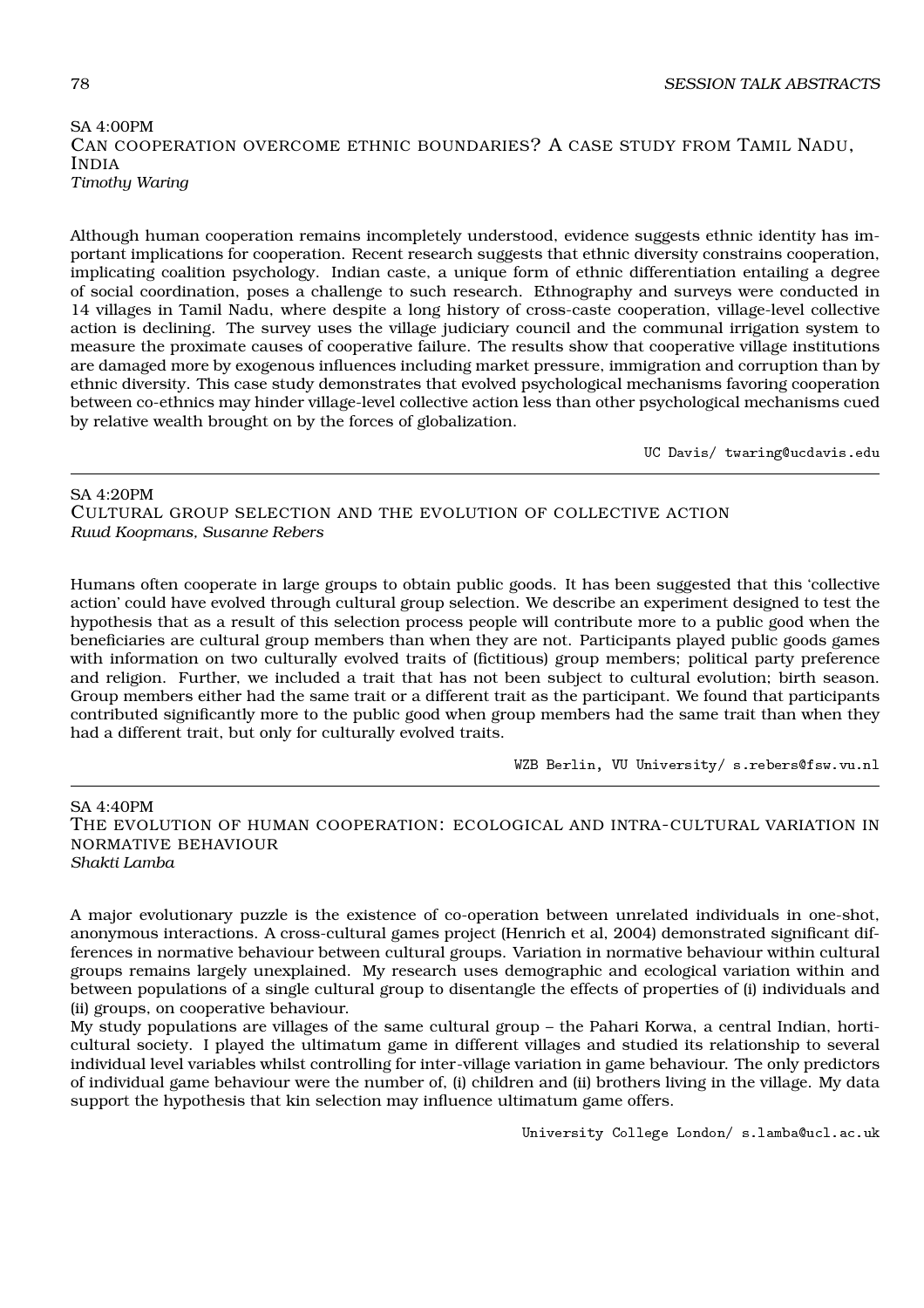# **Sunday, June 8**

# **Sunday Morning Sessions (I1-I4)**

# **Session I-1** *Culture* **International Conference Hall I, Chair: Christine Caldwell**

SU 10:50AM EXPERIMENTAL MODELS FOR TESTING HYPOTHESES ABOUT CUMULATIVE CULTURAL EVOLUTION *Christine Caldwell, Ailsa Millen*

The rapid appearance (over evolutionary time) of the cognitive skills and complex inventions of modern humans has been attributed to "cumulative cultural evolution", the accumulation of knowledge and skills over generations. We have demonstrated cumulative cultural evolution under laboratory conditions, simulating generational succession through the repeated removal and replacement of participants within experimental groups (Caldwell & Millen, in press). We show that information accumulates within the groups such that later generations produce solutions to tasks which are more successful than earlier ones. These methods offer researchers a window to understanding cumulative cultural evolution, allowing for experimental manipulation and hypothesis testing.

Caldwell, C.A. & Millen, A.E. (in press) Experimental models for testing hypotheses about cumulative cultural evolution. Evolution and Human Behavior.

University of Stirling/ c.a.caldwell@stir.ac.uk

### SU 11:10AM

ECOLOGICAL VERSUS EVOLUTIONARY EXPLANATIONS FOR CULTURAL DIFFERENCES: HOW DO "DEVELOPED" AND "DEVELOPING" COUNTRIES DIFFER? *Lesley Newson, Peter Richerson*

When populations of the same species exhibit different behaviors, two types of explanations are offered: Ecological: the populations have adopted behaviors appropriate to different ecological challenges. Evolutionary: environmental change initiates a trajectory of change that may eventually result in behavior adapted to the new situation. When countries develop economically, the social environment profoundly changes. In some respects, developing countries begin to resemble those that are already developed but cultural and environmental differences persist. Many ecological explanations for cultural differences have been proposed supported by studies showing variables representing environmental factors (e.g. wealth, education, political institutions) to be correlated with variables representing values and behavior. We have compared these findings with an evolutionary explanation: that the change in the social environment that occurs early in economical development initiates a cultural evolutionary process. The data suggest that development (or "modernization") constitutes a multi-generation pattern of change that is surprisingly similar cross-culturally.

University of Exeter/ L.Newson@ex.ac.uk

SU 11:30PM SOCIAL LEARNING IN THE LABORATORY: ROLES OF PAYOFF INFORMATION AND SPATIAL **HETEROGENEITY** *Peter Richerson, Richard McElreath, Mark Lubell, Adrian Bell, Vicken Hillis*

The strategies that individuals use to acquire social information are well described qualitatively but poorly understood quantitatively. Theoretical models show that the details of these strategies will have a very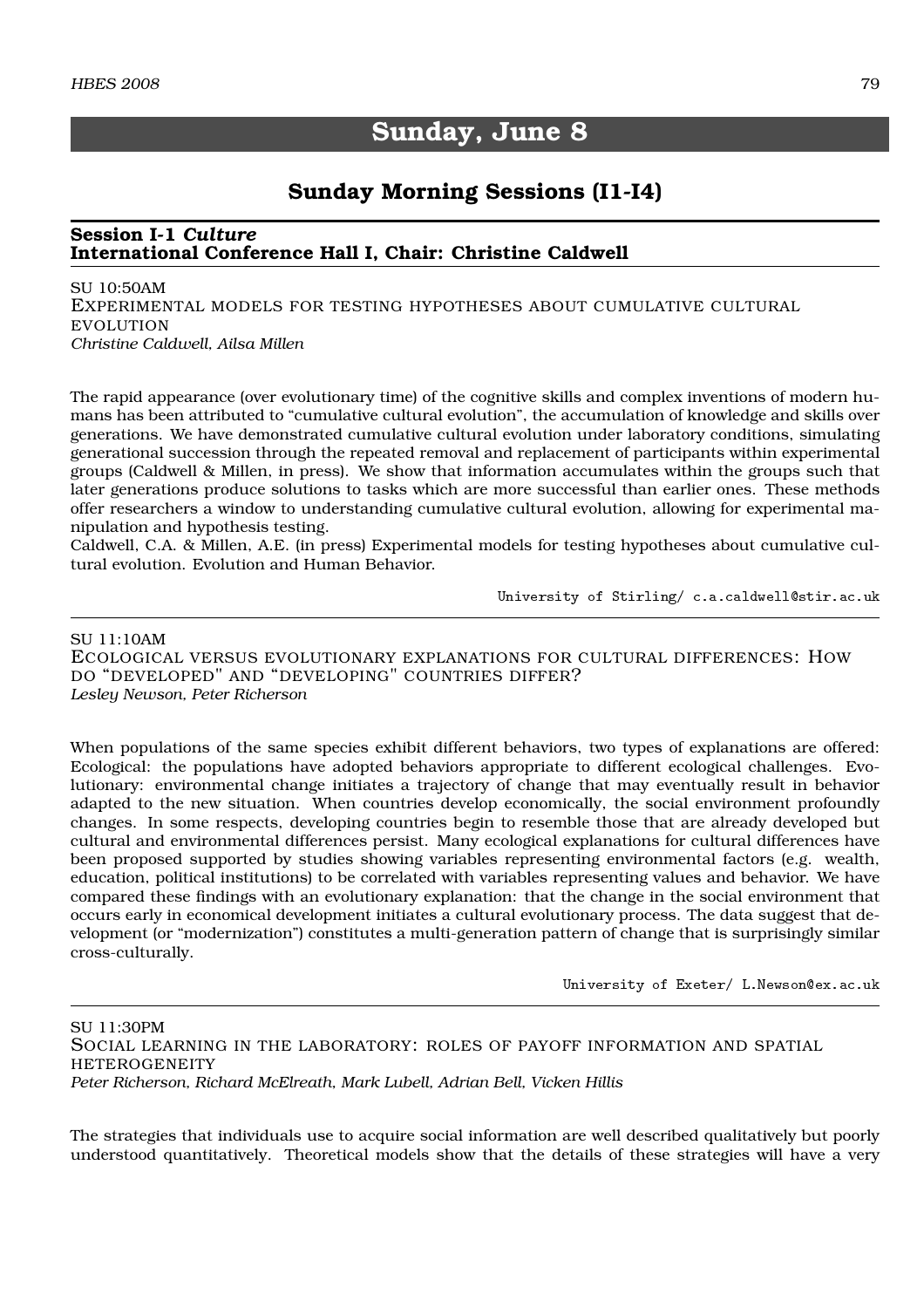important impact on the process of cultural evolution, but theorizing to date has been poorly constrained by empirical evidence. Laboratory experiments offer a first cut at understanding what social learning strategies people actually use. Recent experiments in our lab have investigated the opportunity to use success based biases in which learners have access to the payoffs others receive in making their own decisions. We have also investigated the effects of spatial heterogeneity by moving participants from one laboratory ecosystem to another. Participants make heavy and sophisticated use of success when this information is available. Exposure to spatial variation stimulates substantial use of the conformist rule, unlike earlier designs where the use of conformity was suboptimal.

University of California-Davis/ pjricherson@ucdavis.edu

SU 11:50AM HORIZONTAL AND VERTICAL TRANSMISSION IN ADOPTION: A DATA-DRIVEN COMPARTMENTAL MODEL APPROACH *Megan Carney*

Adoption in industrialized countries has been a mystery to evolutionists for some time, as it appears remarkably maladaptive, especially in the Western context of extremely high investment in each child (for example, see Silk 1990). If, however, adoption may be spread via transmission processes, the practice may be maintained even under neutral or slightly negative selection (Avital et al 1998). A proportional mixing compartmental model was developed using Stella 8 modeling software to explore and contrast three scenarios: (1) horizontal transmission, (2) vertical transmission and (3) a combination of horizontal and vertical transmission. Data for model was taken from several recent sources, including United States census data and national household surveys. The resulting analysis suggests that neither horizontal-only nor verticalonly transmission can sustain adoption practice alone, whereas horizontal and vertical transmission, in combination, seem able to sustain adoption practice at the level observed in the United States.

University of Washington/ carneym@u.washington.edu

SU 12:10AM SPREAD OF COSTLY STATUS-SEEKING BEHAVIOR BY SOCIAL LEARNING: MATHEMATICAL MODELS *Yasuo Ihara*

It is reasonable to suppose that the human neural structures underlying the capacity for culture have been shaped by natural selection. Hence, culture must have been enhancing individuals' fitness on average. It is not reasonable, however, to claim that every human culture has been adaptive. Indeed, cultural variants most readily transmitted between individuals do not necessarily improve individuals', or their kin's, reproductive success. It has been argued that fitness-reducing cultural variants may spread in a population if, for example, they improve individuals' social influence. In order to clarify this argument, I develop mathematical models of cultural transmission in a population with social structures, in which highstatus individuals are more influential, but no more fertile or viable, than their low-status counterpart. The models suggest that culturally transmitted values or preferences that lead individuals to costly statusseeking behavior can spread even in the presence of innate transmission bias against fitness-reducing culture.

Department of Biological Sciences, The University of Tokyo/ iharay@biol.s.u-tokyo.ac.jp

SU 12:30AM A CULTURAL EVOLUTIONARY THEORY OF NORMATIVITY *Theodore Seto*

A cultural evolutionary theory of the internalization of ethical and political values is proposed. A genetic capacity to internalize learned behaviors facilitates their adaptive selection and thereby accelerates behavioral adaptation. In homo sapiens, the capacity to internalize allows transmission of nonobviously adaptive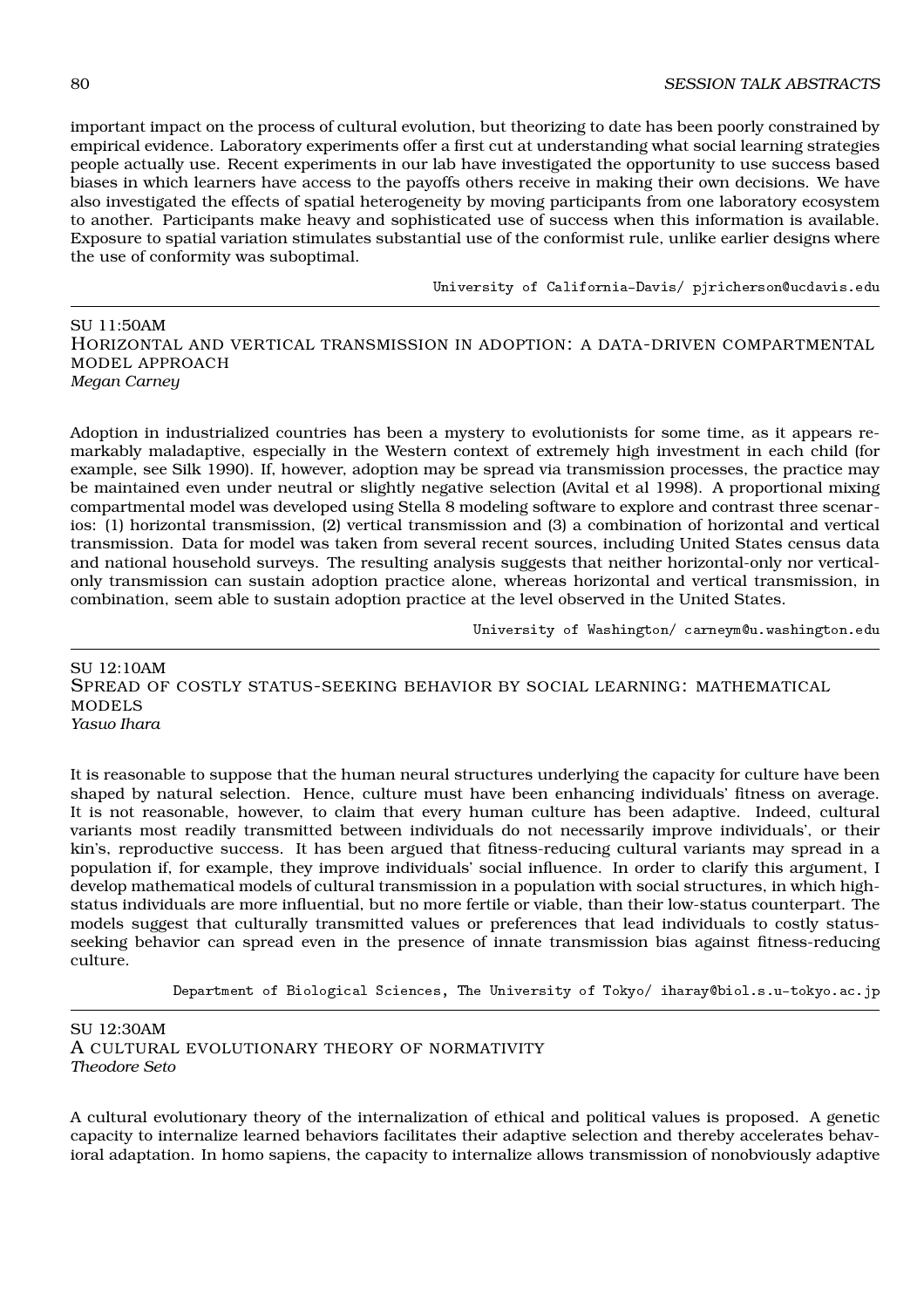learned behaviors notwithstanding reason. Learned behaviors benefit from the operation of the genetic algorithm and thereby become more complexly and adaptively nuanced. The paper uses the proposed theory to explain why humans are motivated to be good and why they are sometimes tempted to be bad. It defines goodness in game-theoretic terms and explains why each of the three principal current approaches to ethics – consequentialism, deontology, and virtue ethics – captures part of that definition. Finally, it offers a simple epistemological resolution of the "is/ought" problem that has heretofore prevented philosophers from accepting any causal bridge between the descriptive and normative worlds.

Loyola Marymount University/ tseto@lls.edu

# **Session I-2** *Mating IV* **International Conference Hall II, Chair: Susan Brown**

### SU 10:50AM

SEXUAL BEHAVIOR AND ORIENTATION: RELATIONS TO IGA AND CORTISOL LEVELS *Susan Brown*

We examined sexual behavior, cortisol and IgA in women who identified as heterosexuals, lesbians or who were abstaining from sex. Participants provided data across three menstrual cycles, but only menstrual cycles with detectable LH surges were used in the analyses. We found increased sexual behavior, libido and positive affect at mid-cycle in all of the groups. Sexually active heterosexuals and lesbians had lower IgA levels than women abstaining from sex. Lesbians reported more negative health symptoms, but had lower cortisol levels than heterosexuals and women abstaining from sex. Our results of increased sexual behavior, libido and positive affect around ovulation are supported by findings from fMRI studies of attenuation of hyper-arousal during ovulation. Decreased IgA levels accompanied by fewer health problems indicate that there might be a male pheromone influencing the immune activity of heterosexual women. NIH grant #S06- GM0873-33.

University of Hawaii at Hilo/ susanb@hawaii.edu

### SU 11:10AM

PERCEPTIONS OF CURRENT AND FORMER ROMANTIC PARTNERS CONCEPTUALIZED AS ADAPTIVE MATINGRELEVANT BIASES

*Glenn Geher, Ryan Bloodworth, Joseph Mason, Christopher Stoaks, Heather Downey, Kristin Renstrom, Juan Romero*

Fletcher and Simpson (2000) propose that systematic adaptive biases which help foster intimate relationships should typify perceptions of intimates in long-term mateships. Two studies tested the nature of such adaptive mating-relevant biases within relationships. In Study 1, 161 male and female college students completed measures of attachment style and the Big Five personality traits to describe their current and former romantic partners. A tendency to idealize current partners and devalue former partners emerged. Study 2 (N = 65) examined the motivational underpinnings of this pattern by having participants engage in behavior that was inconsistent with this perceptual discrepancy – some participants wrote essays about the positive aspects of their former partners. Participants in this condition showed strong autonomic arousal and they modified their perceptions of each partner subsequently - suggesting that a strong motivational component underlies these mating-relevant perceptions. Findings are discussed in terms of the adaptive nature of these biases.

State University of New York at New Paltz/ geherg@newpaltz.edu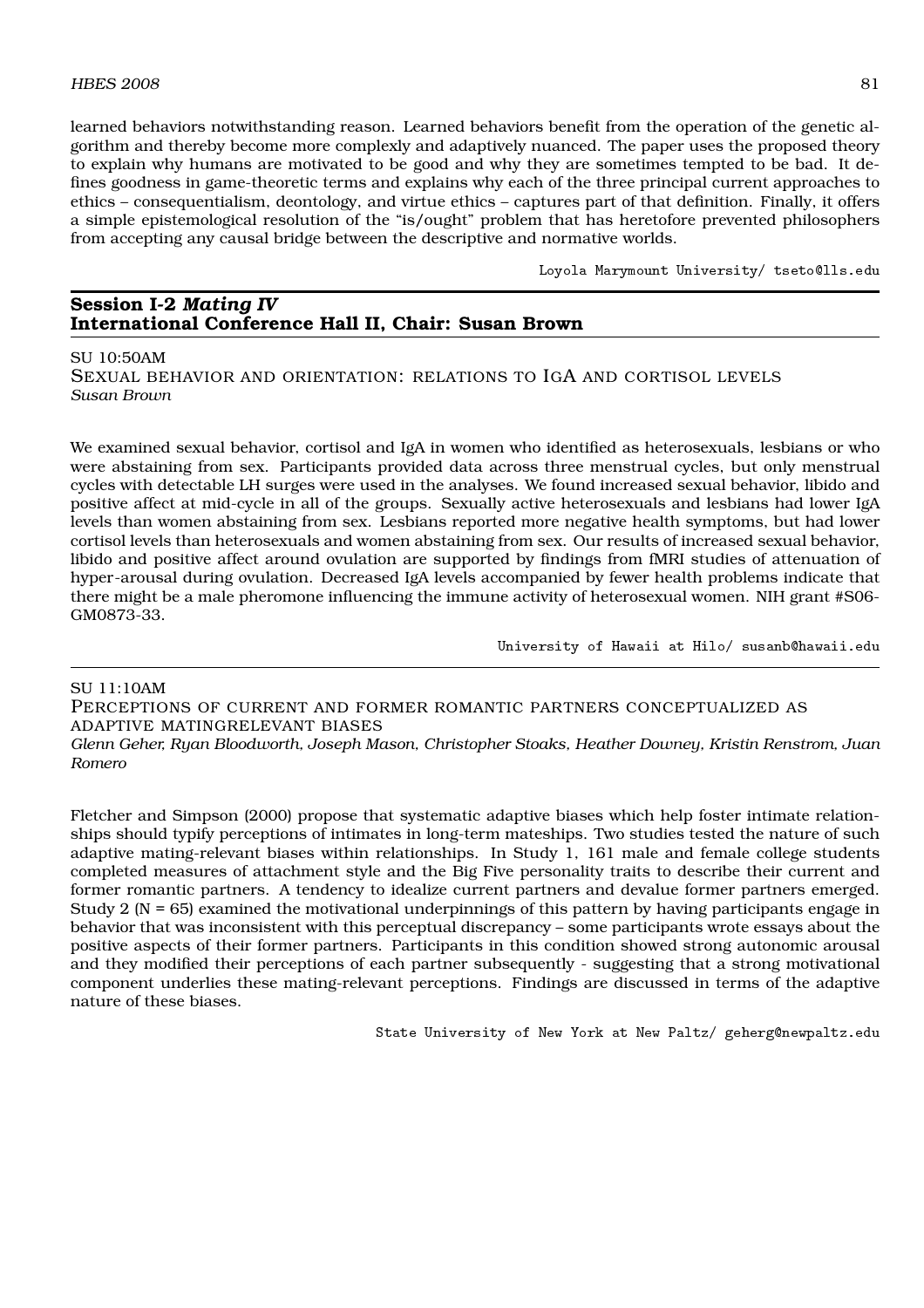SU 11:30PM GENES PREDISPOSING TO HOMOSEXUALITY INCREASE MATING SUCCESS IN HETEROSEXUALS *Brendan Zietsch, Katherine Morley, Sri Shekar, Karin Verweij, Matthew Keller, Stuart Macgregor, Margaret Wright, Nicholas Martin*

There is considerable evidence that human sexual orientation is genetically influenced, so it is not known how homosexuality, which reduces reproductive success, is maintained in the population at a relatively high frequency. We show in a large community-based twin sample (N=4904) that psychologically masculine females and feminine men are 1) more likely to be nonheterosexual, but 2) when they are heterosexual have more opposite-sex sexual partners. With statistical modelling of the twin data we show that both these relationships are partly due to pleiotropic genetic influences common to each trait. We also find that heterosexuals with a nonheterosexual twin have more opposite-sex partners than do heterosexual twin pairs. Taken together, these results suggest that genes predisposing to homosexuality may confer a mating advantage in heterosexuals, and this could provide a plausible explanation for the evolution and maintenance of homosexuality in the population.

Queensland Institute of Medical Research/ Brendan.Zietsch@qimr.edu.au

# **Session I-2** *Groups II* **International Conference Hall II, Chair: Kingsley Browne**

SU 11:50AM TRUST AND COHESION: INTEGRATION OF WOMEN INTO MILITARY COMBAT UNITS *Kingsley Browne*

Policy discussions of integration of women into ground-combat positions often focus on individual traits and neglect group interactions. Group cohesion is critical to military performance, however, and trust is critical to cohesion. Women in military groups often adversely affect cohesion, especially as danger increases, at least partially because of men's reluctance to trust them in dangerous circumstances.

This reluctance to trust may reflect men's evolved psychology. The choice of combat comrades has always been consequential because of the risks and interdependence required. Empirical evidence confirms that soldiers attend to aspects of masculinity that would have been markers of effective primitive fighters.

Because the potential fitness costs of error in assessing combat comrades are asymmetric, error-management theory suggests a bias against trust. Because the proximate triggers of trust among comrades seem to include aspects of masculinity, some of men's reluctance to trust female comrades may be relatively intractable.

Wayne State University Law School, Detroit/ kingsley.browne@wayne.edu

 $SI112:10AM$ CHINESE GOLDEN MONKEY AND ITS MULTI-LEVEL SOCIETIES *Peng Zhang, Kunio Watanabe*

To understand social organizations of the Chinese golden monkey, we studied a free ranging band in their natural habitats from 2001 to 2007. The study confirmed this species live in a multi-level social aggregation. One-male unit, on average 1±0 male, 4±1 females and youngsters, is their basic social unit. The band, a higher social structure, comprised of 8±1 one-male units that consistently carried out their activities together. Adult females placed high priority of long-term relationships with other females in the one-male units, while adult male were socially peripheral. Among one-male units, clear dominance relationships existed, and the dominance ranks were stable for years. Dominance ranks of one-male units positively correlated with unit sizes and the duration of their stay in the band. I discussed possible evolutionary factors of their multi-level societies, by comparing with several other primate species living in multi-level societies, e.g. Gelada baboon, Hamadryas baboon and Proboscis monkey.

Primate Research Institute, Kyoto University/ zhangpeng@pri.kyoto-u.ac.jp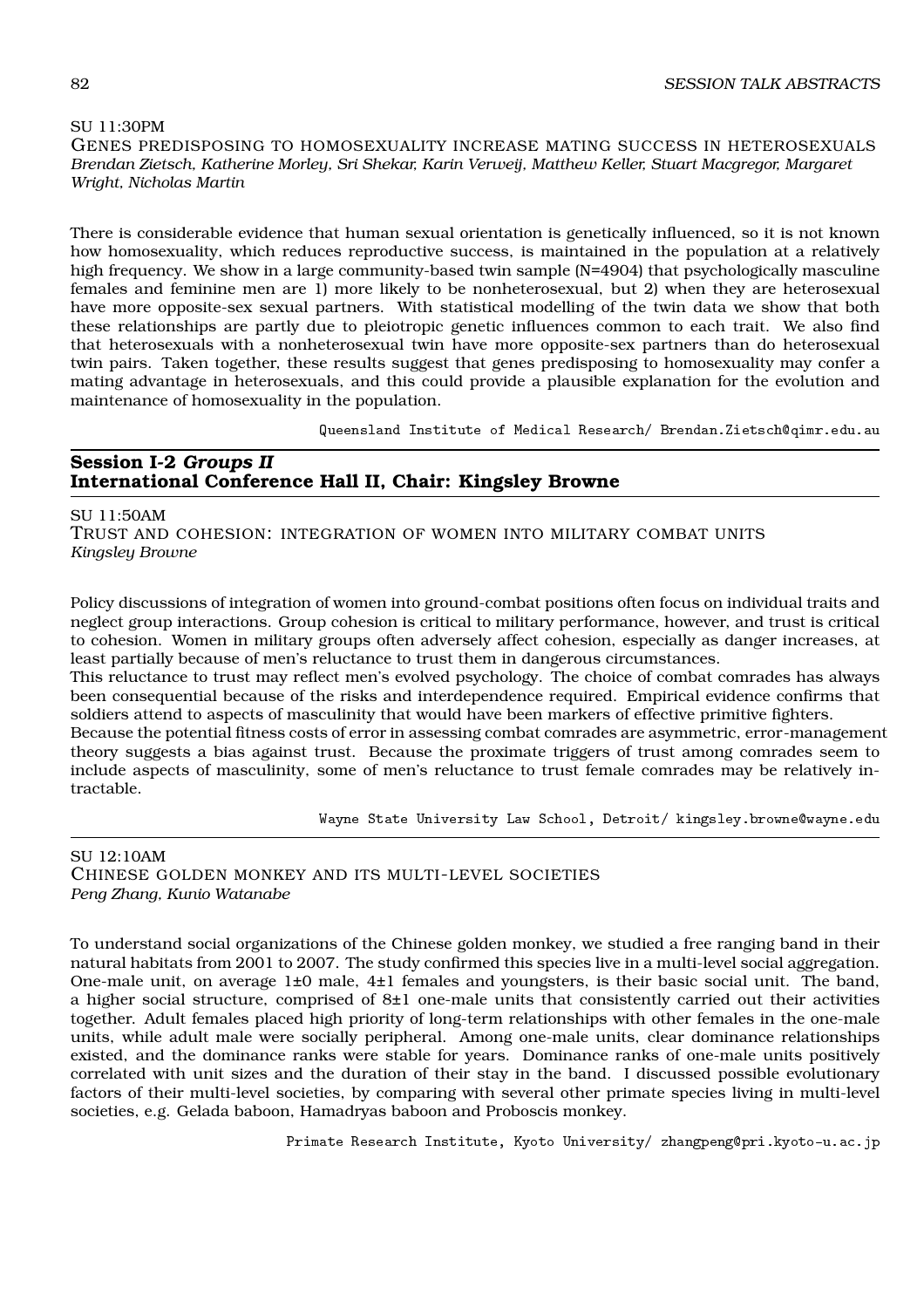# SU 12:30AM DOCUMENTING THE ONLINE EXPRESSION OF UNIVERSAL BEHAVIOURS *Anthony Cox, Chantel Burkitt, Maryanne Fisher*

Universal behaviours, which are caused by evolutionary pressures, should be evidenced in all environments, including artificial online (e.g., virtual) ones. Using a checklist, we have documented the occurrence of a wide variety of universal behaviours in the environment provided by the online game Second Life. As expected, social behaviours are readily identifiable, due to the environment's intended facilitation of online "romantic" relationships. However, there now exist large, social communities that extend beyond simplistic, romantic interactions. Although we have found that many universal behaviours are merely adapted to match the specifics of the online context, we have found users often modify the environment to permit the expression of universal behaviours, or use Second Life as a mechanism to express or discuss real world (e.g., offline) behaviours. We will present examples of all these phenomena, and explain how they impact the use of virtual environments to support contemporary research.

Dalhousie University, Canada/ amcox@cs.dal.ca

# **Session I-3** *Religion* **Conference Room III, Chair: Stephen Sanderson**

SU 10:50AM ADAPTATION, EVOLUTION, AND RELIGION *Stephen Sanderson*

Neo-Darwinian theories of religion include both nonadaptationist (by-product) and adaptationist (religious modules evolved by natural selection) versions. After clarifying the meaning of the terms "adaptation" and "adaptationism," the paper presents four lines of evidence in favor of the adaptationist position: (1) religion generally has positive effects on both physical and mental health; (2) religions tend to be pronatalist and people who are more religious tend to leave more offspring than less religious or nonreligious people; (3) in the ancestral environment the role of the shaman was universal and was primarily devoted to the crucial human goals of curing illness and protecting and finding vital resources; (4) the major world religions that evolved in the first millennium BCE during a period of major social disruption emphasized an omnipotent, transcendent God of love and mercy who offered salvation in a heavenly afterlife and released individuals from earthly suffering.

University of California, Riverside/ stevesan@ucr.edu

SU 11:10AM JAPAN'S CULTURAL INOCULATION—A DARWINIAN ACCOUNT OF THE RADIATION AND RETREAT OF FIREARMS AND CHRISTIANITY, 1543-1700 *Bret Beheim*

It is commonly assumed that Christianity failed to take root in Japan because it is fundamentally incompatible with Japanese culture, and once the religion established a small foothold in the 1500s, its ultimate rejection in the archipelago was inevitable. However, applying a Darwinian theory of cultural evolution, this paper argues that contingent historical forces, rather than fundamental cultural incompatibility, best explain the failure of the Catholic mission in Japan. I present evidence that Catholicism spread quickly due to a powerful prestige and nonconformist biases during the Sengoku period and an association with matchlock muskets, but once the country became unified under the Tokugawa these trends were reversed. These results suggest that the very process of expulsion produced a kind of 'cultural inoculation' within Japanese culture, which developed a suite of countermeasures that have thwarted Christian missionaries' attempts to repeat their earlier success ever since.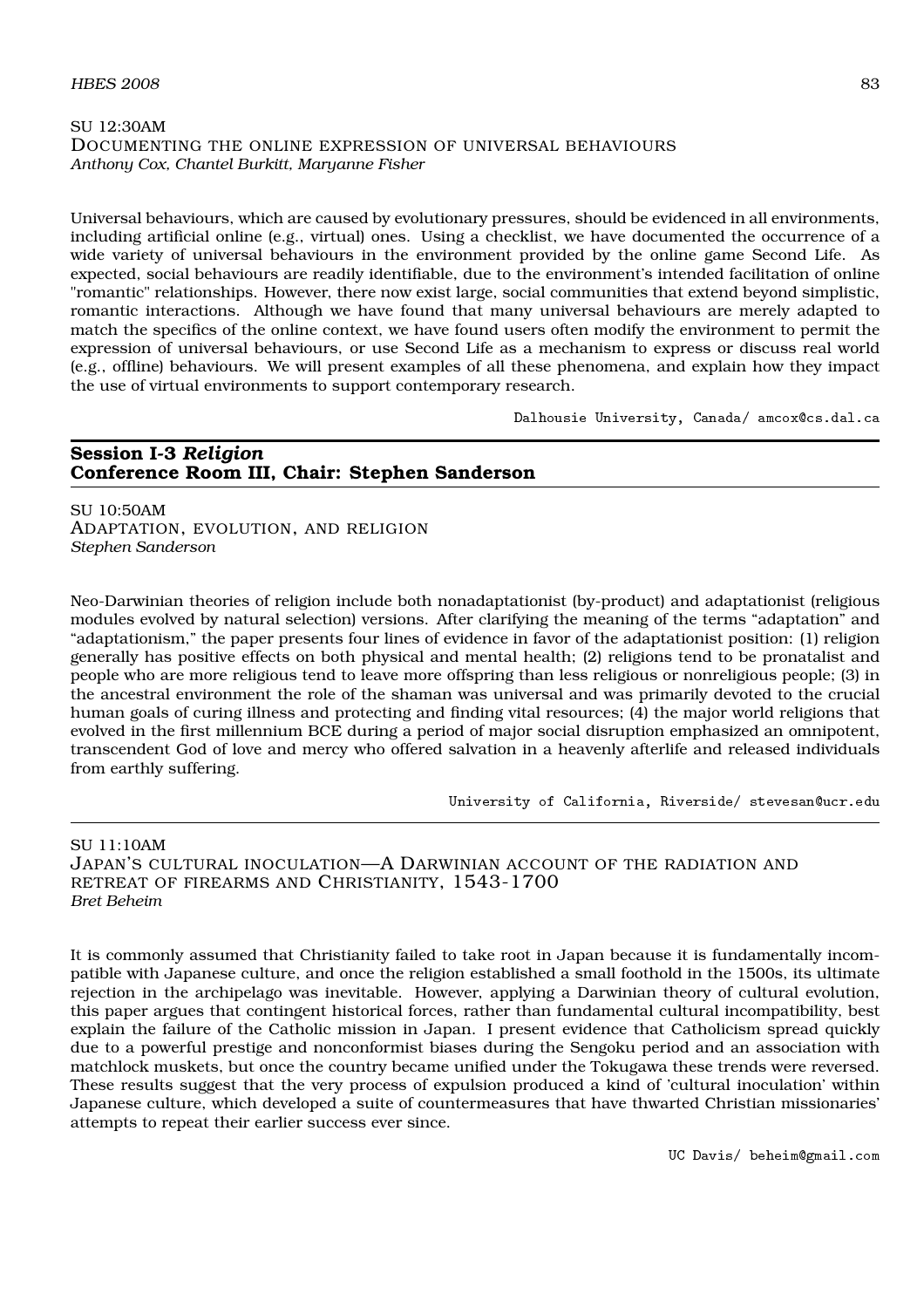### **Session I-3** *Symposium: The Nature of Narrative* **Conference Room III, Chair: Marcus Nordlund**

*This symposium will explore the nature of narrative from two directions. How can evolutionary and cognitive theory throw light on the production and interpretation of narrative, and, conversely, how can a global repository of narratives provide empirical data about human nature? One paper explores the interplay between evolved and culturally transmitted skills in the interpretation of literary meaning, with a particular focus on basic event comprehension, the interpretation of intentions, and the attribution of general implications to specific events. A second paper presents a cross-cultural, multi-coder study of romantic love in thousands of folk tales—is romantic love a literary universal?—and then proceeds to explore problems of cross-cultural definition and classification. A third paper addresses the anthropomorphizing of topographical features in hunter-gatherer folklore: why is navigational information linked to social information? This phenomenon is examined in light of human spatial cognition and the evolution and function of language.*

SU 11:50PM ROMANTIC LOVE: A FOLK TALE PROJECT AND ITS IMPLICATIONS *Marcus Nordlund*

In recent years, the assumption that romantic love is a Western social construction has been called into question by neuroscientific as well as cross-cultural evidence. But we are far from a consensus in this area: some argue that romantic love is not really an emotion, or that its components may exist cross-culturally while the romantic compound is culturally specific. The first objective of this paper will be to present a cross-cultural, multi-coder analysis of thousands of folk tales by Jonathan Gottschall, Marcus Nordlund, and 18 co-authors that lends tentative support to the universalist position. The second objective will be to problematise these findings—and, by extension, those of past and future researchers in this field – with a particular eye to problems of cross-cultural definition (what is romantic love?) and classification (when can we claim to have uncovered it?).

University of Gothenburg, Sweden/ marcus.nordlund@eng.gu.se

SU 12:10AM HOW DO WE GET FROM HERE TO THERE? ANTHROPOMORPHIZED TOPOGRAPHY, SPATIAL COGNITION, AND VERBAL INFORMATION PROCESSING *Michelle Scalise Sugiyama, Lawrence Sugiyama*

Many foraging tasks involve wayfinding, for which topographical knowledge is critical. Strikingly, huntergatherer folklore frequently contains stories about the origins of topographical features. The features highlighted in these stories are explained as transformed human agents or as the handiwork of human agents, raising the question, Why input non-social information as social information? The evolution of language created the opportunity for humans to share topographical information, yet it is unlikely that humans are designed to input navigational information verbally: all ambulatory animals must process spatial information, and since humans are the only animals that have evolved language, language cannot be requisite to navigation. This paper posits that harnessing topographical information to social information provides a means by which the former can be efficiently input, stored, and transmitted verbally.

University of Oregon/ michelle scalise@hotmail.com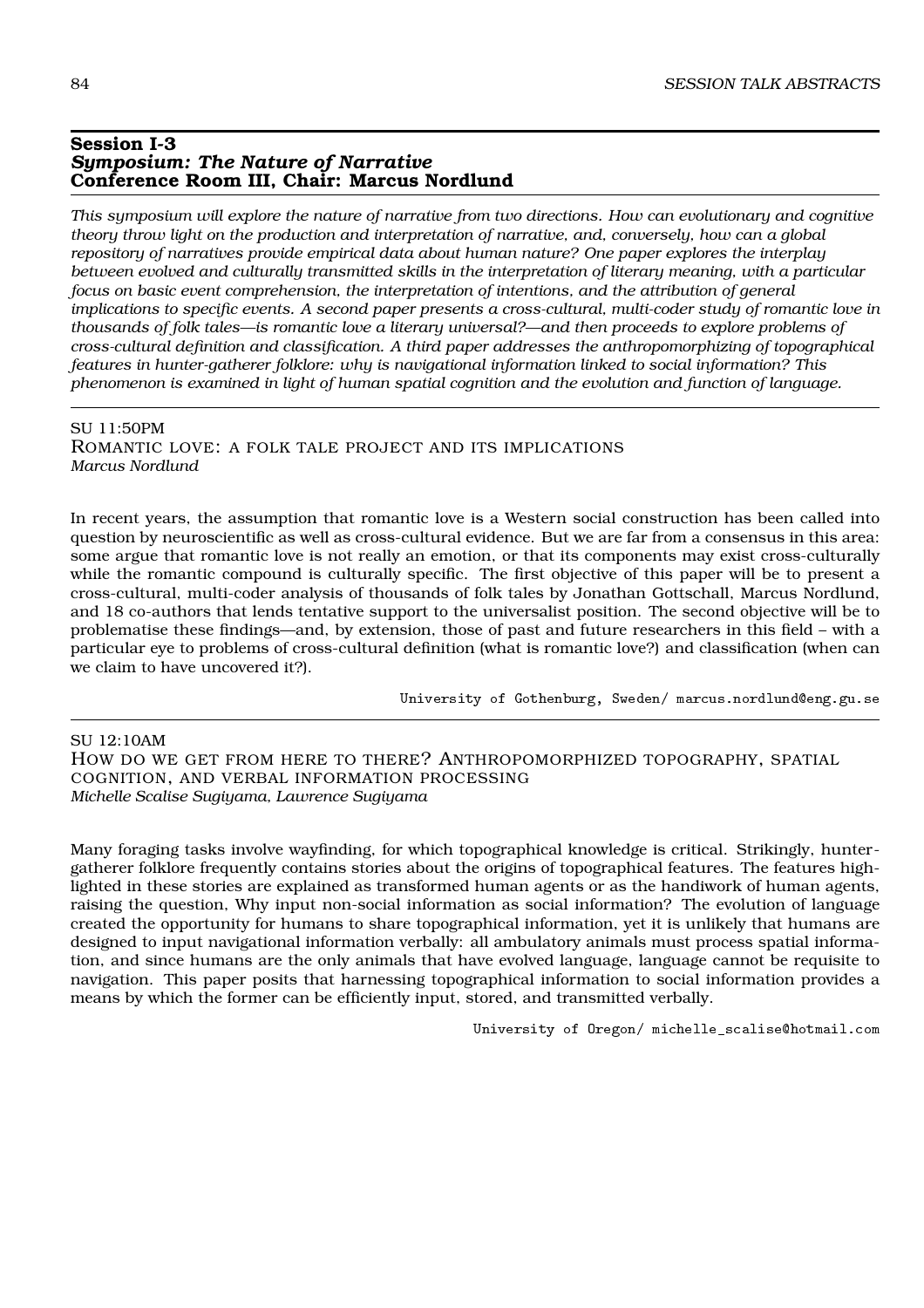### $H\text{BES } 2008$  85

SU 12:30AM FICTIONAL MEANING: EVOLUTION AND IMPLICATION *Brian Boyd*

"Meaning" has long been a core problem in literary criticism and theory, especially in interpreting fiction. How does fiction mean, beyond the literal account of the story? And how can we account for the substantial convergence and divergence of responses to literary works, and for authors' shaping audiences' responses and yet doing so often in open-ended ways? I offer a naturalistic account of fictional meaning that incorporates evolved skills of immediate event comprehension, evolved and culturally elaborated skills of interpreting others' communicative intentions, and evolved and culturally elaborated skills for comprehending general implications of specific events. I hypothesize in humans a selective pressure to interpret events in ways beyond the immediate and a key role for pretend play and story in refining such interpretive capacities. Examples include Homer and Dr. Seuss.

University of Auckland/ b.boyd@auckland.ac.nz

# **Session I-4** *Hormones* **Centennial Hall, Chair: Mark Flinn**

SU 10:50AM

SEX STEROID HORMONES, ENVIRONMENTAL STRESSORS AND ADOLESCENT ADJUSTMENT *Hans Vermeersch, Guy T'Sjoen, Jean-Marc Kaufman, John Vincke*

Research on sex differences in the experience and the outcomes of strain, with respect to adolescent adjustment, has been a topic of interest in both the social and the biomedical sciences. However, the failure to integrate findings generated in both fields has inhibited a better understanding of the stress process. Utilizing data from 599 adolescent boys ( $N = 301$ , mean age: 14.4 years) and girls ( $N = 298$ , mean age: 14.3 years), we analyzed how the experience of stressors is related to internalizing (i.e., depression and self-esteem) and externalizing (aggressive and non-aggressive adolescent risk-taking) forms of adolescent adjustment. In addition we analysed how these stressors interacted with sex steroid hormones, free testosterone (FT) and free estradiol (FE2). Several interactions between the experience of stressors, the experience of sex-specific stressors and sex steroid hormones were found in boys and girls. The implications of these results with respect to sex differences in internalising and externalising symptoms are discussed.

University of Ghent, Department of Sociology/ hans.vermeersch@ugent.be

SU 11:10AM IS FATHER-CHILD RESEMBLANCE VARIABILITY ASSOCIATED TO A MIXED REPRODUCTIVE STRATEGY IN FATHERS? *Alexandra Alvergne, Charlotte Faurie, Michel Raymond*

In humans, father-child resemblance is a paternity cue that helps fathers to direct their investment. Fathers possibly express various strategies concerning their reproductive decisions and the degree to which children resemble them: males mostly involved in paternal investment should produce children resembling them while those mostly involved in mating investment should not (anonymity), thus avoiding discrimination if children are raised by another male. The male differential allocation in mating versus parenting effort is proximally explained by testosterone profiles. The aim of this study is (1) to quantitatively investigate the link between paternal investment and testosterone levels among fathers and (2) to test if father testosterone levels predict the degree to which children resemble them. Data were collected for 30 families from a polygynous traditional society where the link between father investment and facial resemblance was previously observed. Results are discussed in the context of the evolution of paternal investment in the human family.

ISEM - CNRS - UMII/ alexandra.alvergne@um2.fr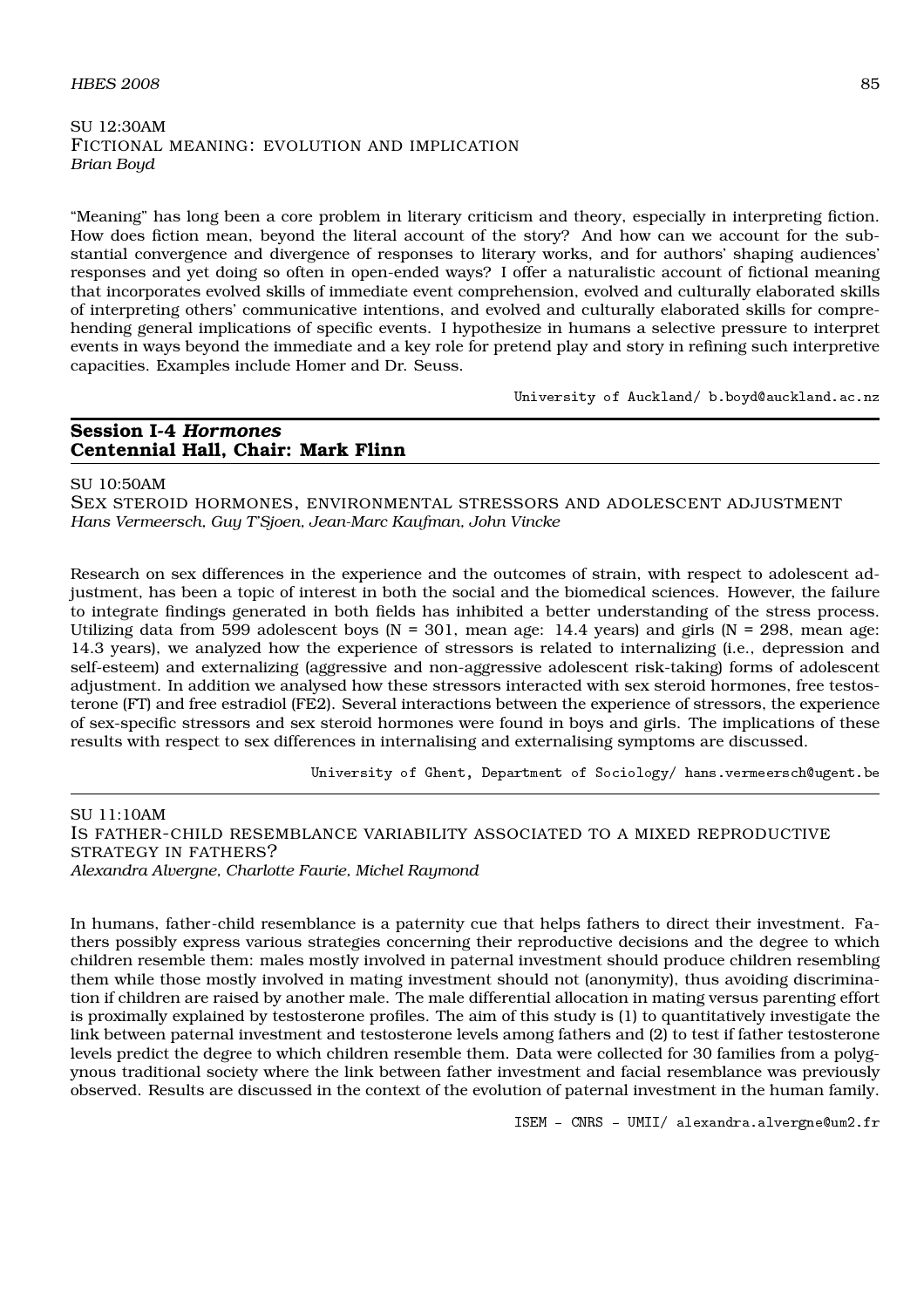### SU 11:30PM TRUST, PREFERENCES, AND SOCIAL DILEMMAS: DOES THE HORMONE OXYTOCIN INTERACT WITH GENDER AND SOCIAL VALUE ORIENTATION TO AFFECT COOPERATION? *Carolyn Declerck, Toko Kiyonari, Christophe Boone*

Trust and prosocial preferences are two common solutions to solving social dilemmas. The neuropeptide Oxytocin, implicated in mammalian social behavior, has been shown to boost trusting behavior in experimental economic games. We tested if Oxytocin also affects cooperation in mixed motive games, and if it interacts with gender and social preferences. Specifically, we test the hypothesis that Oxytocin increases cooperation by attenuating fear in prosocials and greed in proselfs. Participants received either Oxytocin or a placebo in a double blind procedure and played a one-shot simultaneous prisoner's dilemma (containing influential elements of greed and fear), assurance game (where greed is absent), and sequential prisoner's dilemma game (where fear is absent). The results indicate that Oxytocin may have opposite effects on cooperation in people with different social preferences: consistent with a role in fear reduction, prosocials cooperated significantly more, yet proselfs significantly less when receiving oxytocin in the simultaneous prisoner's dilemma.

University of Antwerp/ carolyn.declerck@ua.ac.be

SU 11:50AM TESTOSTERONE IS ASSOCIATED WITH MATING SUCCESS BUT NOT ATTRACTIVENESS OR MASCULINITY IN HUMAN MALES *Marianne Peters, Leigh Simmons, Gillian Rhodes*

Testosterone (T) is thought to mediate a trade-off between paternal effort and mating effort, such that males investing monogamously have lower T than those with multiple partners. This suggests that high-T males may have a reproductive advantage over their low-T counterparts via increased mating success. This study tested 119 adult males to assess whether T is associated with mating success, and rated masculinity and attractiveness. We found a significant positive correlation between T and cumulative mating success. There was, however, no correlation between T and masculinity or attractiveness. This study indicates that although current levels of T covary with male mating success, this effect may not be mediated by women's preferences for visual cues to T levels conveyed in static face or body features. If the T-mating success link is driven by female choice, this effect may be behaviourally modulated, for example, through the augmentation of male mate-seeking effort.

Centre for Evolutionary Biology, University of Western Australia/ mpeters@cyllene.uwa.edu.au

# SU 12:10AM

TESTOSTERONE IN ROMANTICALLY INVOLVED MEN *Steven Gangestad, Randy Thornhill, Christine Garver-Apgar*

From a life history perspective, male testosterone has been conceptualized as a modulator of allocation of effort. Increases in testosterone production and metabolism purportedly result in greater mating effort and attention to male-male competition. Decreases purportedly result in greater somatic effort and attention directed to offspring (if they exist) and, possibly, primary partners. In a study of 65 romantically involved couples in which all women were normally ovulating, we sampled men's testosterone multiple times: Twice when female partners were in the fertile phase of their cycles, and twice when partners were in the luteal phase. We examined (a) associations of testosterone with indicators of men's relationship investment and commitment, (b) changes in testosterone as a function of partners' fertility status, and moderators of change, and (c) within-couple behavioral correlates of men's testosterone levels over time. Results are interpreted within a life history framework.

University of New Mexico/ sgangest@unm.edu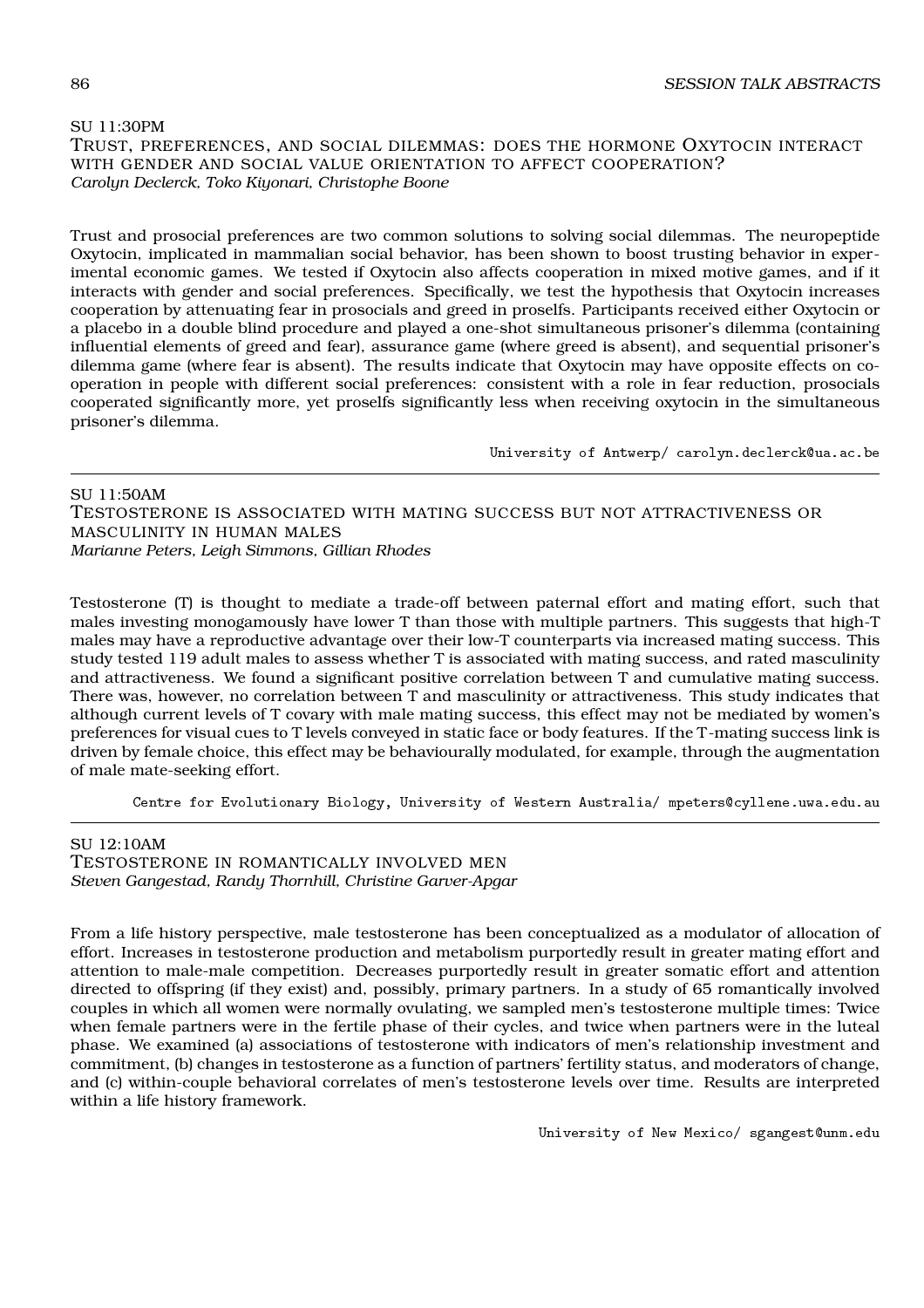# $H\text{BES } 2008$  87

SU 12:30AM DO CORTISOL PROFILES RESPOND ADAPTIVELY TO SOCIAL EVENTS DURING CHILD DEVELOPMENT? *Mark Flinn*

Exposure to stressful experiences increases vulnerability to adverse health outcomes. A potential endocrine mechanism mediating the link between stress and health is the hypothalamic-pituitary-adrenal (HPA) system, with a key role attributed to the glucocorticoid hormone cortisol. Here I present analyses of cortisol levels, social stressors, and health to assess developmental trajectories of HPA functioning. Saliva samples (N=32,219) were assayed for cortisol in concert with monitoring of growth, morbidity, and social environment for children (N=317) in a rural Dominican community each year over an 18-year period (1988-2006). Several measures of cortisol (C) profiles are analyzed: (1) average C, (2) average wake-up C, (3) average ratio of AM/PM C, (4) variability of AM/PM C, and (5) reactivity of C. A majority of children exhibit stability of all measures. Children exposed to traumatic events exhibit context-specific changes, with increased reactivity to social stressors, but normal reactivity to physical stressors.

University of Missouri/ FlinnM@Missouri.edu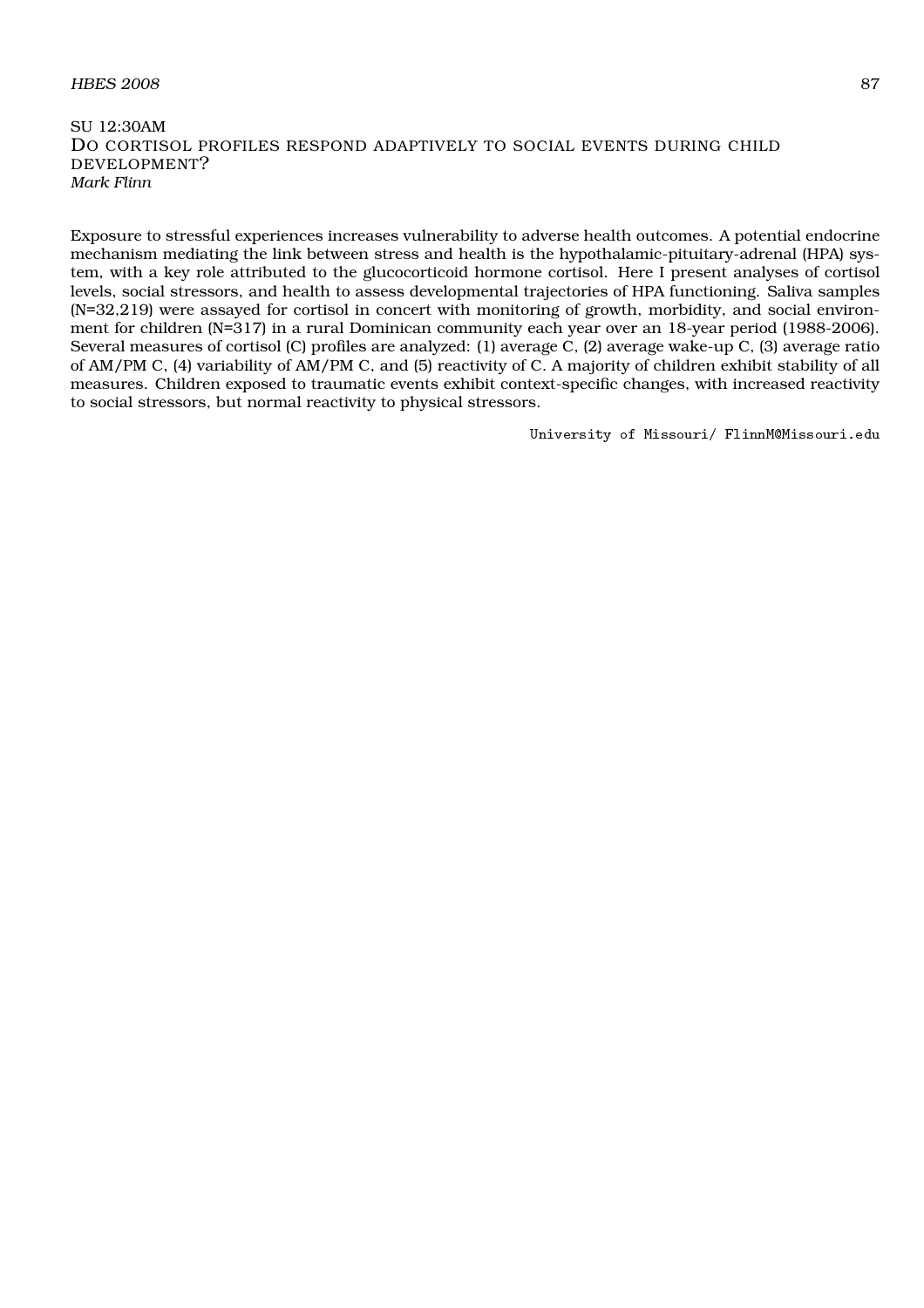# **POSTER ABSTRACTS**

# Poster-1

DIFFERENTIAL COUSIN CONTACT AS A FUNCTION OF PATERNITY UNCERTAINTY *David Bishop, Nicole Egan, John McGinnis, Lisa Savre*

Recent research has suggested that cousin-directed altruism varies as a function of paternity uncertainty. Jeon and Buss (2007) found that individuals acted most altruistically toward the children of a mother's sister (MoSis) and least altruistically toward the children of a father's brother (FaBro); children of a father's sister (FaSis) and father's brother (FaBro) were intermediate. In this study, undergraduates who reported at least one biological cousin from each of the four cousin categories were asked to report on the frequency of contact both received from and directed to each cousin. Fourteen contact behaviors and emotional closeness were assessed. A series of repeated-measures ANOVAS revealed that contact varied significantly among cousin categories on 9 of the 14 variables and on the closeness variable. In each case, respondents reported greater contact with children of MoSis than the other cousin types. A significant linear trend was evident on 8 of these variables.

Luther College/ bishopda@luther.edu

Poster-2 STATUS AS SOCIAL RESPONSIBILITY OR STRATEGIC ADVANTAGE: SOCIAL VALUES WITHIN STATUS HIERARCHIES *Eric Gladstone, Kyle Irwin, Brent Simpson*

Previous research in evolutionary psychology focuses on how reputation management systems promote cooperative behavior. Research shows those with good reputations are rewarded through increased exchange opportunities; thus people act in ways to bolster their reputations (through increased generosity). While critical to our understanding of cooperation, previous research fails to consider how reputation management operates within status hierarchies. We test two competing arguments. The first states that, because actors view high status others as the source of social and material rewards, participants will act more generously when observed by higher status third parties. The second argument predicts that social values mediate the impact of social status. According to this line of reasoning, prosocials treat high status as a social responsibility whereas egoists view status as a strategic advantage. As a result, for prosocials, status and generosity will be positively correlated whereas for egoists, status and generosity will be negatively correlated.

University of South Carolina/ cyclicalreasoning@gmail.com

Poster-3 THE EVOLUTION OF RECIPROCITY. A SITUATIONIST VIEW *Jean-Baptiste André*

Humans massively engage in reciprocal altruism, and yet we lack a satisfactory evolutionary explanation. Incitations to reciprocate exist when past behaviors convey information about future behaviors. In evolutionary models, it is the implicit assumption that individuals can only play consistent strategies that forms this incitation, because a single defection then signals future defections. However, this hypothesis is not biologically justified. Consistency of social behavior is a product of evolution, not a legitimate a priori assumption. In the present theoretical paper, I propose an alternative explanation. Humans can be in various situations with respect to each others. A defection is thus interpreted as a signal that one would not benefit from a particular social exchange, and that this is likely to last, which makes it rationale to reciprocate. It is hence the inertia of individual situations that explains the consistency of social behavior, and founds the incitation to reciprocate.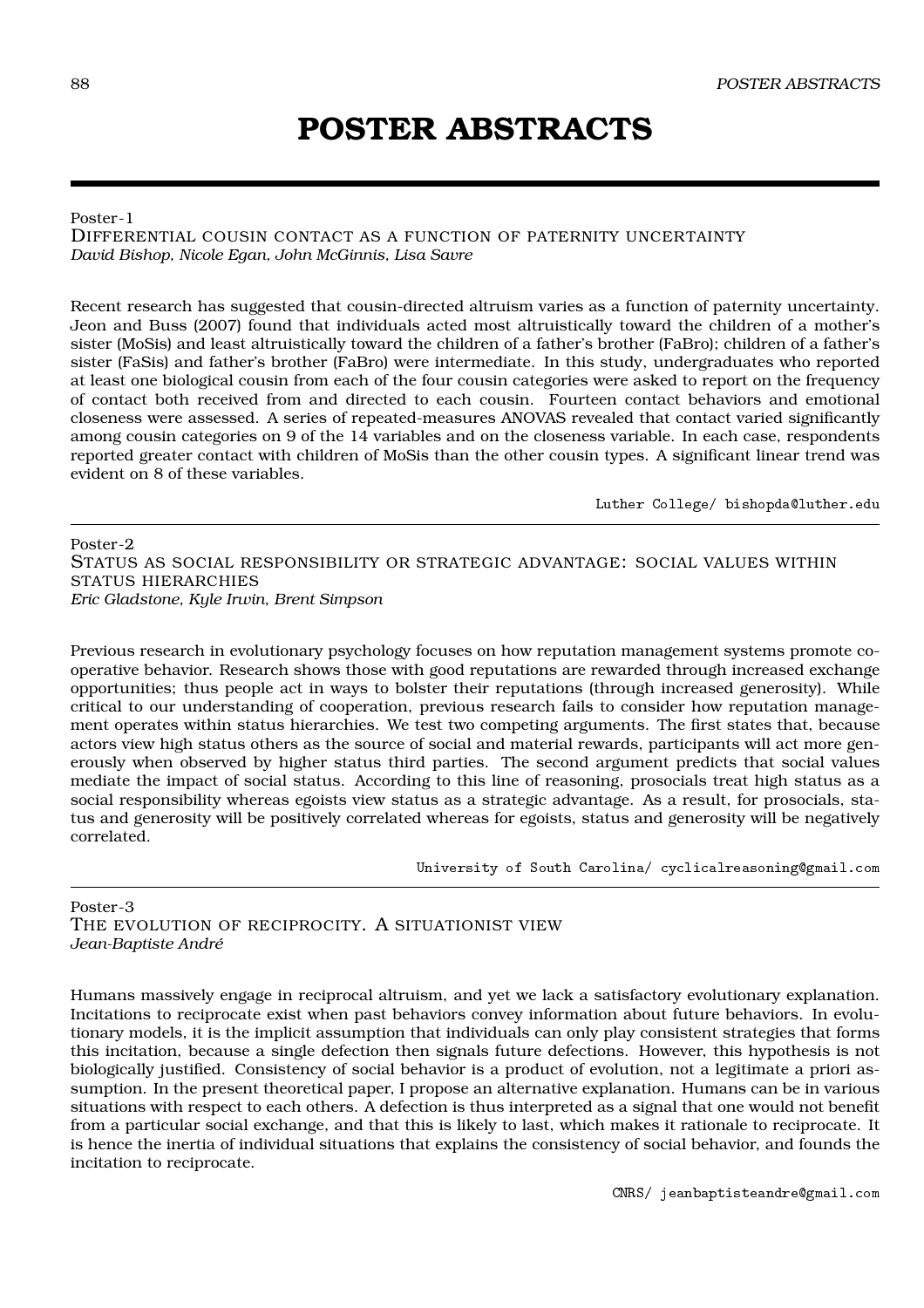# Poster-4 THIRD PARTY PUNISHMENT ON DECEPTION *Fumiko Masuda, Esuka Watanabe, Yohsuke Ohtsubo*

What mechanism keeps human language honest poses an evolutionary puzzle because the human language system does not include any handicaps that allow the evolution of honest signaling (Zahavi, 1975). Recently, Latchmann Szamado, and Bergstrom (2001) argued that social punishment inflicted on the deceiver may be the cost of deception. We conducted a modified version of the third party punishment game to investigate whether deceivers will in fact be socially punished. Participants observed an experimental protocol in which the trustee solicited the endowment transfer from the trustor by stating that he would give more than half or exactly half of the total resource back to her, and then gave half back. Thus, the promise of "more than half back" was deceptive. Eight of 14 participants inflicted third party punishment on the deceptive trustee, while only one of 14 did so on the honest trustee,  $p=0.006$  by Fisher's exact test.

Kobe University/ yohtsubo@lit.kobe-u.ac.jp

Poster-5

DOES THE ALTRUISM LEVEL OF PERCEIVERS AFFECT THEIR DETECTION OF ALTRUISM? *Ryo Oda, Noriko Yamagata, Yuki Yabiku, Akiko Matsumoto-Oda*

Detection of genuine altruists and exclusive exchange with those people could be a solution to the problem of subtle cheating. Brown et al. (2003), using a zero-acquaintance video presentation paradigm, revealed that humans can detect altruists by some non-verbal cues. We replicated their experiment with modification of several methods. First, we used video-clips of natural conversation as the stimulus. Second, we asked the perceivers to self-report their own altruism on a scale and then to estimate the videotaped targets' altruism using the same scale. Viewing 30-second video clips without sound, the participants could estimate the targets' altruism levels correctly, but the altruism level of the perceivers did not affect discrimination between altruists and non-altruists. Impressions of the targets were also measured using a semantic differential method. Coding of nonverbal behavior of the targets revealed that altruists exhibited more felt smiles than non-altruists, which also supports the results of the previous study.

Nagoya Institute of Technology/ oda.ryo@nitech.ac.jp

Poster-6 CAN HUMANS BE DIVIDED IN "DOVES" AND "HAWKS"? AN EVOLUTIONARY MEDICINE PERSPECTIVE *Ivana Hromatko, Meri Tadinac, Natasa Jokic-Begic, Anita Lauri-Korajlija, Lena Kotrulja*

Why some individuals develop the specific disease they do? The allostasis depends on temperament and personality traits, and related stress responses. Within a population there is a balance in frequency of genes determining the tendency towards "Hawks" and "Doves". Is it possible to identify groups of individuals with a heightened risk for developing specific diseases? The aims were to determine whether an analogue of Hawks and Doves can be defined in humans; and whether the proportion of Hawks and Doves differs among different groups of patients. Anxiety trait and coping styles were assessed in 205 patients and two groups were formed: Hawks (low anxiety/problem-oriented coping style) vs. Doves (high anxiety/avoidant coping style). Sex differences in proportion of Hawks and Doves in various patient groups suggest an interaction between sex and allostatic load management, and that the onset of a certain disease might be related to this pattern of strategies.

Department of Psychology, University of Zagreb, Croatia/ ihromatk@ffzg.hr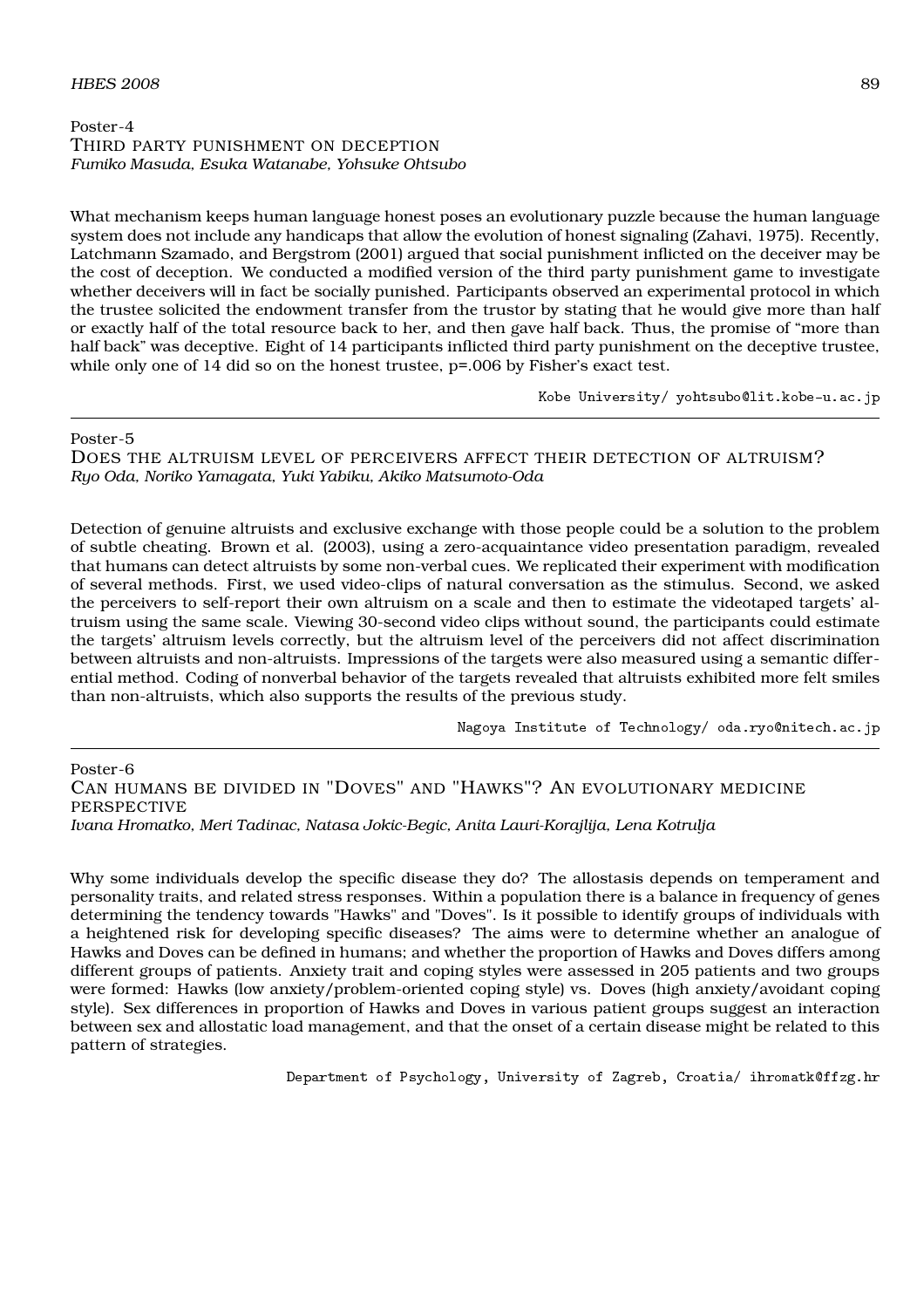# Poster-7 SELF-DISCLOSURE AS A COSTLY SIGNAL OF COMMITMENT: THE EFFECTS OF CULTURE, SOCIAL STRUCTURE, AND DOMAIN *Joanna Schug, Masaki Yuki, William W. Maddux*

Self-disclosure is well known for its role in the formation and maintenance of interpersonal relationships. As disclosing potentially damaging information about oneself can bring about a variety of negative consequences, providing others with this information serves as a type of hostage posting, guaranteeing trustworthiness. Voluntarily divulging such information thus serves as a signal of one's commitment to the relationship. However, the usefulness of this signal should theoretically differ across domains and social contexts. Specifically, a signal of commitment would have little use in kinship relationships or in cultures and social contexts where social networks are pre-determined and stable. From this logic, we predicted that strategic self-disclosure used to signal commitment would be more prevalent outside of kin relationships, as well as in social contexts high in relational mobility where relationships between individuals are generally unstable and personally chosen. Data from Japan and the United States supported our hypothesis.

Hokkaido University/ jschug@gmail.com

# Poster-8

WHEN WE REMEMBER FACES OF OTHER PEOPLE: DEFECTORS ARE MEMORABLE WHEN THEY ARE RARE; ALTRUISTS WHEN THEY ARE NOT

*Satoshi Nakashima, Yuko Morimoto, Takuya Ishii, Takafumi Okubo, Sueto Kumashiro, Reiko Matsuda*

Evolutionary psychologists have proposed that humans have cognitive mechanisms for cheater detection. In fact, Mealey et al. (1996) and Oda (1997) found that faces of cheaters are more memorable than those of others. In addition, Chiappe et al. (2004) argued that remembering altruists is also functional and showed that altruists are remembered better than irrelevant individuals. Subsequent studies, however, failed to replicate these results (Barclay & Lalumiere, 2006; Mehl & Buchner, 2008). According to memory research, the distinctiveness of a target also affects the accuracy of memory. In previous research, the distinctiveness of descriptions presented with faces was confounded with trustworthiness. We examined whether faces of defectors and altruists are memorized more than those of irrelevant individuals under conditions controlling distinctiveness. Results show that recognition of faces does not depend simply on trustworthiness or distinctiveness: Defectors are remembered better when they are highly distinctive; altruists when they are not.

Kyoto University/ shaikh.cogpsy@gmail.com

# Poster-9

GROUP-BASED RECIPROCITY AS AN ADAPTIVE STRATEGY FOR GENERALIZED EXCHANGE *Yutaka Horita, Toshio Yamagishi*

We tested if second players in a one-shot, sequential Prisoner's Dilemma Game would reciprocate the first player's cooperative behavior. We found that second players cooperated at a higher rate when the first player was a member of the same minimal group (ingroup) than when he/she was an outgroup member. However, this ingroup bias in cooperation existed only in the mutual knowledge condition in which the participant (second player) knew that the first player also knew their respective group membership. On the other hand, no ingroup bias was observed in the unilateral knowledge condition in which the participant knew the group membership of the first player, but the first player did not know which group the second player belonged to. This effect of knowledge manipulation indicates that the second player reciprocated a group-based favor based on whether or not the first player has the knowledge of the second player's membership.

Hokkaido University/ horita@lynx.let.hokudai.ac.jp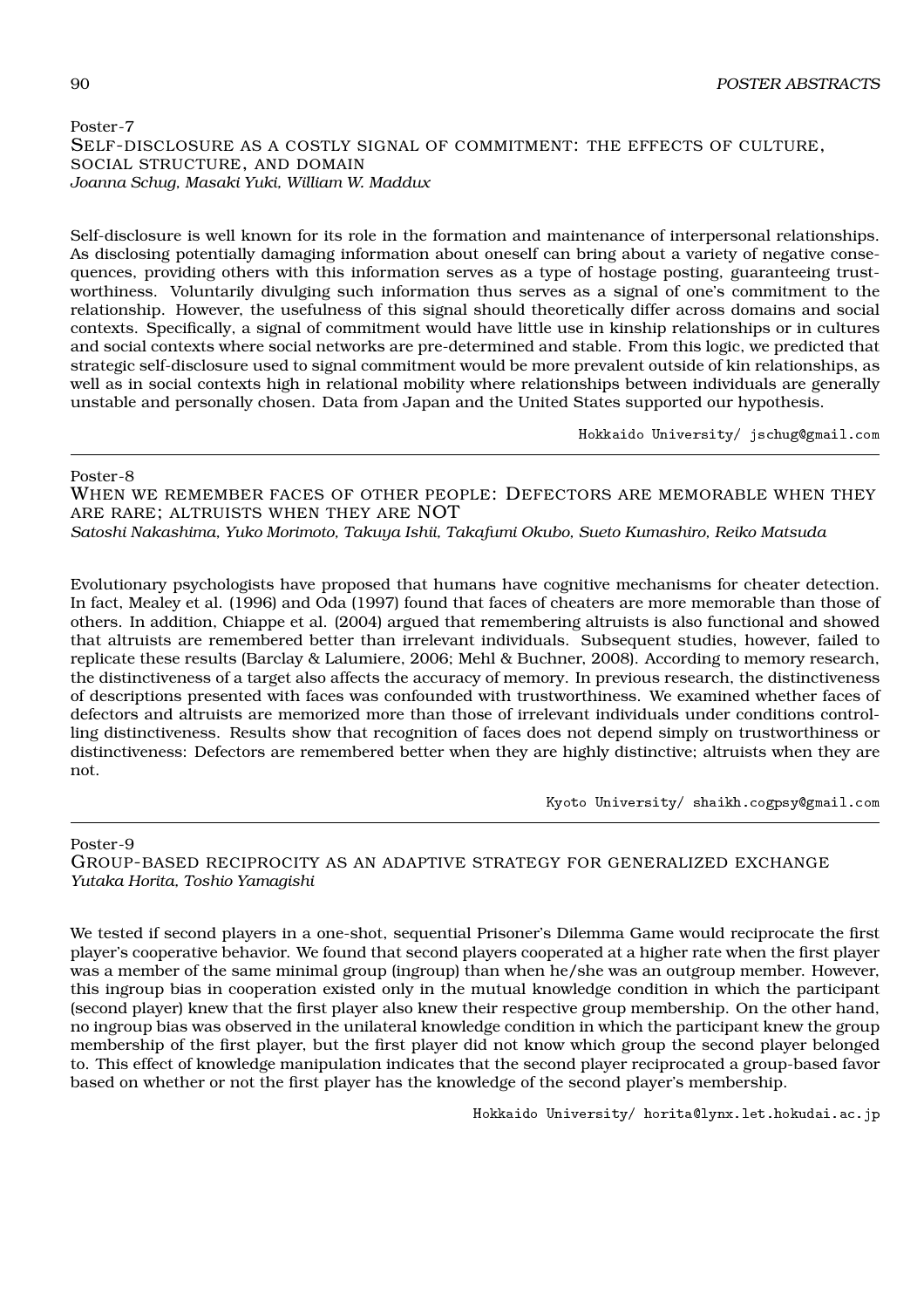## $H\text{BES } 2008$  91

Poster-10 HOW DO WE TREAT GIVERS TO FREE-RIDERS IN INDIRECT RECIPROCITY SETTINGS?: AN EXPERIMENTAL STUDY TO EXAMINE STRATEGIES IN INDIRECT RECIPROCITY SETTINGS *Rie Mashima, Nobuyuki Takahashi*

Recent theoretical studies suggest that the key to the emergence of indirect reciprocity is to exclude not only free-riders but also indiscriminate givers who help free-riders (Takahashi & Mashima, 2006). We conducted a laboratory experiment to examine people's actual strategies in indirect reciprocity settings. Participants played a repeated giving game. In each round, participants were asked to decide whether to give their endowment to one of the other participants or keep it for themselves. When they made their decisions, they could see 1st-order information (whether each target gave or didn't give in the last round) and 2nd-order information (whether the person had given to a giver or a non-giver in the last round). Results showed that participants actually excluded not only non-givers but also those who had given to non-givers. Further analysis suggested that altruistic sentiments, rather than punitive sentiment, form the motivational basis of such strict discrimination.

Kumamoto Gakuen University/ rmashima@gmail.com

Poster-11

COOPERATORS TEND TO SEE HUMAN FACES IN ABSTRACT FIGURES *Shigehito Tanida, Hirofumi Hashimoto, Toshio Yamagishi*

Players of a one-shot PDG were presented with three black dots in the shape of either a regular triangle or an upside-down triangle on their computer display. When asked to draw a picture using the three dots after the game, they drew a human or pseudo human face more frequently in the regular triangle condition than in the upside-down triangle condition. Based on Haley & Fessler's (2005) finding, we predicted that participants would cooperate more in the upside-down than the regular triangle condition, but we found no conditional difference. However, those who drew a human or pseudo-human face cooperated at a higher rate than those who drew an animal face or inanimate figures. Analyses of post-experimental questionnaire further indicate that human face drawers are those who are prone to activate the social exchange heuristic (Kiyonari et al., 2000) and perceive PDG as an instance of social exchange.

Hokkaido University/ stanida@lynx.let.hokudai.ac.jp

Poster-12 YOUNG ADULTS ATTEMPT EXCHANGES IN REPRODUCTIVELY RELEVANT CURRENCIES *Daniel Kruger*

Adults in many species exchange reproductively relevant currencies, males trade resources for sexual relations with females, and females have sex with males in exchange for provisioning. These exchanges can occur outside of a long-term partnership, which itself could be considered a commitment to the accessibility of reproductive currencies provided by each partner. The current study demonstrated that young adults  $(N = 475)$  who are not in acute need of resources intentionally attempt reproductive currency exchanges outside of dating relationships or formal committed relationships and also report being the target of such attempts made by others. Across attempts made and offers received, men were more likely to attempt to trade investment for sex and women were more likely to attempt to trade sex for investment. The vast majority of attempted exchanges did not take place in the context of existing relationships although a small proportion did lead to relationships.

University of Michigan/ djk2012@gmail.com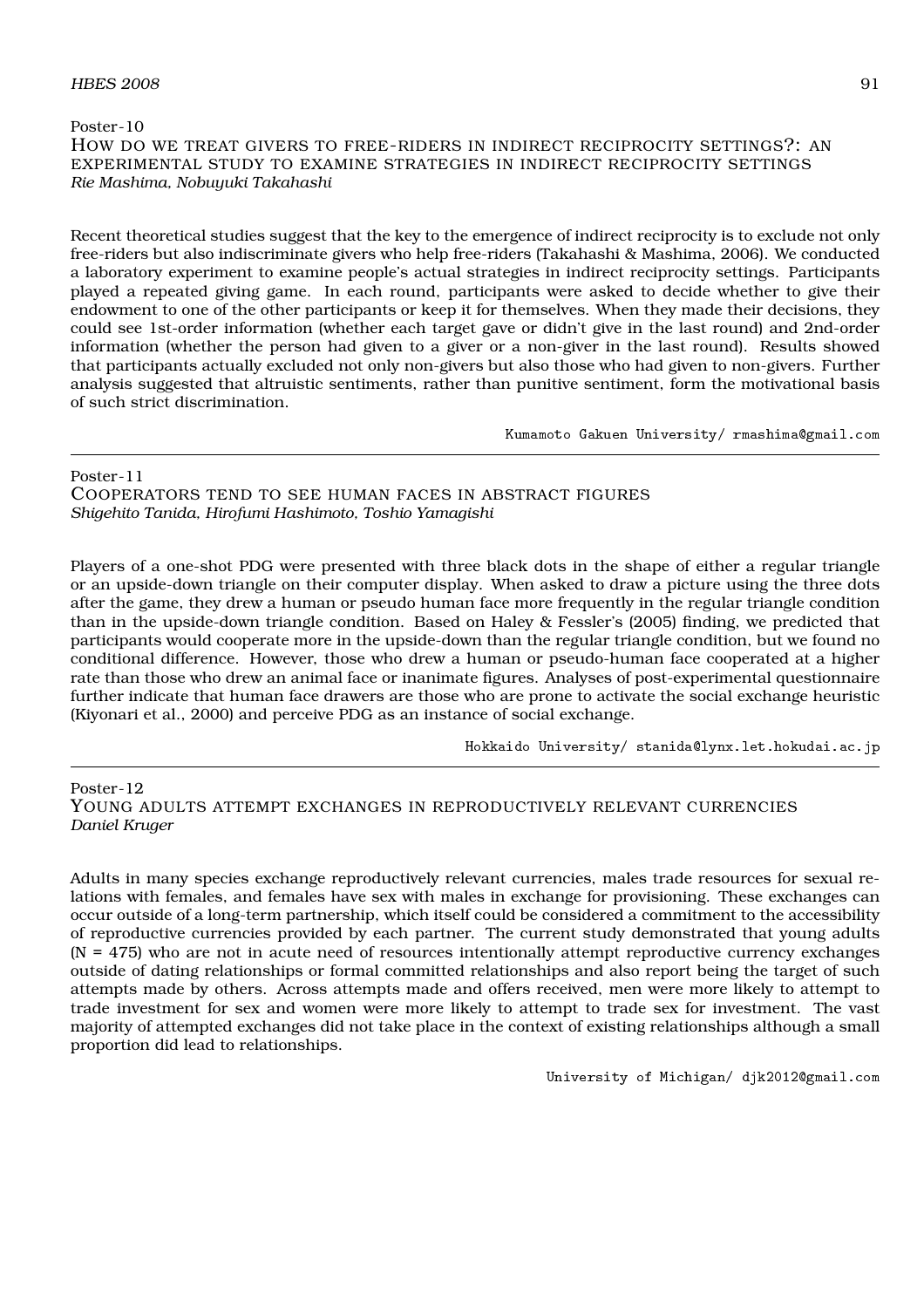# Poster-13 PUNISHMENT IN THE SPATIAL ULTIMATUM GAME *Genki Ichinose, Takaya Arita*

A large number of psychological experiments have shown that humans behave fairly in the ultimatum game. We apply an evolutionary approach to the ultimatum game. It is well known that punishment promotes cooperation by penalizing defectors. Rejecting unfair offers in the ultimatum game is one of a form of altruistic punishment. We examine another form of punishment in which responder rejects playing the game itself with unfair proposer. In addition, the spatial structure is also important for the evolution of fairness because the cluster of fair players can propagate by rejecting rational players. We constructed an individual based model of the ultimatum game in which these two mechanisms are incorporated. By conducting evolutionary experiments, we found that this type of punishment promoted fairness, which most evolved by being coupled with the spatial structure. This result may explain the emergence of the social norm known as inequality aversion.

Graduate School of Information Science, Nagoya University/ genki@alife.cs.is.nagoya-u.ac.jp

### Poster-14

ARE THERE NONVERBAL CUES TO COOPERATION? AN EXPERIMENTAL STUDY USING A PRISONER'S DILEMMA GAME *Mizuho Shinada, Michiko Koizumi, Shigehito Tanida, Hirofumi Hashimoto, Toshio Yamagishi*

Human cooperation among genetically unrelated people is an evolutionary puzzle because cooperation is a costly behavior for each individual. The puzzle could be resolved if cooperators (not defectors) are able to distinguish cooperators from cheaters. Recent studies have shown that people can tell altruists from non-altruists by non-verbal cues (Brown et al., 2003, Yamagata et al., 2007). This study replicated previous findings and examined if people can tell altruists from non-altruists by non-verbal cues. Furthermore, we examined if people can tell cooperators in a prisoner's dilemma game from non-cooperators with the "zero-acquaintance video presentation paradigm". Participants assessed three types of video-clips without voice: targets read aloud a fairly tale, targets talked about their favorite things, and targets showed facial expressions of various kinds of emotion. The personality traits and economic traits of participants were also examined to investigate if they are related to the detection ability.

Hokkaido University/ shinada@lynx.let.hokudai.ac.jp

Poster-15 PERCEPTIONS OF SOCIAL CATEGORIES' INGROUP HOMOGENEITY *Cristina Moya*

Much research on stereotyping implies that humans treat all social categories, whether they are gender, racial, political, age, or health status based, as equivalent targets of stereotypes. Using social categories to make predictions minimizes the costs of searching for new information. However, such reasoning also runs the risk of producing incorrect predictions. Therefore, we might expect that humans should be predisposed to detecting or inferring correlations between only social categories and their members' traits if such associations recurred during human evolutionary history. In this study we gage participants' likelihood of making predictions based on membership in novel social categories and their certainty in these assessments. We compare subjects' predictions based on kin, linguistic, territorial, political and occupational category members.

UCLA Anthropology and Center for Behavior Evolution and Culture/ cmoya@ucla.edu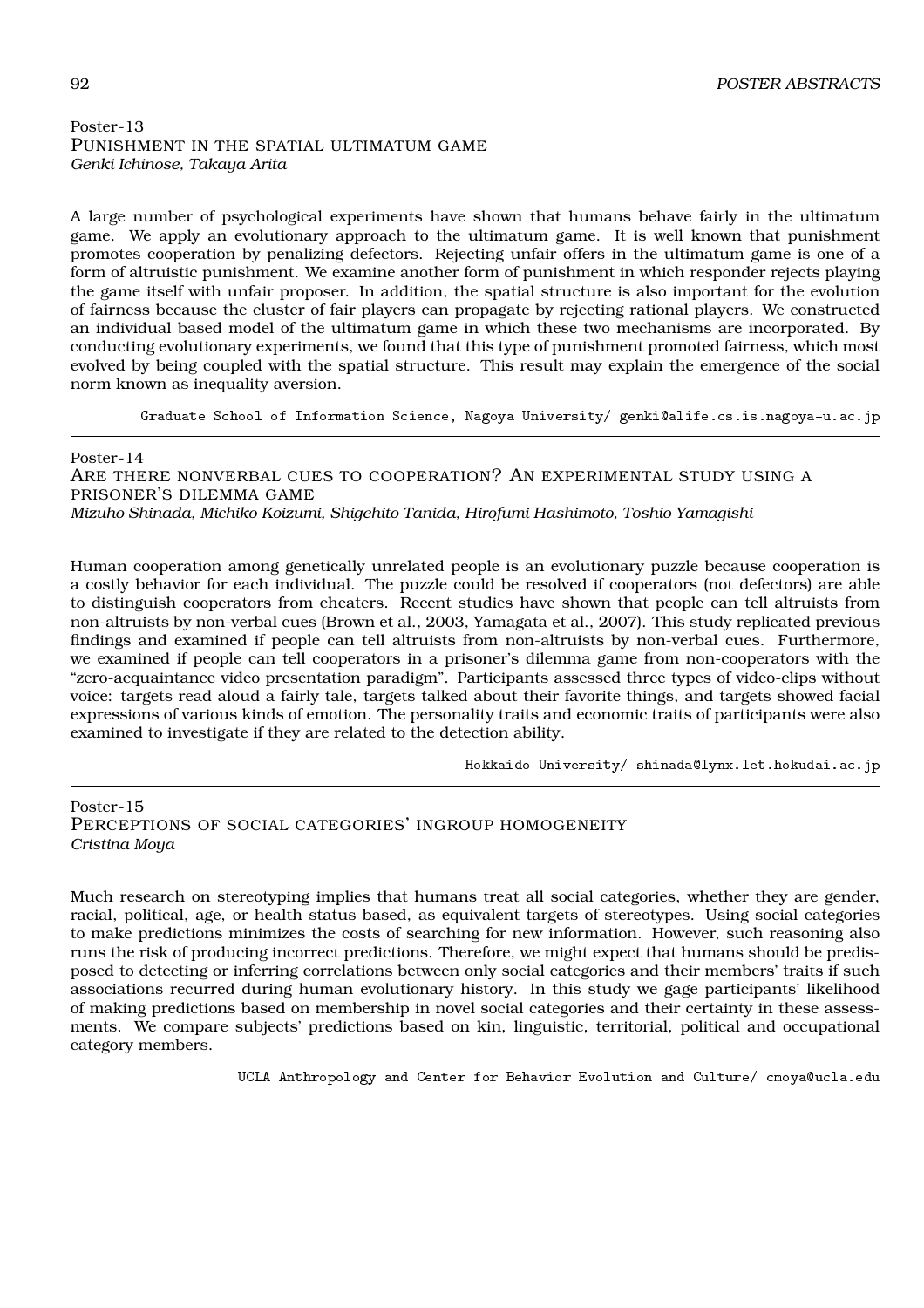### $H\!B\!E\!S$  2008 93

Poster-16 DOES THE EXISTENCE OF THE OUTGROUP MEAN CONTAMINATION TO FEMALES BUT AN OBSTACLE TO MALES?: SEX DIFFERENCES IN THE PERCEPTION OF INTERGROUP THREAT *Kunihiro Yokota, Masaki Yuki*

The purpose of this study is to examine sex differences in perceived intergroup threats. Recently, sex differences on two types of intergroup threat (obstacle v.s. contamination) have been reported. Some evidence showed that males were more sensitive to obstacle threat (outgroups would hinder ingroup's goals) leading to aggressive discrimination compared to females (e.g., van Vugt et al., 2007), while females were more sensitive to contamination threat (outgroups would contaminate ingroup via contagion) leading to avoidance discrimination (Kurzban & Leary, 2001) compared to males (e.g., Navarrete et al., 2007). However, it is unclear whether or not these differences would occur outgrup's perception or threat-discrimination processes. In the current study, we examined perception of threats toward outgroup. Twenty-eight participants (9 females, 19 males) rated intergroup threats toward 33 social groups. Inconsistent with our predictions, no sex difference was found in obstacle threat and males perceived contamination threat more than females did.

Hokkaido University/ yokota@lynx.let.hokudai.ac.jp

Poster-17 SEX DIFFERENCE OF INGROUP BIAS IN MINIMAL GROUPS *Nobuhiro Mifune, Toshio Yamagishi*

Ingroup bias, the tendency to behave altruistically towards ingroup members but competitively towards outgroup members, has been observed even in minimal groups. It has been repeatedly shown that, in minimal groups, ingroup bias occurs only when participants know each other's group memberships (mutual knowledge condition). This suggests that the bias is an adaptive behavior for generalized reciprocity within groups. According to evolutional psychology, males should have a competitiveness towards outgroup males. We therefore expect that priming participants with same sex partners may lead to intergroup competition among males even though their partner does not know about participants' group membership (unilateral knowledge condition). To test this hypothesis, we conducted an experiment with all participants are either male or female in each session. As expected, females showed ingroup bias only in the mutual knowledge condition but not in the unilateral knowledge condition. However, males showed ingroup bias regardless of the conditions.

Hokkaido University/ mifune@lynx.let.hokudai.ac.jp

Poster-18 DOMINANCE AND DINNER DATES: WHO PAYS THE BILL? *Michael Stirrat, David Perrett*

Participants were invited on hypothetical dinner dates. If they chose to accept the date they had to state who they would prefer to pay for the meal. They also reported how dominant they considered themselves to be. Participants showed systematic sex difference such that males preferred to pay for the meal with opposite sex invitations and women were more likely to allow the opposite sex invitee to pay. Female participants preferred to split the bill with the same sex.

More dominant individuals behaved more like their sex. Dominant males were more inclined to pay for meals than less dominant males. Dominant females were more likely to report a preference for having their meal paid for whereas less dominant females preferred to split the bill.

University of St Andrews/ michaelstirrat@gmail.com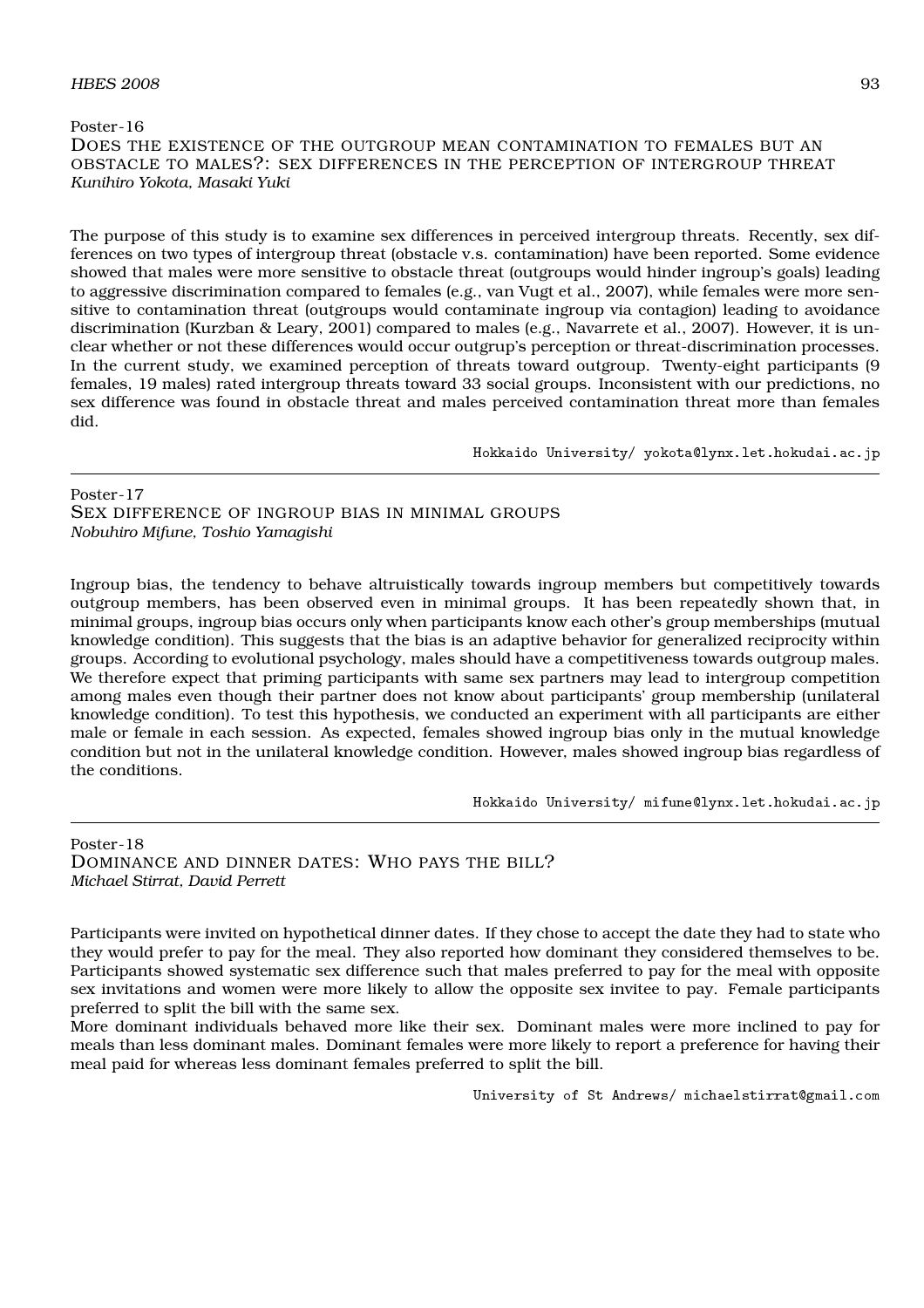# Poster-19 MPI PREDICTING FAMILY CONFLICTS IN MATRILIEAL AND PATRILINEAL SOCIETIES *Antonio Maia*

This work proposes to account for cultural variability in connection to the organization of the human family, in the light of the following theories: 'kinship selection'; 'reciprocal altruism'; 'parental investment and sexual selection' and 'parent-offspring conflict'. It is also founded on evidence based on the comparison of ethnographic data. It intends to demonstrate that there is a significant alteration in the behavior of family members (father, son/nephew, mother, and mother's brother) when the rules of inheritance of wealth change, as these rules dictate the MPI sometimes in the nephew (matrilineal/avuncular) and sometimes in the son (patrilineal). Variation in MPI modifies family relations in matrilineal and patrilineal organizations in a predictable manner. The role played by MPI in determining family tensions (or the absence of) will be shown by applying a cross cultural analysis to the data obtained from the HRAF, using the PSF (Probability Sample Files).

University of São Paulo - Institute of Biosciences/ antonio@ame.adv.br

Poster-20 RELIGION AND SELF-CONTROL: EMPIRICAL FINDINGS *Adam Blake, Michael McCullough*

To reap the adaptive benefits associated with agrarian food production and other social adaptations that are characteristic of contemporary human societies, the development of high levels of self-control was essential. To the extent that religious belief was capable of fostering self-control, selection would have favored its development during humans' transition from a nomadic existence to permanent settlement. Consistent with this proposition, many studies show that people who score higher on measures of conventional religious beliefs and behaviors score higher on self-report measures of general self-control than do their less religious counterparts. However, no experimental research has yet determined whether religious cognitions increase self-control. We report the findings of an experiment investigating whether participants randomly assigned to one of three visual priming conditions (religious symbols, images of eyes, or a control stimulus) subsequently differ in self-control or self-monitoring. Potential differences in personality variables subsuming self-control are also reported.

University of Miami/ ablake@psy.miami.edu

Poster-21 MIND READING AND CULTURAL IDENTITY *Mitsue Nomura, Reginald Adams Jr., Sakiko Yoshikawa, Michael Stevenson, Nalini Ambady*

This study examined the role that cultural identity plays in mind reading, using the "Reading the mind in the eyes" test (Baron-Cohen et al., 2002) and its Asian version, which we developed. The results reveal an intracultural advantage in mind reading across native Japanese and U.S. Caucasian participants when both the four-alternative (Study 1) and open-ended response (Study 2) formats were used. Study 3 adopted a sequential matching task to examine whether this cultural difference would emerge at an early stage of mind reading. The results showed that the response times for a "matched"response were faster for in-group eye stimuli paired with target words than for out-group eye stimuli, although this difference in response times ceased when the trials were repeated. These results suggest that invariant information in faces such as cultural identity influences the processing of changeable aspects of faces such as gaze and facial expressions.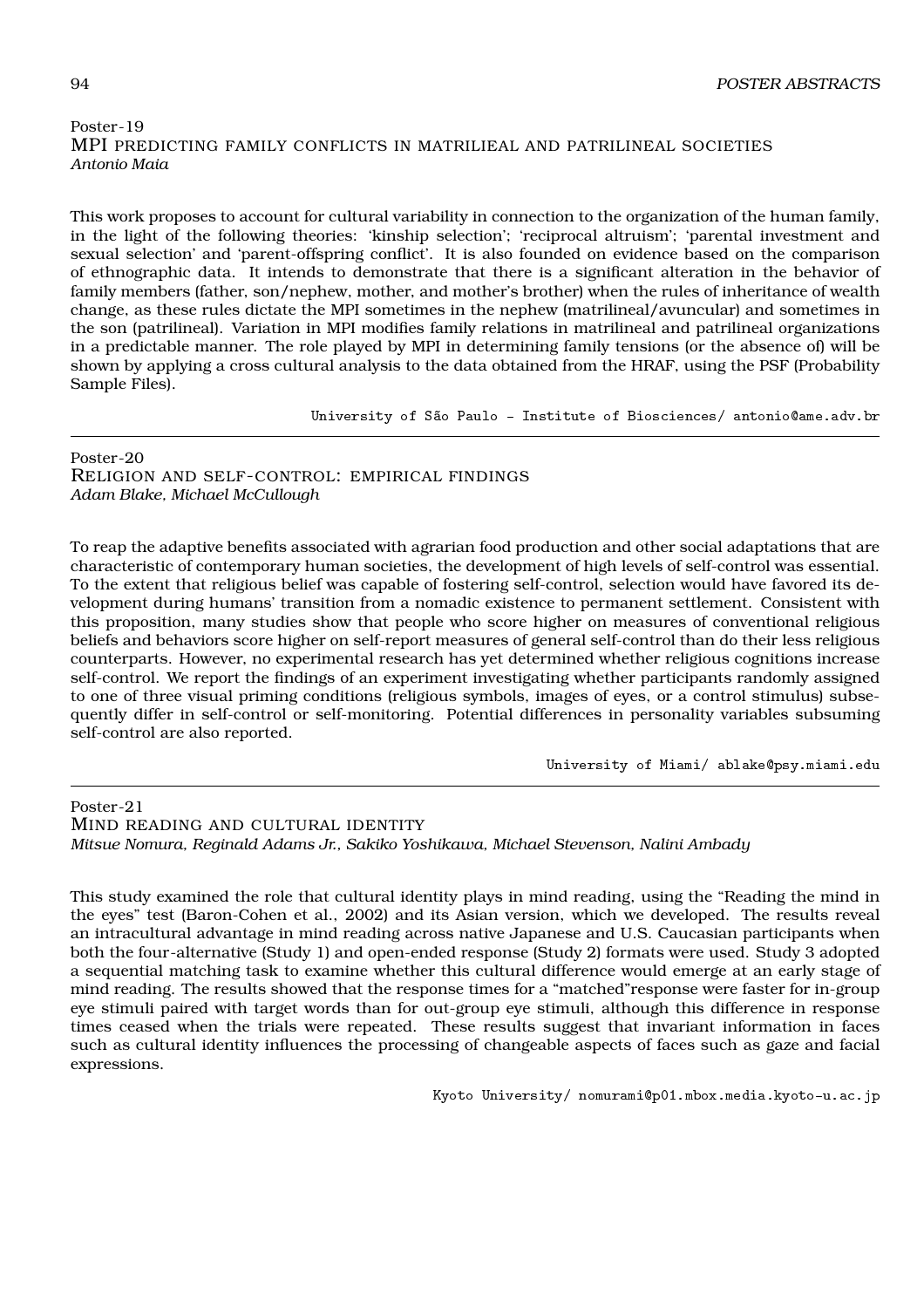# Poster-22 TOOL SHARING IN CHIMPANZEES: HELPING BEHAVIOR WITH NON-FOOD OBJECTS *Shinya Yamamoto, Tatyana Humle, Masayuki Tanaka*

Upon review of previous experiments on chimpanzees' altruism, we propose two hypotheses: 1) otherinitiated-altruism hypothesis, which predicts that chimpanzees behave altruistically upon recipients' request, but not spontaneously, and 2) altruism-with-non-food hypothesis, which predicts chimpanzees' other-regarding and helping in contexts not directly involving food. To examine these hypotheses, we conducted experiments with chimpanzees using a tool exchange paradigm. We gave a chimpanzee food resource A and a tool B, necessary to acquire food A, while supplying the other individual with food resource B and a tool A, required to obtain food A. Tools were transferred between two chimpanzees, and the tool sharing predominantly followed recipients' request. These results support the two hypotheses. Supposing that these characteristics of altruism were present in the common ancestor of chimpanzees and humans, it is possible that the evolution of human language and material culture provided conditions favoring the evolution of altruistic cooperation during hominization.

Primate Research Institute, Kyoto University/ syamamoto@pri.kyoto-u.ac.jp

Poster-23 IMITATION IS NOT CONSUMMATION: THE ROLE OF BIAS AND MODULARITY IN CULTURAL INHERITANCE *Joanna Bryson*

Just how difficult is maintaining stable culture? Because episodes of cultural exchange have poor fidelity of transmission, Sperber & Hirschfeld (2004, 2006) suggest modularity provides necessary bias for recovering the true signal. But information theory tells us biased errors impede signal recovery.

Cultural transmission, unlike biological transmission, is not dependent on a single transmission event, nor on only two "parents". Learning agents have many opportunities to recover statistical regularities about both actions and the context in which they are expressed. Brains are superb at finding such statistical regularities. In fact, culture may facilitate module acquisition this way.

I demonstrate cultural stability despite highly corrupted transmission with an agent-based simulation. The only factors limiting signal recovery are those reducing the number of signal exposures expected in an individual's lifetime. Therefore, modules might increase cultural transmission to the extent they increase information throughput by providing cognitive compression.

Konrad Lorenz Institute for Evolution and Cognition Research/ joanna.bryson@kli.ac.at

### Poster-24

FAMILIAL TRANSMISSION OF AUTHORITARIAN CONSERVATISM: GENETIC INHERITANCE OR CULTURAL TRANSMISSION?

*Chizuru Shikishima, Juko Ando, Kai Hiraishi, Shinji Yamagata, Koken Ozaki, Yusuke Takahashi, Koichi Nonaka*

Behavioral genetics methodology can decompose variance of an observed trait into the effect of three latent variables: genetics, shared environment, and nonshared environment. With this paradigm, factors contributing to the formation of authoritarian conservatism were examined. 4111 participants (1279 male and 1899 female twins between the ages of 12-26, as well as 83 fathers and 860 mothers of the twins) responded to the Authoritarian Conservatism Scale. Both twin model and parent-offspring model analyses accounted for a third of the variance of authoritarian conservatism by genetics, and two thirds by nonshared environment. However, further analyses employing the gene-environment interaction model demonstrated that the shared environmental effect was moderated by the level of family cohesion. The effect of shared environment increased drastically when family cohesion was high. Evolutionary implications of genetic and cultural vertical transmission of social attitudes are discussed.

Graduate School of Human Relations, Keio University/ kana-s@sa2.so-net.ne.jp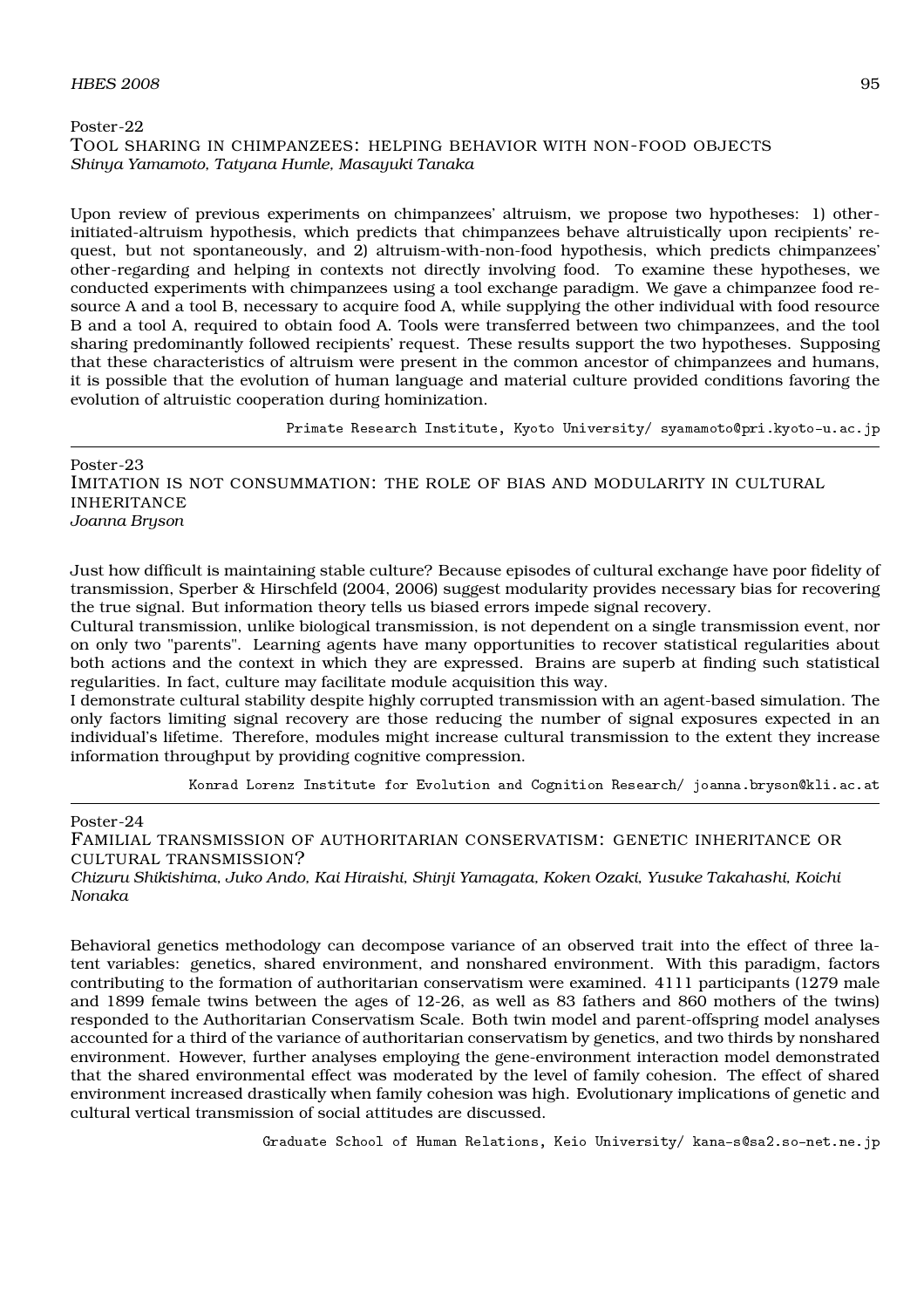Poster-25 THE 'EVOKED CULTURE' APPROACH TO CULTURAL VARIATIONS IN THE IMPORTANCE OF SELF-ESTEEM (1): A CROSS-NATIONAL COMPARISON *Kosuke Sato, Masaki Yuki, Kosuke Takemura, Joanna Schug, Shigehiro Oishi*

One way to look at cultural variations of psychological tendencies and mechanisms is to treat them as the results of adaptation to different social and ecological conditions. From this "evoked culture" approach, we theorized that the effect of self-esteem on subjective well-being (SE-SWB relationship) should be stronger in societies high, rather than low, in relational mobility (RMob), a social structural factor reflecting the amount of opportunities to form new relationships. In societies high in RMob, where finding desirable relational partners is easier but also competitive, than in societies low in RMob, self-esteem, or perceived desirability of oneself, predicts one's success. It is thus strongly correlated with SWB. Supporting this hypothesis, our cross-national survey between the US and Japan indicated: (1) SE-SWB association, as well as perceived RMob, were greater in the US than in Japan, and (2) the difference in SE-SWB relationship was mediated by perceived RMob.

Hokkaido University/ ksato@lynx.let.hokudai.ac.jp

### Poster-26

THE 'EVOKED CULTURE' APPROACH TO CULTURAL VARIATIONS IN THE IMPORTANCE OF SELF-ESTEEM (2): A SECONDARY DATA ANALYSIS *Kosuke Takemura, Masaki Yuki*

There is a growing viewpoint to see cultural variations in psychological tendencies to emerge under different ecological and social contexts via adaptation (Tooby & Cosmides, 1992). From this perspective of "evoked culture," the previous findings in cultural psychology that the impact of self-esteem (SE) on subjective well-being (SWB) is stronger among North Americans than among East Asians can be explained in terms of adaptations to socio-ecological contexts differing in the level of relational mobility. SE, or perceived "marketability" of the self, should be more important in societies where interpersonal relationships are generally more fluid and opportunities to form new relationships are abundant. To test this hypothesis, we performed a secondary analysis of representative social survey data within Japan, and found that, as predicted, the SE-SWB association was greater in regions where people changed their jobs more frequently than where people did less so.

Hokkaido University/ takemura@lynx.let.hokudai.ac.jp

Poster-27 DEVELOPMENT OF A CAUSAL RELATIONSHIP MODEL FOR SENSE OF COHERENCE OF UNDERGRADUATE STUDENTS: AN APPLICATION OF THE MULTIPLE GROUP STRUCTURAL EQUATION MODEL *Parinya Siriattakul*

The objectives of this research were to study causal relationship, develop and validate consistency with empirical data and to test the model invariance between 2 samples: an application of the multiple group structural equation model. The samples consisted of 540 first year undergraduate students in Thailand. The research instruments were five-scale.

The result indicated that the adjusted model was consistent with empirical data. Model validation of a good fitted model provided Chi-square = 25.869, df = 81, p = 1.000, Chi-square/df = 0.319, GFI = 0.996, AGFI  $= 0.986$ , RMR = 0.006, LSR = 1.635. The variables in the model accounted for 89.70 percent of the total variance of sense of coherence. The variable that had most significant effect on sense of coherence was self-esteem, democratic child rearing and anxiety, respectively. The causal relationship model of sense of coherence of undergraduate students indicated invariance of model form but the parameters were variance.

National Institute of Development Administration, Thailand/ siriattakul@hotmail.com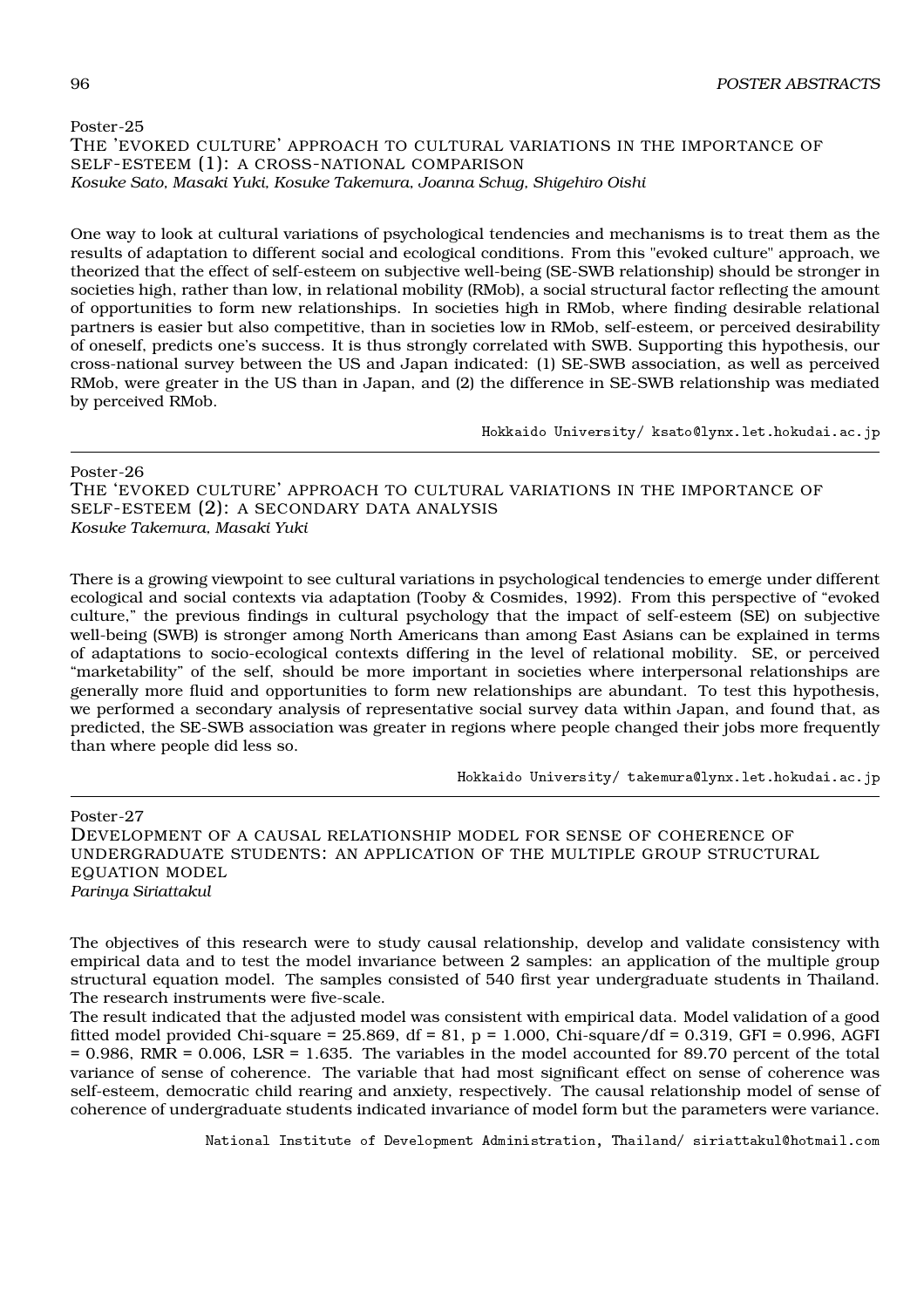### $H\!B\!E\!S$  2008 97

Poster-28 WHY JOHNNY DROPS OUT OF HIGHER EDUCATION AND JILL FAILS TO EXCEL IN SCIENCE: THE EVOLUTIONARY SOCIAL PSYCHOLOGY OF UNIVERSITIES AND SCIENTIFIC NETWORKS *Susanne Lohmann*

Worldwide, as higher education systems shift from elite to mass to universal higher education, the same story plays out over and over. Women students start out a minority, overtake their male counterparts, and end up a supermajority. Then comes an interesting break in the story. Even as women take to higher education like ducks to the water, including the most advanced degrees, they subsequently become professors at lower rates than do men, and the survivors—the women who made professor—drop out, or fail to excel, at higher rates than do men.

Higher education and modern science are deeply unnatural activities: no such thing existed in the ancestral environment. Universities and scientific networks evolved over centuries to render higher education and science appealing to the male brain. In recent decades, the higher education experience has changed to favor women, even as the social life of science remains geared towards men.

University of California, Los Angeles/ lohmann@ucla.edu

Poster-29 FEMALE CRIMES IN VIEW OF EVOLUTIONARY PSYCHOLOGY *Maolin Ye, Yanyang Cheng, Wei Liu*

From the point of view of evolutionary psychology, female crimes is the competitive response to the lack of resources and the males who possess resources. Measured against males, females have a lower crime rate due to a psychological mechanism: females have a higher level of fear towards dangerous situations and behaviors, that is, females have a lower threshold of fear. The need of resources and lower threshold of fear are important evolutionary psychological mechanisms to ensure females and their children's survival. Males' social control over females leads to females' subordinate status and the social control further internalizes females' self-control. Thus females are less impulsive and adventurous and have a lower crime rate compared to males.

Hunan Normal University/ maolinye@163.com

Poster-30

THE ASSOCIATION BETWEEN TEASING EXPERIENCES AND HEALTH AMONG JUNIOR HIGH SCHOOL STUDENTS IN TAIWAN *Wen-chi Wu, Lee-Lan Yen, Yi-Chen Chiang, Hui-Shan Sheng*

This study aims to investigate the association between hostile teasing and health among adolescents in Taiwan. The data were collected from "Taiwan Adolescent Humor and Health Project" conducted in 2007. Overall, 60 classes included 1638 students were randomly selected throughout Taiwan. Cumulative logistic regression was used to investigate the association between teasing experiences and health indicators. There were 38.23% students had high-level of teasing experiences. After controlling personal characteristics, students who had more teasing experiences were more likely to report poor health status (Odds Ratio, OR=1.48,  $CI=1.08-2.04$ ), higher level of psychosomatic symptoms (OR=1.93, CI=1.58-2.35), higher frequency of trouble sleeping (OR=1.53, CI=1.23-1.90), higher level of depression (OR=2.31, CI=1.87-2.86) and higher level of social anxiety (OR=2.12, CI=1.74-2.59). Our results support that the teasing experience was associated with health among adolescents. We suggest that more attention should be paid to the students who had been teased more frequently than their peers.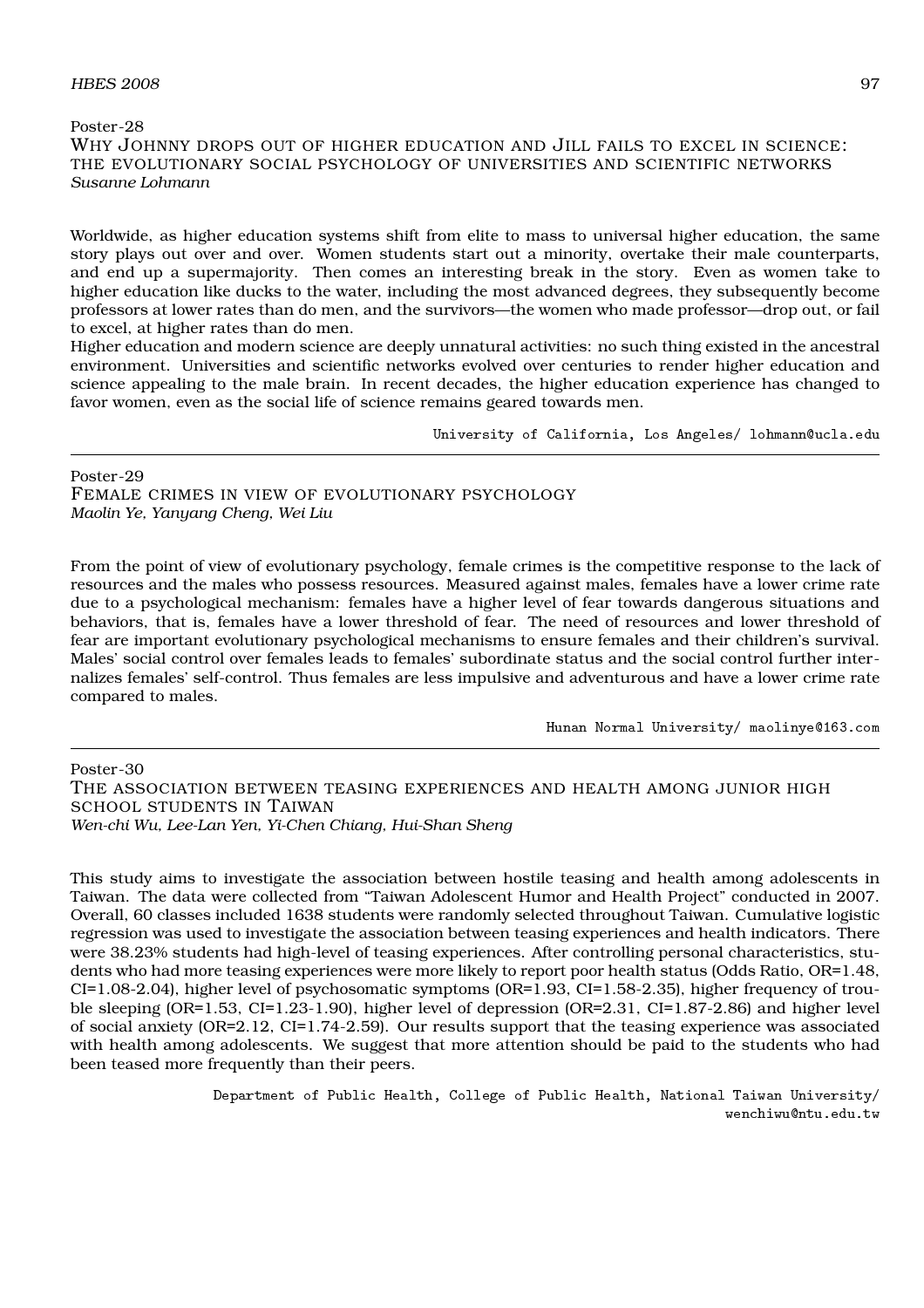# Poster-31 BARGAINING BEHAVIOR IN CHILDREN WITH AUTISTIC SPECTRUM DISORDERS *Kumiko Mori, Ryoji Yukihiro*

This study investigated developmental influences on bargaining behavior in children with autistic spectrum disorder and a typically developed control group. Children between 7 and 15 years old played a dictator game and a series of ultimatum games. The two groups showed different developmental processes for their initial offer. The initial offer of autistic children did not depend on whether they had responded correctly to the false belief task. Autistic children, particularly those who did not pass the false belief task, tended to accept an unequal offer, even if the proposer had previously rejected an unequal offer. The results suggested; (1) the initial offer decision may somehow be associated with the ability of "theory of mind" but not with first-order "theory of mind" ability and (2) negative reciprocity may be associated with first-order "theory of mind" ability.

Kwansei Gakuin University/ kmori@kwansei.ac.jp

### Poster-32

DEFICIENCY OF THEORY OF MIND IN 'REVOLVING-DOOR' PATIENTS WITH SCHIZOPHRENIA *Yumiko Inoue, Kazuo Yamada, Ryoji Miyata, Yasuo Fujii, Shigenobu Kanba*

Background. The aim of this study was to investigate the association between theory of mind (ToM) deficits and repeatedly relapse in patients with schizophrenia.

Method. A ToM picture story comprising a sequencing task, a first and a second order false belief test, and tactical deception test was given to 55 so-called 'revolving-door' remitted patients with schizophrenia who had high relapse rates and frequent hospitalization, and 55 matched remitted and stable patients with schizophrenia. Results. 'Revolving-door' patients showed statistically significant impairment in a second order false belief task and sum score in ToM task, compared with non-hospitalization patients.

Conclusions. Our results suggest that 'revolving-door' patients who have repeatedly relapsed may impair ToM ability. Evaluation of ToM ability in patients with remitted schizophrenia may be a useful to predict their prognosis, and we may have to provide the social support for prevention against relapse.

> Department of Psychiatry, Tokyo Women's Medical University, Medical Center East/ afm33698@a6.keio.jp

### Poster-33

ERP STUDY ON THE RIGHT -HEMISPHERE DOMINANCE IN SELF-RELEVANT RECOGNITION *Makoto Miyakoshi, Noriaki Kanayama, Tetsuya Iidaka, Hideki Ohira*

Event-related potential (ERP) studies have reported that self-relevance of stimuli is reflected P300. On the other hand, human self-relevant recognition has been related to the right hemisphere function. The effect of the right-hemisphere dominance on P300 remains unclear. Therefore, we performed a cognitive ERP experiment test the hypothesis that self-relevant stimuli presented in the visual field ipsilateral to the dominant hemisphere (i.e., right) attenuate P300. Twenty-four healthy participants (age 21.1±1.4, range 20-26, 11 women) participated in the study. The experimental design was 3 (familiarity: self-relevant, familiar, unfamiliar) vs. 2 (objects: face, cup) vs. 3 (visual fields: left, right, bilateral). Results confirmed P300 attenuation for one's own cup, but not for faces, presented in the right visual field. We concluded that right-hemisphere dominance for self-relevant recognition is present but in the mild degree.

Nagoya University; National Center for Geriatrics and Gerontology/ mataothefifth@yahoo.co.jp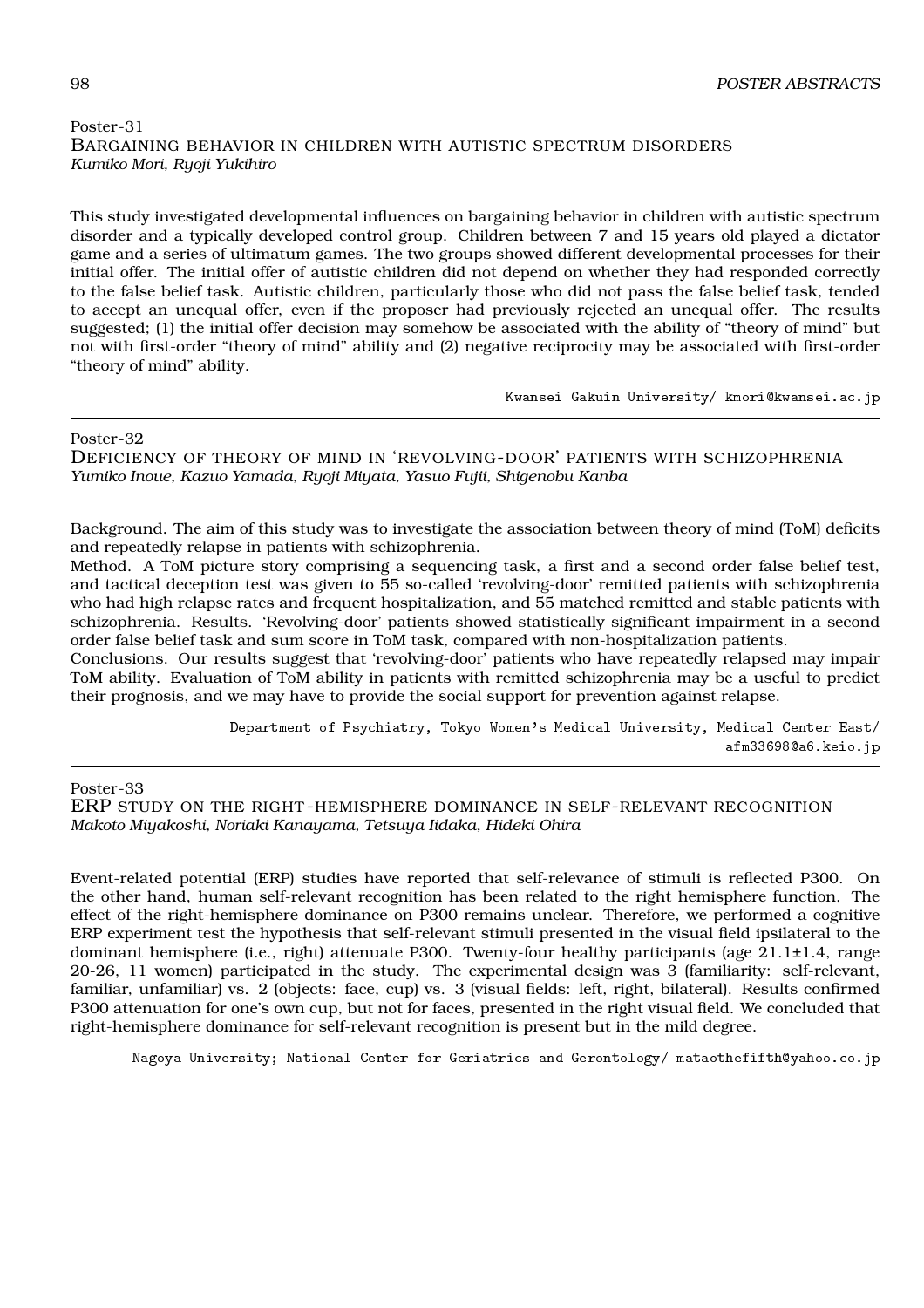# $H\!B\!E\!S$  2008 99

### Poster-34 QUANTITATIVE EVALUATION OF MOTOR MILESTONES *Vanessa Zacher, Carsten Niemitz*

Studies on the motor development of infants in the first 12 months of life show that motor skills are acquired in a specific sequence. Yet, most of them are qualitative, and conclusions on the performance are restricted. In qualitative studies, the emergence of "motor milestones", e.g. rolling over or creeping on tummy, are evaluated as important. However, our quantitative observation show that the aforementioned patterns are underpart in question of performance, while the significance is confirmed for other milestones, e.g. in prone position up on arms, standing quadrupedally and crawling. It is of particular interest that especially bipedal standing is among those patterns playing a major role for the development before the infants start to walk. This points up that the acquisition of erect, alternating bipedal locomotion is divided into two major developmental patterns. While crawling mediates alternating limb movements, standing strengthens the musculature and enhances the equilibrium sense.

Institute of Humanbiology and Anthropology, Freie Universität Berlin/ zacher@zedat.fu-berlin.de

Poster-35 TYPICAL DEVELOPMENT IN THE RESPONSE TO BEING IMITATED BY OTHERS IN CHILDHOOD -A WAY TO FIND "OTHERS' INTENTION"- *Kazuhide Hashiya, Hiromi Kobayashi*

We imitate others and perceive being imitated by others: imitation is a medium for communication. Previous studies have shown that imitation scaffolds mother-infant communication and its application to facilitate communicative ability of autistic children is effective. Perception of BI is also a question from an evolutionally perspective. However, developmental change in response to BI beyond mere detection had not been paid much attention. To shed light on this, we asked 600 mothers to imitate their offspring's act and report the response. We classified data based on the age of the tested (0-5 years) and showed that 1: Positive response to BI was observed throughout the age group. 2: Negative response increased as a function of age. 3: Inquiry about the intention of BI appeared around the age of 2.5. 4: Show embarrassment to BI at around 3. The results are discussed referring to the problem of perceiving "others' intention".

Kyushu University/ hashiya@mindless.com

Poster-36 LIFE HISTORY THEORY, EXPECTED LIFESPAN AND ATTITUDES TOWARDS RISK BEHAVIORS AND FUTURE LIFE EVENTS *Deborah Schechter*

Previous research has shown that extrinsic mortality is associated with patterns of life history investments. In particular, researchers have been successful in documenting relationships between life expectancy and risk taking behavior and women's age at first birth. In the current study, previous findings are extended by hypothesizing that expected lifespan will be associated with short-term costs and long-term gains. Data from a sample of 104 Native American youth aged 10 – 23 years are analyzed to explore potential associations among expected lifespan and attitudes towards risk-taking behaviors, current educational investments, and expectations to go to college, get married and have children. Results support hypotheses: expected lifespan is positively associated with more negative attitudes towards risk-taking behaviors, investment in education, expectation to attend college, get married and have children.

University of Washington/ dschecht@u.washington.edu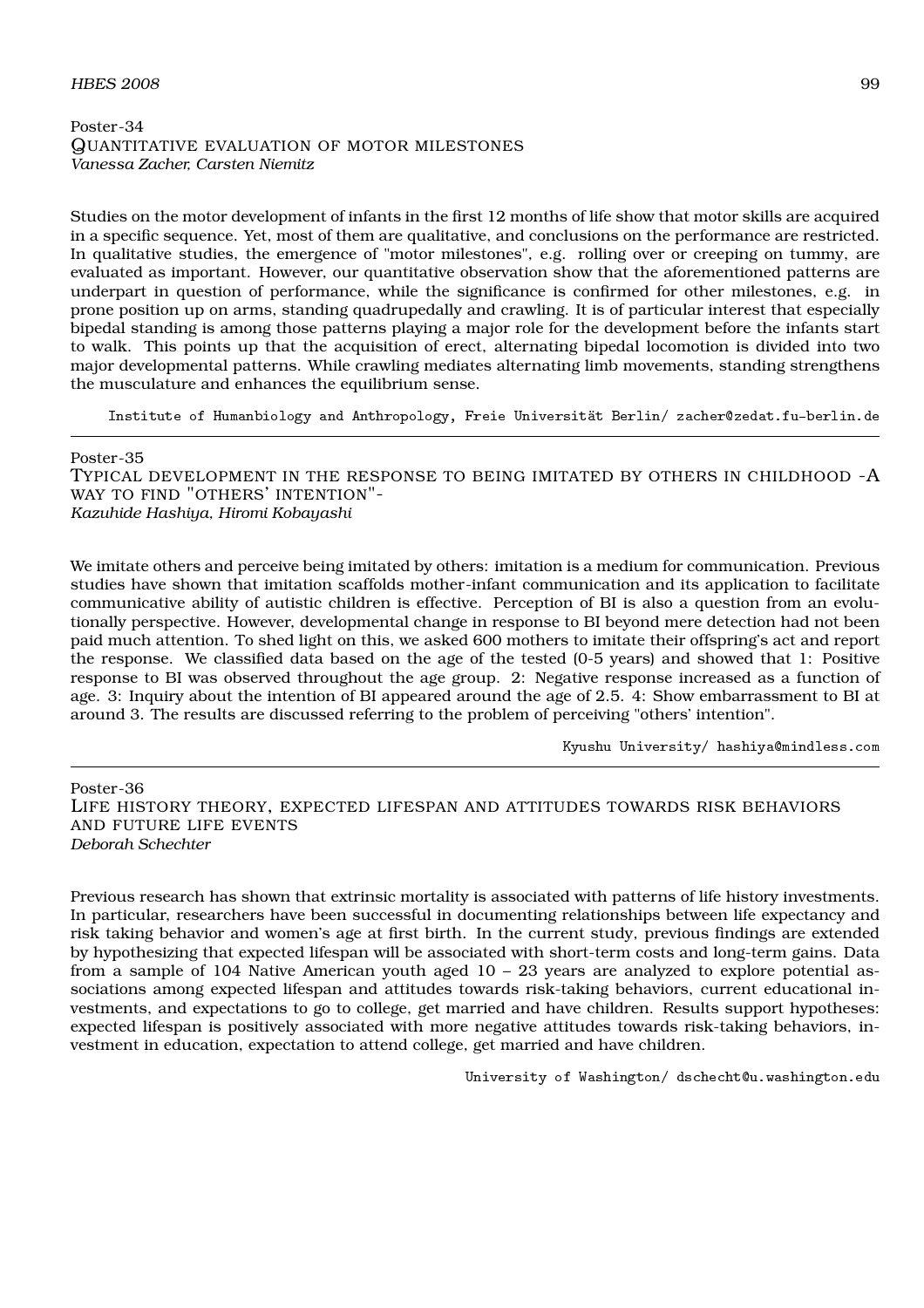# Poster-37 WOMEN'S PERSPECTIVES ON THEIR LIFE STORIES IN MATERNAL KINSHIP: USING THE IMAGES DRAWING METHOD *Naoko Nishiyama*

This study inquires how women represent their life stories in terms of their maternal kinship. Many psychologists have focused on the mother-child bond at an early age. In this study, I expand the temporal perspective from a life-span to a generative-lifecycle-span, and from two to three generations. 245 Japanese college students (average age 19.57) provided information on their families. Using the Image Drawing Method (IDM), they were asked to draw images of their (1) past, (2) present, and (3) future relationships with their mothers and maternal grandmothers. The data were analyzed using a qualitative method. And four fundamental patterns of images were identified: "dyad and one", "triangle", "side by side", and "wrapped". The patterns of images in early childhood tended to continue throughout the three life stages, although positions or roles were reversed. Therefore, the life stories of relationships continued over generations as the status of its members changed.

> Kyoto University, Graduate school of Education/ nishiyamanaoko@l03catcatcat.mbox.media.kyoto-u.ac.jp

Poster-38

CLIMATE, SEASONS AND EVOLUTION OF THE HUMAN BODY, MIND AND BEHAVIOR *Jean-Francois Turmel*

Studies showing the influence of the climate and of the seasons on the evolution of the human body, mind and behavior are presented. It is shown that a climatic variable affecting the natural increase rate of a human population enables to predict if males and females of the population are forming polygamous or monogamous reproductive unions, if the individuals of the population are affected by violence and warfare and if the individuals of the population are affected by depression, alcohol use disorders, dementias and cancers of the reproductive organs notably. Also, the seasonality of birth of individuals of a population deceased from different causes is presented. The synthetic evolutionary theories presented to explain the observations should enable to predict and prevent warfare between populations of individuals, depression, alcohol use disorders and dementias in individuals of populations and deaths of individuals of populations from suicide, homicide, vehicle accident and cancer notably.

Institute of Research in Evolutionary Genetic Psychology (IREGP)/ jfturmel22@hotmail.com

Poster-39

ENVIRONMENTAL VARIABILITY AND THE EVOLUTION OF THE CAPACITY FOR CULTURE *Nathalie Boutros*

The cognitive machinery required for selective imitation is expensive but has been advantageous for our species and is probably responsible for our complex cumulative culture. We are likely the only extant species with such a capacity however. Why is such an apparently useful trait not more prevalent? It has been suggested that the capacity for selective imitation is an adaptive response to environmental variability. In this study, I simulate the evolvability of selective imitation: Populations of individuals were evolved in environments ranging from no to high variability. Individuals adopted one of the following behavioracquisition strategies: 1) innate behavioral repertoire, 2) a "Trend Watching" strategy which imitated the most common parental generation behavior or 3) a "Social oblique" strategy which only imitated successful members of the parental generation. The results show that environmental variability alone is not sufficient to predict dominant learning strategy, and suggest that other factors are necessary.

The University of Auckland/ n.boutros@auckland.ac.nz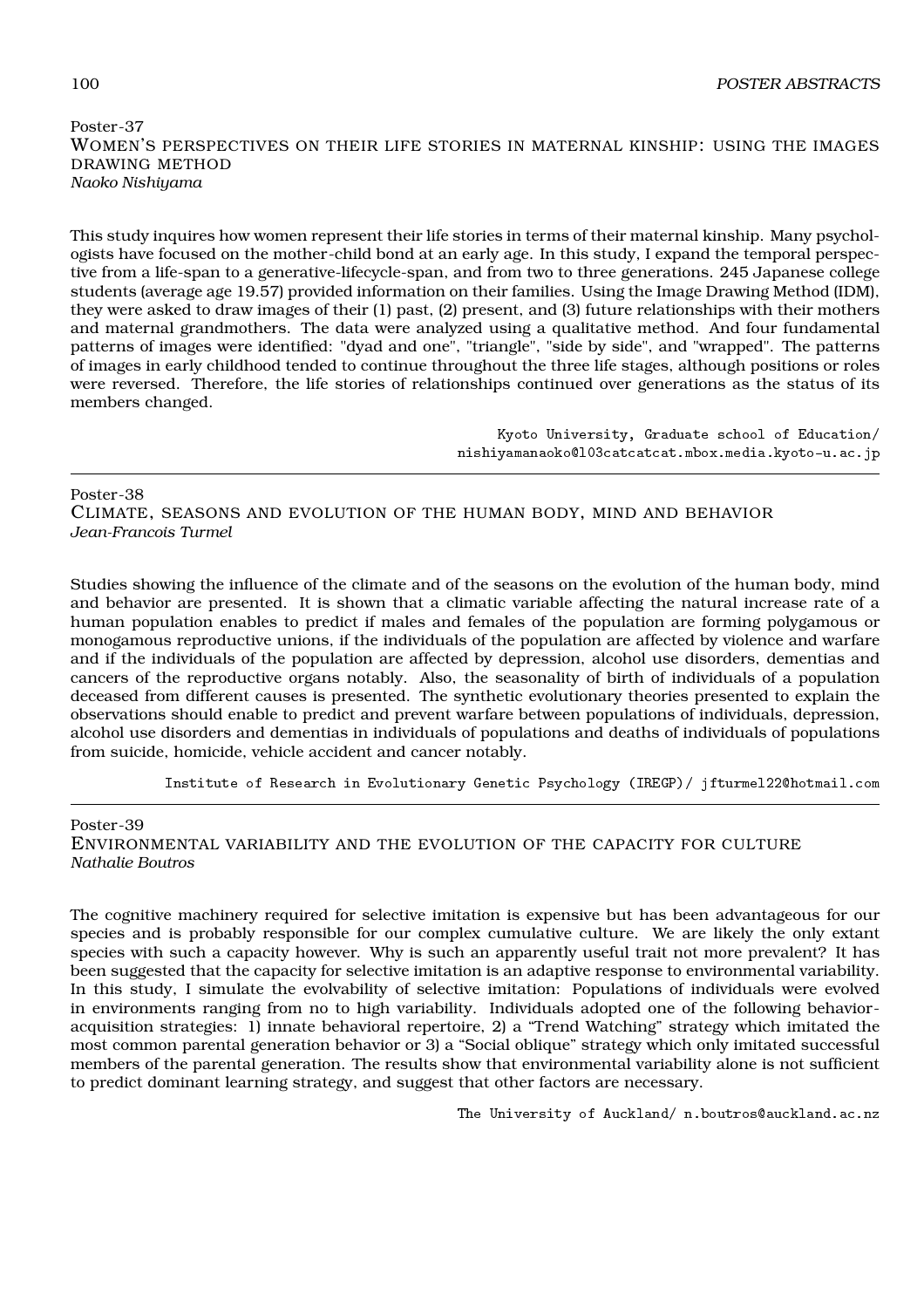## $H\text{BES } 2008$  101

```
Poster-40
"SMILE" AS "HONEST SIGNAL": MEASURING HANDGRIP WHILE EXPRESSING SMILE
Ryo Tamura
```
The evolution of "smile" was considered from the perspective of semantics (van Hooff, 1972). However, previous study only described a speculation. This study investigated the probability that people express "smile" as "honest signal". It is predicted that physical ability decreases when people express "smile", because weaken physical ability disable exploitation to partner at resource exchange. In other words, making oneself vulnerable soften other's fear of to be exploited. To examine this hypothesis, I measured handgrip as physical ability in two conditions. One was "expressing smile" as experimental condition, and the other was "keeping neutral face" as control condition. Participants were demanded to grasp grip dynamometer while expressing "smile" or keeping "neutral face". The result declared that handgrip decreased while expressing smile. The relationship between expressing smile and occurring pleasant emotion was discussed.

Saitama Gakuen University/ r.tamura@saigaku.ac.jp

Poster-41 OMPARATIVE STUDY OF FACIAL EXPRESSIONS OF LAUGHTER APPEARING IN REMAKE MOVIES USING AUTOMATIC SMILE-DETECTION SOFTWARE *Noriko Ozawa*

This study examined whether there are some differences in facial expressions of laughter in different countries using movie remakes. 24 stories were selected, and corresponding scenes of original and remade movies were extracted as still images. Forty-five facial expressions of laughter were selected for analysis. Obtained images were 8 pleasant–alone, 26 pleasant–with others, 1 unpleasant–alone, and 8 unpleasant–with others. Smile-detection software was used to measure the strength of the expression of laughter. This suggests that facial expressions are largely elicited by the emotional state, but some other factors such as cultural differences and the actor's or director's personal characteristics may also influence expressions. Laughter was seen more commonly in pleasant situations than in unpleasant situations, and the strength of laughter was also greater in pleasant situations. Although explanations for such deviations were not obvious in each case, we suspect that cultural differences have some influence on facial expressions.

Waseda University/ veritas.oza.2008@gmail.com

Poster-42

GENDER IS NOT PERCEPTUALLY SEPARABLE FROM DISPLAYS OF ANGER AND HAPPINESS *K.C. Blackwell, D. Vaughn Becker, Takao Sasaki*

Recent research has shown that decisions about the sex of a face and the emotional expressions of anger or happiness are not independent (Becker, Kenrick, Neuberg, Blackwell & Smith, 2007). Specifically, participants are more efficient identifying men as angry and women as happy. A Garner interference task and a "go, no-go" task provide new evidence that the connections between masculine features and angry expressions and between feminine features and happy expressions are bottom-up, perceptual processes rather than top-down, conceptually-driven ones (e.g. gender stereotypes). Indeed, the evidence is consistent with the possibility that these results stem from a property of the sexual dimorphism of the human face itself.

Arizona State University/ vaughn.becker@asu.edu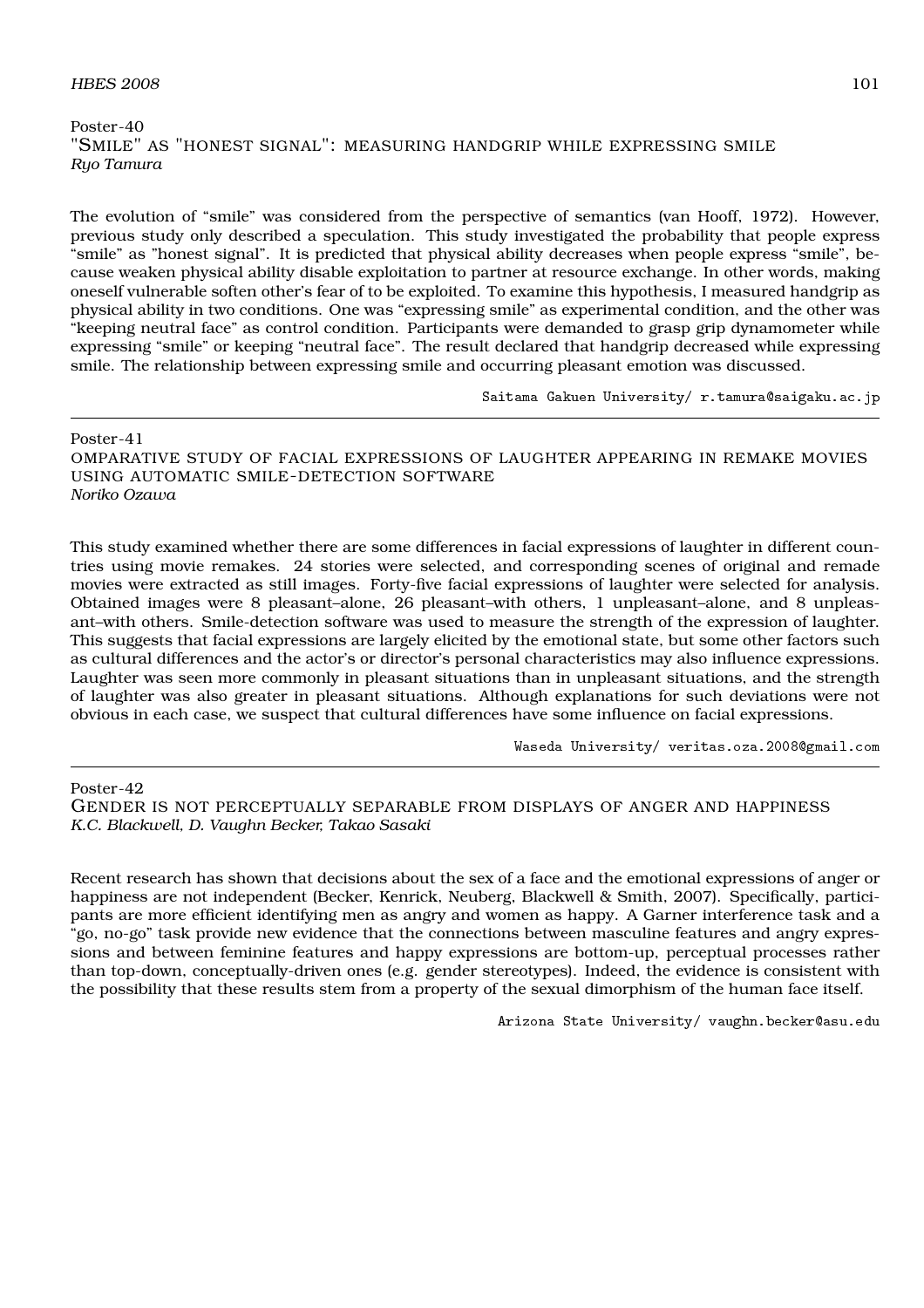# Poster-43 ELECTROPHYSIOLOGICAL RESPONSES TOWARDS UNTRUSTWORTHY FACE *Koki Ikeda, Toshikazu Hasegawa*

To evaluate the trustworthiness of others is assumed to be an important factor to establish effective cooperation in human society. However, little is known about the neural bases underlying the cognitive process of trustworthiness. Previous brain imaging studies have suggested that it is untrustworthy faces, not trustworthy ones, that activated amygdala, an emotional center of the brain (Winston et al. 2002; Engell et al. 2007). In this study, we evaluated the temporal characteristics of the processing of facial trustworthiness by using event-related potential (ERP) technique. In addition, the effect of attention deprivation was examined in order to eliminate the possibility that the differential activation by untrustworthy faces was due to physical characteristics of the stimuli. Results suggested that the untrustworthy faces elicited emotion-related brain activity within hundreds milliseconds after the stimulus presentation. Implications of such emotion-based judgment regarding the trustworthiness of other's face on human cooperation will be discussed.

The University of Tokyo/ koki@darwin.c.u-tokyo.ac.jp

### Poster-44

GENDER DIFFERENCES IN THE CHANGE DETECTION OF FACIAL EXPRESSION *Tulay Yıldırım, Osman Iyilikci, Sonia Amado, Evrim Gulbetekin*

We investigated sex differences in change detection for threat related fear, angry and happy facial expressions. Photographs of different facial expressions of men and women were utilized. In Experiment-1 a flicker paradigm was used where neutral faces were changed with a facial expression and participants were required to detect the change. The results indicated that, male angry faces were detected more rapidly than female angry faces by both male and female participants, while no significant sex differences were found for fearful and happy faces. In Experiment-2, we conducted the same experiment with inverted faces in order to examine the effect of the physical features of the faces on change detection. The findings indicated an anger detection superiority for the inverted pictures where emotion can not be identified, strengthening the idea that detection of angry male faces is more rapid and recognition of aggression on male faces has an adaptive value.

Ege University, Department of Psychology/ evrim.gulbetekin@ege.edu.tr

Poster-45 INTERFERENCE BETWEEN FACIAL EXPRESSION AND IDENTITY IN FACE RECOGNITION: THE EFFECT OF HAPPY FACES *Sahoko Komatsu, Yuji Hakoda*

The purpose of this study was to examine interference between facial expression and identity in face recognition using a selective attention task (Garner task). We examined whether there is a difference in interference of happy faces and angry faces. 32 participants judged the expressions or identity of faces while data irrelevant to the task (identity or expression) was either controlled or varied. In terms of the experiment's results, although reaction times (RTs) for identity judgment were not influenced by expression variation, identity variation did interfere with RTs for expression judgment. Furthermore, the level of interference from happy faces was greater than that from angry faces. These results showed that identity information interferes with facial expression recognition, and there is a greater degree of interference with identity when faces are happy. We discuss these results from the perspective of approach and avoidance.

Graduate School of Human-Environment Studies, Kyushu University/ sahoko@psycho.hes.kyushu-u.ac.jp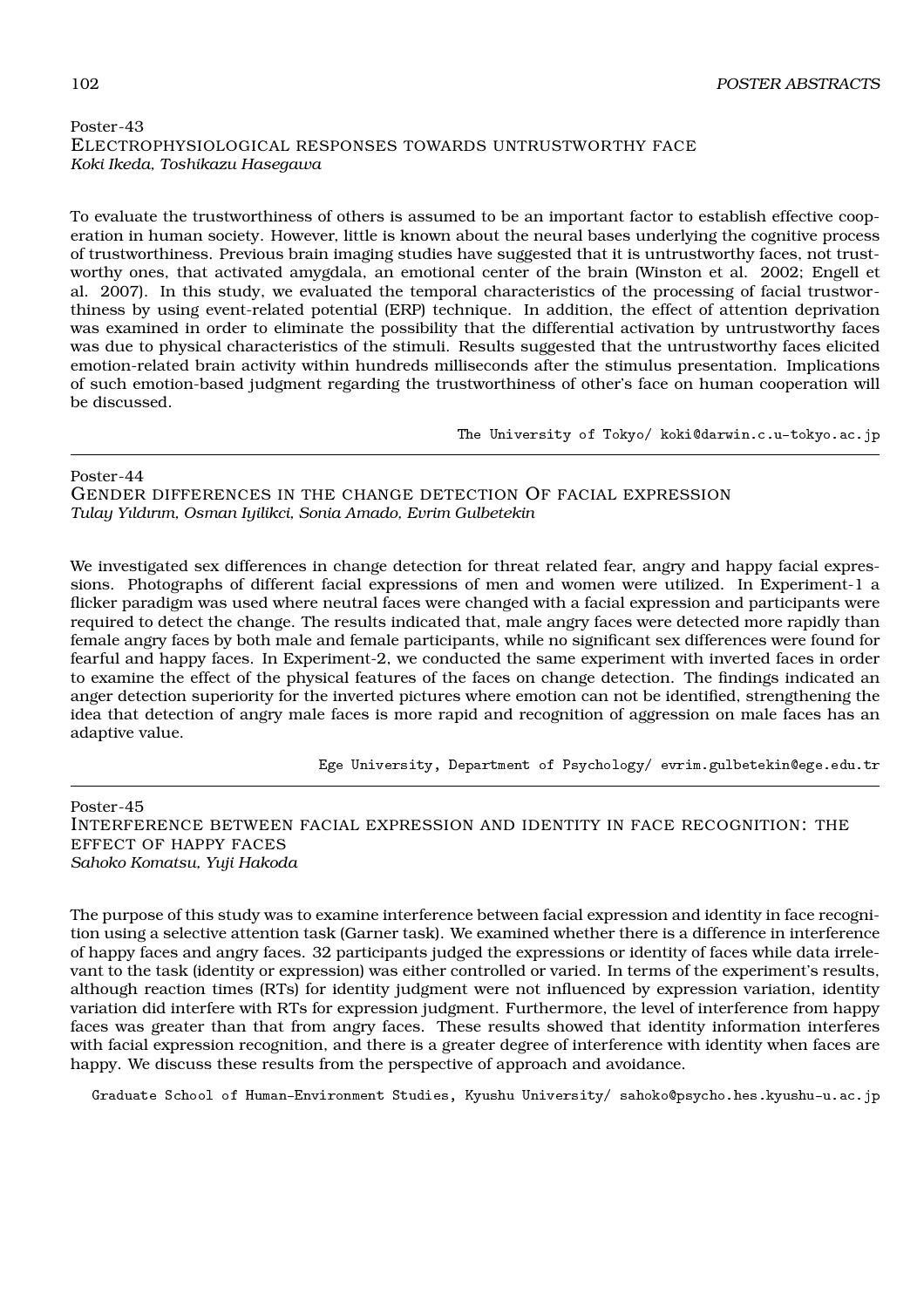### Poster-46 INDIVIDUAL DIFFERENCES IN THE EFFECT OF RELATIONSHIP CONTEXT ON WOMEN'S PREFERENCES FOR SEXUAL DIMORPHISM IN MALE FACE SHAPE *Finlay Smith, Benedict Jones, Anthony Little, Lisa DeBruine, Lisa Welling, Jovana Vukovic, Claire Conway*

Women demonstrate stronger preferences for femininity when assessing men's attractiveness for long-term than short-term relationships. One explanation of this effect is that the pro-social traits associated with femininity are particularly important for long-term relationships. Other researchers have suggested that stronger masculinity preferences for short-term contexts occur simply because masculine men are easier to classify as 'male'. We investigated these two proposals, finding that women not using hormonal contraceptives demonstrated stronger preferences for feminine men as long-term partners than as short-term partners and that this effect was most pronounced among women who perceived feminine men as particularly trustworthy. Consistent with previous studies, no equivalent effects were observed in a sample of women reporting hormonal contraceptive use. These findings support the proposal that the effect of relationship context on women's masculinity preferences occurs, at least in part, because women value pro-social traits more in long-term than short-term partners.

University of Aberdeen/ f.smith@abdn.ac.uk

Poster-47 PREFERENCE FOR WOMEN WITH FAIR SKIN *Kyoko Yamaguchi, Kenichi Aoki*

Human skin reflectance has been studied in many study areas. According to a cross-cultural study by Van den Berghe and Frost (1986), men preferred women with relatively light skin color in most societies where data were available. They suggested the hypothesis that lighter colored skin would signal fecundity in a female, resulting in sexual selection on less pigmented cutis. However, preference for skin tone is known to change with trend and association between light colored skin and fertility remains unclear.

In the present study, we reinvestigated preference in skin pigmentation. Japanese men and women provided their preferences for skin tone of mates and lovers. The results showed that men tended to prefer women with lighter skin than themselves, especially as lovers. We will discuss cultural influence on the preference for skin tone as well as sexual selection on the evolution of light skin pigmentation in high latitude areas.

Graduate School of Science, The University of Tokyo/ kyoko777@biol.s.u-tokyo.ac.jp

Poster-48 CROSS-CULTURAL STUDY ON PREFERENCES FOR RELATIVE LEG LENGTH IN A POTENTIAL **PARTNER** *Piotr Sorokowski, Boguslaw Pawlowski*

In this presentation we show how leg length influences attractiveness of humans. Stimuli consisted of 7 different pictures of man and woman in which the ratio between leg length and height was varied from average by elongating and shortening the legs. We found that pictures with legs shorter than the average were perceived by Polish raters as less attractive. Although longer legs appeared to be more attractive, this was true only for the 5% leg length increase; excessively long legs decreased body attractiveness. In further research, 3103 participants from 27 nations rated the physical attractiveness of our stimuli and similar results as in Polish sample were obtained. We hypothesize that such preferences are evolutionarily justified because leg length conveys biological quality. Short and/or excessively long legs might indicate maladaptive biological conditions such as genetic diseases, health problems or weak immunological response to adverse environmental factors acting during childhood and adolescence.

Institute of Psychology, University of Wrocław, Poland/ sorokowskipiotr@yahoo.co.uk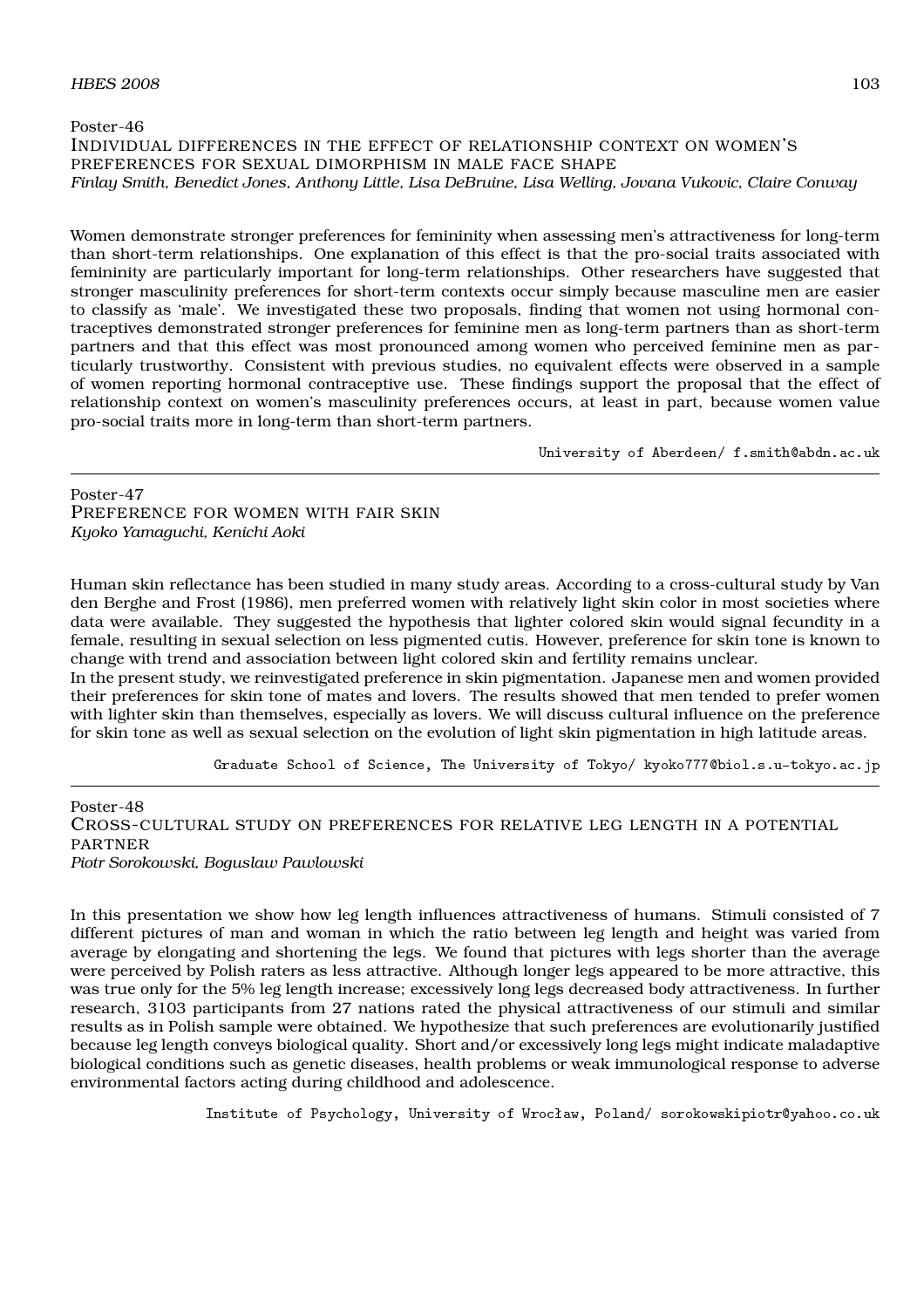CAROTENOIDS, SKIN COLOUR AND HEALTH *Ian Stephen, David Perrett, Vinet Coetzee*

The yellow dietary pigment *β*-carotene is associated with immune and reproductive health in humans and other animals. Some bird and fish species use carotenoid-based ornaments to signal health and reproductive status. *β*-carotene supplementation causes increased *β*-carotene levels in the skin, causing skin yellowing, reflected in an increased b\* component in the CIELab colour space. Part 1 of this study finds that individuals' fruit and vegetable intake, and their unsupplemented *β*-carotene intake are associated with skin yellowing. Part 2 uses *β*-carotene supplementation to empirically measure carotenoid-induced colour change and applies that change to colour-corrected facial images. In a computer task, participants increased the amount of carotenoid colour in faces to optimise healthy appearance, especially in faces lacking yellow colouration (low b\*). High skin carotenoid colour may signal pathogen resistance and reproductive health. Hence for humans, as in other species, high carotenoid levels may be sexually selected.

University of St Andrews/ is77@st-andrews.ac.uk

Poster-50 FRIENDS AND RIVALS: EFFECTS FEMALE DOMINANCE AND PHYSICAL ATTRACTIVENESS FOR FEMALE-FEMALE COMPETITION *Deanna Forrester, Cassie Preston, Krista Alyn, Lynne Honey*

When females evaluate one another, they do so for several purposes. Some females may be perceived as good friends, others may be perceived as rivals or competitors. In this study, we wished to determine whether females are sensitive to cues about the dominance of other females, in addition to cues about physical attractiveness. Participants viewed a photograph (moderately or highly attractive) and read a paragraph (high or low dominance) about a female target and then rated her on several items including those related to friendship and competition. Dominant females were more likely to be perceived as rivals, and non-dominant females were more likely to be perceived as friends. Further, non-dominant females were given higher ratings as potential girlfriends for participants' male friends. We will discuss these results in the context of data pertaining to male mate-choice preferences, and female sensitivity to rivals who may threaten their romantic relationships.

Grant MacEwan College/ HoneyL@macewan.ca

Poster-51 PARENTAL INFLUENCE ON MATE CHOICE *Saori Nojo, Satoshi Tamura, Yasuo Ihara*

It has been hypothesized that human homogamy is in part caused by sexual imprinting-like mechanisms, in which parental phenotype affects mating preference of offspring. In order to examine this hypothesis, we compared faces of unmarried couples and their family members. Facial similarity between each pair of individuals was measured in two ways. First, we asked participants to see photographs of individuals and rate facial similarity between them. Second, we obtained "physical" similarity scores for each pair of faces based on results of factor analysis of facial proportions in Japanese subjects. It turned out that our results partially support the above hypothesis. We also investigated relationship between physical and perceived similarities and found that one of the physical similarity scores is positively correlated with perceived similarity, suggesting that this score can be used as a proxy of perceived similarity between pairs of faces.

Department of Biological Sciences, The University of Tokyo/ nojo@biol.s.u-tokyo.ac.jp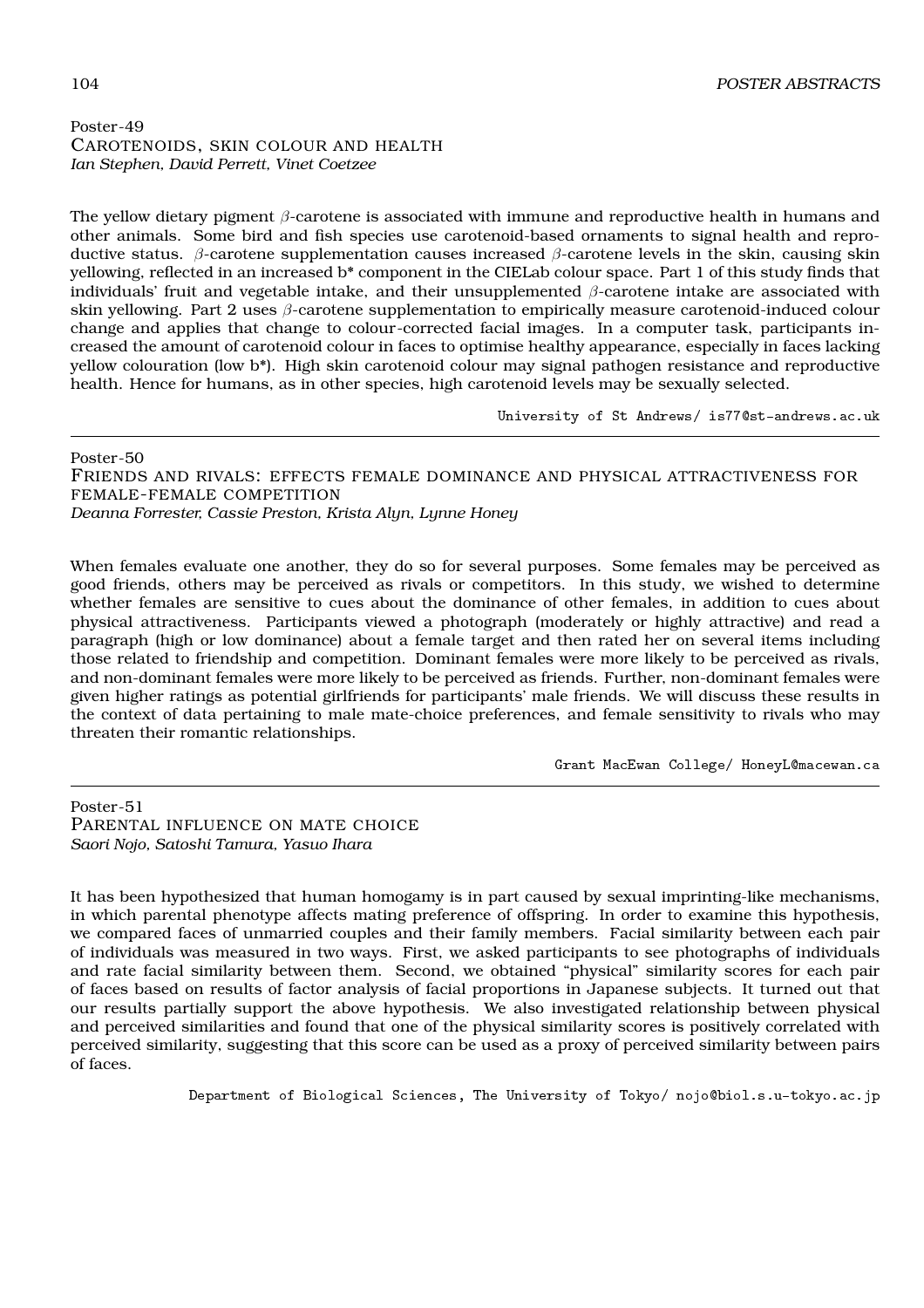# $H\!B\!E\!S$  2008 105

# Poster-52 MATE PREFERENCES OF THE BAKA HUNTER-GATHERERS AND ADJACENT BANTU FARMERS IN SOUTH-EAST CAMEROON *Takanori Oishi*

Many evolutionary psychologists assumes that human mate preferences had evolved under the hunting and gathering life in the past. In this presentation, I will present some results of preliminary survey on mate preferences of the Baka hunter-gatherers, and their Bantu neighbors for comparison, to discuss about the possible influences of recent social change on hunter-gatherer's mate preferences.

Graduate School of Science, Kyoto University/ takanori@jinrui.zool.kyoto-u.ac.jp

Poster-53

COSTS AND BENEFITS OF FAT -FREE MUSCLE MASS IN MEN: RELATIONSHIP TO MATING SUCCESS, DIETARY REQUIREMENTS, AND NATURAL IMMUNITY *William Lassek, Steven Gaulin*

On average men have 61% more muscle mass than women (d=3). Metabolically, this is supported by much higher levels of testosterone. Potential benefits of greater muscle mass include increased mating opportunities, while potential costs include increased dietary requirements and decreased immune function. Using data on males 18-49 from the third National Health and Nutrition Examination Survey, the ratio of fat free mass to BMI (FFM/BMI) and creatinine (a muscle breakdown product) are the strongest predictors of numbers of self-reported sex partners per year. On the cost side, FFM and limb muscle area explain 14% of the variance in daily energy intake; and the percentage of FFM is the strongest (negative) predictor of C-reactive protein (CRP), a measure of natural immunity. Men in the top decile for FFM/BMI report twice as many sexual partners as men in the bottom decile, but have 33% more energy needs and 37% lower CRP levels.

University of Pittsburgh/ will.lassek@gmail.com

Poster-54 CHILDREN OF WAR: TESTING SEX RATIOS BEFORE, DURING, AND AFTER THE HOMELAND WAR IN CROATIA *Josip Hrgovic*

R.A. Fisher proposed that natural selection should favor 50/50 sex ratio. Any deviations from favored 50/50 sex ratio in a given time should be corrected in the following time period. Thus, increased mortality of males (e.g., during a war) should be compensated with an increased fertility and decreased mortality of males in the following years. R.L. Trivers and D.E. Willard, on the other hand, proposed that sex ratio depends upon parents' environmental conditions. Parents living in poor conditions (e.g., war zone and post-war economic crisis) should favor daughters, while those living in better conditions should favor sons. Those two propositions are tested on economic and demographic data on Croatian population before, during, and after the Homeland war. Although there were no differences in sex ratios of newborns during a 40-year period, we found significant changes in sex ratios in mortality among various age-groups in post-war years.

Ivo Pilar Institute os Social Sciences/ josip.hrgovic@pilar.hr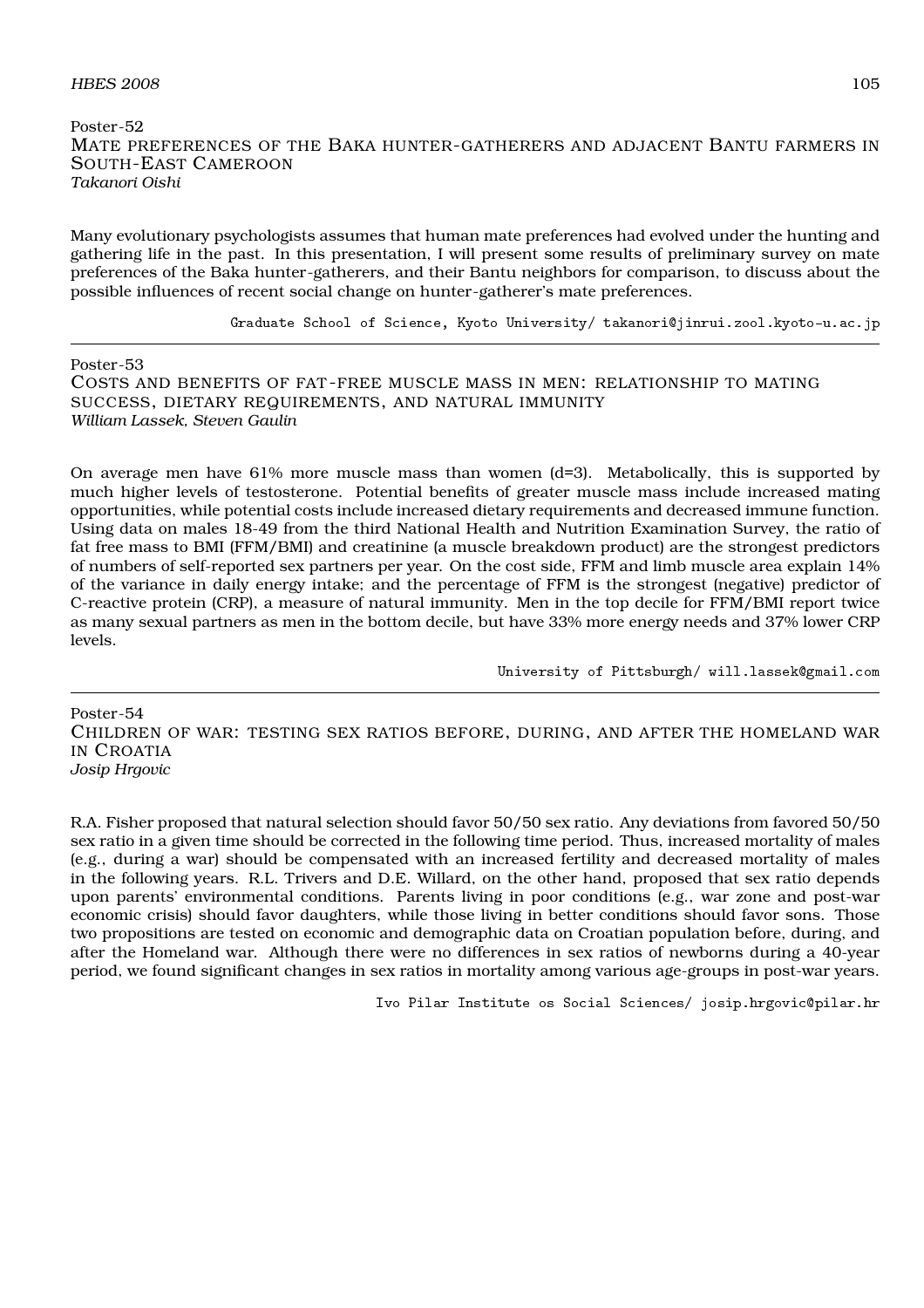# Poster-55 THE NIKE SWOOSH LOGO SHAPE OF AGE-SPECIFIC ABORTION RATIOS IN MODERN SLOVAKIA *Peter Sykora*

Age-specific abortion ratios in modern Slovakia are analysed in this paper. The U-shaped curve with the highest values for the youngest and for the oldest age groups is generally predicted for such data, as it is for example a case for induced abortion ratios in modern Sweden (Tullberg and Lummaa, 2001). However, I found that data for abortion ratios in Slovakia seem to fit rather the Nike swoosh logo shape then the symmetrical U shape. This shape of the curve remains almost the same across eight consecutive years (1993 – 2000), although mostly right arm of the curve is gradually shifting towards lower values. Probably as a consequence of increase in use of humoral contraception among women older then 25 during the 1990s and a consecutive decrease in abortion rate. Relations to age-specific infanticide ratios and parity classes will be discussed.

UCM University, Trnava, Slovak Republic/ sykora@infovek.sk

Poster-56 INCREASING STRESS REDUCES THE LEFT CRADLING BIAS IN MALES HOLDING A "CRYING" DOLL *Shazia Khan, Brenda Todd*

A strong preference to hold infants and dolls on the left, rather than right, side has consistently been found in mothers, nulliparous women, and girls. Findings support the explanation that cradling side is contralateral to the hemisphere dominant for emotion and face processing and also that stress and depression have the effect of reducing the left bias. Males typically show little or no lateral cradling bias, unless they are fathers of newborns. This study finds a left cradling bias, comparable to that of females, in males (non-fathers) when they are asked to imagine a doll is their own newborn and that this bias is significantly reduced when stress is increased by both administering a cold pressor test and inducing a negative expression and crying sounds in the doll that they hold. Results are compared to the finding that cold pressor stress alone reduces a left cradling bias in nulliparous females.

City University, London/ brenda.todd.1@city.ac.uk

Poster-57

BIS/BAS AS HYPOTHESIZED RISK FACTORS TO ANXIETY AND DEPRESSIVE SYMPTOMS *Yusuke Takahashi, Shinji Yamagata, Nobuhiko Kijima, Kazuo Shigemasu, Yutaka Ono, Juko Ando*

Anxiety and depressive symptoms co-occur more commonly than would be expected by chance. What caused these two to be comorbid and to be distinctive? Data for this study were obtained as part of ongoing longitudinal twin study. Completed questionnaires on their temperaments (e.g., BIS and BAS from Gray's model) were collected from 424 pairs at 1st wave. At 2nd wave, a questionnaire on their mental states was administered to 156 pairs of twins. The results of behavioral genetic analyses showed that BIS is thought to be a general diathesis for anxiety and depressive symptoms, BAS is thought to be a specific risk factor for depressive symptoms. The analyses also revealed that the genetic variance of emotional problems was completely explained by that of temperaments. Gray's model of temperaments could clarify developments of anxiety and depressive symptoms, delineate these etiologic mechanisms, and provide information with implications for the preventive interventions.

University of Tokyo/ yuckke@sa3.so-net.ne.jp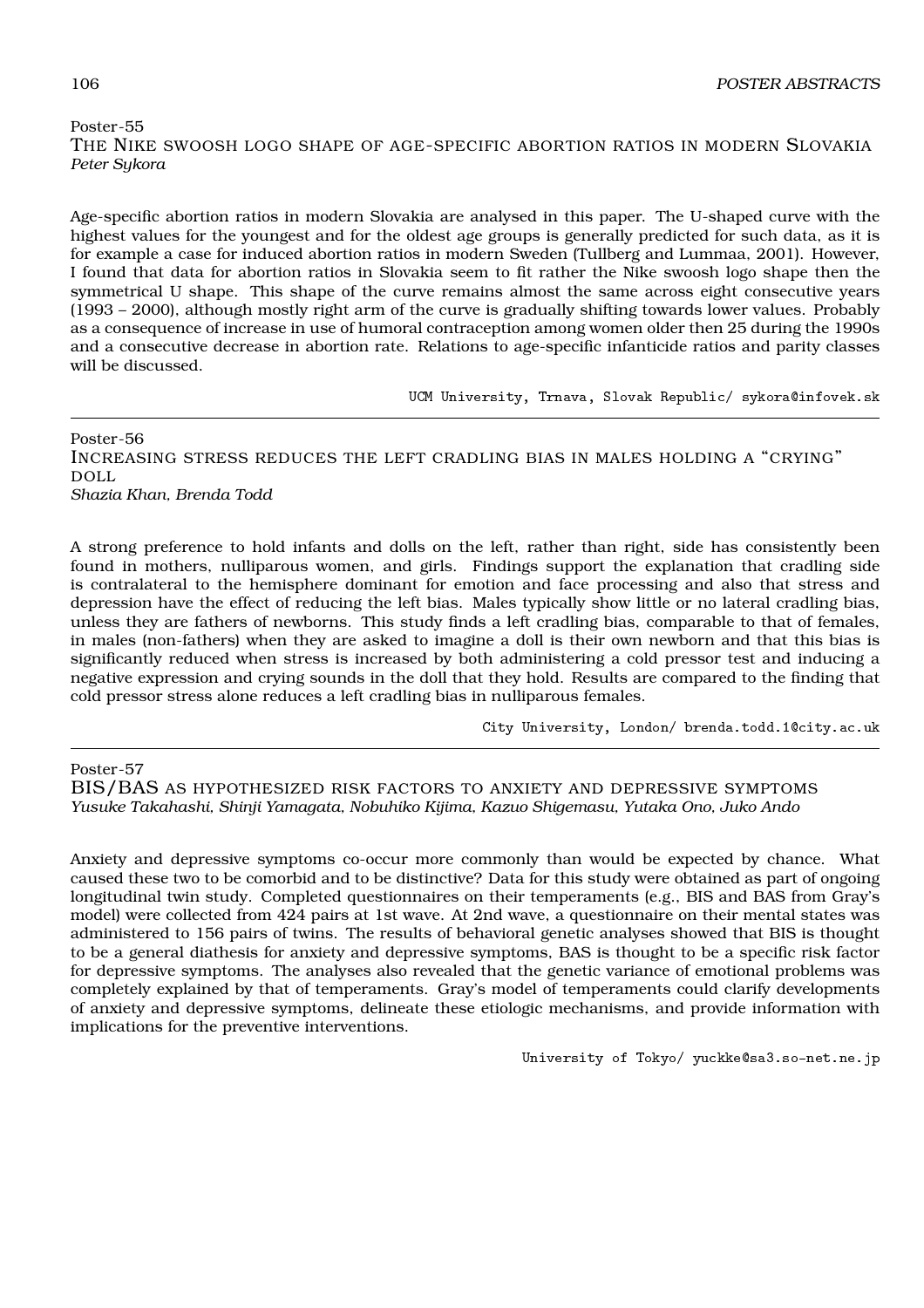## Poster-58 COSTS AND POSSIBLE BENEFITS OF DELAYED WEANING IN NORTHEAST INDIA *Kersti Harter, Donna Leonetti*

Introduction of complementary foods and cessation of breastfeeding are contingent on ecological factors. Benefits may accrue to mothers in delaying complementary feeding even when experiencing negative consequences associated with breastfeeding. Cox regression of data on breastfeeding and complementary supplementation from a 2001 study of 429 Bengali and 258 Khasi women in Northeast India shows associations between time to supplementation and breast pain. While Bengali women tended to delay complementary feeding for longer, women of both groups who experienced breast pain had a lower risk of rice supplementation. However, Bengali and Khasi who reported breast pain tended to supplement significantly earlier with auxiliary milk than women without pain (for both,  $p < 0.05$ , adjusted for maternal age). Studies suggest that unlike supplementation with other foods, supplementation with auxiliary milk prolongs the time to cessation of breastfeeding. Our findings imply there may be benefits to women delaying weaning even when experiencing breast pain.

University of Washington/ kerstihk@u.washington.edu

Poster-59 PERCEPTIONS OF NATURAL IN THE DOMAINS OF FOOD AND MEDICINE *Jordan Serin, Roger Sullivan*

This study takes an evolutionary approach to the meaning of "natural" as a desirable attribute in food and medicine. We follow the work of Rozin et al. (2004) and Rozin (2005) in using a questionnaire to document and examine this "natural preference". Data for the current study were collected in Sacramento, California using several samples: undergraduate students from CSU-Sacramento, shoppers at a natural foods market and hobbyist gardeners. A comparative, non-US sample of respondents was drawn from undergraduate students in Mexico City. Participants rated the naturalness of various food and medicinal items; they indicated whether they prefer various products in either their processed or natural forms; and they indicated whether they consider natural forms of foods and medicines to be healthier or more effective than their processed counterparts. We present and interpret preliminary results with reference to evolutionary theoretical models of ancestral diets, domain-specific cognitive mechanisms, and the naturalistic fallacy.

CSU Sacramento/ jordanserin@gmail.com

Poster-60 DERIVATIONS OF PREFERENCES AND CHANGES OF PREFERENCES BY COMPUTER SIMULATIONS FROM A DARWINIAN VIEW POINT *Yoshio Sakurai*

Derivations of "preferences" and "changes" of preferences by computer simulations from a Darwinian view point The concept, "preference" is very important one in modern social sciences. But they seldom teach us how the "preferences" are formed and how "preferences" change. I tried to investigate these two questions by multi agents simulation. I made two hypotheses from a Darwinian view point. Hypothesis I:Under the given environment, each agent will acquire such preference that will make the probability of reproduction of same agents maximum. Hypothesis II: If the speed of change of the environment is sufficiently fast, the agents will acquire "preference change function" s. I tested these two Hypotheses by multi agents simulation. I got affirmative results.

Kagoshima University/ sakurai.yoshio@nifty.com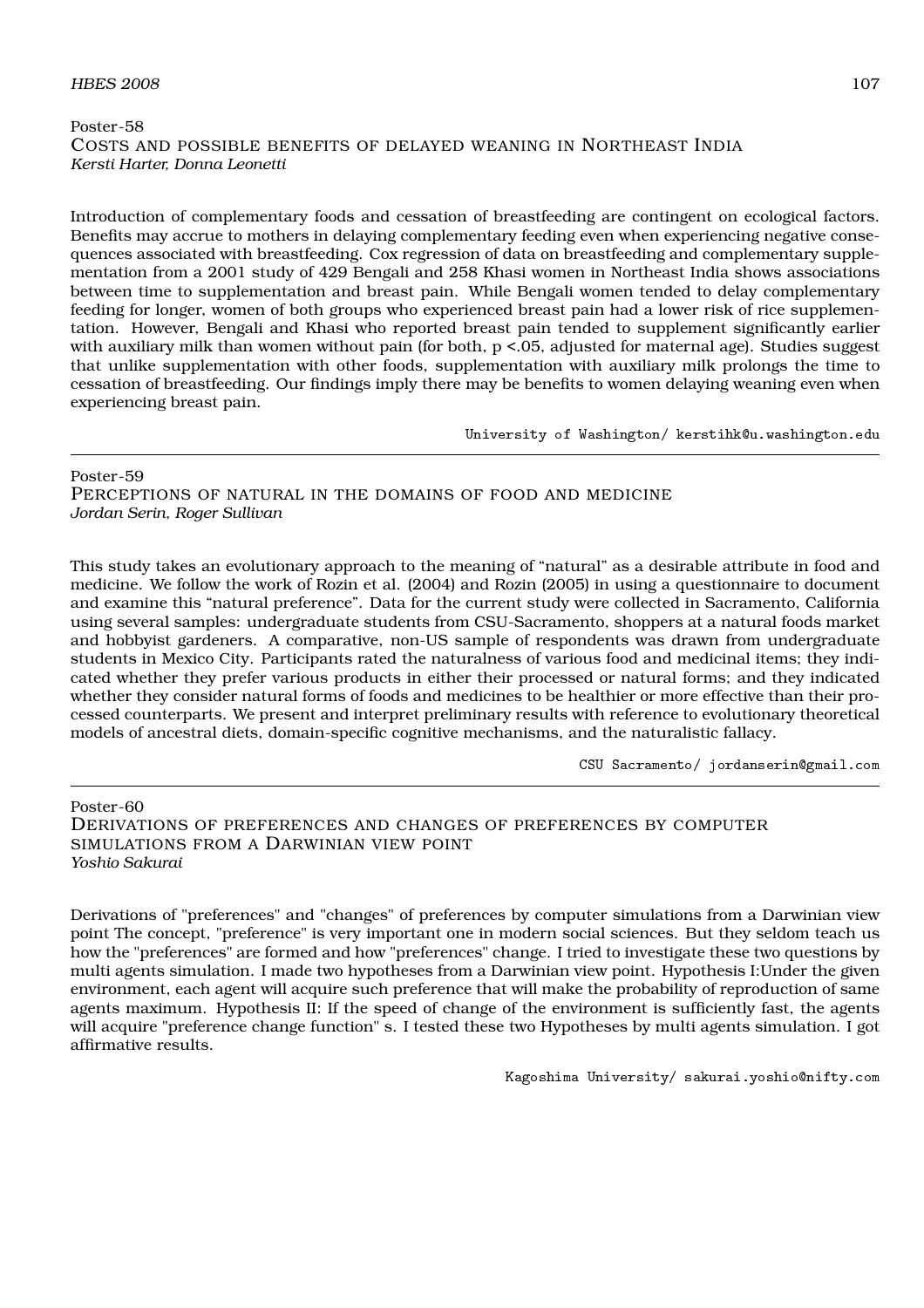## Poster-61 EVALUATION OF MORAL WRONGNESS ON THIRD-PARTY SIBLING INCESTUOUS BEHAVIOR AMONG JAPANESE COLLOGE STUDENTS *Lei Tsuyuki, Kenichi Aoki*

In almost all societies, incest taboo exists. In this survey, we examined the relationship between moral wrongness about sibling incest and length of co-residence, childhood relationship with opposite-sex sibling(s) to know how personal sentiment about sibling incest occurs. The results showed that females, whose mothers are more rigorous about dating. considered sibling incest more wrong. On the other hand, males, who lived longer with opposite-sex sibling(s) during age 0-10 regarded sibling intercourse as more tolerant after controlling for mother's rigorousness about dating, childhood co-residence and intimateness with opposite-sex sibling(s). This result is different from the survey in the US. This difference in morality may be due to the difference in laws, considering that incest is illegal in the US whereas, only marriage between close relatives is prohibited in Japan.

Department of Biological Science, University of Tokyo/ leitsu@biol.s.u-tokyo.ac.jp

Poster-62 THE EVOLUTION OF MALE ANDROPHILIA IN SAMOAN FA'AFAFINE *Alatina Ioelu, Doug van der Laan, Paul Vasey*

"Androphilia" refers to sexual attraction to mature males, whereas "gynephilia" refers to sexual attraction to mature females. The female fecundity hypothesis holds that the reproductive costs associated with genes for male androphilia are offset by the reproductive benefits that occur if the same genes result in increased reproductive success in female kin (Camperio-Ciani et al., 2004). The kin selection hypothesis holds that, in the absence of direct reproduction, androphilic males exhibit elevated altruistic behaviour toward close kin to increase their indirect fitness (Vasey, Pocock & VanderLaan, 2007). Our data from Independent Samoa furnish tentative support for both hypotheses. The mothers of fa'afafine (i.e., Samoan effeminate androphilic males) are more fecund compared to those of gynephilic males. Moreover, androphilic males in Samoa exhibit significantly higher avuncular tendencies compared to gynephilic males with no children. We discuss how data in support of the female fecundity and kin selection hypotheses can be integrated.

SBEC, Apia, Samoa/ apiamacaque@hotmail.com

#### Poster-63

SEX DIFFERENCES IN RESPONSES TO HOMOSEXUAL AND HETEROSEXUAL INFIDELITY *Alp Giray Kaya, Seda Can, Seda Dural*

Evolutionary theory predicts that the responses to different types of infidelity vary by sex. In the present study, it is aimed to investigate whether the responses to heterosexual and homosexual infidelity would differ between sexes in a forced-choice infidelity paradigm. To test the hypothesis that the responses to sexual and emotional infidelity are affected by homosexual and heterosexual infidelity, two alternative scenarios portraying either sexual or emotional infidelity were produced. The sample included 449 male and 432 female participants. In addition to the responses elicited by the scenarios, their first ordered emotions were gathered. A four-way exploratory frequency analysis was performed to develop a hierarchical log-linear model of infidelity. In the heterosexual infidelity condition, male participants reported that they were disturbed more by sexual infidelity than emotional infidelity and females were vice versa. However, in the homosexual infidelity condition, males and females responded similarly to both sexual and emotional infidelity.

Izmir University of Economics, Izmir, Turkey/ alp.giray@ieu.edu.tr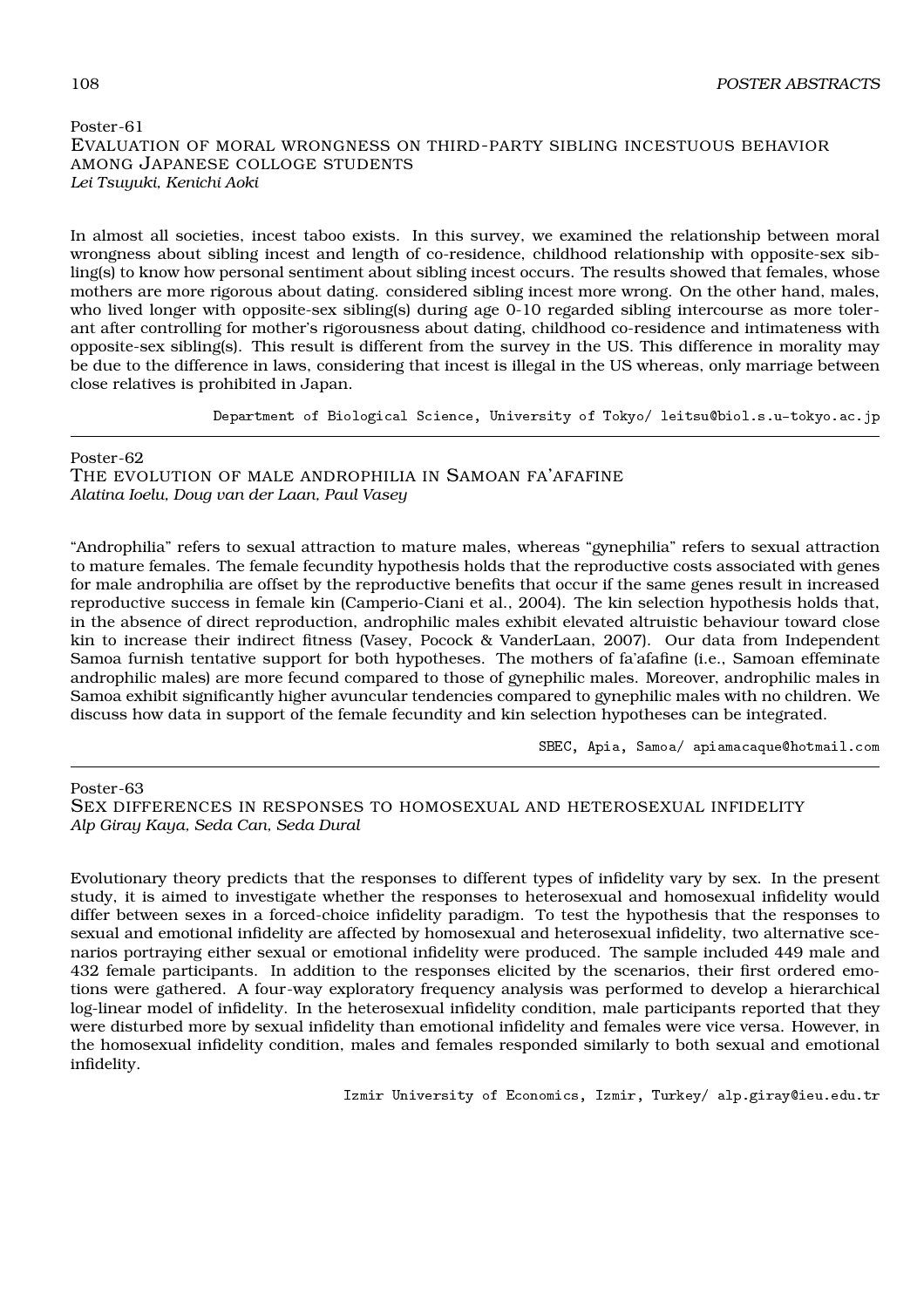## Poster-64 THE APPLICATION INTO THE AFFECTIVE DOMAIN OF MECHANISMS RELEVANT TO THE ORGANIZATION OF COUNTERINTUITIVE MOVEMENTS: THE ORIGIN OF THE GENUS HOMO *Jacques van Hoof*

The core problem in understanding human evolution is understanding counter Darwinian behavior as fluid ranking and self sacrifice.

In order to understand these specific human qualities a new developmental model was designed. In this model it is assumed that during the phylo- and ontogenesis of the human brain two (striatal and cerebellar) motor mechanisms, relevant to the programming of counterintuitive movements, are implemented in a repetitive way from the "how to do" motor domain into the "what to do" intentional (limbic) domain through cortical- subcortical circuits. This model elucidates how by exaptation counterintuitive intentions as self sacrifice, modesty, fluid ranking and susceptibility for the intentions (rhythms) of group members can be generated. It has greater explanatory power than current alternatives and it may provide a useful framework for further research.

Institute of Mental Health Oost-Brabant Netherlands/ jacquesvanhoof@yahoo.com

#### Poster-65

DIFFERENTIAL EFFECTS OF PHONOLOGICAL INTERFERENCE: ARE FEMALES MORE SENSITIVE TO PHONOLOGICAL INFORMATION THAN MALES? *Sho Tsuji, Kazuko Komori, Elke van der Meer, Takane Ito*

Sex differences favoring females have been reported in tasks requiring phonological judgments, leaving open the question if this reflects phonology-specific or more language-general processing differences. We examined if females were disfavored in tasks inducing phonological interference, which should only be the case if the sex differences were specific to the processing of phonological information.

In a lexical decision task measuring the effect of homophone density (HD; performance differences on words with and without homophones), we induced (1) high phonological interference by presenting pseudohomophones or (2) low phonological interference by presenting random nonwords as correct no responses in a between-subject design (N=80).

A significant interaction between effect of HD, sex and interference condition revealed that females showed a significant HD effect only in (2), the opposite being true for males. The results strongly support sex differences in phonological processing with females being more sensitive to phonological information.

Humboldt-University Berlin/ shotsuji@gmail.com

Poster-66 PSYCHOSOCIAL RESOURCES SHAPE THREAT DETECTION *Douglas Yeung, Kent Harber*

Recognizing potential threats is fundamentally important to emotional well-being and physical survival. Psychosocial resources (e.g., social support, self-worth) provide the means to cope with perceived threats. Using degraded visual displays of menacing human figures, we show that exaggerated distortions of danger may result if one is already feeling vulnerable. Conversely, people who feel equipped to take on stressful, ambiguous situations may be less likely to perceive potential threats in an exaggerated fashion. Four studies tested whether resources influence detection sensitivity to angry human figures. Fearful participants with either depleted, boosted, or unchanged psychosocial resources judged the presence or absence of moving figures expressing one of five emotions – angry, happy, sad, fearful, or neutral. Overall, fearful participants were more likely than neutral participants to perceive an angry figure when in fact none was present. Resources, however, moderated the relationship between fear and impaired detection of angry figures.

Rutgers University - Newark/ dcyeung@psychology.rutgers.edu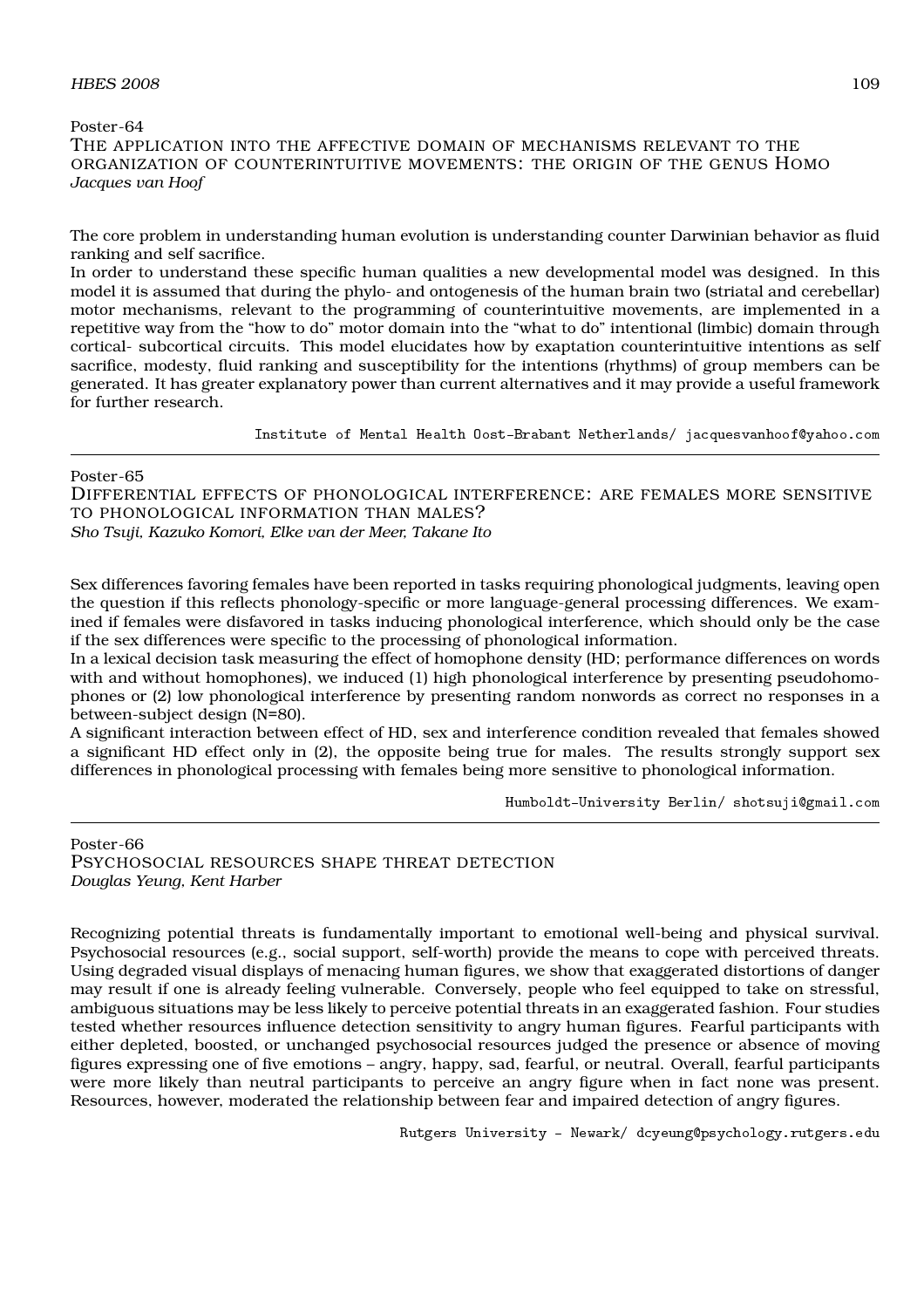Poster-67 DISCUSSION ON THE RELATIONSHIPS BETWEEN GLOBAL/LOCAL PERCEPTUAL PROCESSINGS AND ILLUSORY PERCEPTIONS WITH THE EBBINGHAUS-TITCHENER CIRCLES *Noriyuki Nakamura, Sota Watanabe, Kazuo Fujita*

A target circle surrounded by larger inducer circles looks smaller and that surrounded by smaller circles looks larger than the reality. This is the Ebbinghaus-Titchener illusion. Here we show that the Ebbinghaus-Titchener figures also induce strong illusion in pigeons and bantams, but, surprisingly, in the other direction; that is, all 5 pigeons and 3 bantams judged the target circle surrounded by larger circles larger than it really is and vice versa. Baboons (Parron & Fagot, 2007) and some humans (autism: Happé, 1996; seminomadic Himba people: de Fockert et al., 2007), who show local precedence in perceptual processing as well as pigeons (Cavoto & Cook, 2001) and chimpanzees (Fagot & Tomonaga, 1999) do, are known not to experience an illusory perception by the circles. These findings suggest that humans have evolved global-oriented perceptual (or perhaps cognitive) processing.

Kyoto University/ nnakamura.illusion@gmail.com

Poster-68

EVOLUTION OF CAST SHADOW PROCESSING: FROM A COMPARISON BETWEEN HUMANS AND NEW WORLD MONKEYS *Ayumi Sakai, Kazuo Fujita*

Our previous finding that depth perception from texture gradients differs between humans and New World monkeys indicates that depth processing may be greatly influenced by visual environments. Cast shadow is a pictorial depth cue strongly influencing human judgments of spatial position of objects, and could be a useful clue of depth to arboreal monkeys having lived in "shadow-rich" forests. This study investigated whether arboreal monkeys use cast shadows in depth perception. The monkeys classified computer-drawn balls of various sizes into large or small. In test trials, the balls appeared with a cast shadow on a ground context. The shadow position affected size judgments as in humans, but the processing of "impossible" shadow was different from humans'. These results suggest that arboreal monkeys use cast shadows as a depth cue and humans, surrounded by artificial lighting or flat surfaces, may have evolved a special strategy on pictorial depth processing.

Kyoto University/ asakai@psy.mbox.media.kyoto-u.ac.jp

Poster-69

CHANGE DETECTION IN PHYLOGENETIC AND ONTOGENETIC THREAT -RELATED STIMULI *Asli Dogan, Sonia Amado, Osman Iyilikci, Evrim Gulbetekin*

In the present study, a change detection paradigm is used to study attentional bias for both phylogenetic and ontogenetic fear-related stimuli. Attentional bias was assessed by a flicker task, similar to the task used by Ro, Russel & Lavie (2001), where subjects were to detect the changing picture among six images of different categories presented. A pilot study was conducted in order to confirm the similarity in physical features of the image pairs. In the first experiment 50 subjects participated and change detection superiority for the wild animal category was found over cute animal, furniture, stationery, vehicle, fruit and toy categories. 50 subjects participated in the second experiment where weapon pictures were used instead of wild animal pictures and no change detection superiority was found for this ontogenetic fear related category. Results are discussed from an evolutionary point of view.

Ege University, Department of Psychology/ evrim.gulbetekin@ege.edu.tr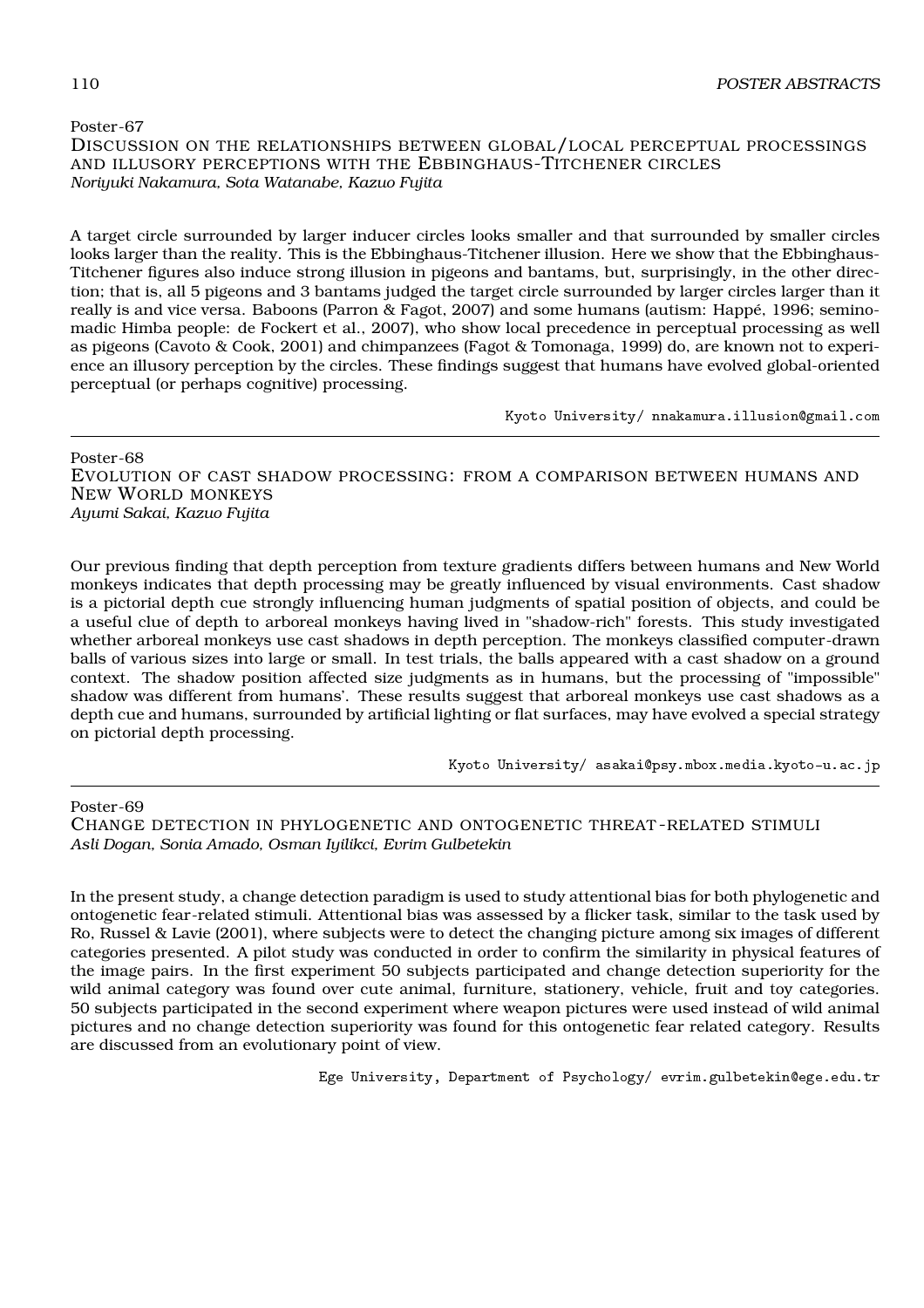## Poster-70 KEEPING TRACK OF MULTIPLE AGENTS VS. OBJECTS *Silke Atmaca, Areti Chouchourelou, Wolfgang Prinz*

Humans are known to be able to track about 4 identical objects for 10s in a standard Multiple Object Tracking (MOT) task (e.g. 8 identical objects move randomly for 10s, 4 of the objects are targets; Pylyshyn & Storm,1988). However, we assume that this cognitive tracking devise evolved in order to keep track of multiple agents (biological entities capable of intentional, goal-directed action), rather than the tracking of any sort of (inanimate) objects. As a consequence, we propose that MOT is a perceptual task that, in accordance with the theory of Common Coding (e.g. Prinz, 1990), should highly engage systems involved in motor control, possibly including human mirror systems. Biological movements should thus be easier to track, as observers should be able to rely on their own motor repertoire during tracking.

Max Planck Institute for Human Cognitive and Brain Sciences/ silke.atmaca@gmail.com

Poster-71 EXAMINING THE ROLE OF CULTURAL APPROVAL FOR FEMINITY VISUAL CONSUMPTION IN THE EARLY TAIWAN MEDICINE ADS *Chyong-Ling Lin, Jin-Tsann Yeh*

The study identified Taiwanese medication behavior revealing a mix of ethical issues focused on female role expectations and cross cultural depictions. Patent medicines are "must have" items when Taiwanese travel overseas. The attitude they possess when taking medicine is one of healing if they are sick; they also believe medicine, where treatments are suggested by a sorcerer instead of a doctor, can make people grow stronger. This mysterious belief reveals Taiwanese medication emotions associated with a variety of feminist personality traits which is transferred to a medication's effectiveness. The study examined the connection to social rituals applied in advertisements that expressed social value of women. The intensive exposure of feminist depictions in the ads can be seen as a path of "image learning". The self-image building likely influenced and constructed women's self-expression preferences, purchasing attitudes, social position aspirations, and cultural approval of new femininity expectations.

> Department of Business Administration, LungHwa University of Science & Technology/ jtyeh26@vnu.edu.tw

Poster-72

REPRESENTATIONS OF FEMININITY AND MASCULINITY IN JIMMY LIAO'S PICTURE BOOKS *Chih-Hsiang Ko*

Femininity and masculinity are not natural born but multiple, hierarchical, collective, constructed and dynamic. Children can be introduced to archetypes earlier, and this can be accomplished with picture books. This paper discusses the idiosyncrasies of masculinity and femininity in Jimmy Liao's picture books, which are aimed to make readers think about the characters' feelings and how special events are revealed in pictures through the combination of text and illustrations. The emotions and experiences of characters are shaped by the author's assumptions about what it means to be male and female. In addition, picture books provide role models for children in defining standards for feminine and masculine behavior, and can also reflect much of the conflict and controversy in the society regarding moral standards and lifestyles. Finally, the latency of sexism in Jimmy's picture books and implications for children and parents are discussed.

National Taiwan University of Science and Technology/ linko@mail.ntust.edu.tw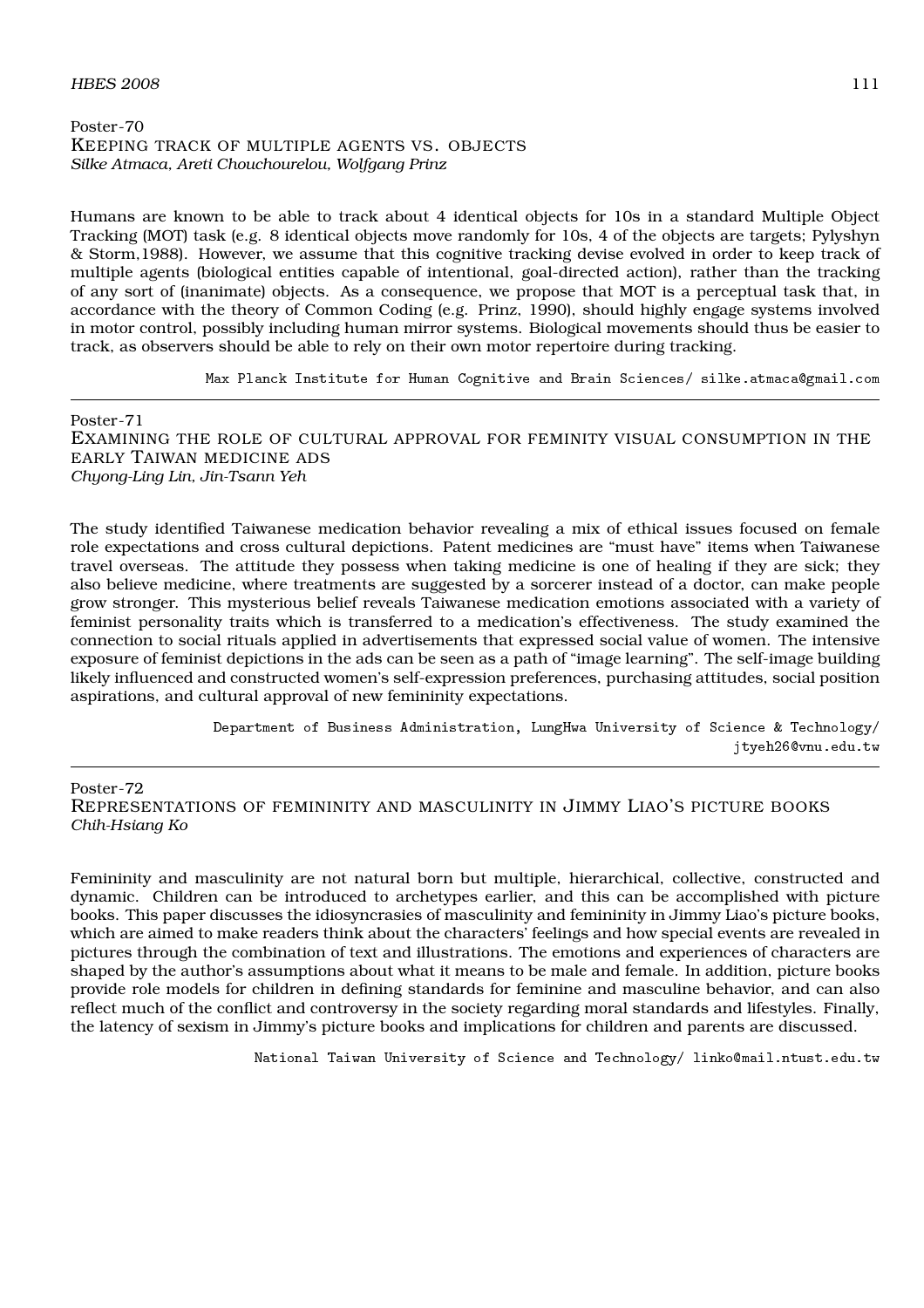## Poster-73 THE CROSS-CULTURE ANALYSIS OF FEMALE ROLE PORTRAYAL DEPICTION IN TAIWANESE PRINT ADS *Chyong-Ling Lin, Jin-Tsann Yeh, Shyan-Bin Chou*

Female endorsers in advertising have been doing product information promotion in the market. With more and more highly educated women participating in the labor force, the conceptions of feminist depictions in advertising have become a perplexing issue. The female role portrayals of the past are not able to totally reflect the expectations and beliefs of contemporary women. The author collected print ads as data from three types of the highest circulation magazines:foreign women's magazines (Chinese edition), domestic women's magazines, and domestic management magazines subscribed to in Taiwan to investigate what were the favorite feminine patterns and feminist depictions in a traditionally masculine society. The results showed classical beauty and girl-next-door images were "acceptable" gender-role behavior exposed highly in domestic magazines, which might contribute to conservative Confucian beliefs. On the other hand, being trendy was a significantly high preference for contemporary feminist depictions in foreign women's magazines.

> Department of Business Administration, LungHwa University of Science & Technology/ joling1234@yahoo.com

Poster-74 SERIATION METHODS AND SOCIAL NETWORK STRUCTURE *Carl Lipo, Mark Madsen*

Varying social network topology impacts the distribution of stylistic artifact classes when measured through frequency seriation. Here, we present a simulation of random copying of stylistic traits among individuals situated in a range of interaction networks from fully-connected to small-world and random graphs. The results provide a new means for standard frequency seriation techniques, and define classes of social networks that can be distinguished by seriation of artifact frequencies.

California State University Long Beach/ clipo@csulb.edu

Poster-75 THE ARGUMENTATIVE THEORY OF REASONING AND CROSS-CULTURAL PSYCHOLOGY *Hugo Mercier, Jean-Baptiste van der Henst, Hiroshi Yama, Yayoi Kawasaki, Kuniko Adachi*

Sperber has proposed an evolutionary theory in which reasoning evolved for argumentative purposes. Some cross-cultural psychologists (Nisbett, Peng, Norenzayan) have claimed that partly due to a lack of argumentation some cultures differ fundamentally in their ways of reasoning. This would be very worrisome for the argumentative theory of reasoning. We have inquired into the anthropological, historical and sociological basis of these claims, and found them wanting. Moreover a detailed analysis of the experimental evidence put forward in their support shows that instead of revealing deep dissimilarities in ways of reasoning it only demonstrates cross-cultural differences in the way context triggers different kinds of reasoning. Lastly, we have conducted cross-cultural experiments that have revealed the extent to which important features of reasoning are shared by Easterners and Westerners. We conclude that the cross-cultural data are not a real threat to this evolutionary theory of reasoning.

Institut Jean Nicod, France/ hugo.mercier@gmail.com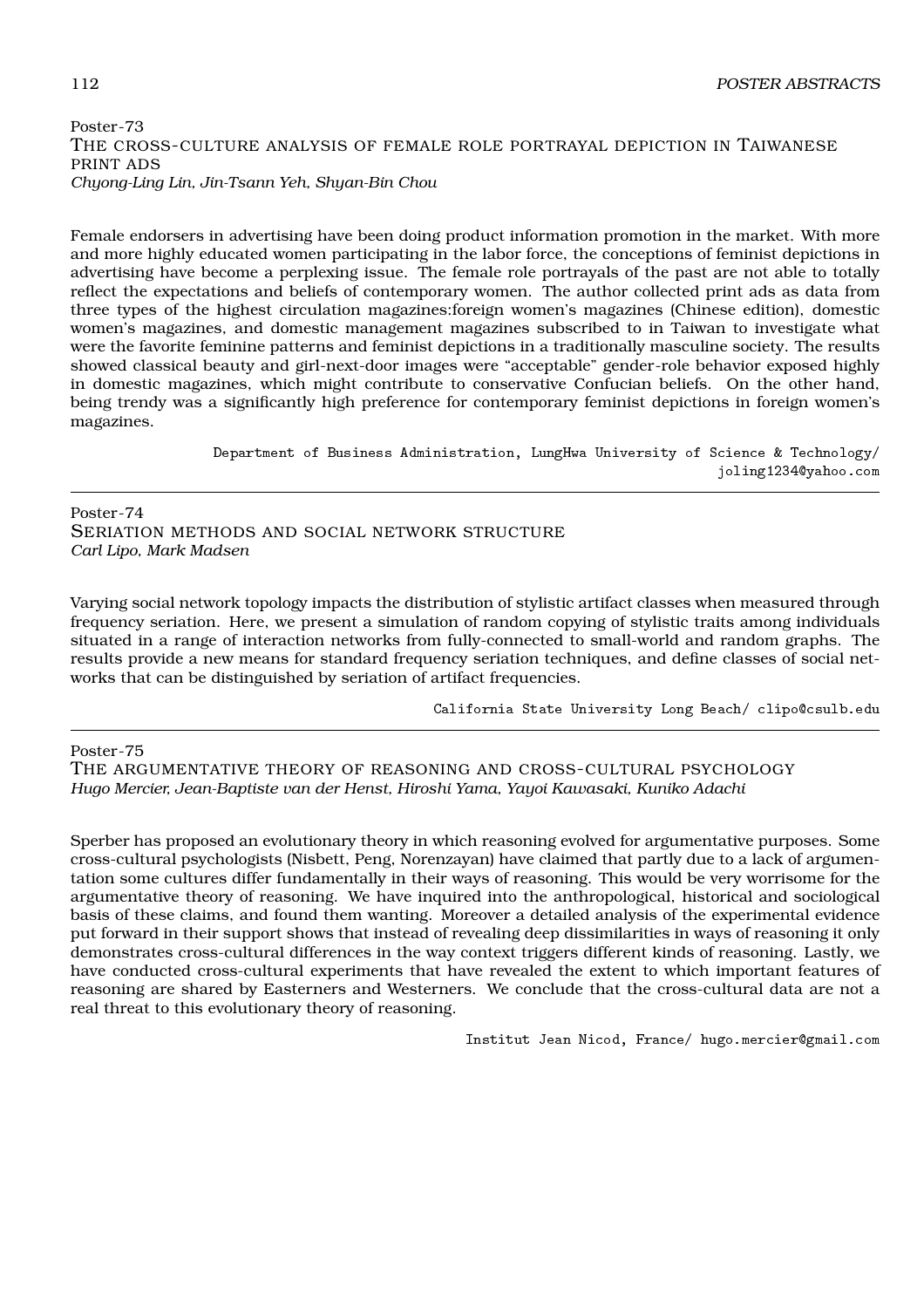Poster-76

## ANGLE JUDGMENT BY JAPANESE PEOPLE: ARE THEY GOOD AT RELATIONAL JUDGMENT? *Sota Watanabe, Noriyuki Nakamura, Kazuo Fujita*

Kitayama et al. (2003) showed that Japanese people are better at judging line length relative to the surrounding frame than doing it based on the absolute length of the line, whereas Americans show a reversed tendency. We investigated whether this tendency remains the same for another dimension, the line angle judgment. We requested Japanese people to draw a line that matched either in the angle relative to the sample figure or in the absolute angle; in fact, the subjects were shown sample and test stimuli composed of 4 lines converged at one point on the computer display. We defined the angle constructed by the two inner lines as a target angle. After observing a sample stimulus, the subjects adjusted the target angle of the test stimulus to match the sample either absolutely or relatively in each trial. The results suggest the possibility that Japanese are better at judging angle relatively.

Kyoto University/ sotawatanabe@l01.mbox.media.kyoto-u.ac.jp

Poster-77 DECISIONS UNDER AMBIGUITY: EFFECTS OF SIGN AND MAGNITUDE *Keigo Inukai, Taiki Takahashi*

Decision under ambiguity (non-probabilistic uncertainty) has been attracting attention in traditional decision science research. Expected utility theories assume that individuals make decisions based on the probability of an uncertain outcome. However, under most ecological conditions, humans must make decisions with unknown probabilities of outcomes. Although a great deal of research has examined decisions involving ambiguous gains, little attention has been paid to the magnitude and the sign of outcomes. In this study, we examined the effects of sign (i.e. gain and loss) and the magnitude of outcomes in decision under ambiguity and additivity of subjective probabilities, by using the Ellsberg's urn paradox. We observed that ambiguity aversion was observed for both gain and loss signs, but subadditivity of subjective probability was not observed in negative outcomes. These results demonstrate the effectiveness of incorporating ecological and evolutionary perspectives when investigating decision under ambiguity.

Hokkaido University/ inukai@lynx.let.hokudai.ac.jp

Poster-78

CONJUNCTIVE ERRORS AS A BY-PRODUCT OF ECOLOGICAL RATIONALITY *Nina Lauharatanahirun, Heather Coffin, Barbara Drescher, Sun-Mee Kang*

Ecological rationality is described as the performance of a particular heuristic, in the right environment, and in terms of a specific situation (Hutchinson & Gigerenzer, 2005). Heuristics are evolved mechanisms which allow humans to make judgments in situations of uncertainty. They are strategies which are part of a system that operates as a bounded rationality, limited by factors unrelated to reasoning skills (Gigerenzer, 1991), usually resulting in adequate choices. The "Linda problem", first used by Kahneman and Tversky to demonstrate the representativeness heuristic, includes a conjunction error as an answer choice. The conjunction error option has been significantly chosen by participants in previous studies implying that participants fail to use probabilistic reasoning. This study revisits the Linda Problem by including a hint, representative and non-representative descriptions. We discuss how the conjunction error hinders the ecological rationality of the representativeness heuristic.

California State University, Northridge/ nina.lauhara@gmail.com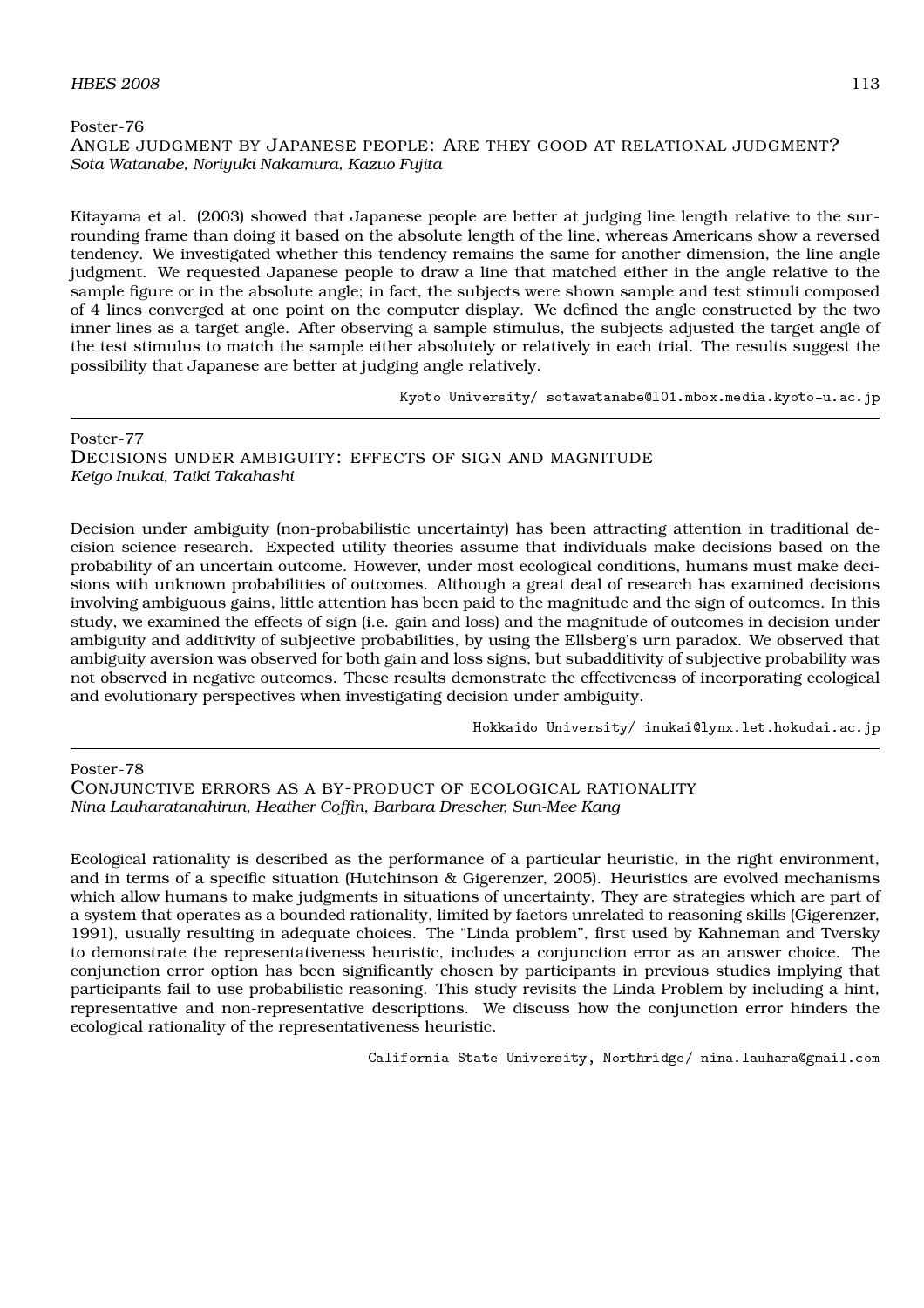## Poster-79 THE HUMAN'S RISK PREFERENCE FOR VARIABLE-TIME CHOICE: WHY HUMANS AND ANIMALS ARE RISK-PRONE? *Takumi Komuro, Tomohiro Kawaguchi, Tatsuya Kameda*

The energy-budget rule (EBR) is an optimal foraging model that has been proposed to explain animal's food choices when the waiting time until food acquisition is variable (e.g., Stephans, 1981). The EBR predicts that animals are risk averse when they are in "positive energy budget" where net energy gains exceed energy requirements. However, past experiments have failed to support the EBR prediction, often yielding contrary results that animals are consistently risk-prone even though they are in a positive energy budget (e.g., Bateson & Kacelnic, 1997). The EBR hypothesis has not been tested with humans, thus we examined human's risk preference for a variable-time choice with money as targeted resource. Results showed that humans were also risk-prone. However, when statistically controlling for participant's time discount rate, their choices were better characterized to be risk-neutral. Implications for human risk preferences are discussed.

Department Behavioral Science, Hokkaido University/ komuro@lynx.let.hokudai.ac.jp

Poster-80

WHAT MOTIVATES MEN TO RISK-SEEKING BEHAVIOR? *Aiko Murata, Takumi Komuro, Minako Ishiyama, Hiroshi Takei, Tatsuya Morimoto, Tatsuya Kameda*

Fear is one of the basic emotions which function is to prepare us against potential dangers and to facilitate avoidance or escape from them (Ohman & Mineka, 2001). However, it is often the case that some people dare to engage in potentially fear-provoking activities, such as riding on a roller coaster or visiting a haunted house in amusement parks. This phenomenon suggests that the risk-seeking behavior may have some adaptive functions. We hypothesized that risk-seeking behavior may enhance one's social status or mate values in a group. We tested this hypothesis by a vignette experiment. Results revealed that men showed a greater risk-taking tendency in the presence of women than in the presence of other men, while women did not differentiate these two cases. These patterns suggest that the doing risk-taking behavior may be seen as men's showing-off strategy to attract potential mates.

Department Behavioral Science, Hokkaido University/ reg.di.spade@gmail.com

Poster-81 TIME PERSPECTIVE IS A MEDIATOR OF RISKY BEHAVIORAL STRATEGIES RATHER THAN A **BYPRODUCT** *Daniel Kruger, Thomas Reischl, Marc Zimmerman*

Life History Theory is a powerful framework for understanding divergent behavioral strategies as functional adaptations to environmental conditions. Theorists and previous research suggest that individuals developing in relatively less certain environments will exhibit riskier, present oriented, behavioral strategies because of the low probability of reproductive success for more cautious approaches in ancestral times. We found that present and future orientations completely mediated the relationship between positive and negative aspects of inner-city middle school students' neighborhood social environment and reports of interpersonal aggression and illicit resource exploitation. Critics responded that both time perspective and perceptions of environmental conditions could be a byproduct of inherited variation in life history strategies. Additional analyses demonstrated that the meditational model had a superior fit to models depicting time perspective as purely inherited or a byproduct of environmental conditions which is only incidentally related to behavior.

University of Michigan/ djk2012@gmail.com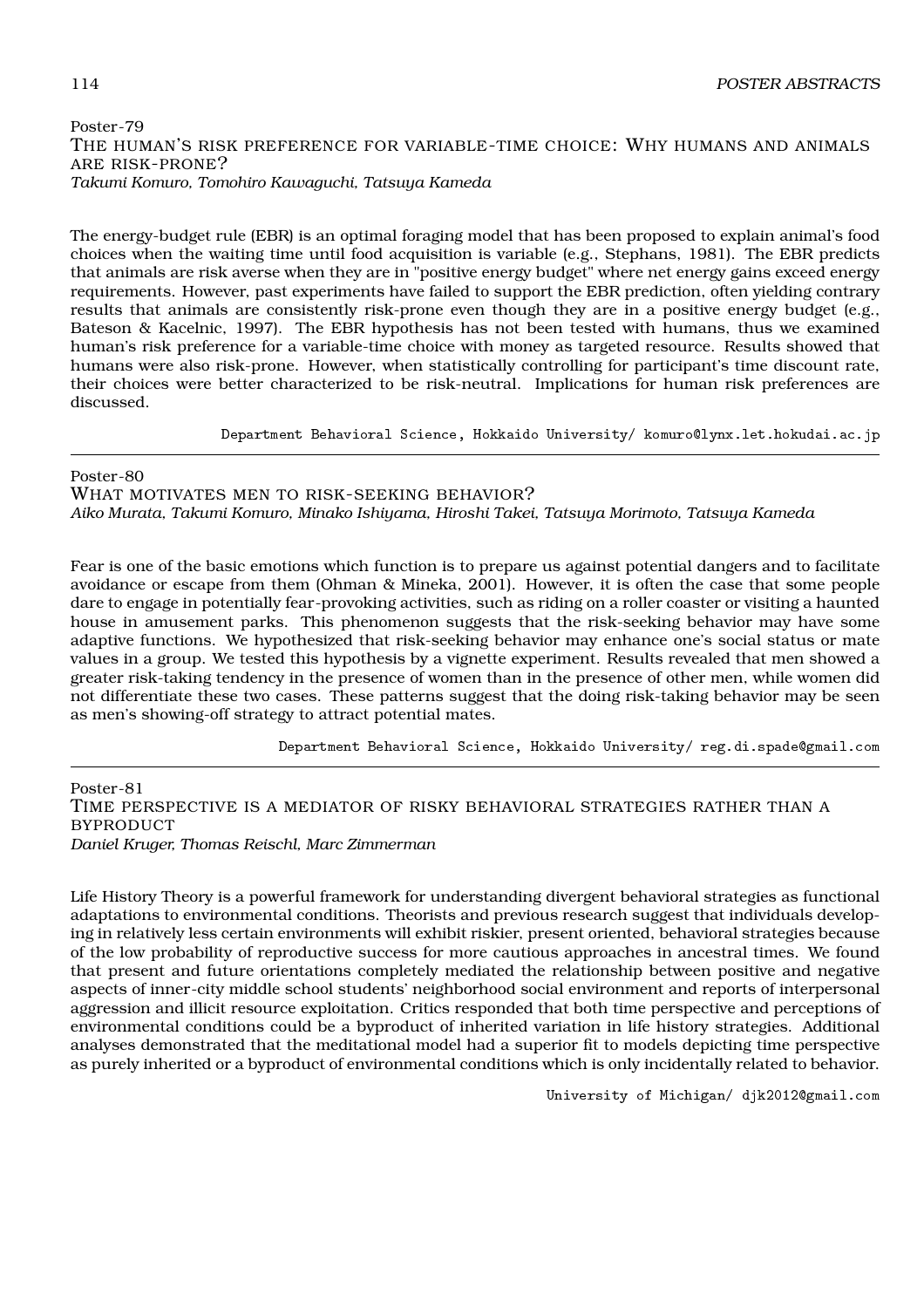## Poster-82 WAS EXPANSION OUT OF PROTOLANGUAGE MOTIVATED BY THE INTERNAL REWARD FROM CONCEPT -MATCHING? *Brian Bayly*

At the transition from protolanguage to language an issue is motivation. Some present-day apes have language ability but do not use it beyond short-range concerns, whereas in the past, some community started language on exponential growth beyond the here-and-now. Among other factors, different degrees of motivation may have operated.

The copiousness of human language comes from abstract concepts such as "sinuous." Most such words denote categories; forming a category involves similarity; recent experiments\* suggest how in human brains noting similarity elicits pleasure, an internal reward. Earlier experiments suggest that in apes this reward is weaker. If now present, this neurophysiological contrast must have developed since the divergence. Reinforcement for noting similarity would show natural variation in a population. High-reward individuals would find each other and share newly noticed similarities. The internal reward is a candidate motivator for expansion of language.

Lee, B. et al. 2007 Neuroscience Letters 413, 210-215.

Rensselaer Polytechnic Institute/ baylym@rpi.edu

Poster-83 SPONTANEOUS REGULATION OF THE SYNCHRONIZED ACTIONS WITH HUMANS BY A CHIMPANZEE *Hiromi Kobayashi, Noritomo Nobuyoshi, Yasushi Kiriyama, Kazuhide Hashiya*

Humans tend to mimic or synchronize behaviors with the partner for interaction, resulting in facilitating prosocial behaviors and functioning to form social bonding. We examined if similar tendency of spontaneous synchronization of actions with others can be observed in a captive chimpanzee. The Subject was a 33-yearold male kept in Itozu-no-Mori Park. The Experimenter faced with S through a cage and interacted with him. After the warm-up period of playing such as chasing, when S started jumping or swinging repeatedly, popular behavioral repertoires for S, E mimicked it in a synchronized manner; E initiated jumping or swinging when S did not do so. In the course of synchronized jumping or swinging, E inserted a violation of the rhythm on the purpose of observing S's reaction. Flame-by-flame analysis of the video recording suggested that the chimpanzee spontaneously regulated the pace of action, adjusting the action of the human.

Kyushu University/ hiromi@innocent.com

Poster-84 MEMORY FOR CHEATERS: FACES OR RULES? *Joann Poh, Laurence Fiddick*

Social Contract Theory predicts enhanced memory for cheaters. Empirical attempts to test this proposal have generally produced weak or non-supportive results. Whereas past studies have focused on facial recognition, the present study tests the proposal that it is memory for rule-governed behaviour that humans are competent at remembering using a novel extension of Taylor et al.'s (1978) person-confusion paradigm. In the main experiment, 106 participants saw faces that were paired with rules and were later asked to recall which particular rule each face was paired with. In a follow-up study, a separate sample of 45 participants rated the personality implications of rule compliance. The results showed no enhanced facial recognition for cheaters, but that people remember the sort of rule that the person broke (based on the rules' content and not their syntax). This effect did not appear to be influenced by either the importance or personality implications of rule-compliance.

James Cook University, Singapore/ joannpoh@gmail.com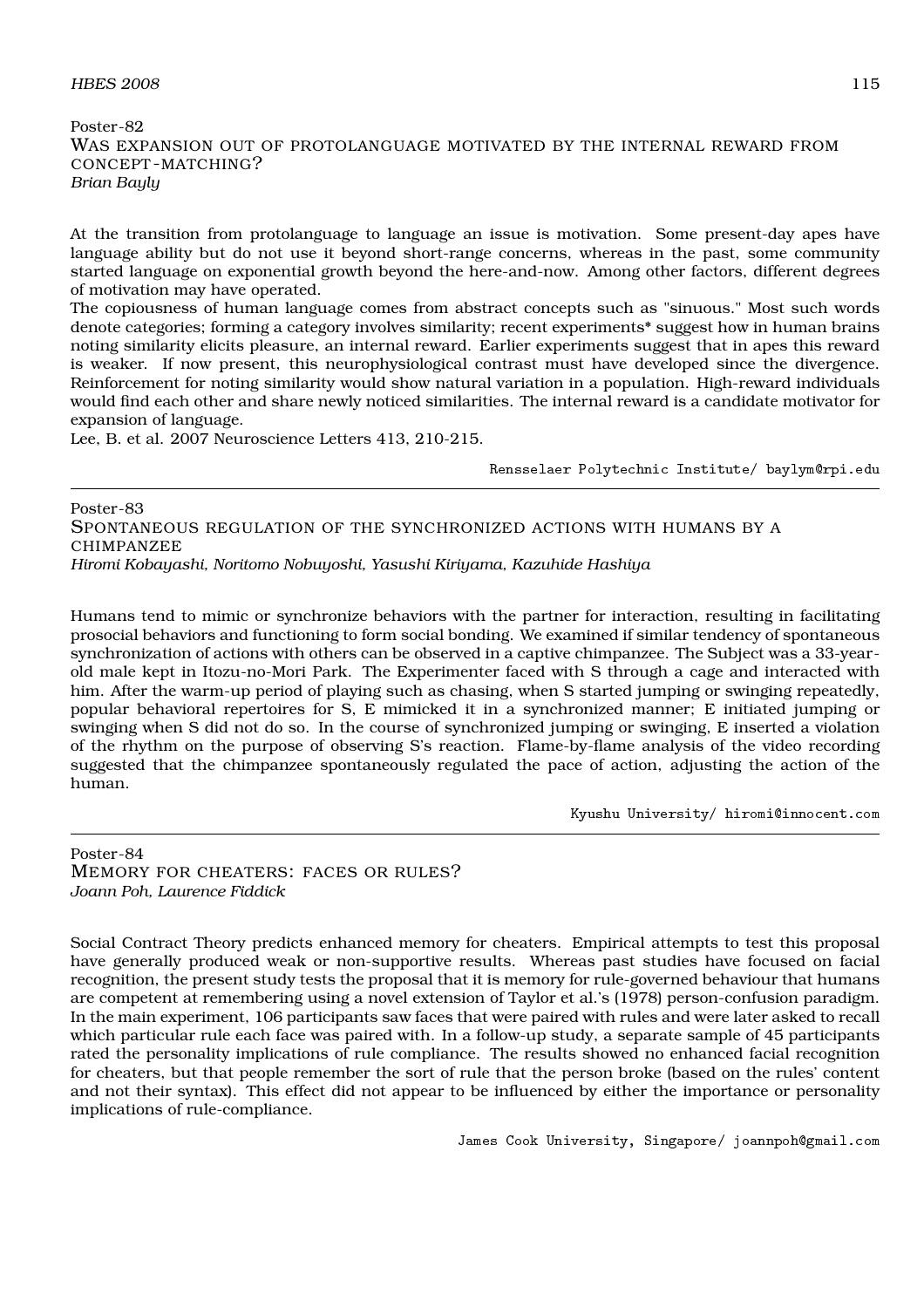## Poster-85 CAN A VICTIM'S ANGER BE APPEASED BY A TRANSGRESSOR'S VOLUNTARILY ACCEPTING AN APOLOGY COST? *Esuka Watanabe, Fumiko Masuda, Yohsuke Ohtsubo*

Being apologized, a victim of an interpersonal transgression needs to decide whether to forgive the transgressor. Unwittingly forgiving an exploitative transgressor could invite further victimization. Zahavi's (1975) handicap principle predicts that the transgressor must prove his benign intention by paying some cost that an exploitative transgressor cannot bear. This prediction was supported by a series of vignette experiments. In the present study, we conducted an experiment including a behavioral measure: a modified dictator game. A fictitious partner made an unfair allocation, and then sent an apology message to participants. In the costly apology condition, participants were explained that the partner paid some money to send the apology message. After receiving it, participants were given an opportunity to send a complaint message to the partner. The result supported the prediction: 1/21 participant who received the costly apology sent the complaint message, while 7/21 did so, p=.02 by Fisher's exact test.

Kobe University/ yohtsubo@lit.kobe-u.ac.jp

#### Poster-86

ARE FEMALES SENSITIVE TO POTENTIAL DECEPTIONS IN MALES' COURTSHIP SIGNALS? *Yohsuke Ohtsubo, Esuka Watanabe*

Human males may seduce a female by giving expensive gifts or squandering time for her. Although these wastes could be costly (thus ordinarily honest) signals, they leave room for deception: rich men may afford to give many females expensive gifts. If females are sensitive to male's status in assessing courtship signals, opportunities for deceptive signaling are curtailed. The present vignette experiment asked 134 female undergraduates to imagine that their hypothetical boyfriend (rich-busy vs. poor-free) gave them an expensive gift or spent time with them on their birthday. Participants evaluated how much he loves them. Although participants were sensitive to the type of wasted resource (p<.001), they were insensitive to the boyfriend's status (ns): 3.84 vs. 3.80 for poor vs. rich boyfriend's spending money, and 4.31 vs. 4.30 for free vs. busy boyfriend's spending time. We discuss implications of these results for potential deceptions in human males' courtship signals.

Kobe University/ yohtsubo@lit.kobe-u.ac.jp

Poster-87 AN EXPERIMENTAL ANALYSIS OF THE BASIS OF INEQUITY AVERSION: SENSITIVITY TO OTHERS' REWARD IN CAPUCHIN MONKEYS (CEBUS APELLA) *Ayaka Takimoto, Hika Kuroshima, Kazuo Fujita*

Sensitivity to others' reward is a prerequisite to have inequity aversion. We investigated whether tufted capuchin monkeys have this sensitivity. In an experimental food-sharing situation, the operator monkeys chose one of the two food boxes containing their own reward and the recipient's. The operators obtained the same food regardless of their choice, whereas the recipients got different food depending on the operators' choice without any effort. As a result, the operators chose randomly to the dominant monkey but more often chose the high-value food to the subordinate individual than when the recipient was absent. However, by blocking visual contacts between the two participants the operators chose low-value food to the dominant monkey more often than when they were alone, and they chose randomly to the subordinate monkey. These results suggest that capuchin monkeys are clearly sensitive to others' reward, may sometimes respond tolerantly to others, and may averse inequity.

Kyoto University/ takimotoayaka@milkyway2003.mbox.media.kyoto-u.ac.jp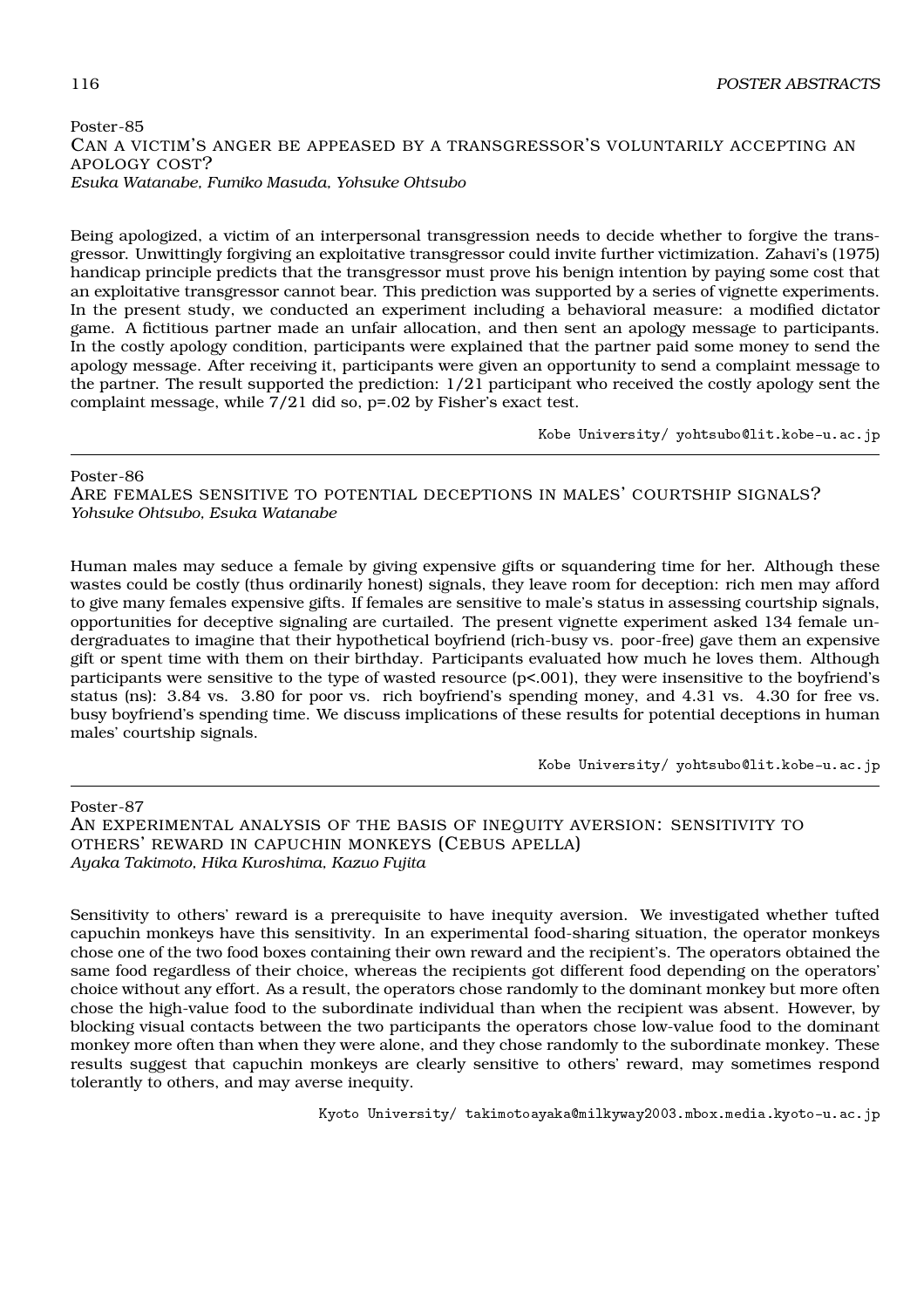## Poster-88 SELF AWARENESS FOR EMOTION REGULATION AND GENETIC MODULATION *Hiroki Murakami, Masahiro Matsunaga, Hideki Ohira*

Emotion regulation is a skill needs for adaptation to social environment. Mindfulness is a psychotherapy which has been developed to treat a range of psychological disorders. Mindfulness can be defined, in part, as the self-regulation of attention, which involves sustained attention, attention switching, and the inhibition of elaborative processing. In this context, mindfulness can be considered a metacognitive skill. Additionally, we are interested in the serotonin transporter (5HTT) gene polymorphism. 5HTT genotype is divided into SS, SL, and LL. These genotypes population has ethnic differences, that is, S carrier population is much greater in Asian than Caucasian. We investigated the different effects of 5HTT polymorphism on subjective emotion and physiological responses in metacognitive self awareness. As a result, SS participants increased negative emotion in both metacognitive and control conditions. However, parasympathetic nervous activity enhanced only in metacognitive condition. L carriers showed no change in both psychological and physiological indices.

Departent of psychology, Nagoya University/ hirokimura66@hotmail.com

#### Poster-89

DISGUST AND AVOIDANCE FOR STIGMATIC PERSONS AS REVERSED MATE PREFERENCE *Kazuaki Kawano, Takashi Hanari, Kimio Ito*

In previous studies (e.g. Buss, 1989), it was suggested that there are similar sex differences in mate preference among many cultures. This study aimed to clarify some sex differences in disgust and avoidance for persons of opposite sex who have a stigma (then, disadvantageous for mate selection). Questionnaire consisted of items to rate disgust and avoidance for a recalled unpleasant person and supposed persons who have various stigmatic properties. In addition, it included items of mate preferences. Disgusts for supposed stigmatic males were stronger than for females in both sexes. However, male participants showed similar levels of avoidance for both stigmatic males and females, while females were more avoidant for stigmatic males. Female's preference to good-looking mate related to disgust and avoidance, particularly for appearance-related stigma. Functional implications of the results are discussed.

Tokai-Gakuen University/ kawano@tokaigakuen-u.ac.jp

## Poster-90 OBJECTIVELY ASSESSED MASCULINITY AND IT'S CORRELATION WITH CATTELL'S PERSONALITY TRAITS *Vera Pivonkova, Jitka Lindova, Jan Havlicek, Anna Kotrcova*

The only correlation of the masculinity index with the psychological questionnaire factors was the positive correlation with Dominance.

Faculty of Humanities, Charles University, Prague, Czech Republic/ vpivonkova@volny.cz

In previous studies a possible connection between objectively assessed morphological features of masculinity and the results of a personality questionnaire has not been established.

In our study 69 male students filled in Cattell's 16PF questionnaire and their facial photographs with neutral expression, right profile photographs were taken.

Due to a great morphological complexity of most facial features we carried out an anthroposcopic analysis of the target photographs. The anthroposcopic approach provides better information on the relation of particular physical features to their vicinity than the absolute metric data. We created a masculinity index (10 features) which included the most distinctive sexually dimorphic features: the size of arcus superciliares and glabella, chin width, height and chin profile, eyebrow thickness and density, eye opening height, forehead profile, nose height.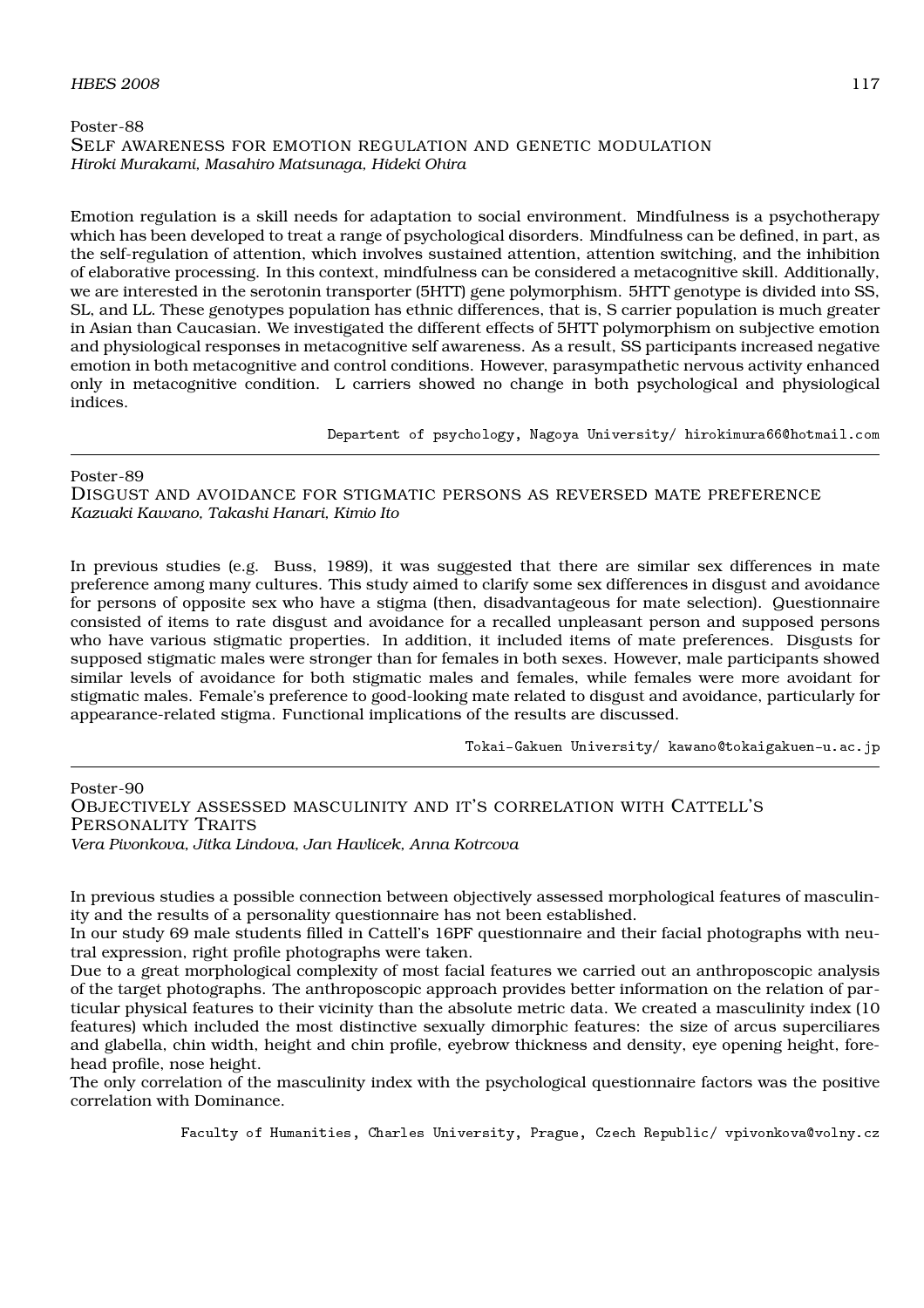## Poster-91 THE ADAPTIVE SIGNIFICANCE OF HONESTY-HUMILITY, AGREEABLENESS AND **CONSCIENTIOUSNESS** *Ai Tee Ho, Laurence Fiddick*

Buss's (1991) and Nettle's (2006) evolutionary theories of personality explain the universality of personality dimensions with respect to psychological adaptations for solving discrete adaptive problems. In this paper, the relation between two adaptive problems: social exchange and hazard management (Fiddick et al., 2000), and three personality dimensions: honesty-humility, agreeableness and conscientiousness (Ashton & Lee, 2001) are considered in more detail. Specifically, it is proposed that there is an association between honesty-humility/agreeableness and the breaking of social contract rules (social exchange), and an association between conscientiousness and the breaking of precautionary rules (hazard management). These predictions were tested on a total of 134 participants in two separate studies with separate Singaporean and Indian participant samples. While overall results are supportive of the predicted associations, the limitations and suggestions for future replication studies are given in view of the discrepant findings generated by the Indian sample in one of the study.

James Cook University, Singapore/ Tmhati@gmail.com

Poster-92 ESCALATION FROM INDIVIDUAL HARMFUL BEHAVIOR TO INTERGROUP CONFLICT - EXPERIMENTAL STUDY OF INTERGROUP VICARIOUS RETRIBUTION - *Kengo Nawata, Hiroyuki Yamaguchi*

The purpose of this study is to examine whether intergroup vicarious retribution also occurs in a temporary group of a laboratory experiment. When a harmful behavior is from an outgroup member to an ingroup member, revenge between unrelated third parties in the same groups will often boils up. This is called vicarious retribution (Lickel et al., 2006). Intergroup vicarious retribution acts as a trigger for escalation from individual harmful behavior to intergroup conflict by the chain of revenge. The experiment is designed to compare the extent of harm to an outgroup member between two condition; after saw harm from another outgroup member to an ingroup member v.s. after saw harm of unknown derection. As predicted, more harm is done in the former condition than in the latter condition. We discussed these results from the social psychological perspective of social identity and evolutionary one of group-level protection from danger.

Graduate school of human-environment studies, Kyushu university/ nawatakengo@gmail.com

Poster-93 WOMEN'S COALITIONAL AGGRESSION: THE INFLUENCE OF ALLIES AND COMPETITION ON GOSSIPING *Nicole Hess, Edward Hagen*

Evolutionary theories of human coalitional aggression focus almost exclusively on men. Evolutionary theories of women's cooperative behavior, in contrast, emphasize nurturing and childcare. Among non-human primates, however, females often cooperate in physical contests with other females over access to resources. We have proposed an account of human female coalitional aggression that emphasizes the cooperative collection, analysis, and dissemination of information ('gossiping') as a strategy to manipulate reputations, thereby increasing access to contested material and social resources. We report results of a study investigating the influence of allies, competition, and sex on gossiping behavior. Specifically, we tested the effects on gossiping of the value and contestability of the resource, the presence of allies, the relevance of the gossip to the competition, and sex.

Washington State University, Vancouver/ nicolehess@wsu.edu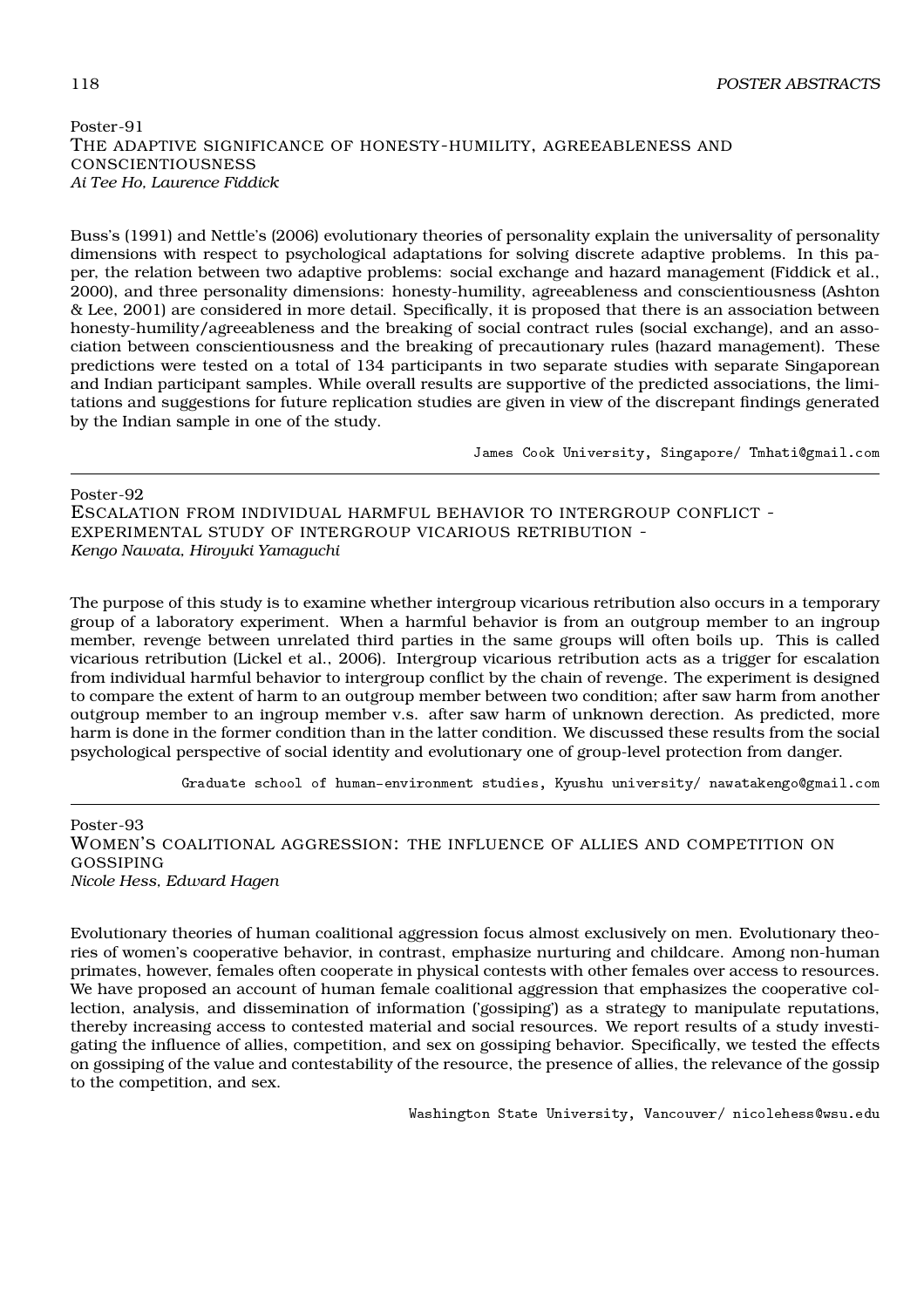## **Index of authors**

Ackerman, Joshua, 47, 72 Adachi, Kuniko, 59, 60, 112 Adams Jr., Reginald, 94 Alexander, Richard D., 20 Alvergne, Alexandra, 85 Alyn, Krista, 53, 104 Amado, Sonia, 27, 55, 102, 110 Ambady, Nalini, 94 Ando, Juko, 63, 95, 106 André, Jean-Baptiste, 88 Aoki, Kenichi, 103, 108 Aoyama, Mami, 41 Archetti, Marco, 39 Arita, Takaya, 92 Aronsson, Hanna, 44 Atkinson, Jeremy, 36 Atmaca, Silke, 111 Barclay, Pat, 33 Barr, Abigail , 32 Barrett, Clark, 32, 58 Barton, Robert, 36 Bayly, Brian, 115 Becker, Vaughn, 47, 72, 101 Beheim, Bret, 83 Bell, Adrian, 56, 79 Benard, Stephen, 33 Bendixen, Mons, 43 Benton, Chris, 50 Berbesque, Colette, 32 Berbesque, Julia, 60 Biegler, Robert , 42 Bishop, David, 88 Blackwell, Aaron, 61, 73 Blackwell, K.C., 101 Blake, Adam, 94 Bloodworth, Ryan, 81 Bolyanatz, Alex, 32 Boone, Christophe, 45, 86 Bourtros, Nathalie, 100 Boyd, Brian, 85 Brase, Gary, 62 Brown, Susan, 81 Browne, Kingsley, 82 Brumbach, Barbara, 40 Bryan, Angela, 27 Bryant, Greg, 31

Bryson, Joanna, 95 Burkart, Judith, 34 Burkitt, Chantel, 83 Burriss, Robert, 54 Buss, David, 62 Buunk, Abraham, 44 Byker, Dreyson, 76 Caldwell, Christine, 54, 79 Call, Josep, 72 Campbell, Lyle, 65 Can, Seda, 61, 74, 108 Cardenas, Juan Camilo, 32 Carney, Megan, 80 Cetinkaya, Hakan, 27, 34, 55, 61, 74 Chan, Francis (Kum Chew), 59 Chang, Lei, 63 Cheng, Yanyang, 97 Chiang, Yi-Chen, 97 Chisholm, James, 25 Chou, Shyan-Bin, 112 Chouchorelou, Areti, 111 Clark, Andrew, 51 Coetzee, Vinet, 104 Coffin, Heather, 113 Colleran, Heidi, 26 Conway, Claire, 50, 103 Cooper, Robbie, 50 Cormack, Lawrence, 72 Cosmides, Leda, 57, 58, 69, 70 Cox, Anthony, 51, 76, 83 Cronk, Lee, 42 Currie, Thomas, 65 Curry, Oliver, 48 Daly, Martin, 57 De Schrijver, Jelle, 29 DeBruine, Lisa, 30, 31, 37, 38, 50, 54, 103 Declerck, Carolyn, 45, 86 Delton, Andrew, 47, 69, 70 Dexter-Spooncer, Rachel, 55 Dieckmann, Ulf, 53 Dixson, Barnaby, 54 Do, Kyung Soo, 59 Dogan, Asli, 110 Downey, Heather, 81 Drescher, Barbara, 113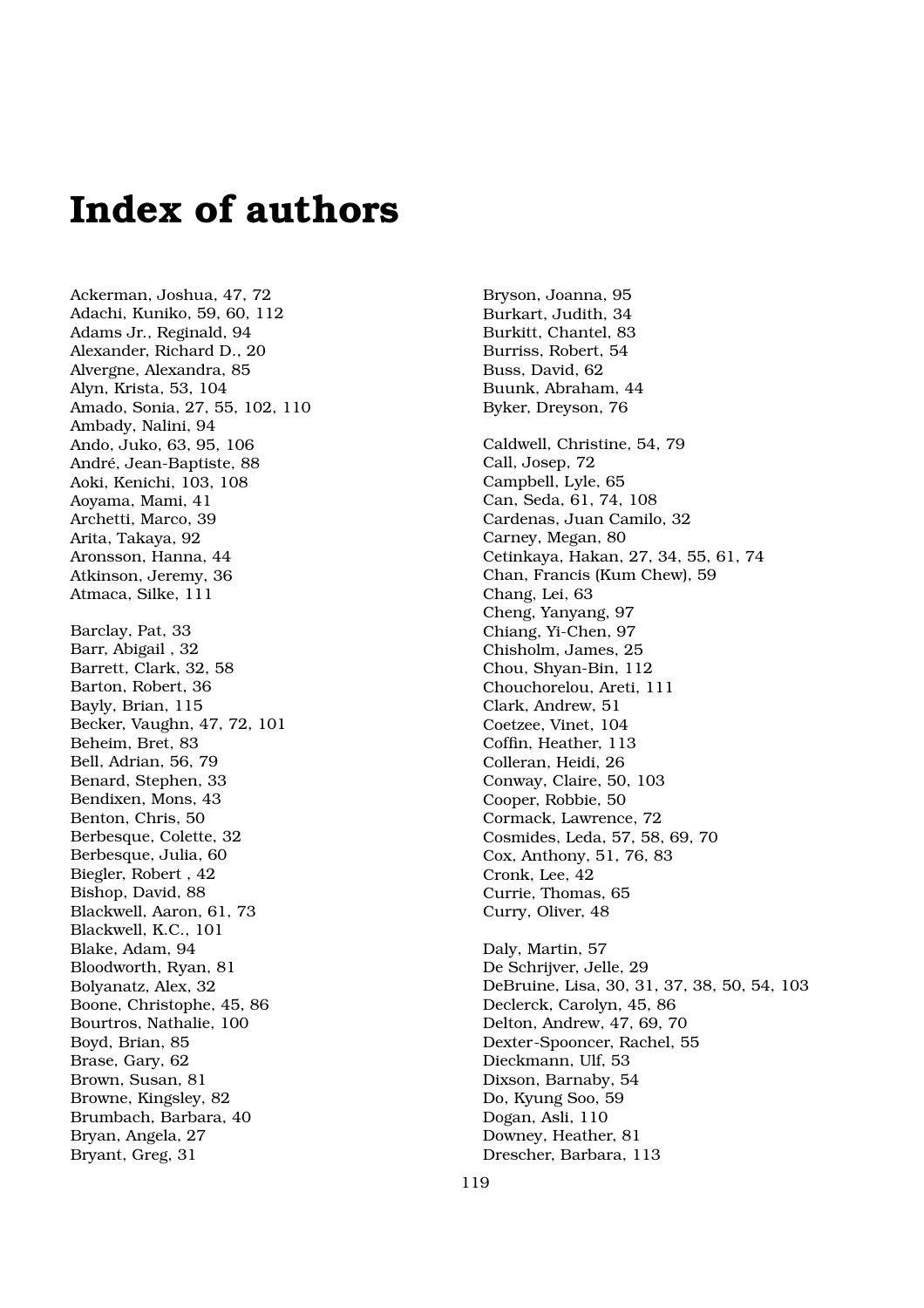Dunham, Bria, 42 Dunn, Michael, 75 Dural, Seda, 34, 55, 61, 74, 108 Egan, Nicole, 88 Enquist, Magnus, 44 Ensminger, Jean , 32 Eriksson, Kimmo, 32 Faurie, Charlotte, 85 Feinberg, David, 30, 31, 54 Fessler, Daniel, 46 Fetchenhauer, Detlef, 76, 77 Fiddick, Laurence, 59, 115, 118 Figueredo, Aurelio José, 40 Fink, Bernhard, 73 Fisher, Maryanne, 51, 76, 83 Flamson, Thomas, 48 Flinn, Mark , 87 Focquaert, Farah, 28 Forrester, Deanna, 53, 104 Fortunato, Laura, 39 Fujii, Yasuo, 98 Fujita, Kazuo, 110, 113, 116 Gangestad, Steven, 86 Garver-Apgar, Christine, 86 Gaulin, Steven, 60, 105 Geher, Glenn, 81 Ghirlanda, Stefano, 44 Gibson, Mhairi, 69 Gillespie, Duncan, 41 Gladstone, Eric, 88 Goldberg, Rick, 52 Gontier, Nathalie, 53 Gray, Russell, 64, 65, 75 Greenhill, Simon, 64 Griskevicius, Vladas, 71 Gulbetekin, Evrim, 102, 110 Gurven, Michael, 32, 48 Gülbetekin, Evrim, 34, 55, 74 Haferkamp, Alexandra, 76 Hagen, Edward, 35, 118 Haitani, Ryohei, 56 Hakoda, Yuji, 102 Hammerstein, Peter, 35 Hanari, Takashi, 117 Harber, Kent, 109 Hare, Brian, 29 Harter, Kersti, 107 Hasegawa, Toshikazu, 102 Haselton, Martie, 31 Hashimoto, Hirofumi, 91, 92 Hashimoto, Koh, 46 Hashiya, Kazuhide, 54, 99, 115 Havlíček, Jan, 31, 74, 117

Hendricks, Angela, 27 Hess, Nicole, 118 Higgins, Jude, 45 Hillis, Vicken, 79 Hiraishi, Kai, 95 Ho, Ai Tee, 118 Hoffmann, Mareike, 77 Honey, Lynne, 53, 104 Horita, Yutaka, 90 Hrgovic, Josip, 105 Hromatko, Ivana, 89 Hudson, Mark, 41 Huffman, Michael, 66, 67 Hugo, Mercier, 59 Humle, Tatyana, 95 Humphrey, Nicholas, 24 Ichinose, Genki, 92 Ihara, Yasuo, 80, 104 Iidaka, Tetsuya, 98 Ikeda, Koki, 102 Inoue, Eiji, 67 Inoue, Yumiko, 98 Inukai, Keigo, 113 Ioelu, Alatina, 108 Irwin, Kyle, 88 Ishii, Takuya, 90 Ishiyama, Minako, 114 Itakura, Shoji, 64 Ito, Kimio, 117 Ito, Takane, 109 Iyilikci, Osman, 55, 102, 110 Jackson, Russell, 72 Jensen, Keith, 72 Jeon, Joonghwan, 39 John, McGinnis, 88 Johnson, Dominic, 35 Jokic-Begic, Natasa, 89 Jonason, Peter, 49 Jones, Benedict, 30, 31, 37, 38, 50, 54, 103 Jordan, Fiona, 65 Josephson, Steven, 37, 61 Kameda, Tatsuya, 26, 114 Kanayama, Noriaki, 98 Kanba, Shigenobu, 98 Kang, Sun-Mee, 113 Kaptijn, Ralf, 28 Karasawa, Minoru, 60 Kaufman, Jean-Marc, 85 Kawaguchi, Tomohiro, 114 Kawano, Kazuaki, 117 Kawasaki, Yayoi, 59, 60, 112 Kaya, Alp Giray, 34, 61, 108 Keller, Matthew, 82 Kennair, Leif Edward Ottesen, 42, 43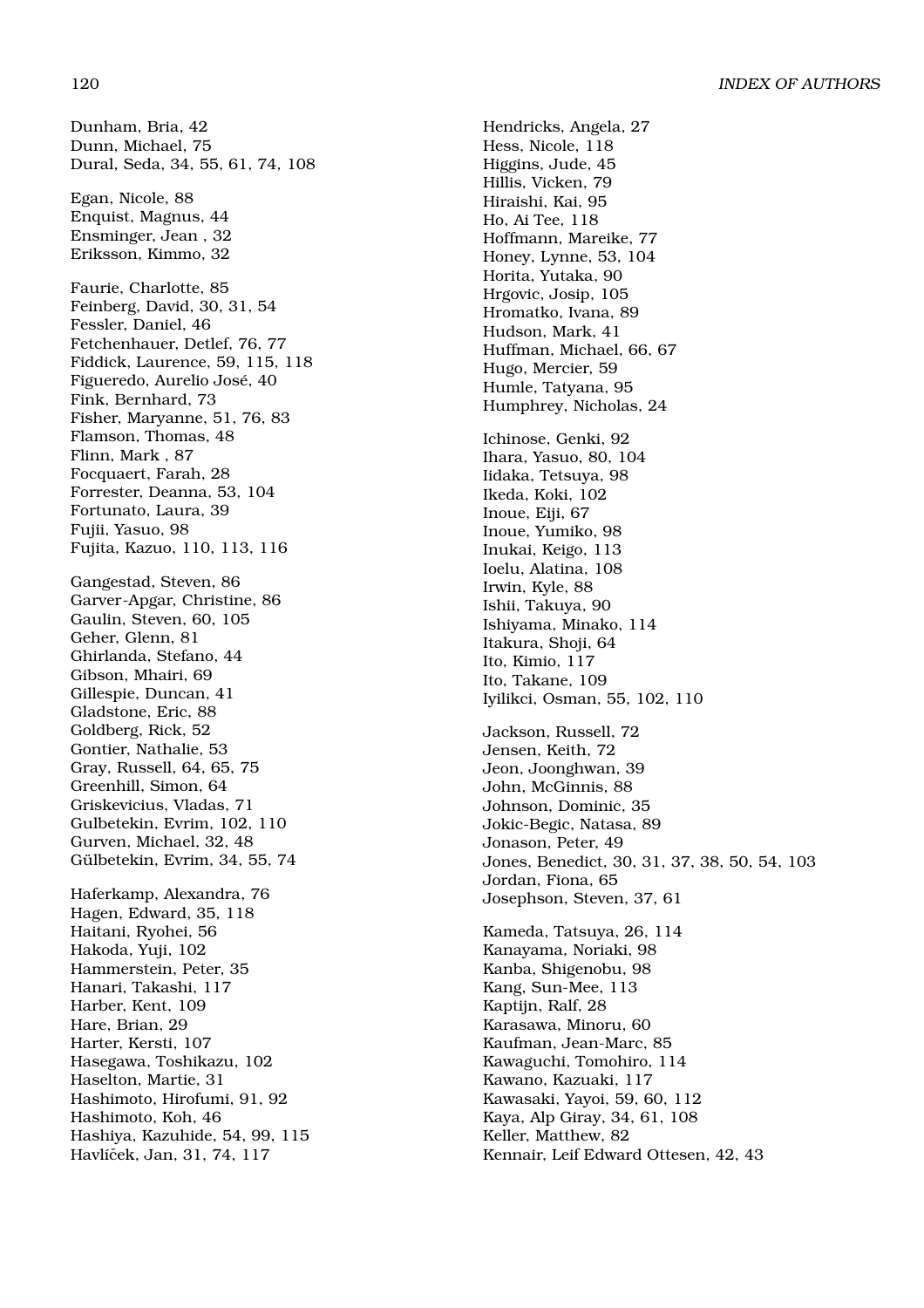Kenrick, Douglas, 47, 72 Khan, Shazia, 106 Kijima, Nobuhiko, 106 Kiriyama, Yasushi, 115 Kitayama, Shinobu, 59 Kiyonari, Toko, 45, 86 Klein, Stanley, 58 Ko, Chih-Hsiang, 111 Kobayashi, Hiromi, 99, 115 Kocaman, Sevgi, 27 Kock, Ned, 38 Kohoutova, Dagmar, 74 Koizumi, Michiko, 92 Komatsu, Sahoko, 102 Komori, Kazuo, 109 Komuro, Takumi, 114 Koopmans, Ruud, 78 Kotrcova, Anna, 74, 117 Kotrulja, Lena, 89 Krasnow, Max, 57 Kruger, Daniel, 76, 91, 114 Kumashiro, Sueto, 90 Kuroshima, Hika, 116 Lahdenperä, Mirkka, 63 Lamba, Shakti, 78 Lassek, William, 60, 105 Lauharatanahirun, Nina, 113 Lauri-Korajlija, Anita, 89 Lawson, David W., 27 Leca, Jean-Baptiste, 67 Leonetti, Donna, 68, 107 Li, Norman, 49 Lie, Hanne, 71 Lieberman, Debra, 25, 71 Lim, Julian, 69, 70 Lin, Chyong-Ling, 111, 112 Lindenberg, Siegwart, 57 Lindenfors, Patrik, 36 Lindova, Jitka, 117 Lipo, Carl, 112 Little, Anthony, 30, 31, 50, 54, 103 Liu, Wei, 97 Lohmann, Susanne, 97 Lu, Huijing, 63 Lubell, Mark, 79 Lummaa, Virpi, 41, 55, 63, 71 Ma, Antonio, 94 Mace, Ruth, 26, 27, 65, 74 Macgregor, Stuart, 82 Maddux, William W., 90

Madsen, Mark, 112 Majid, Asifa, 75 Maner, Jon, 72 Manktelow, Ken, 59

Marlowe, Frank, 32, 60 Martin, Lalumière, 42 Martin, Nicholas, 82 Martin, Scott, 45 Mashima, Rie, 91 Mason, Joseph, 81 Masuda, Fumiko, 89, 116 Masumoto, Gen, 46 Matsuda, Reiko, 90 Matsumoto-Oda, Akiko, 89 Matsunaga, Masahiro, 117 Matsuzawa, Tetsuro, 22, 30 Mattison, Siobhan, 68 Matts, Paul, 73 McCullough, Michael, 94 McElreath, Richard, 56, 79 Mercier, Hugo, 60, 112 Mesquita, Batja, 59 Mifune, Nobuhiro, 93 Millen, Ailsa, 79 Mishra, Sandeep, 42 Miyakoshi, Makoto, 98 Miyata, Ryoji, 98 Mori, Kumiko, 98 Morimoto, Tatsuya, 114 Morimoto, Yuko, 90 Morley, Katherine, 82 Morrison, Edward, 51 Mortensen, Chad, 47 Moya, Cristina, 92 Murakami, Hiroki, 117 Murata, Aiko, 114 Nakamaru, Mayuko, 46, 52, 53 Nakamura, Noriyuki, 110, 113 Nakao, Hisashi, 62 Nakashima, Satoshi, 90 Navarrete, Carlos David, 47 Nawata, Kengo, 118 Neuberg, Steven, 47, 72 Newson, Lesley, 79 Niemitz, Carsten, 99 Nishiyama, Naoko, 100 Nobuyoshi, Noritomo, 115 Nojo, Saori, 104 Nomura, Mitsue, 94 Nonaka, Koichi, 95 Nordlund, Marcus, 84 Nunn, Charles, 36 O'Gorman, Rick, 35 Oda, Ryo, 89

Oda, Sobei, 56 Ohira, Hideki, 98, 117 Ohtsubo, Yohsuke, 89, 116 Oishi, Shigehiro, 96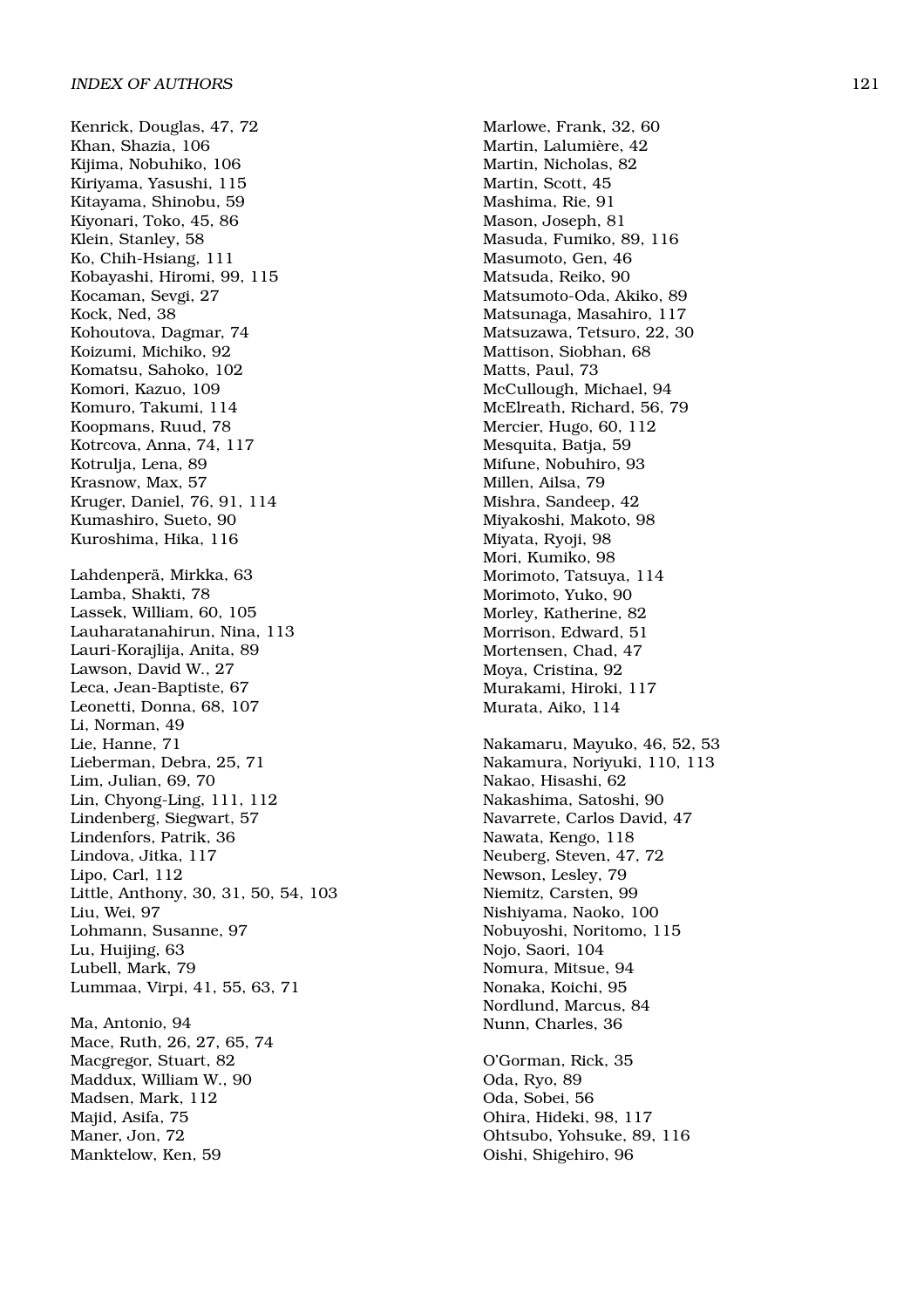Oishi, Takanori, 105 Okubo, Takafumi, 90 Olsson, Andreas , 47 Ono, Yutaka, 106 Ozaki, Koken, 95 Ozawa, Noriko, 101 Ozono, Hiroki, 52 O'Neill, Sean, 75 Park, Justin, 44, 57 Pass, Jessica, 57 Pawlowski, Boguslaw, 43, 103 Penton-Voak, Ian, 37, 50, 51 Perrett, David, 45, 73, 93, 104 Peters, Marianne, 86 Pietraszewski, David, 48 Pike, Naomi, 49 Pillsworth, Elizabeth, 31 Pivonkova, Vera, 117 Poh, Joann, 115 Pollet, Thomas, 45 Potts, Wayne, 23 Pradel, Julia, 77 Preston, Cassie, 53, 104 Price, Michael, 33 Prinz, Wolfgang, 111 Quintelier, Katinka, 29 Raymond, Michel, 85 Rebers, Susanne, 78 Reeve, Fiona, 51 Reischl, Thomas, 114 Renstrom, Kristin, 81 Rhodes, Gillian, 71, 86 Richerson, Peter, 56, 79 Rickard, Ian, 55, 71 Robertson, Theresa, 47, 69, 70 Robinson, Thomas, 49 Rocheleau, Courtney, 27 Romero, Juan, 81 Roquemore, Vera, 49 Ross, Robert, 65 Russell, Andrew, 41, 63, 71 Saito, Hisamichi, 26 Sakai, Ayumi, 110 Sakurai, Gen, 54 Sakurai, Yoshio, 107 Salmon, Catherine, 40 Sanderson, Stephen, 83 Sasaki, Takao, 101 Sato, Kosuke, 96 Savre, Lisa, 88 Scalise Sugiyama, Michelle, 84 Schaller, Mark, 72

Schechter, Deborah, 99

Schniter, Eric, 41 Schuetzwohl, Achim, 26 Schug, Joanna, 90, 96 Scott, Isabel, 37 Sear, Rebecca, 68 Segata, Katayo, 54 Seki, Motohide, 46 Sekiguchi, Takuya, 52 Sell, Aaron, 69 Serin, Jordan, 107 Seto, Theodore, 80 Shapiro, Jenessa, 72 Shekar, Sri, 82 Sheng, Hui-Shan, 97 Shigemasu, Kazuo, 106 Shikishima, Chizuru, 95 Shimada, Yohko, 64 Shimizu, Kazumi, 77 Shinada, Mizuho, 92 Simmons, Leigh, 71, 86 Simpson, Brent, 88 Siriattakul, Parinya, 96 Smith, Finlay, 30, 103 Sniehotta, Falko, 38 Sorokowski, Piotr, 43, 103 Steadman, Shannon, 42 Stephen, Ian, 73, 104 Stevenson, Michael, 94 Stewart-Williams, Steve, 40 Stirrat, Michael, 45, 93 Stoaks, Christopher, 81 Strimling, Pontus, 32 Suddendorf, Thomas, 33 Sugiyama, Lawrence, 61, 73, 84 Sullivan, Roger, 35, 107 Suzuki, Shinsuke, 55 Swami, Viren, 37 Sykora, Peter, 106 Sznycer, Daniel, 69, 70 Tadinac, Meri, 89 Takahashi, Nobuyuki, 91 Takahashi, Taiki, 36, 113 Takahashi, Yusuke, 95, 106 Takei, Hiroshi, 114 Takemura, Kosuke, 96 Takezawa, Masanori, 33 Takimoto, Ayaka, 116 Tamura, Ryo, 101 Tamura, Satoshi, 104 Tan, Eileen (Hiang Khim), 59 Tanaka, Masayuki, 95

Schmitt, David, 49, 50

Tanida, Shigehito, 91, 92 Tekozel, Mert, 44 Thomson, Sandra, 57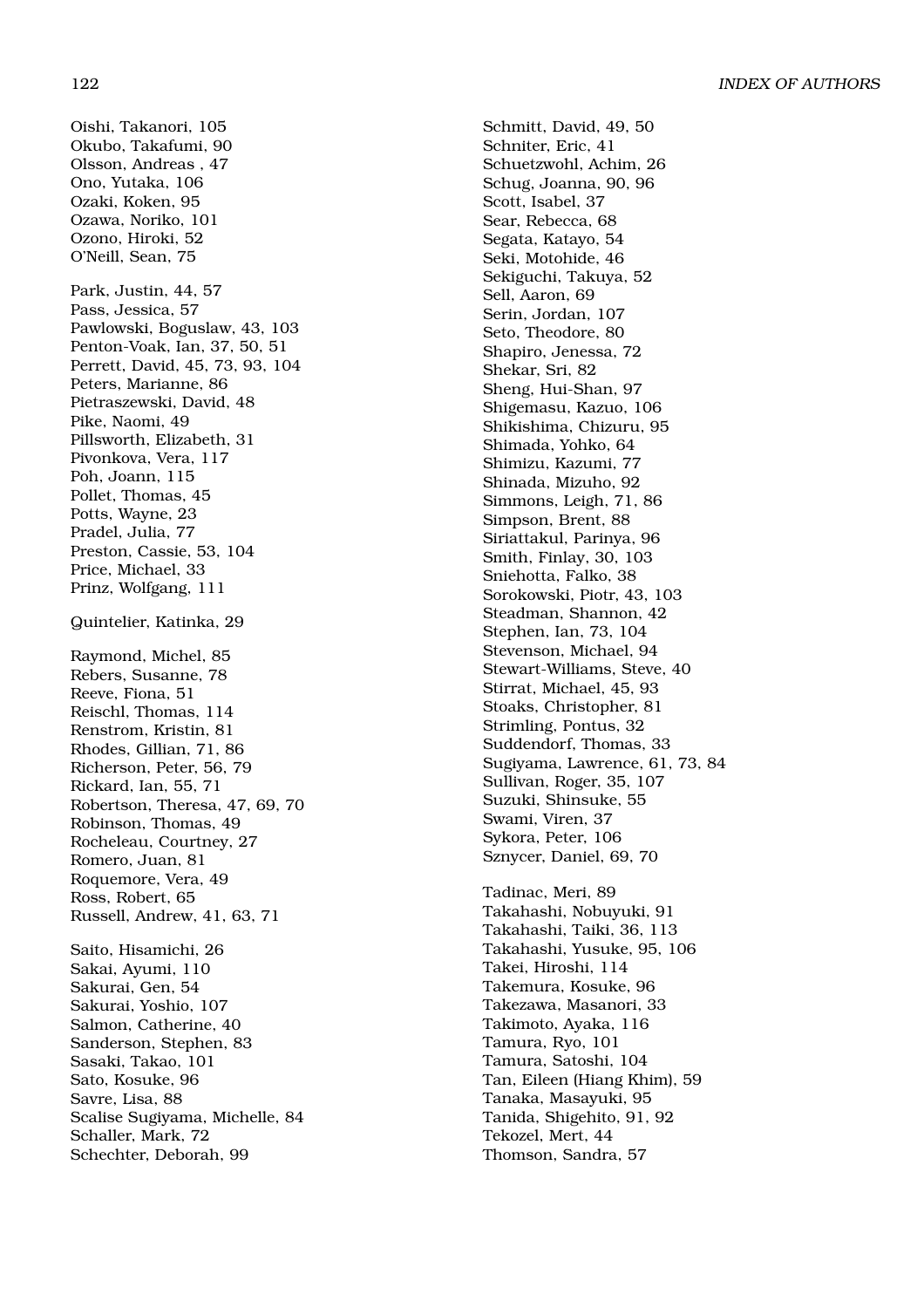Thornhill, Randy, 86 Tiddeman, Bernard, 51 Ting, Tih-Fen, 38 Todd, Brenda, 39, 106 Tomasello, Michael, 72 Tooby, John, 57, 58, 69, 70 Truxaw, Danielle, 57 Tsuji, Sho, 109 Turmel, Jean-Francois, 100 Tusyuki, Lei, 108 Tybur, Josh, 25, 71 Tye, Charlotte, 50 T'Sjoen, Guy, 85 Uchida, Yukiko, 59 Udagawa, Daisuke, 77 Ueda, Yoshiyuki, 46 Uller, Claudia, 34 Valentová, Jaroslava, 31 Van der Henst, Jean-Baptiste, 59, 60, 112 van der Laan, Doug, 108 van der Meer, Elke, 109 van Hoof, Jacques, 109 van Schaik, Carel, 22, 34 Van Vugt, Mark, 35 VanderLaan, Doug, 37 Vandermassen, Griet, 43 Vasey, Paul, 37, 66, 108 Vermeersch, Hans, 85 Verweij, Karin, 82 Vincke, John, 85 von Rueden, Chris, 48 Vukovic, Jovana, 30, 103 Wang, X.T., 56 Ward, Mercedes, 45 Waring, Timothy, 78 Watabe, Motoki, 46, 52 Watanabe, Esuka, 89, 116 Watanabe, Kunio, 82 Watanabe, Sota, 110, 113 Webster, Gregory, 27, 49 Welch, Pete, 76 Welling, Lisa, 30, 37, 103 Wettlaufer, Joerg , 32 Whiten, Andrew, 23 Wilke, Andreas, 58 Wilson, Margo, 57 Woodburn, Lindsey, 40 Wright, Margaret, 82 Wu, Wen-chi, 97 Yabiku, Yuki, 89 Yama, Hiroshi, 59, 60, 112 Yamada, Kazuo, 98 Yamagata, Noriko, 89

Yamagata, Shinji, 95, 106 Yamagishi, Toshio, 24, 90–93 Yamaguchi, Hiroyuki, 118 Yamaguchi, Kyoko, 103 Yamamoto, Shinya, 95 Yang, M.L., 56 Ye, Maolin, 63, 97 Yeh, Jin-Tsann, 111, 112 Yen, Lee-Lan, 97 Yeung, Douglas, 109 Yilmaz, Aysun, 44 Yokota, Kunihiro, 93 Yoshikawa, Sakiko, 52, 94 Yuki, Masaki, 90, 93, 96 Yukihiro, Ryoji, 98 Yıldırım, Tulay, 102

Zacher, Vanessa, 99 Zhang, Peng, 82 Zietsch, Brendan, 82 Zimmerman, Marc, 114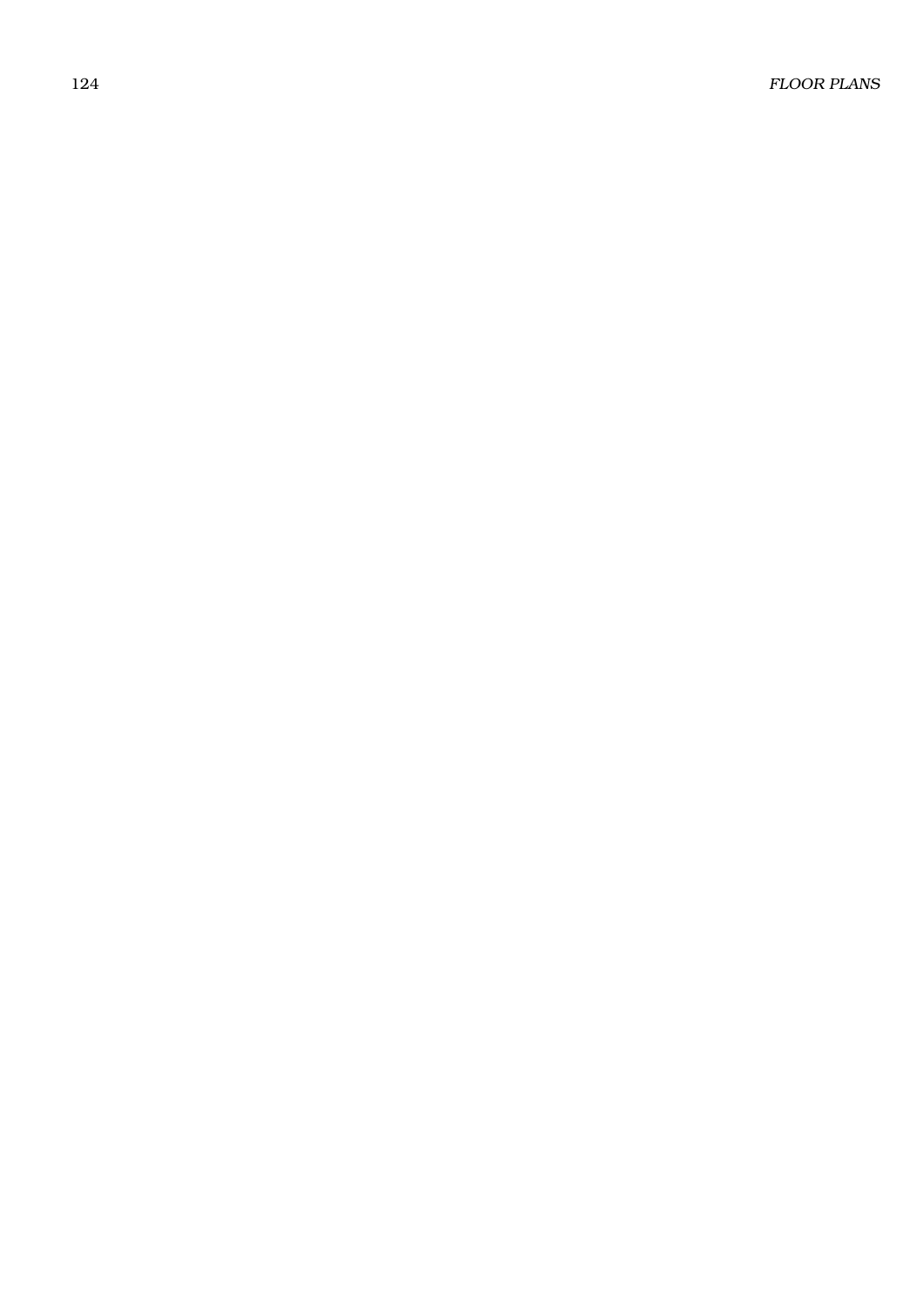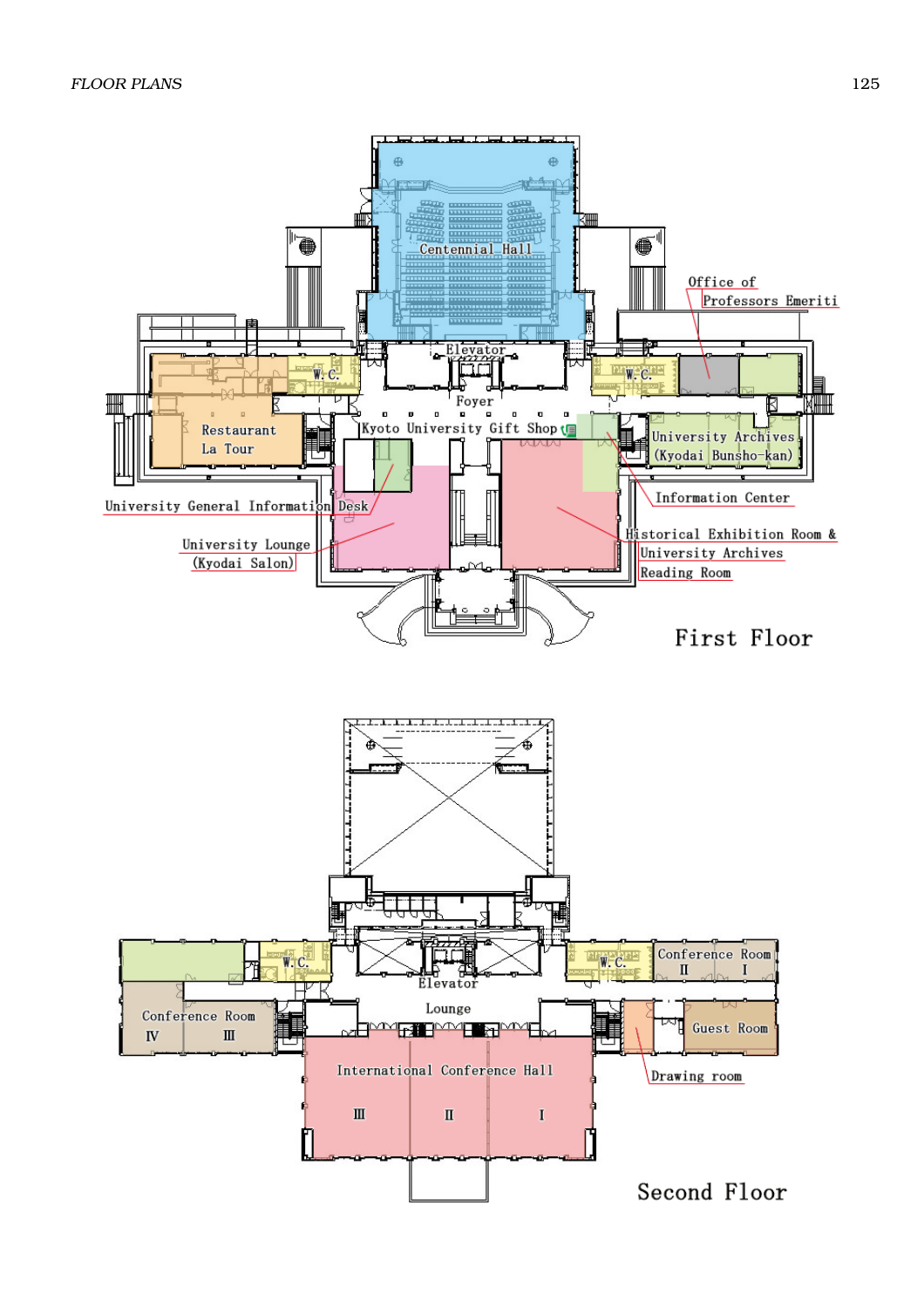